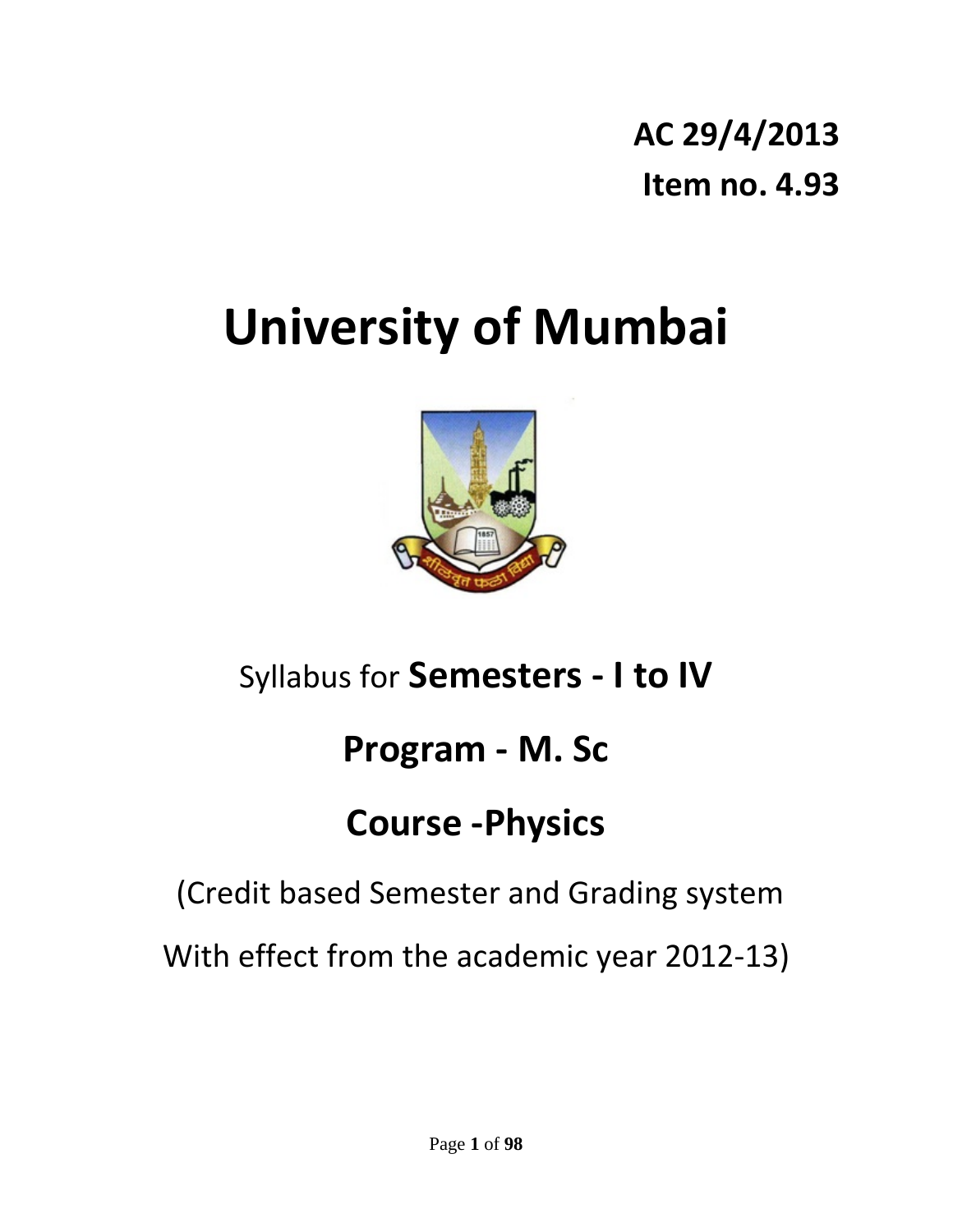#### **Course Structure & Distribution of Credits.**

M. Sc. in Physics Program consists of total 16 theory courses, total 6 practical lab courses and 2 projects spread over four semesters. Twelve theory courses and four practical lab course will be common and compulsory to all the students. Four theory courses can be chosen from the elective courses offered by the institute. Two Lab courses can be chosen from the elective lab courses offered by the institute. Each theory course will be of 4 (four) credits, a practical lab course will be of 4 (four) credits and a project will be of 4 (four) credits. A project can be on theoretical physics, experimental physics, applied physics, development physics, computational physics or industrial product development. A student earns 24 (twenty four) credits per semester and total 96 (ninety six) credits in four semesters. The course structure is as follows,

#### Paper‐1 | Paper‐2 | Paper‐3 | Paper‐4 Semester‐I Mathematical Methods Classical **Mechanics** Quantum Mechanics‐I Solid State Devices Semester-II | Advanced **Electronics** Electrodynamics Quantum Mechanics‐II Solid State Physics Semester-III | Statistical Mechanics Nuclear Physics | Elective Course | Elective Course Semester-IV | Experimental Physics Atomic and Molecular Physics Elective Course | Elective Course

#### **Theory Courses**

#### **Practical Lab courses**

| Semester-I   | Lab Course -1 | Lab Course -2         |
|--------------|---------------|-----------------------|
| Semester-II  | Lab Course -3 | Lab Course -4         |
| Semester-III | Project-1     | Elective Lab Course-1 |
| Semester-IV  | Project-2     | Elective Lab Course-2 |

The elective theory courses offered by PG Centers will be from the following list: 1; Nuclear Structure 2; Experimental Techniques in Nuclear Physics 3; Electronic structure of solids 4; Surfaces and Thin Films 5; Microcontrollers and Interfacing 6; Embedded systems and RTOS 7; Signal Modulation and Transmission Techniques 8; Microwave Electronics, Radar and Optical Fiber Communication 9; Semiconductor Physics 10; Thin Film Physics and Techniques 11; Fundamentals of Materials Science 12; Nanoscience & Nanotechnology 13; Astronomy and Space Physics 14; Laser Physics 15; Group Theory 16; Applied Thermodynamics 17; Quantum Field Theory 18; Nuclear Reactions 19; Particle Physics 10; Properties of Solids 21; Crystalline &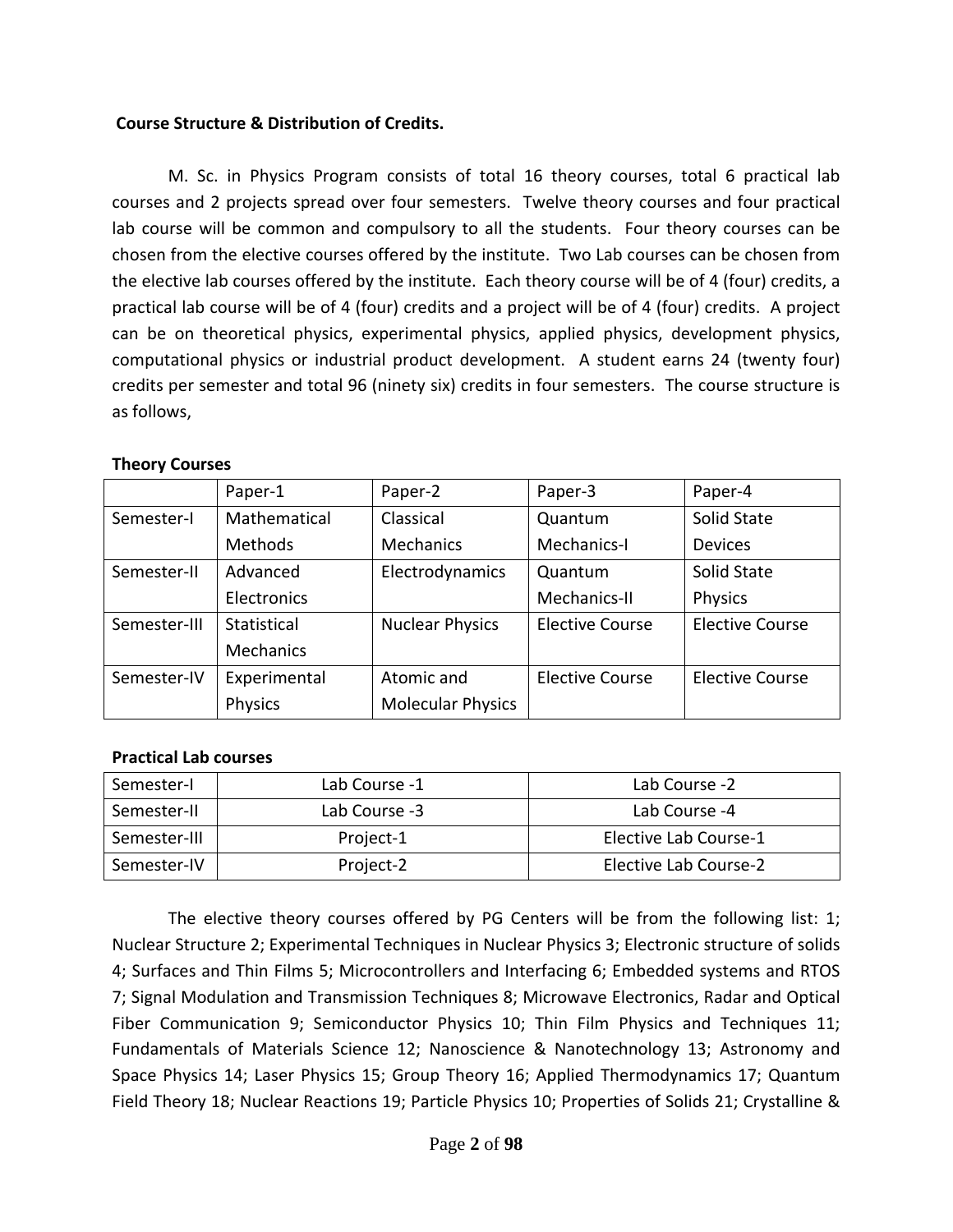Non-crystalline solids 22; Advanced Microprocessor and ARM-7 23; VHDL and communication Interface 24; Digital Communication Systems and Python Programming 25; Computer Networking 26; Physics of Semiconductor Devices 27; Semiconductor Technology 28; Materials and their applications 29; Energy Studies 30; Galactic & Extragalactic Astronomy 31; Plasma Physics 32; Liquid Crystals 33; Numerical Techniques 34; Polymer Physics. Only some electives will be offered by each PG centre. Every year different electives may be offered depending on the availability of experts in PG centers.

#### **Semester I**

M.Sc. in Physics Program for Semester‐I consists of four theory courses and two practical courses. The details are as follows:

| <b>Theory Paper</b> | Subject                    | Lectures (Hrs.) | Credits |  |
|---------------------|----------------------------|-----------------|---------|--|
| <b>PSPH101</b>      | Mathematical               | 60              | 04      |  |
|                     | Methods                    |                 |         |  |
| <b>PSPH102</b>      | <b>Classical Mechanics</b> | 60              | 04      |  |
| <b>PSPH103</b>      | <b>Quantum Mechanics I</b> | 60              | 04      |  |
| <b>PSPH104</b>      | <b>Solid State Devices</b> | 60              | 04      |  |
|                     | <b>Total</b>               | 240             | 16      |  |

Theory Courses (4): 16 hours per week (One lecture of one hour duration)

Practical lab courses (2): 16 hours per week

| <b>Practical Lab Course</b> | Practical Lab Sessions (Hrs) | Credits |
|-----------------------------|------------------------------|---------|
| <b>PSPHP101</b>             | 120                          | 04      |
| PSPHP102                    | 120                          | 04      |
| <b>Total</b>                | 240                          | 08      |

#### **Semester II**

M.Sc. in Physics Program for Semester‐II consists of four theory courses and two practical courses. The details are as follows:

Theory Courses (4): 16 hours per week (One lecture of one week duration)

| <b>Theory Paper</b> | <b>Subjects</b>             | Lectures (Hrs.) | <b>Credits</b> |
|---------------------|-----------------------------|-----------------|----------------|
| <b>PSPH201</b>      | <b>Advanced Electronics</b> | 60              | 04             |
| <b>PSPH202</b>      | Electrodynamics             | 60              | 04             |
| <b>PSPH203</b>      | <b>Quantum Mechanics II</b> | 60              | 04             |
| <b>PSPH204</b>      | Solid State Physics         | 60              | 04             |
|                     | Total                       | 240             |                |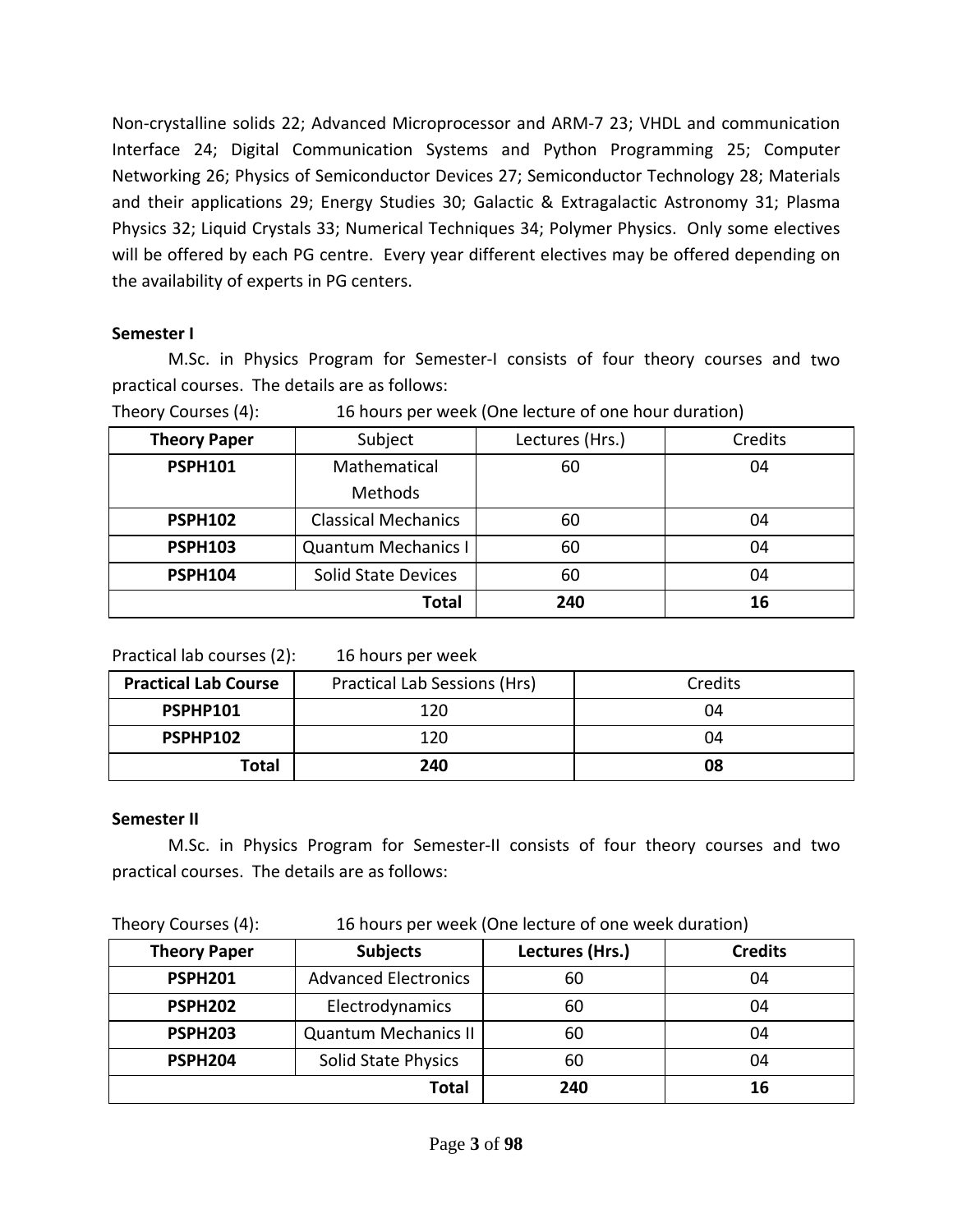| $\frac{1}{2}$ . The countries of $\frac{1}{2}$<br><b>TO HOMES DEL MOCH</b> |                               |         |  |  |  |
|----------------------------------------------------------------------------|-------------------------------|---------|--|--|--|
| <b>Practical Lab Course</b>                                                | Practical Lab Sessions (Hrs.) | Credits |  |  |  |
| PSPHP201                                                                   | 120                           | 04      |  |  |  |
| PSPHP202                                                                   | 120                           | 04      |  |  |  |
| <b>Total</b>                                                               | 240                           | 08      |  |  |  |

Practical lab courses (2): 16 hours per week

#### **Semester III**

M.Sc. in Physics Program for Semester‐III consists of four theory courses, one practical course and one Project. The details are as follows:

| 240<br><b>Total</b><br>16 |                                                      |                |         |  |
|---------------------------|------------------------------------------------------|----------------|---------|--|
| *                         | <b>Elective Course</b>                               | 60             | 04      |  |
| $\ast$                    | <b>Elective Course</b>                               | 60             | 04      |  |
| <b>PSPH302</b>            | <b>Nuclear Physics</b>                               | 60             | 04      |  |
| <b>PSPH301</b>            | <b>Statistical Mechanics</b>                         | 60             | 04      |  |
| <b>Theory Paper</b>       | Subjects                                             | Lectures (Hrs) | Credits |  |
| Theory Courses (4):       | 16 hours per week (One lecture of one week duration) |                |         |  |

\*: To be chosen from the list below with odd‐even number combination. Odd numbered course will be paper‐3 and even numbered course will be paper‐4.

| <b>Theory Paper</b> | Subjects                                 | Lectures (Hrs) | Credits |
|---------------------|------------------------------------------|----------------|---------|
| PSPHET301           | Nuclear Structure                        | 60             | 04      |
| PSPHET302           | <b>Nuclear Reactions</b>                 | 60             | 04      |
| PSPHET303           | Electronic structure of solids           | 60             | 04      |
| PSPHET304           | <b>Surfaces and Thin Films</b>           | 60             | 04      |
| PSPHET305           | Microcontrollers and Interfacing         | 60             | 04      |
| PSPHET306           | <b>Embedded systems and RTOS</b>         | 60             | 04      |
| PSPHET307           | Signal Modulation and Transmission       | 60             | 04      |
|                     | Techniques                               |                |         |
| PSPHET308           | Microwave Electronics, Radar and         | 60             | 04      |
|                     | <b>Optical Fiber Communication</b>       |                |         |
| PSPHET309           | <b>Semiconductor Physics</b>             | 60             | 04      |
| PSPHET310           | Thin Film Physics and Techniques         | 60             | 04      |
| PSPHET311           | <b>Fundamentals of Materials Science</b> | 60             | 04      |
| PSPHET312           | Nanoscience & Nanotechnology             | 60             | 04      |
| PSPHET313           | Galactic & Extragalactic Astronomy       | 60             | 04      |
| PSPHET314           | Plasma Physics                           | 60             | 04      |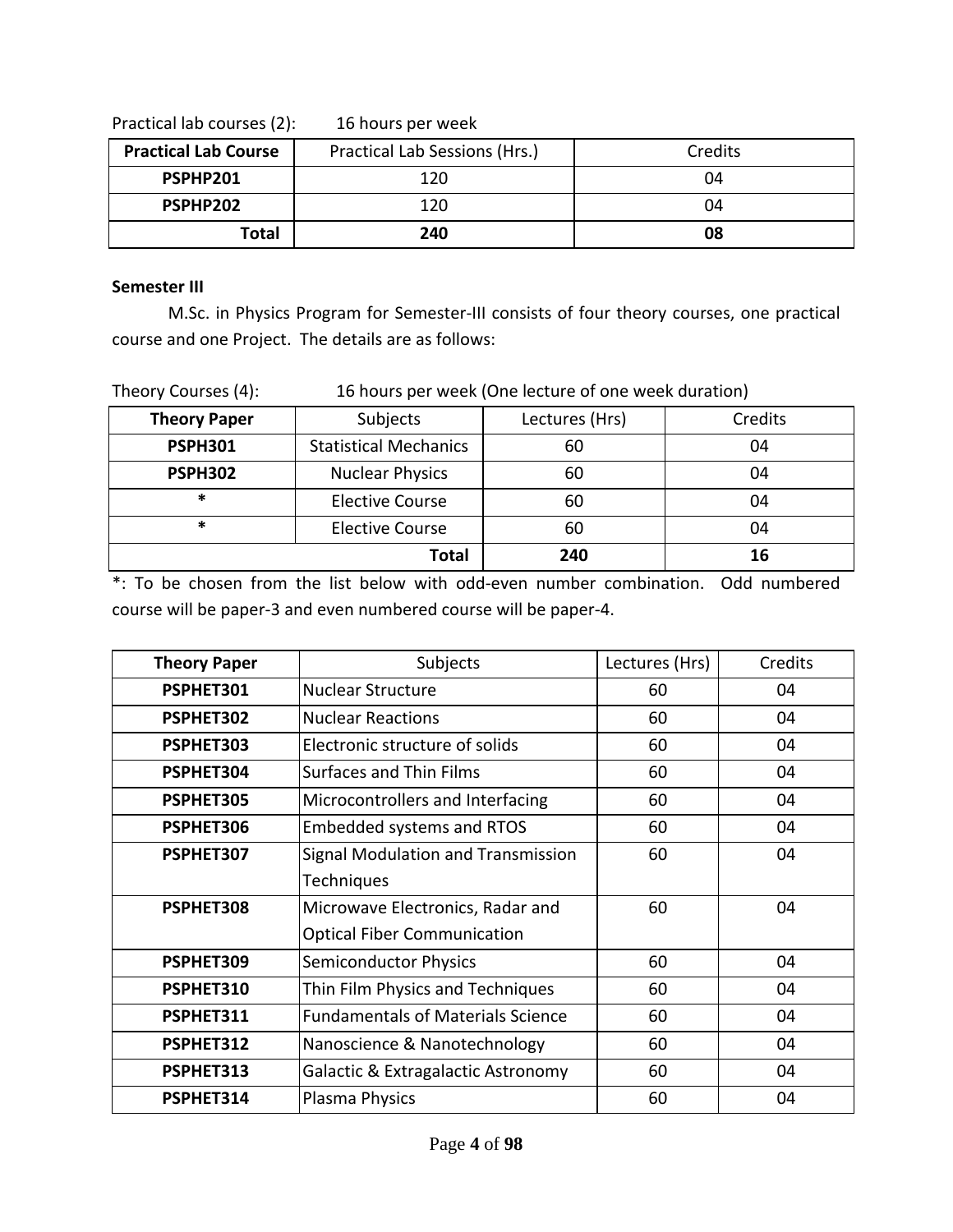| PSPHET315 | Group Theory           | 60 | 04 |
|-----------|------------------------|----|----|
| PSPHET316 | Applied Thermodynamics | 60 | 04 |
| PSPHET317 | Quantum Field Theory   | 60 | 04 |

Project (1): 8 hours per week

| <b>Project</b> | Course    | Total Project period | Credits |
|----------------|-----------|----------------------|---------|
|                |           | (Hrs.)               |         |
| PSPHP301       | Project-1 | 120                  | 04      |

Practical lab courses (1): 8 hours per week

| <b>Practical Lab Course</b> | Course                 | Practical Lab Sessions | Credits |
|-----------------------------|------------------------|------------------------|---------|
|                             |                        | (Hrs.)                 |         |
| PSPHPAP302                  | Advanced Physics Lab-1 | 120                    | 04      |

#### **Semester IV**

M.Sc. in Physics Program for Semester‐IV consists of four theory courses, one practical course and one Project. The details are as follows:

| Theory Courses (4):<br>16 hours per week (One lecture of one week duration) |
|-----------------------------------------------------------------------------|
|-----------------------------------------------------------------------------|

| <b>Theory Paper</b> | Subjects                    | Lectures (Hrs) | Credits |
|---------------------|-----------------------------|----------------|---------|
| <b>PSPH401</b>      | <b>Experimental Physics</b> | 60             | 04      |
| <b>PSPH402</b>      | <b>Atomic and Molecular</b> | 60             | 04      |
|                     | Physics                     |                |         |
| $\ast$              | <b>Elective Course</b>      | 60             | 04      |
| $\ast$              | <b>Elective Course</b>      | 60             | 04      |
|                     | <b>Total</b>                | 240            | 16      |

\*: To be chosen from the list below with odd‐even number combination. Odd numbered course will be paper‐3 and even numbered course will be paper‐4.

| <b>Theory Paper</b> | Subjects                                  | Lectures (Hrs) | Credits |
|---------------------|-------------------------------------------|----------------|---------|
| PSPHET401           | <b>Experimental Techniques in Nuclear</b> | 60             | 04      |
|                     | Physics                                   |                |         |
| PSPHET402           | Particle Physics                          | 60             | 04      |
| PSPHET403           | Crystalline & Non-crystalline solids      | 60             | 04      |
| PSPHET404           | Properties of Solids                      | 60             | 04      |
| PSPHET405           | Advanced Microprocessor and ARM-7         | 60             | 04      |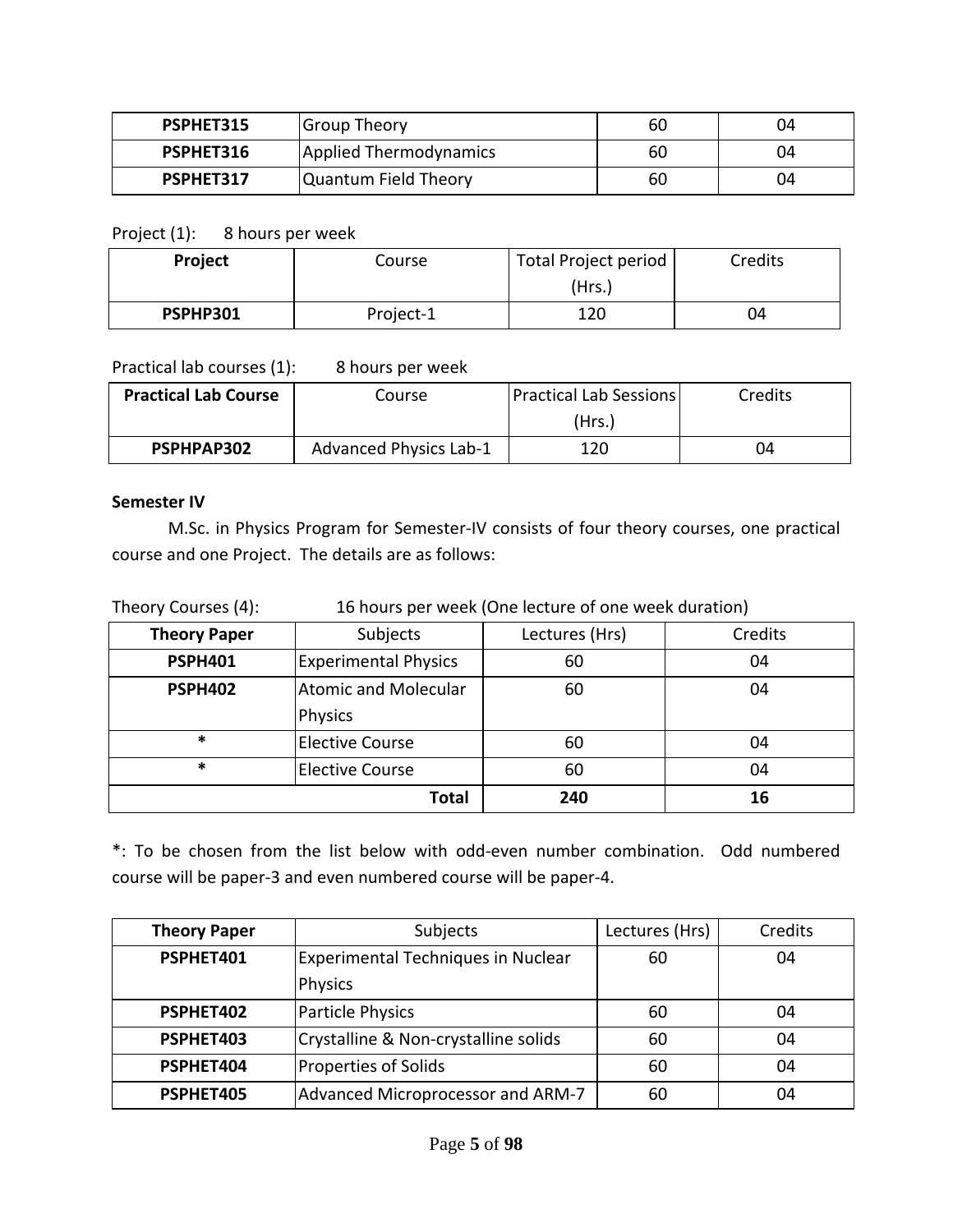| PSPHET406 | VHDL and communication Interface        | 60 | 04 |
|-----------|-----------------------------------------|----|----|
| PSPHET407 | Digital Communication Systems and       | 60 | 04 |
|           | <b>Python Programming</b>               |    |    |
| PSPHET408 | <b>Computer Networking</b>              | 60 | 04 |
| PSPHET409 | <b>Physics of Semiconductor Devices</b> | 60 | 04 |
| PSPHET410 | Semiconductor Technology                | 60 | 04 |
| PSPHET411 | Materials and their applications        | 60 | 04 |
| PSPHET412 | <b>Energy Studies</b>                   | 60 | 04 |
| PSPHET413 | <b>Astronomy and Space Physics</b>      | 60 | 04 |
| PSPHET414 | Laser Physics                           | 60 | 04 |
| PSPHET415 | Liquid Crystals                         | 60 | 04 |
| PSPHET416 | <b>Numerical Techniques</b>             | 60 | 04 |
| PSPHET417 | <b>Polymer Physics</b>                  | 60 | 04 |

Project (1): 8 hours per week

| <b>Project</b> | Total Project period (Hrs) | Credits |
|----------------|----------------------------|---------|
| PSPHP401       | ∩רו                        | 04      |

Practical lab courses (1): 8 hours per week

| <b>Practical Lab Course</b> | Subject                       | <b>Practical Lab Sessions</b> | Credits |
|-----------------------------|-------------------------------|-------------------------------|---------|
|                             |                               | (Hrs)                         |         |
| PSPHPAP402                  | <b>Advanced Physics Lab-2</b> | 120                           | 04      |

The candidate shall be awarded the degree of Master of Science in Physics **(M. Sc. in** Physics) after completing the course and meeting all the evaluation criteria. The Elective Course Titles will appear in the statement of marks. When the elective courses are chosen from a particular specialization, the statement of marks shall also carry a name of the specializations as stated below. Courses selected at third semester for a particular specialization are prerequisites for courses in fourth semester for that specialization.

| No.                     | <b>Group of Elective Courses</b> | Name appearing in the      | Name appearing in the     |
|-------------------------|----------------------------------|----------------------------|---------------------------|
|                         | chosen                           | <b>Statement of Marks</b>  | <b>Degree Certificate</b> |
| $\mathbf{1}$            | PSPHET301, PSPHET302             | M. Sc. in Physics (Nuclear | M. Sc. in Physics         |
|                         | PSPHET401, PSPHET402             | Physics)                   |                           |
| $\overline{2}$          | PSPHET303, PSPHET304             | M. Sc. in Physics (Solid   | M. Sc. in Physics         |
|                         | PSPHET403, PSPHET404             | State Physics)             |                           |
| $\overline{\mathbf{3}}$ | PSPHET305, PSPHET306             | M. Sc. in Physics          | M. Sc. in Physics         |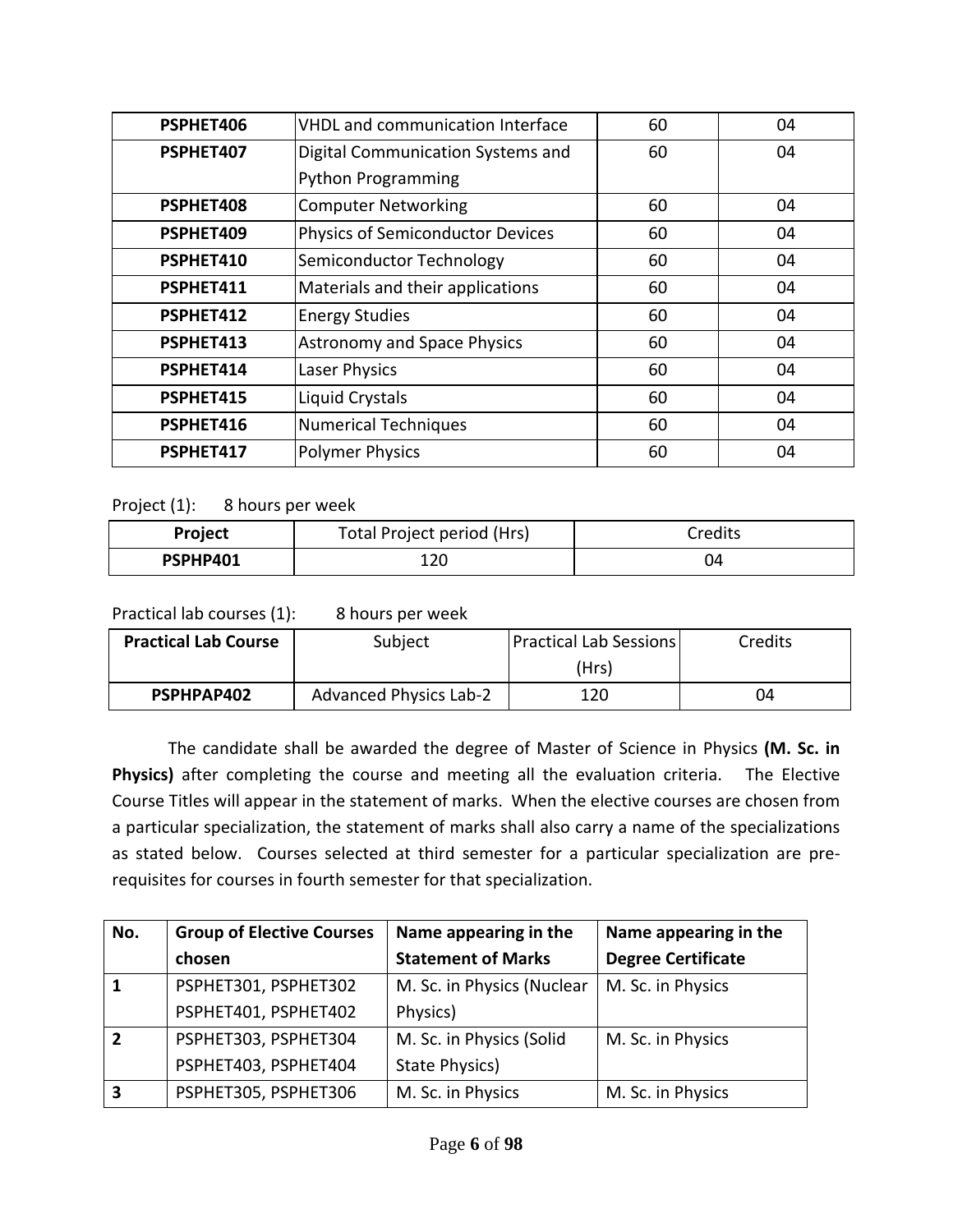|   | PSPHET405, PSPHET406     | (Electronics-I)           |                   |
|---|--------------------------|---------------------------|-------------------|
| 4 | PSPHET307, PSPHET308     | M. Sc. in Physics         | M. Sc. in Physics |
|   | PSPHET407, PSPHET408     | (Electronics-II)          |                   |
| 5 | PSPHET309, PSPHET310     | M. Sc. in Physics (Solid  | M. Sc. in Physics |
|   | PSPHET409, PSPHET410     | <b>State Electronics)</b> |                   |
| 6 | PSPHET311, PSPHET312     | M. Sc. in Physics         | M. Sc. in Physics |
|   | PSPHET411, PSPHET404     | (Materials Science)       |                   |
| 7 | PSPHET311, PSPHET316     | M. Sc. in Physics         | M. Sc. in Physics |
|   | PSPHET411, PSPHET412     | (Materials for Energy     |                   |
|   |                          | Technology)               |                   |
| 8 | Any other combination of | M. Sc. in Physics         | M. Sc. in Physics |
|   | courses                  |                           |                   |

#### **2. Scheme of Examination and Passing:**

- 1. This course will have 40% Term Work (TW) / Internal Assessment (IA) and 60% external (University written examination of 2.5 Hours duration for each course paper and practical examination of 4 Hours duration for each practical). All external examinations will be held at the end of each semester and will be conducted by the University as per the existing norms.
- 2. Term Work / Internal Assessment IA (40%) and University examination (60%)- shall have separate heads of passing. For Theory courses, internal assessment shall carry 40 marks and Semester‐end examination shall carry 60 marks for each Theory Course.
- 3. To pass, a student has to obtain minimum grade point E, and above separately in the IA and external examination.
- 4. The University (external) examination for Theory and Practical shall be conducted at the end of each Semester and the evaluation of Project work i.e. Dissertation if any, at the end of the each Semester.
- 5. The candidates shall appear for external examination of 4 theory courses each carrying 60 marks of 2.5 hours duration and 2 practical courses each carrying 100 marks at the end of each semester.
- 6. The candidate shall prepare and submit for practical examination a certified Journal based on the practical course carried out under the guidance of a faculty member with minimum number of experiments as specified in the syllabus for each group.

#### **3. Standard of Passing for University Examinations:**

As per ordinances and regulations prescribed by the University for semester based credit and grading system.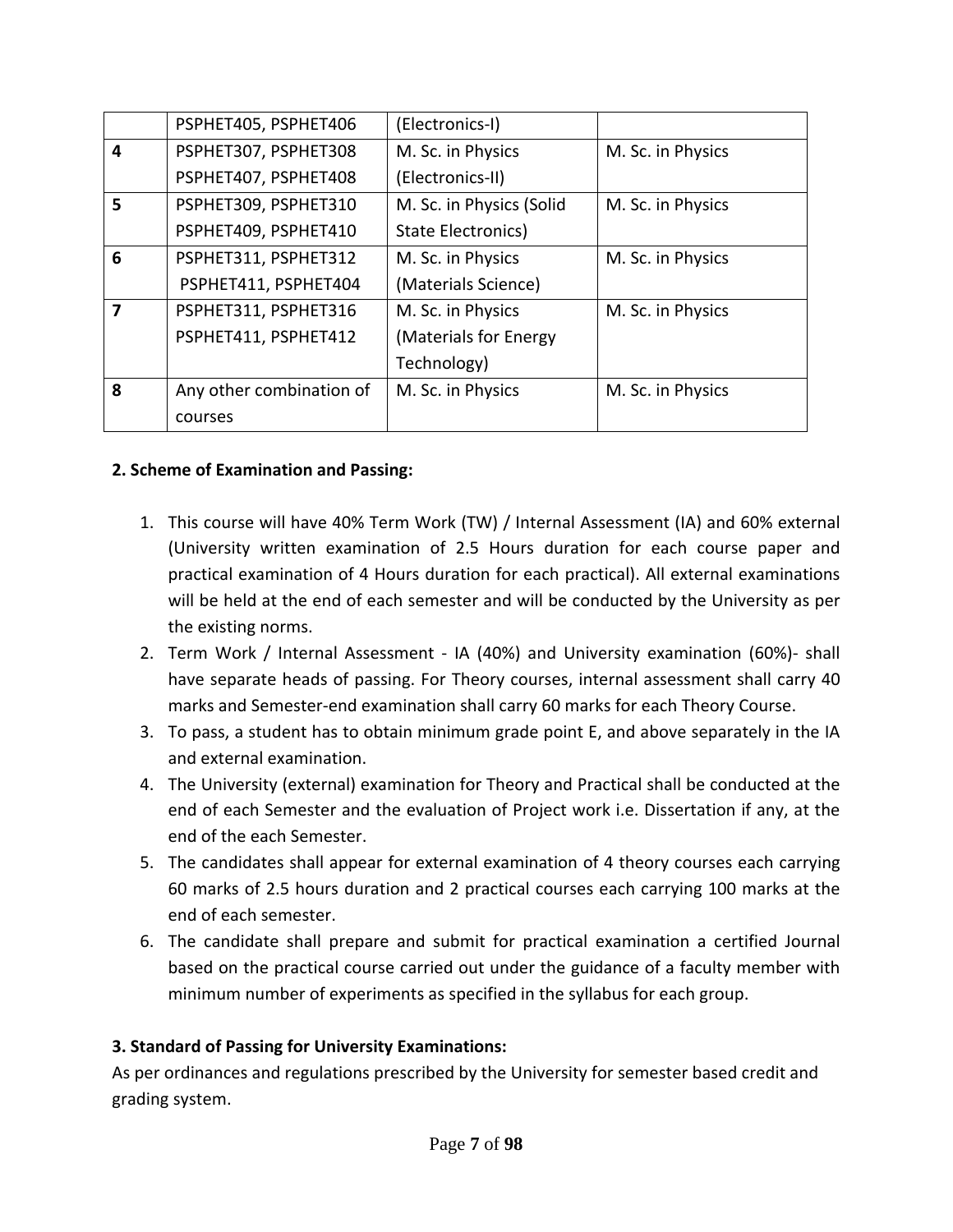#### **4. Standard point scale for grading:**

| Grade    | Marks         | <b>Grade Points</b> |
|----------|---------------|---------------------|
| O        | 70 & above    | 7                   |
| A        | 60 to 69.99   | 6                   |
| B        | 55 to 59.99   | 5                   |
| C        | 50 to 54.99   | 4                   |
| D        | 4 5 to 49.99  | 3                   |
| E        | 40 to 44.99   | $\mathfrak{p}$      |
| F (Fail) | 39.99 & below |                     |

#### **5. Grade Point Average (GPA) calculation:**

- 1. GPA is calculated at the end of each semester after grades have been processed and after any grade have been updated or changed. Individual assignments / quizzes / surprise tests / unit tests / tutorials / practicals / project / seminars etc. as prescribed by University are all based on the same criteria as given above. The teacher should convert his marking into the Quality‐Points and Letter‐Grade.
- 2. Performance of a student in a semester is indicated by a number called Semester Grade Point Average (SGPA). It is the weighted average of the grade points obtained in all the subjects registered by the students during the semester



3 The Final remark will be decided on the basis of Cumulative Grade Point Average (CGPA) which is weighted average of the grade point obtained in all the semesters registered by the learner.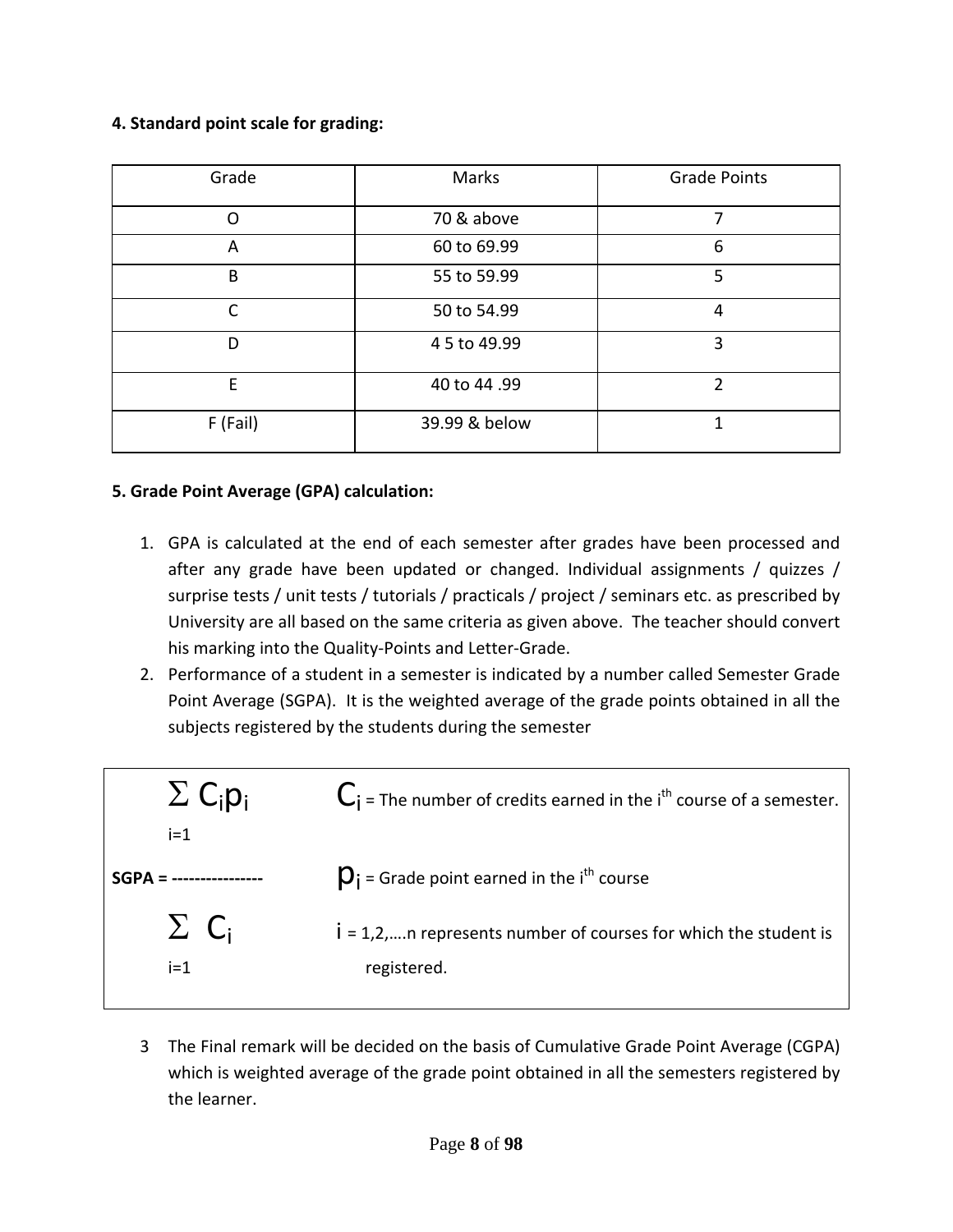

## **M.Sc. (Physics) Theory Courses Semester –I**

### **Semester‐I : Paper‐I: Course no.: PSPH101: Mathematical Methods (60 lectures, 4 credits)**

#### *Unit‐I*

Properties of Fourier series, integral transforms, development of Fourier integrals, Fourier transform of derivatives, convolution theorem. Laplace transforms, Laplace transform of derivatives, Inverse Laplace transform and Convolution theorem.

#### *Unit‐II*

Matrices, Eigenvalues and Eigen vectors, Diagonalization of Matrices, Application to Physics problems, Applications to differential equations. Introduction to Tensor Analysis, Addition and Subtraction of Tensors, summation convention, Contraction, Direct Product, Levi‐Civita Symbol *Unit‐III*

Complex Variables, Limits, Continuity, Derivatives, Cauchy‐Riemann Equations, Analytic functions, Harmonic functions, Elementary functions: Exponential and Trigonometric, Taylor and Laurent series, Residues, Residue theorem, Principal part of the functions, Residues at poles, zeroes and poles of order m, Contour Integrals, Evaluation of improper real integrals, improper integral involving Sines and Cosines, Definite integrals involving sine and cosine functions.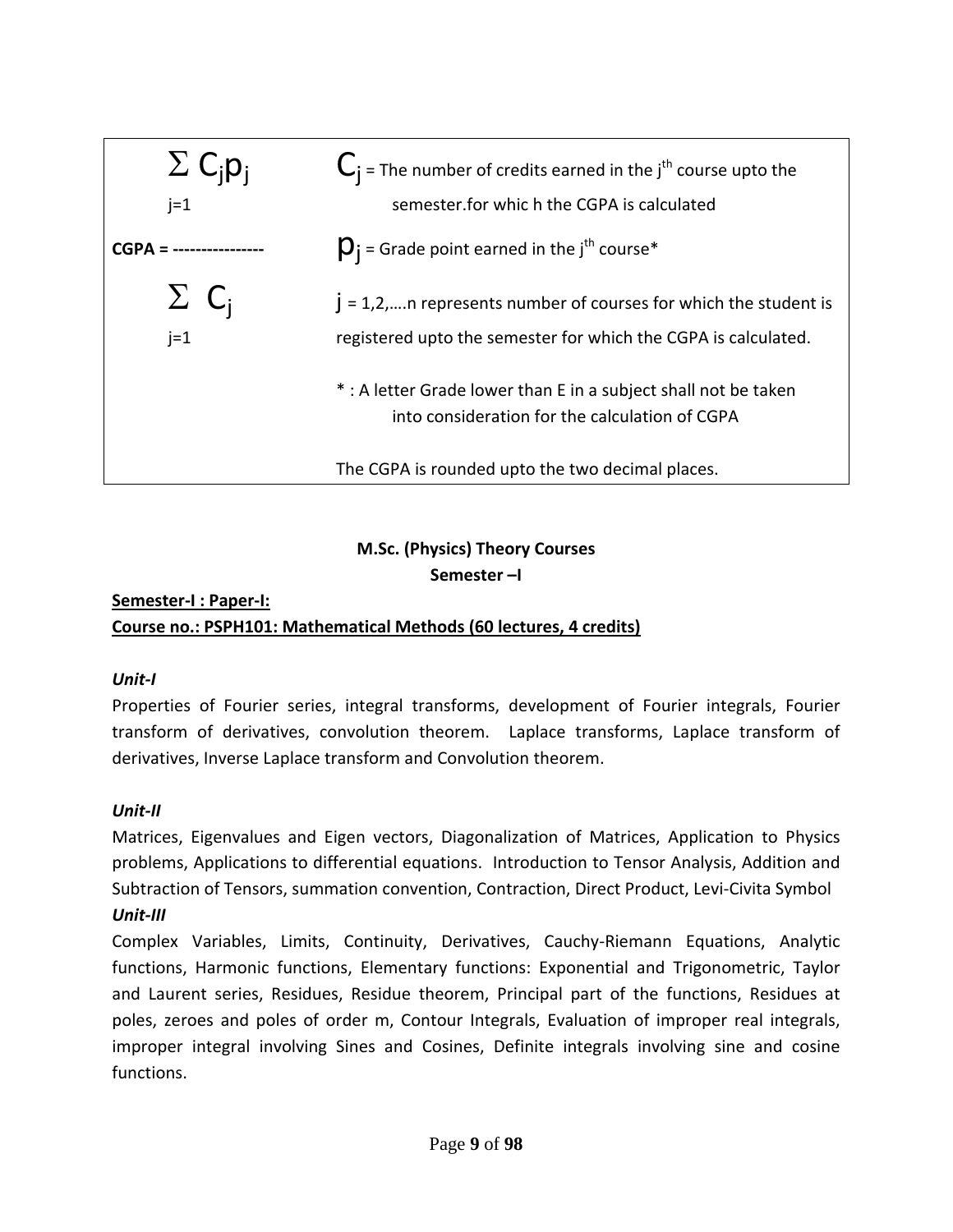#### *Unit‐IV*

Differential Equations: Frobenius method, series solutions, Legendre, Hermite and Laguerre polynomials, Bessel equations, Partial differential equations, separation of variables, wave equation and heat conduction equation. Green's functions in one dimension.

#### **Main references:**

S.D.Joglekar, Mathematical Physics: The Basics, Universities Press 2005 S. D.Joglekar, Mathematical Physics: Advanced Topics, CRC Press 2007 M.L. Boas, Mathematical methods in the Physical Sciences, Wiley India 2006

#### **Additional references.**

- 1. G. Arfken: Mathematical Methods for Physicists, Academic Press
- 2. A.K. Ghatak, I.C. Goyal and S.J. Chua, Mathematical Physics, McMillan
- 3. A.C. Bajpai, L.R. Mustoe and D. Walker, Advanced Engineering Mathematics, John Wiley
- 4. E. Butkov, Mathematical Methods, Addison‐Wesley
- 5. J. Mathews and R.L. Walker, Mathematical Methods of physics
- 6. P. Dennery and A. Krzywicki , Mathematics for physicists
- 7. T. Das and S.K. Sharma, Mathematical methods in Classical and Quantum Mechanics
- 8. R. V. Churchill and J.W. Brown, Complex variables and applications, V Ed. Mc Graw. Hill, 1990
- 9. A. W.Joshi, Matrices and Tensors in Physics, Wiley India

#### **Semester‐I : Paper‐II:**

#### **Course no.: PSPH102: Classical Mechanics (60 lectures, 4 credits)**

#### *Unit‐I*

Review of Newton's laws, Mechanics of a particle, Mechanics of a system of particles, Frames of references, rotating frames, Centrifugal and Coriolis force, Constraints, D'Alembert's principle and Lagrange's equations, Velocity‐dependent potentials and the dissipation function, Simple applications of the Lagrangian formulation. Hamilton's principle, Calculus of variations, Derivation of Lagrange's equations from Hamilton's principle, Lagrange Multipliers and constraint exterimization Problems, Extension of Hamilton's principle to nonholonomic systems, Advantages of a variational principle formulation,

#### *Unit‐II*

Conservation theorems and symmetry properties, Energy Function and the conservation of energy. The Two‐Body Central Force Problem**:** Reduction to the equivalent one body problem, The equations of motion and first integrals, The equivalent one‐dimensional problem and classification of orbits, The virial theorem, The differential equation for the orbit and integrable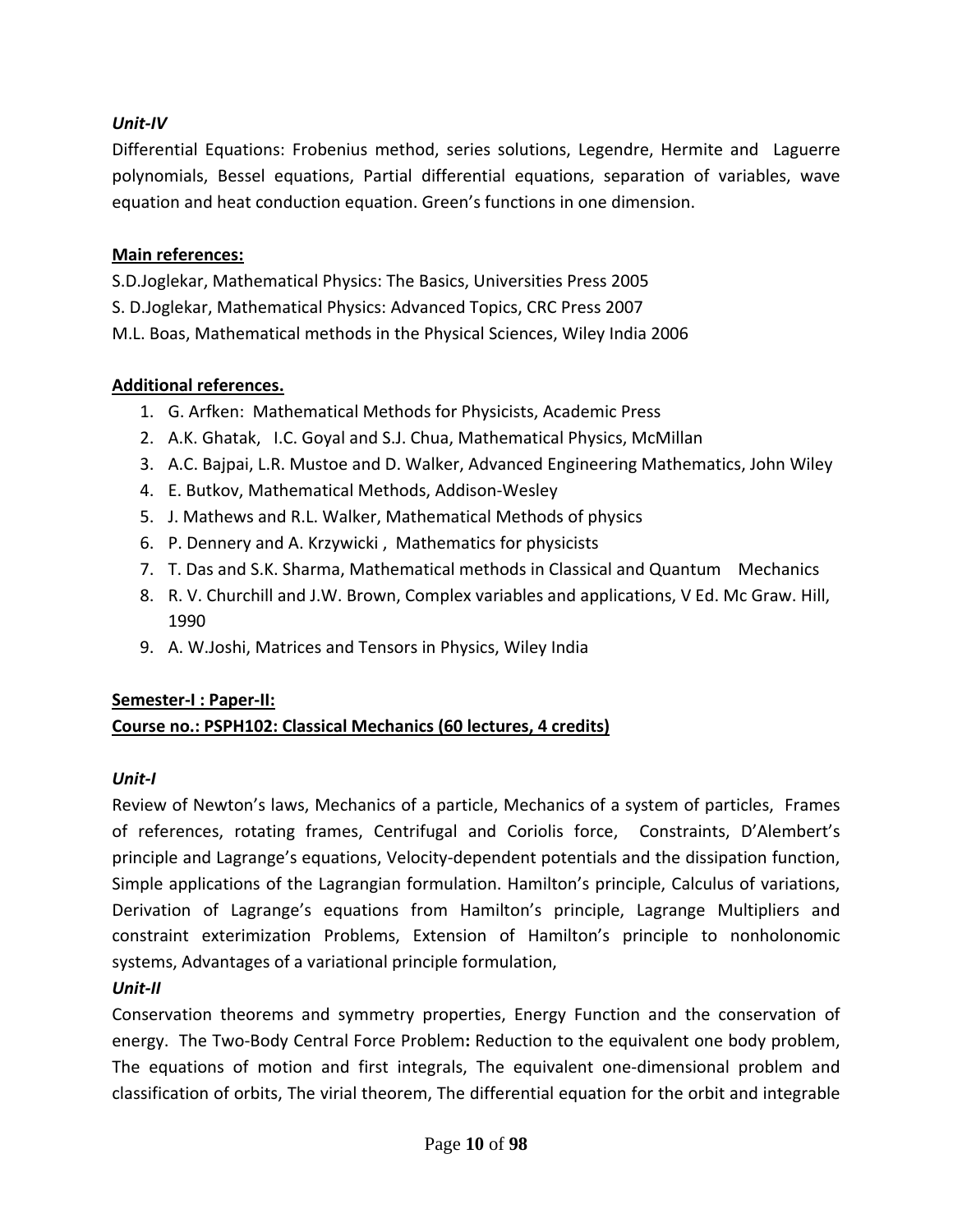power‐law potentials, The Keplerproblem : Inverse square law of force, The motion in time in the Kepler problem, Scattering in a central force field, Transformation of the scattering problem to laboratory coordinates.

#### *Unit‐III*

Small Oscillations: Formulation of the problem, The eigenvalue equation and the principal axis transformation, Frequencies of free vibration and normal coordinates, Forced and damped oscillations, Resonance and beats.

Legendre transformations and the Hamilton equations of motion, Cyclic coordinates and conservation theorems, Derivation of Hamilton's equations from a variational principle.

#### *Unit‐IV*

Canonical Transformations, Examples of canonical transformations, The symplectic approach to canonical transformations, Poissson brackets and other canonical invariants, Equations of motion, infinitesimal canonical transformations and conservation theorems in the Poisson bracket formulation, The angular momentum Poisson bracket relations.

**Main Text :**Classical Mechanics, H. Goldstein, Poole and Safco, 3rd Edition, NarosaPublication (2001)

#### **Additional References :**

- **1.** Classical Mechanics, N. C. Rana and P. S. Joag. Tata McGraw Hill Publication.
- 2. Classical Mechanics , S. N. Biswas, Allied Publishers (Calcutta).
- 3. Classical Mechanics, V. B. Bhatia, Narosa Publishing (1997).
- 4. Mechanics, Landau and Lifshitz, Butterworth, Heinemann.
- 5. The Action Principle in Physics, R. V. Kamat, New Age Intnl. (1995).
- 6. Classical Mechanics, Vol I and II, E. A. Deslougue, John Wiley (1982).
- 7. Theory and Problems of Lagrangian Dynamics, Schaum Series, McGraw (1967).
- 8. Classical Mechanics of Particles and Rigid Bodies, K. C. Gupta, Wiley Eastern (2001)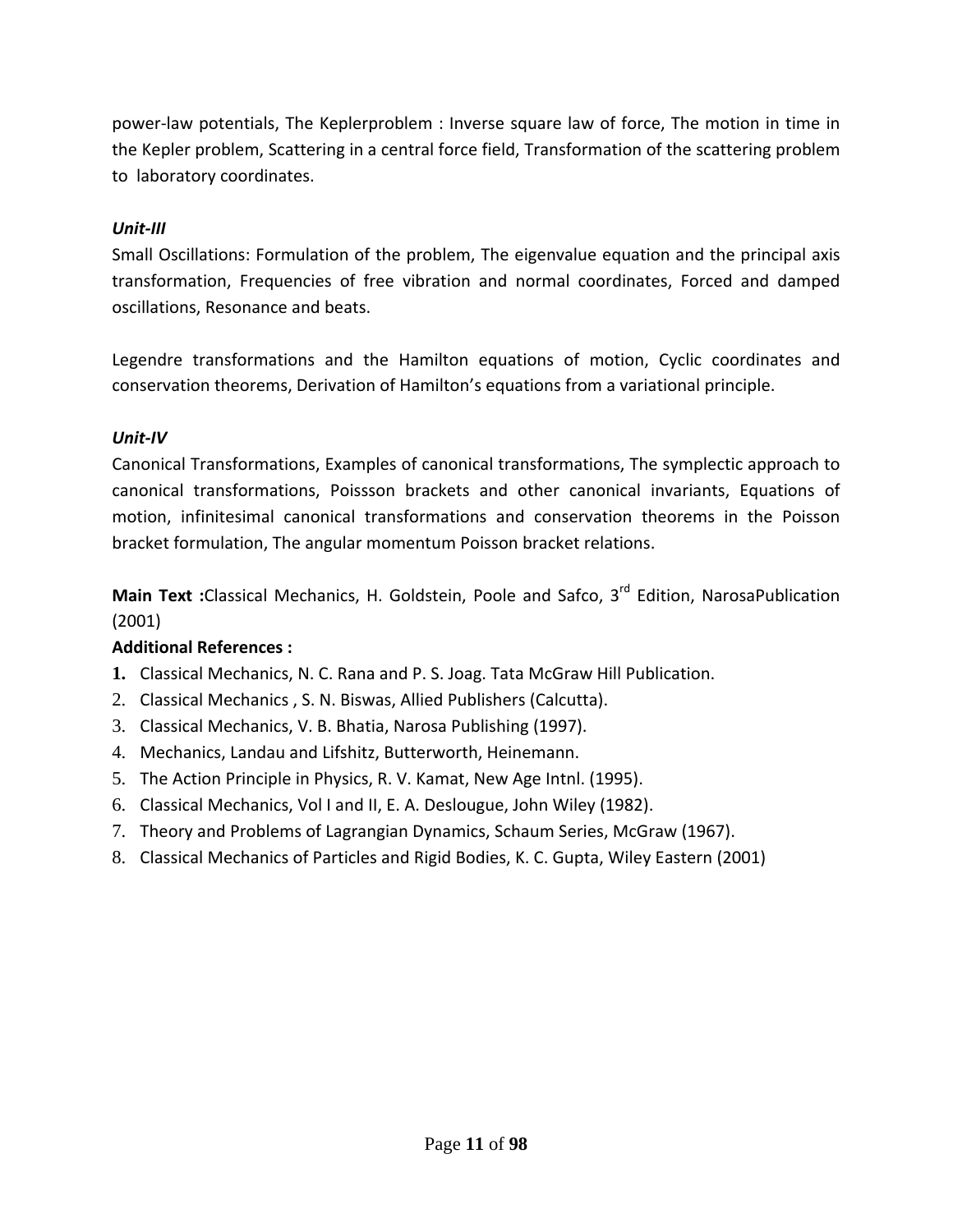## **Semester‐I : Paper‐III: Course no.: PSPH103: Quantum Mechanics‐I (60 lectures, 4 credits)**

#### *Unit‐I: Theory:*

Review of concepts: Analysis of the double‐slit particle diffraction experiment; the de Broglie hypothesis; Heisenberg's uncertainty principle; probability waves. Postulates of QM: Observables and operators; measurements; the state function and expectation values; the time‐dependent Schrodinger equation; time development of state functions; solution to the initial value problem. Superposition and Commutation: The superposition principle; commutator relations; their connection to the uncertainty principle; degeneracy; complete sets of commuting observables. Time development of state functions and expectation values; conservation of energy, linear momentum and angular momentum; parity.

#### *Unit‐II: Formalism:*

Dirac notation; Hilbert space; Hermitian operators and their properties. Matrix mechanics: Basis and representations; matrix properties; unitary and similarity transformations; the energy representation. Schrodinger, Heisenberg and Interaction pictures.

#### *Unit‐III: Schrodinger equation solutions: One‐dimensional Problems:*

General properties of one-dimensional Schrodinger equation. Particle in a box. Harmonic oscillator. Unbound states; one‐dimensional barrier problems. Finite potential well.

#### *Unit‐IV: Schrodinger equation solutions: Three‐dimensional Problems:*

Orbital angular momentum operators in cartesian and spherical polar coordinates, commutation and uncertainty relations, spherical harmonics. Two-particle problem coordinates relative to the centre of mass; radial equation for a spherically symmetric central potential. Hydrogen atom, eigenvalues and radial eigenfunctions, degeneracy, probability distribution.

#### **Texts:**

- 1. Richard Liboff, Introductory Quantum Mechanics, 4<sup>th</sup> ed., 2003. (RL)
- 2. DJ Griffiths, Introduction to Quantum Mechanics, 1995. (DG)
- 3. A Ghatak & S Lokanathan, Quantum Mechanics: Theory &Applications. 5<sup>th</sup>ed., 2004. (GL)

## **Additional References:**

- 1. W Greiner, Quantum Mechanics: An Introduction, 4<sup>th</sup>. ed., 2004.
- 2 R Shankar, Principles of Quantum Mechanics, 2<sup>nd</sup> ed., 1994.
- 3 SN Biswas, Quantum Mechanics, 1998.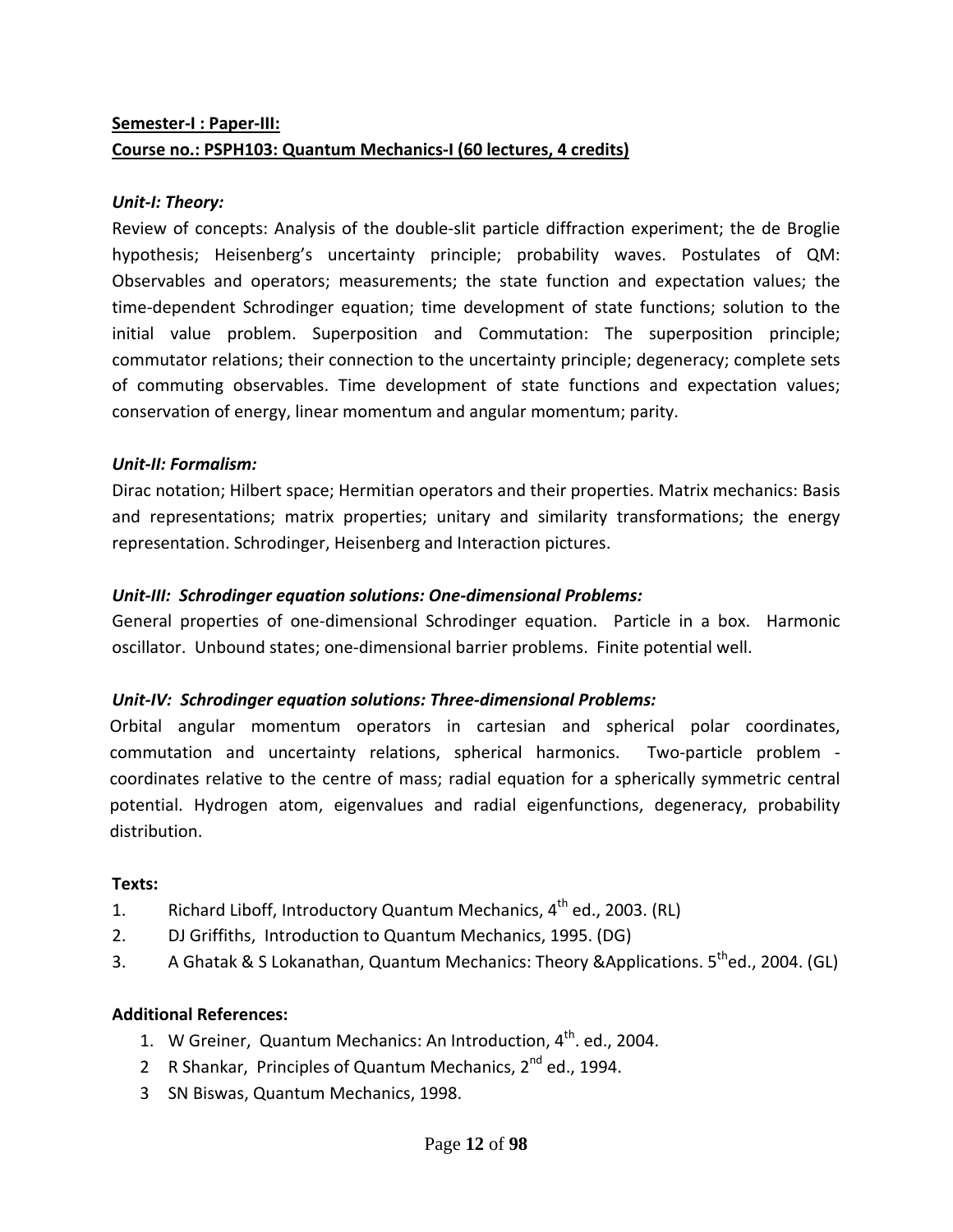## **Semester‐I : Paper‐IV: Course no.: PSPH104: Solid State Devices (60 lectures, 4 credits)**

#### Note: Problems form an integral part of the course.

#### *Unit‐I: Semiconductor Physics:*

Classification of Semiconductors; Crystal structure with examples of Si, Ge & GaAs semiconductors; Energy band structure of Si, Ge & GaAs; Extrinsic and compensated Semiconductors; Temperature dependence of Fermi-energy and carrier concentration. Drift, diffusion and injection of carriers; Carrier generation and recombination processes‐ Direct recombination, Indirect recombination, Surface recombination, Auger recombination; Applications of continuity equation‐Steady state injection from one side, Minority carriers at surface, Haynes Shockley experiment, High field effects. Hall effect; Four – point probe resistivity measurement; Carrier life time measurement by light pulse technique. Introduction to amorphous semiconductors, Growth of semiconductor crystals.

#### *Unit‐II: Semiconductor Devices I:*

 p‐n junction : Fabrication of p‐n junction by diffusion and ion‐implantation; Abrupt and linearly graded junctions; Thermal equilibrium conditions; Depletion regions; Depletion capacitance, Capacitance – voltage (C‐V) characteristics, Evaluation of impurity distribution, Varactor; Ideal and Practical Current‐voltage (I‐V) characteristics; Tunneling and avalanche reverse junction break down mechanisms; Minority carrier storage, diffusion capacitance, transient behavior; Ideality factor and carrier concentration measurements; Carrier life time measurement by reverse recovery of junction diode;; p-i-n diode; Tunnel diode, Introduction to p-n junction solar cell and semiconductor laser diode.

#### *Unit‐III: Semiconductor Devices II:*

Metal – Semiconductor Contacts: Schottky barrier – Energy band relation, Capacitancevoltage (C‐V) characteristics, Current‐voltage (I‐V) characteristics; Ideality factor, Barrier height and carrier concentration measurements; Ohmic contacts. Bipolar Junction Transistor (BJT): Static Characteristics; Frequency Response and Switching. Semiconductor heterojunctions, Heterojunction bipolar transistors, Quantum well structures.

#### *Unit‐IV: Semiconductor Devices III:*

Metal‐semiconductor field effect transistor (MESFET)‐ Device structure, Principles of operation, Current voltage (I‐V) characteristics, High frequency performance. Modulation doped field effect transistor (MODFET); Introduction to ideal MOS device; MOSFET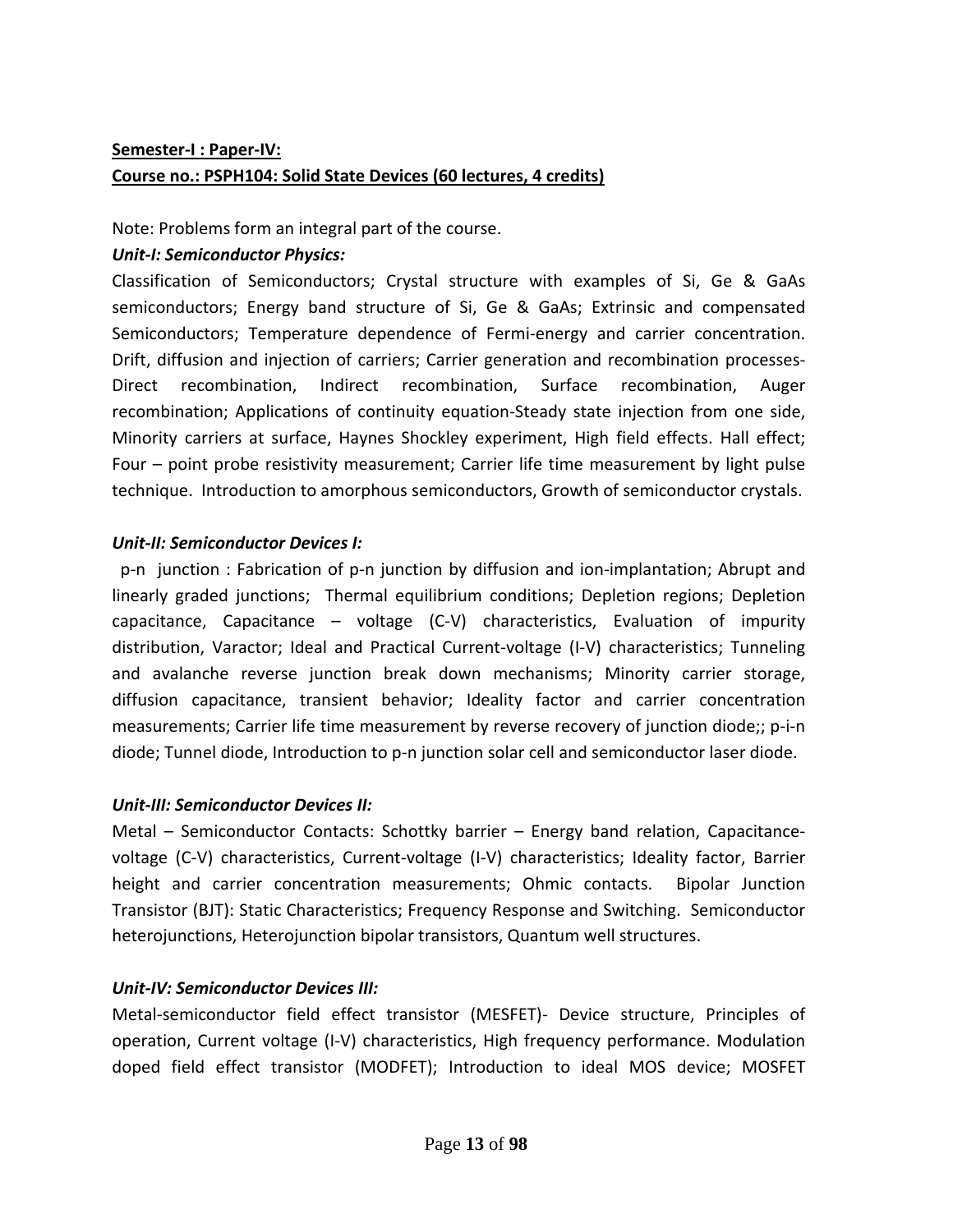fundamentals, Measurement of mobility, channel conductance etc. from  $I_{ds}$  vs,  $V_{ds}$  and  $I_{ds}$ vs  $V_g$  characteristics. Introduction to Integrated circuits.

#### **Main References:**

- 1. S.M. Sze; Semiconductor Devices: Physics and Technology, 2<sup>nd</sup> edition, John Wiley, New York, 2002.
- 2. B.G. Streetman and S. Benerjee; Solid State Electronic Devices, 5th edition, Prentice Hall of India, NJ, 2000.
- 3. W.R. Runyan; Semiconductor Measurements and Instrumentation, McGraw Hill, Tokyo, 1975.
- 4. Adir Bar-Lev: Semiconductors and Electronic devices, 2<sup>nd</sup> edition, Prentice Hall, Englewood Cliffs, N.J., 1984.

#### **Additional References:**

- 1. Jasprit Singh; Semiconductor Devices: Basic Principles, John Wiley, New York, 2001.
- 2. Donald A. Neamen; Semiconductor Physics and Devices: Basic Principles, 3<sup>rd</sup> edition, Tata McGraw‐Hill, New Delhi, 2002.
- 3. M. Shur; Physics of Semiconductor Devices, Prentice Hall of India, New Delhi, 1995.
- 4. Pallab Bhattacharya; Semiconductor Optoelectronic Devices, Prentice Hall of India, New Delhi, 1995.
- 5. S.M. Sze; Physics of Semiconductor Devices, 2<sup>nd</sup> edition, Wiley Eastern Ltd., New Delhi, 1985.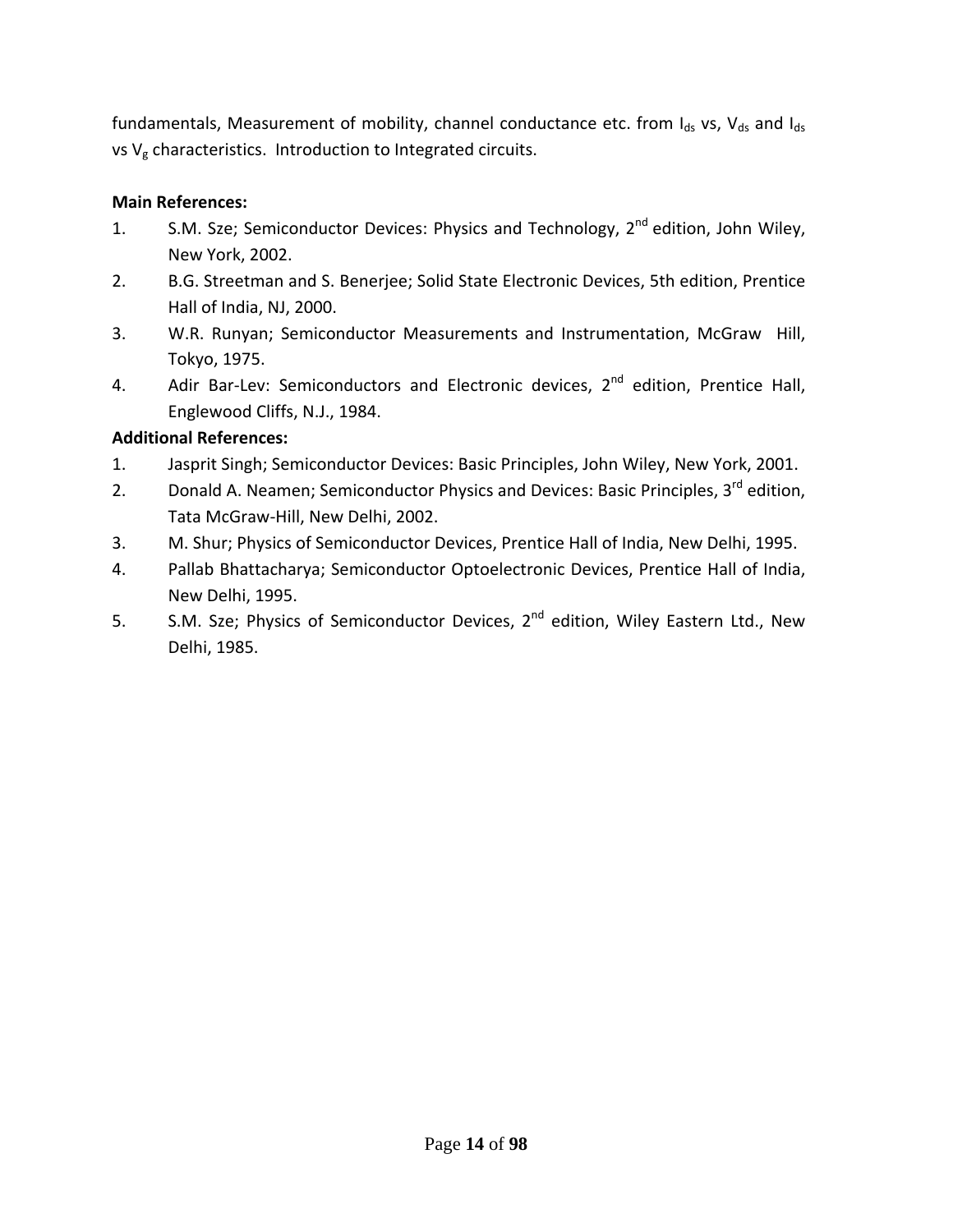## **M.Sc. (Physics) Practical Lab Course Semester –I**

#### **Semester –I Lab‐1**

### **Course number: PSPHP101 (120 hours, 4 credits)**

#### **Group A**

| <b>Experiment</b>                                                                        | References                                                                            |
|------------------------------------------------------------------------------------------|---------------------------------------------------------------------------------------|
| 1. Michelson Interferometer                                                              | Advanced Practical Physics - Worsnop and Flint                                        |
| 2. Analysis of sodium spectrum                                                           | a). Atomic spectra - H.E. White                                                       |
|                                                                                          | b). Experiments in modern physics -Mellissinos                                        |
| 3. h/e by vacuum photocell                                                               | a). Advance practical physics - Worsnop and                                           |
|                                                                                          | Flint                                                                                 |
|                                                                                          | Experiments in modern<br>physics<br>b).                                               |
|                                                                                          | Mellissinos                                                                           |
|                                                                                          | 4 Study of He-Ne laser-Measurement of a). A course of experiments with Laser - Sirohi |
| divergence and wavelength                                                                | b). Elementary experiments with Laser- G.                                             |
|                                                                                          | white                                                                                 |
| 5. Susceptibility measurement by Quincke's Advance practical physics - Worsnop and Flint |                                                                                       |
| method / Guoy's balance method                                                           |                                                                                       |
|                                                                                          |                                                                                       |
| 6. Absorption spectrum of specific liquids                                               | Advance practical physics - Worsnop and Flint                                         |
| 7. Coupled Oscillation                                                                   | <b>HBCSE Selection camp 2007 Manual</b>                                               |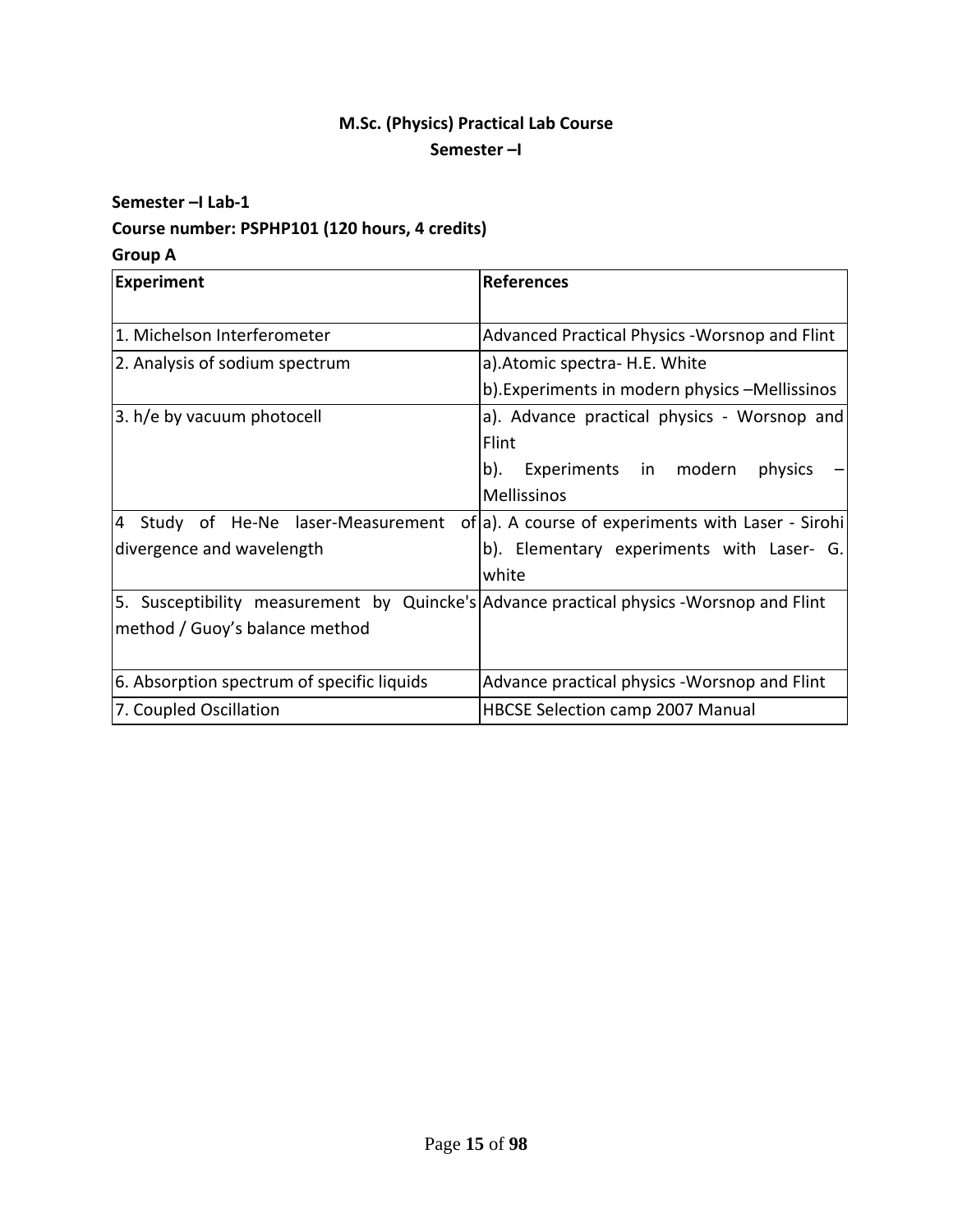#### **Group B:**

| <b>Experiment</b>                                                                   | <b>References</b>                                                                                                                                                            |
|-------------------------------------------------------------------------------------|------------------------------------------------------------------------------------------------------------------------------------------------------------------------------|
| 1, Diac - Triac phase control circuit                                               | state devices- W.D. Cooper<br>b)<br>a)<br>Solid<br>Electronic text lab manual - P.B. Zbar                                                                                    |
| 2. Delayed linear sweep using 1C 555                                                | a) Electronic Principles - A. P. Malvino                                                                                                                                     |
| 3. Regulated power supply using 1C LM 317<br>voltage regulator IC                   | a) Opeational amplifiers and linear Integrated<br>circuits - Coughlin & Driscoll b) Practical analysis<br>of electronic circuits through experimentation -<br>L.MacDonald    |
| 4. Regulated dual power supply using IC LM<br>317 & 1C LM 337 voltage regulator ICs | a) Opeational amplifiers and linear Integrated<br>circuits - Coughlin & Driscoll<br>Practical analysis of electronic circuits<br>b)<br>through experimentation - L.MacDonald |
| 5. Constant current supply using IC 741 and LM<br>317                               | Integrated Circuits - K. R. Botkar                                                                                                                                           |
| 6. Active filter circuits (second order)                                            | Op-amps and linear<br>integrated<br>circuit<br>a)<br>technology- R. Gayakwad<br>b) Operational amplifiers and linear integrated<br>circuits - Coughlin &. Driscoll           |
| 7. Study of 4 digit multiplex display system                                        | Digital Electronics - Roger Tokheim                                                                                                                                          |

**Note:** Minimum number of experiments to be performed and reported in the journal = 06 with minimum 3 experiments from each Group. i.e. Group A: 03 and Group B: 03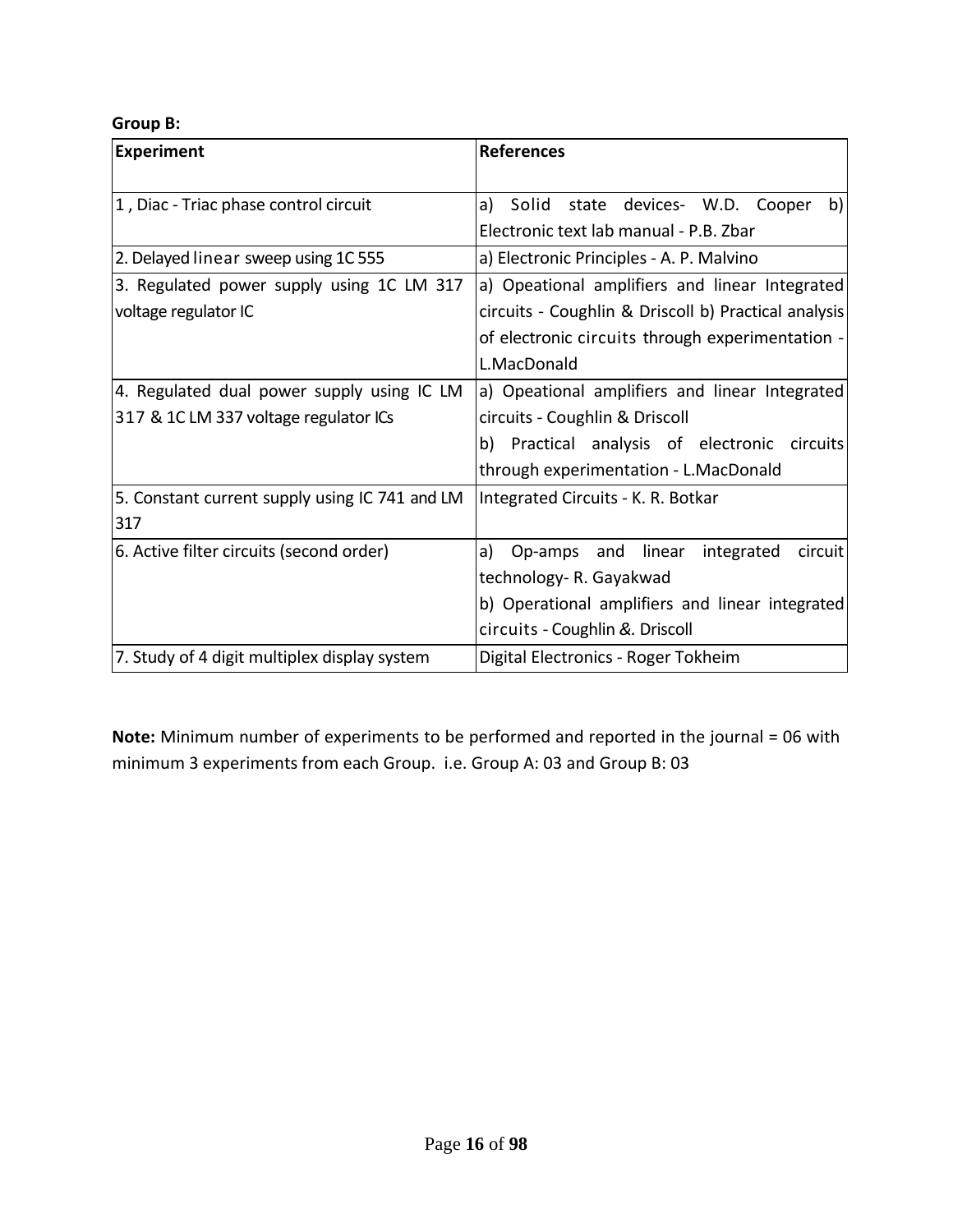## **Semester –I Lab‐2 Course number: PSPHP102 (120 hours, 4 credits)**

## **Group A**

| <b>Experiment</b>                                   | <b>References</b>                               |
|-----------------------------------------------------|-------------------------------------------------|
| 1. Carrier lifetime by pulsed reverse method        | Semiconductor electronics by Gibson             |
| 2. Resistivity by four probe method                 | Semiconductor measurements by Runyan            |
| 3. Temperature dependence of avalanche              | a) Solid state devices - W.D. Cooper            |
| and Zener breakdown diodes                          | b) Electronic text lab manual - PB Zbar         |
|                                                     | c) Electronic devices & circuits - Millman and  |
|                                                     | <b>Halkias</b>                                  |
|                                                     |                                                 |
| 4. DC Hall effect                                   | a) Manual of experimental physics - E.V.Smith   |
|                                                     | b)Semiconductor Measurements - Runyan           |
|                                                     | c) Semiconductors and solid state physics -     |
|                                                     | Mackelvy                                        |
|                                                     | d) Handbook of semiconductors - Hunter          |
| 5.<br>Determination<br>of<br>particle<br>of<br>size | a). A course of experiments with Laser - Sirohi |
| lycopodium particles by laser diffraction           | b). Elementary experiments with Laser- G.       |
| method                                              | white                                           |
| 6. Magneto resistance of Bi specimen                | Semiconductor measurements by Runyan            |
| 7. Microwave oscillator characteristics             | Physics of Semiconductor Devices<br>a)<br>by    |
|                                                     | S.M.Sze                                         |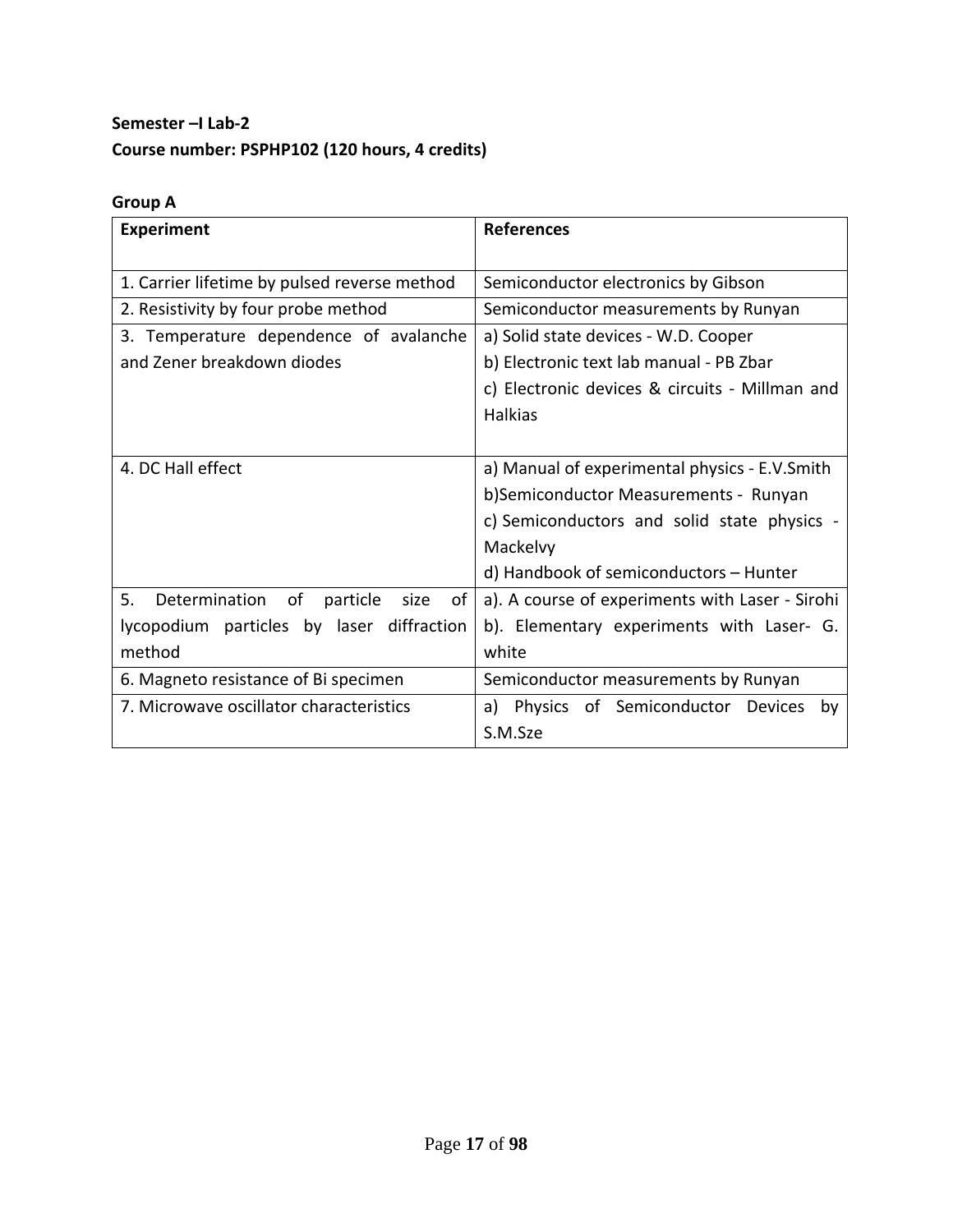#### **Group B:**

| <b>Experiment</b>                 | <b>References</b>                                                        |
|-----------------------------------|--------------------------------------------------------------------------|
| 1. Temperature on-off controller  | a) Op-amps and linear integrated circuit technology by                   |
| using IC                          | Gayakwad                                                                 |
| 2. Waveform Generator using       | a) Operational amplifiers and linear integrated circuits--               |
| ICs                               | Coughlin & Driscoll                                                      |
|                                   | b) Op-amps and linear integrated circuit technology $-$ R.               |
|                                   | Gayakwad                                                                 |
|                                   | c) Opertional amplifiers : experimental manual C.B. Clayton              |
| 3. Instrumentation amplifier and  | a) Operational amplifiers and linear integrated circuits -               |
| its applications                  | Coughlin &. Driscoll                                                     |
|                                   | b) Integrated Circuits - K. R. Botkar                                    |
| 4. Study of 8 bit DAC             | a) Op-amps and linear integrated circuit technology $-$ R.               |
|                                   | Gayakwad                                                                 |
|                                   | b) Digital principles and applications by Malvino and Leach              |
| 5. 16 channel digital multiplexer | a) Digital principles and applications by Malvino and Leach              |
|                                   | b) Digital circuit practice by RP Jain                                   |
| 6. Study of elementary digital    | Digital Electronics by Roger Tokheim (5 <sup>th</sup> Edition, page 371) |
| voltmeter                         |                                                                          |

**Note:** Minimum number of experiments to be performed and reported in the journal = 06 with minimum 3 experiments from each Group. i.e. Group A: 03 and Goup B: 03

#### **Additional references:**

[1] Digital theory and experimentation using integrated circuits ‐ Morris E. Levine (Prentice Hall) [2] Practical analysis of electronic circuits through experimentation - Lome Macronaid (Technical Education Press)

[3] Logic design projects using standard integrated circuits ‐ John F. Waker (John Wiley & sons)

[4] Practical applications circuits handbook ‐ Anne Fischer Lent & Stan Miastkowski (Academic Press)

[5] Digital logic design, a text lab manual ‐ Anala Pandit (Nandu printers and publishers Pvt. Ltd.)

#### **Note:**

- 1. Journal should be certified by the laboratory in‐charge only if the student performs satisfactorily the minimum number of experiments as stipulated above. Such students, who do not have certified journals, will not be allowed to appear for the practical examinations.
- **2.** Total marks for the practical examinations = 200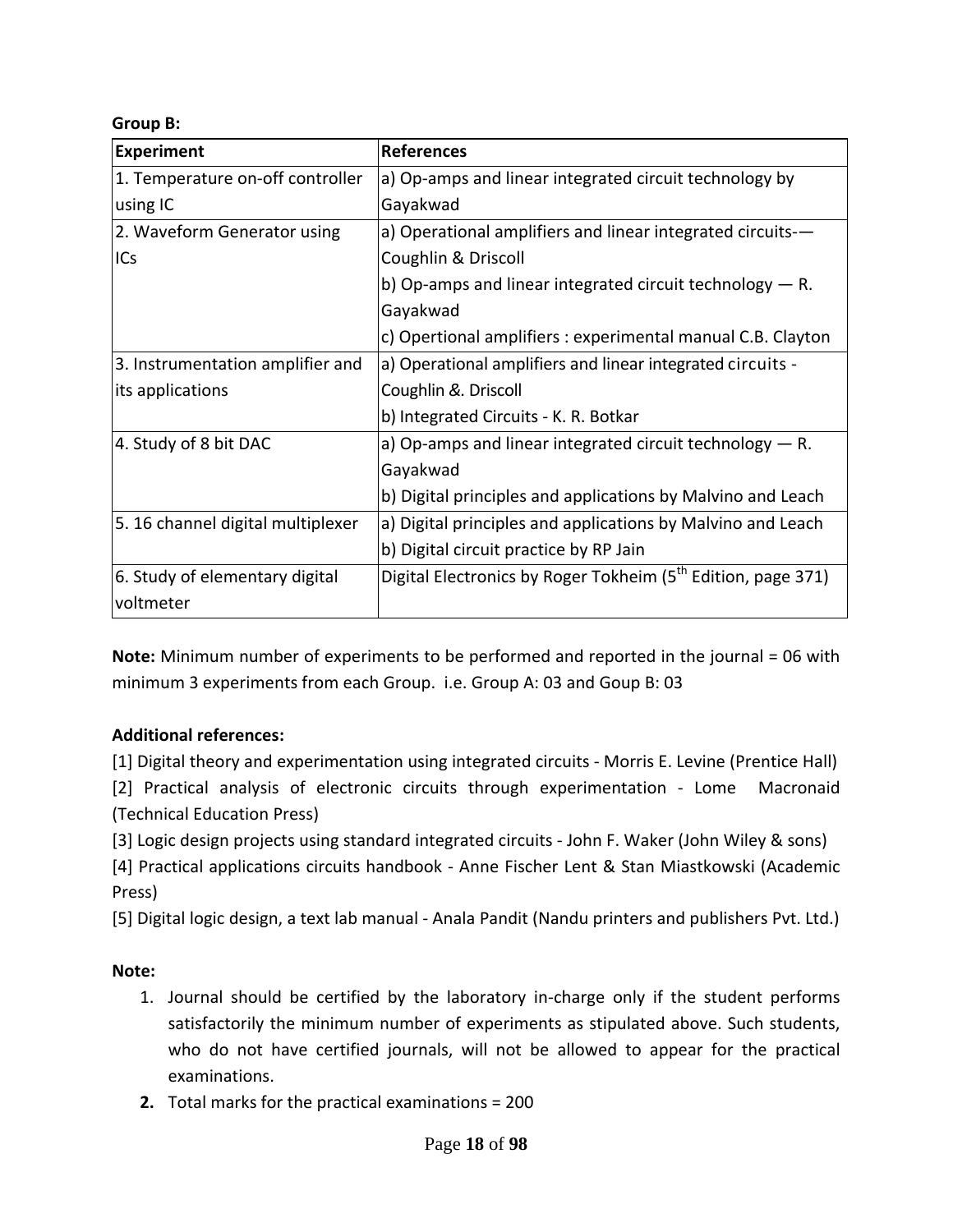## **M.Sc. (Physics) Theory Courses Semester –II**

## **Semester‐II : Paper‐I: Course no.: PSPH201: Advanced Electronics (60 lectures, 4 credits)**

#### *Unit‐I Microprocessors and Microcontrollers:*

**(a)Microprocessors:** Introduction to Microprocessors, Organization of Microprocessors, Signal Description of Microprocessors, Instruction Sets, Programming Techniques with Additional Instructions, Counters and Time Delays, Stack and Sub‐routines, Physical Memory Organization, Bus Operation, I/O Addressing Capability, Application of Microprocessors.

**(b) Microcontrollers:** Introduction to Microcontrollers, Embedded versus External Memory Devices, 8–bit and 16–bit Microcontrollers, CISC and RISC Processors, Harvard and Von Neumann Architectures, Commercial Microcontroller Devices. MCS–51 Architecture, Registers in MCS, 8051 Pin Description, Connections, I/O Ports and Memory Organization. Addressing Modes, Instructions and Simple programming's, Stack Pointer, Assembly Language Programming, Introduction to Atmel 89C51 & 89C2051 Microcontrollers, Applications of Microcontrollers.

#### *Unit‐II Analog and Data Acquisition Systems:*

- **(a) Power Supplies**: Linear Power supply, Switch Mode Power supply, Uninterrupted Power Supply, Step up and Step down Switching Voltage Regulators.
- **(b) Inverters:** Principle of voltage driven inversion, Principle of current driven inversion, sine wave inverter, Square wave inverter.
- (c) **Signal Conditioning:** Operational Amplifier, Instrumentation Amplifier using IC, Precision Rectifier, Voltage to Current Converter, Current to Voltage Converter, Op-Amp Based Butterworth Higher Order Active Filters and Multiple Feedback Filters, Voltage Controlled Oscillator , Analog Multiplexer, Sample and Hold circuits, Analog to Digital Converters, Digital to Analog Converters.

#### *Unit‐III Data Transmissions, Instrumentations Circuits& Designs:*

**(a) Data Transmission Systems**: Analog and Digital Transmissions, Pulse Amplitude Modulation, Pulse Width Modulation, Time Division Multiplexing, Pulse Modulation, Digital Modulation, Pulse Code Format, Modems.

**(b) Optical Fiber:** Introduction to optical fibers, wave propagation and total internal reflection in optical fiber, structure of optical fiber, Types of optical fiber, numerical aperture, acceptance angle, single and multimode optical fibers, optical fiber materials and fabrication,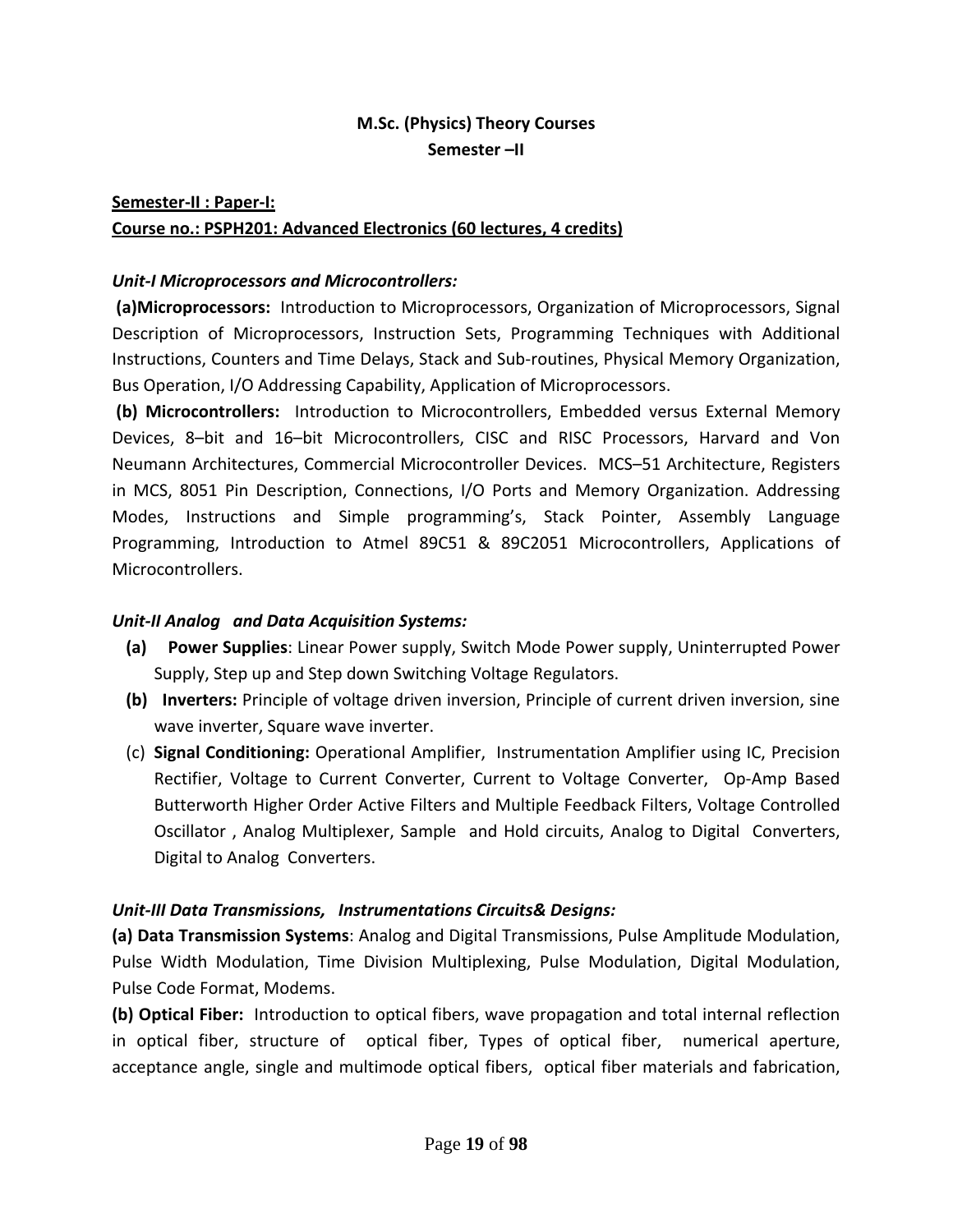attenuation, dispersion, splicing and fiber connectors, fiber optic communication system, fiber sensor, optical sources and optical detectors for optical fiber.

#### *Unit‐IV Instrumentation Circuits and Designs :*

Microprocessors/ Microcontrollers based D C motor speed controller. Microprocessors /Microcontrollers based temperature controller. Electronic weighing single pan balance using strain gauge/ load cell. Optical analog communication system using fiber link. Electronic intensity meter using optical sensor. IR remote controlled ON/OFF switch.

#### **Reference Books:**

- **1.** Microprocessor Architecture, Programming and Applications with the 8085 R. S. Gaonkar, 4th Edition. Penram International.
- **2.** The 8051 Microcontroller and Embedded Systems, Rajiv Kapadia, Jaico Publishing House.
- **3.** Power Electronics and its applications, Alok Jain, 2<sup>nd</sup> Edition, Penram International India.
- **4.** Op‐Amps and Linear Integrated Circuits ‐ R. A. Gayakwad , 3rd Edition Prentice Hall India.
- **5.** Operational Amplifiers and Linear Integrated Circuits, Robert F. Coughlin and Frederic F. Driscoll, 6<sup>th</sup> Edition, Pearson Education Asia.
- 6. Optical Fiber Communications, Keiser, G. Mcgraw Hill, Int. Student Ed.
- 7. Electronic Communication Systems; 4<sup>th</sup>. Ed. Kennedy and Davis, (Tata-McGraw. Hill, 2004.
- **8.** Electronic Instrumentation, H.S. Kalsi , Tata‐McGraw. Hill, 1999

#### **Semester‐II : Paper‐II:**

#### **Course no.: PSPH202: Electrodynamics (60 lectures, 4 credits)**

#### *Unit‐I:*

Maxwell's equations, The Pointing vector, The Maxwellian stress tensor, Lorentz Transformations, Four Vectors and Four Tensors, The field equations and the field tensor, Maxwell equations in covariant notation.

#### *Unit‐II:*

Electromagnetic waves in vacuum, Polarization of plane waves. Electromagnetic waves in matter, frequency dependence of conductivity, frequency dependence of polarizability,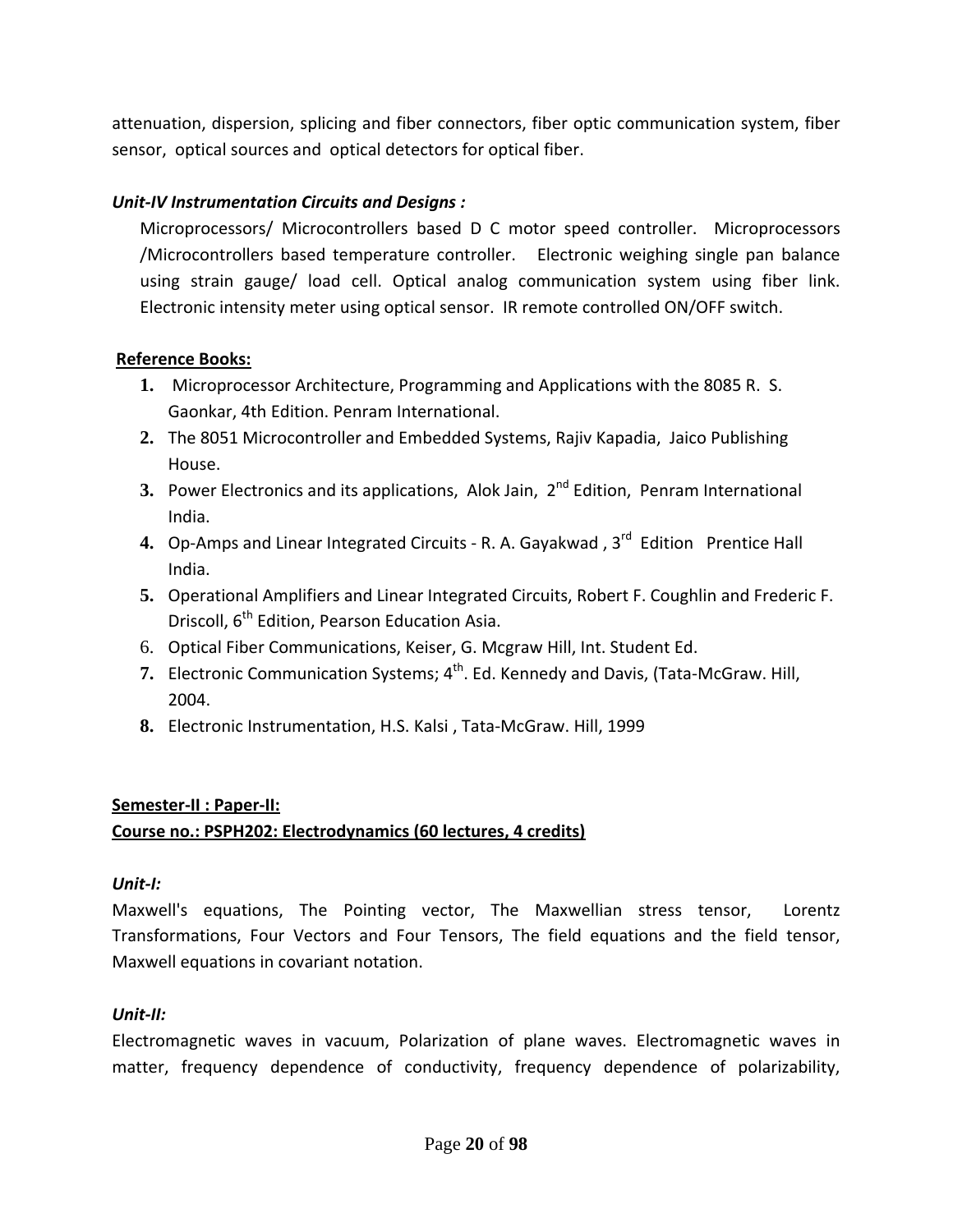frequency dependence of refractive index. Wave guides, boundary conditions, classification of fields in wave guides, phase velocity and group velocity, resonant cavities.

#### *Unit‐III:*

Moving charges in vacuum, gauge transformation, The time dependent Green function, The Lienard‐ Wiechert potentials, Leinard‐ Wiechert fields, application to fields‐radiation from a charged particle, Antennas, Radiation by multipole moments, Electric dipole radiation, Complete fields of a time dependent electric dipole, Magnetic dipole radiation

#### *Unit‐IV:*

Relativistic covariant Lagrangian formalism: Covariant Lagrangian formalism for relativistic point charges, The energy‐momentum tensor, Conservation laws.

#### **Main Texts:**

1. W.Greiner, Classical Electrodynamics (Springer‐ Verlag, 2000) (WG).

2. M.A. Heald and J.B. Marion, Classical Electromagnetic Radiation, 3rd edition (Saunders, 1983) (HM)

#### **Additional references:**

1. J.D. Jackson, Classical Electrodynamics, 4Th edition, (John Wiley & sons) 2005 (JDJ)

2. W.K.H. Panofsky and M. Phillips, Classical Electricity and Magnetism,2nd edition, ( Addison ‐ Wesley ) 1962.

3. D.J. Griffiths, Introduction to Electrodynamics,2nd Ed., Prentice Hall, India,1989.

4. J.R. Reitz ,E.J. Milford and R.W. Christy, Foundation of Electromagnetic Theory, 4th ed., Addison ‐Wesley, 1993

#### **Semester‐II : Paper‐III:**

## **Course no.: PSPH203: Quantum Mechanics‐II (60 lectures, 4 credits)**

#### *Unit‐I: Angular Momentum:*

- 1. Ladder operators, eigen values and eigen functions of  $L^2$  and  $L_z$  using spherical harmonics, angular momentum and rotations.
- 2. Total angular momentum J; L.S coupling; eigen values of  $J^2$  and J<sub>z.</sub>
- 3. Addition of angular momentum, Clebsch Gordon coefficients for  $j_1=j_2=1/2$  and  $j_1=1$ ,  $j_2=1/2$ , coupled and uncoupled representation of eigen functions.
- 4. Angular momentum matrices; Pauli spin matrices; spin eigen functions; free particle wave functions including spin, addition of two spins.
- 5. Identical particles: symmetric / antisymmetric wavefunctions.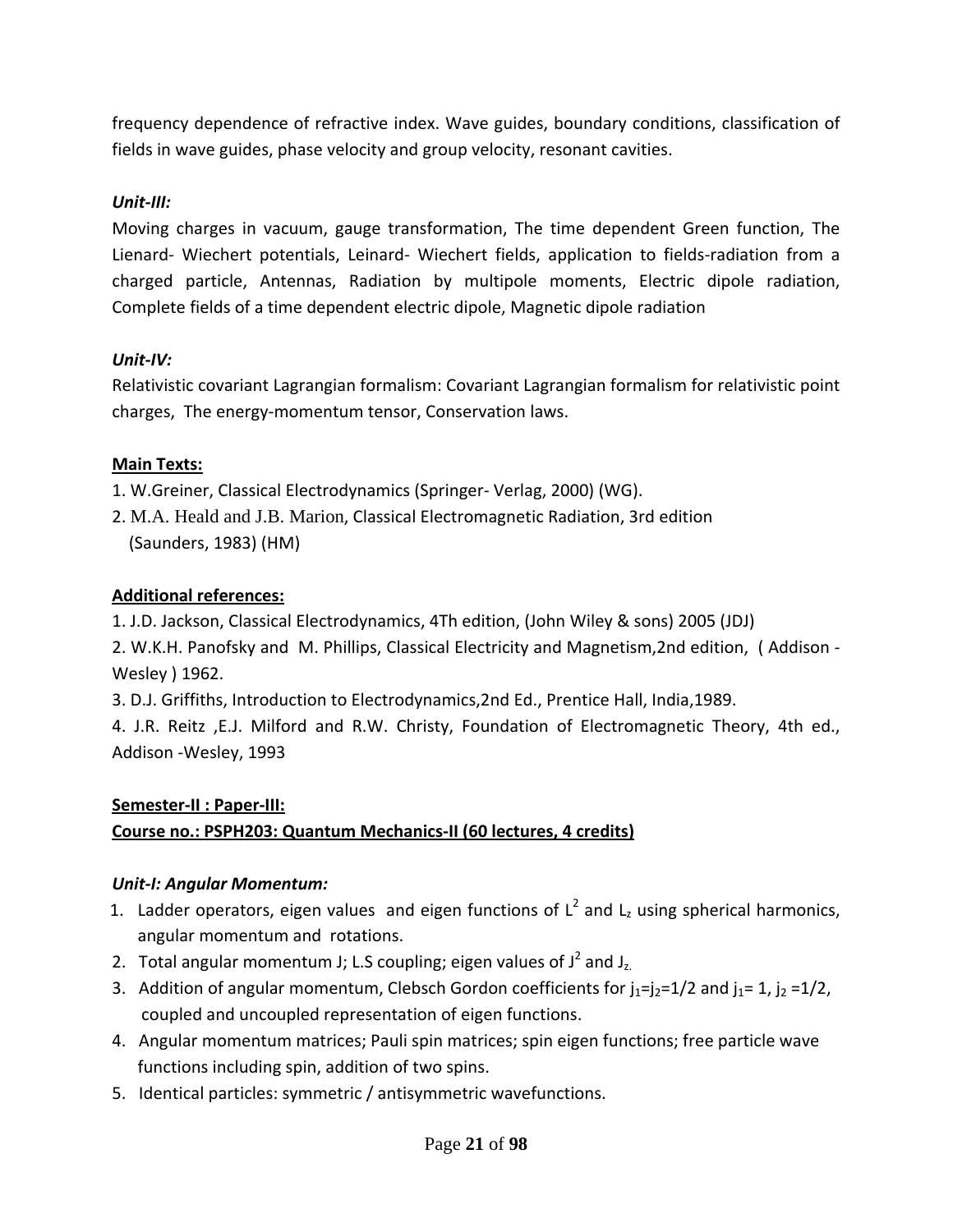#### *Unit‐II: Perturbation Theory:*

1. Time-independent perturbation theory: First-order and second-order corrections to non- degenerate perturbation theory. Degenerate perturbation theory ‐ First order energies and secular equation.

Time‐dependent perturbation theory and applications.

#### *Unit‐III: Approximation methods:*

- 2. Ritz variational method: basic principles, illustration by simple examples.
- 3. WKB Method.

#### *Unit‐IV: Scattering theory:*

Scattering cross section and scattering amplitude; partial wave phase shift -- optical theorem, S‐wave scattering from a finite spherical attractive and repulsive potential wells; centre of mass frame; Born approximation.

#### **Texts:**

- 1. Richard Liboff, *Introductory Quantum Mechanics,* 4th ed., 2004. (RL)
- 2. DJ Griffiths, *Introduction to Quantum Mechanics*, 1995. (DG)
- 3. A Ghatak & S Lokanathan, *Quantum Mechanics: Theory & Applications.* 5thed., 2004. (GL)

#### **Additional References:**

- 1. W Greiner, *Quantum Mechanics: An Introduction*, 4th. ed., 2004.
- 2. R Shankar, Principles of Quantum Mechanics, 2<sup>nd</sup> ed., 1994.
- 3. SN Biswas, *Quantum Mechanics*, 1998.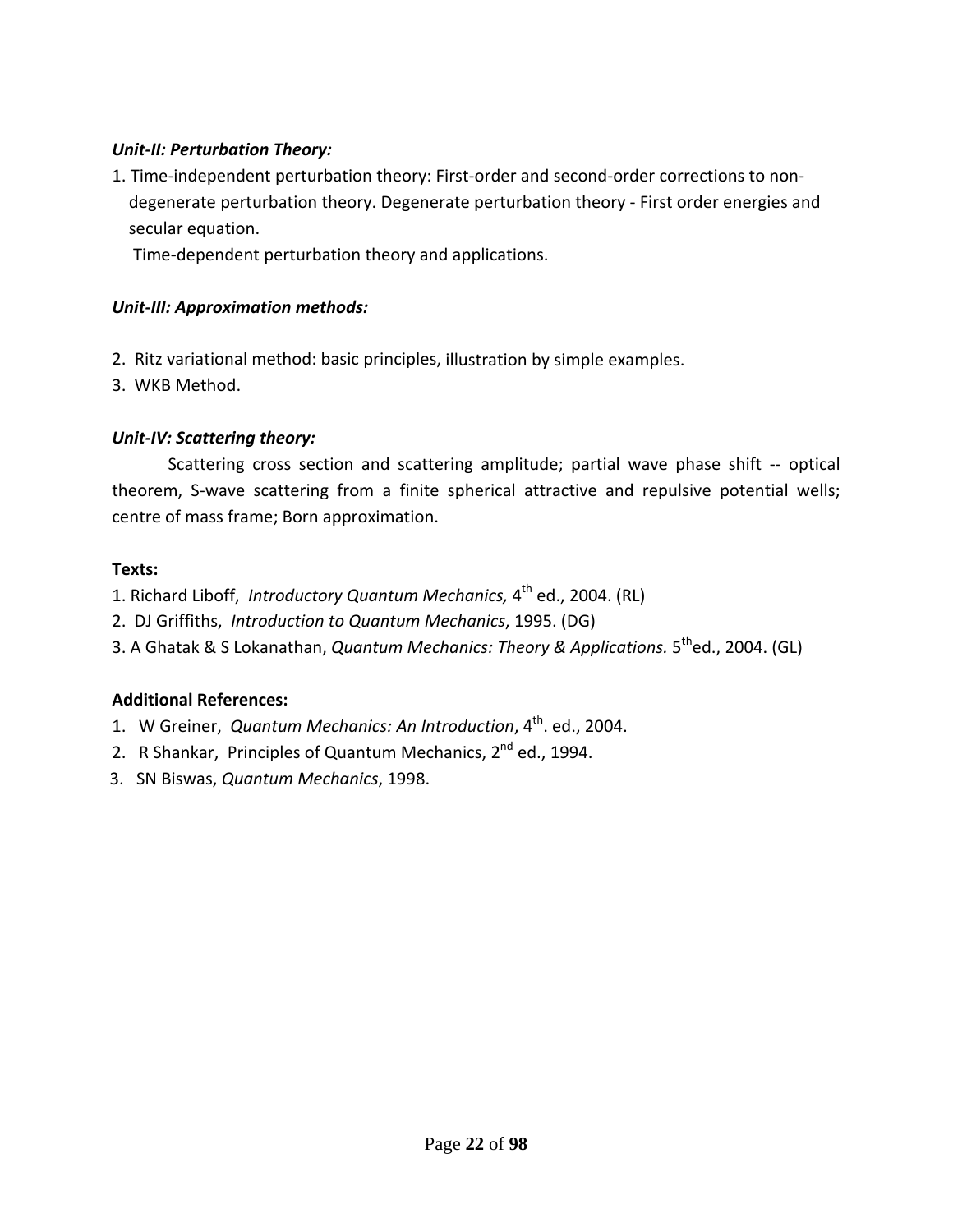## **Semester‐II : Paper‐IV: Course no.: PSPH204: Solid State Physics (60 lectures, 4 credits)**

#### *Unit‐I: Crystal Diffraction and Reciprocal Lattice:*

Crystal Diffraction Methods for X rays‐ Laue, Rotating Crystal, Powder Method. Reciprocal Lattice and Brillouin Zones. Reciprocal Lattice to sc, bcc, fcc., Scattered wave amplitude, Fourier analysis of the basis ; Structure Factor of lattices (sc, bcc, fcc) ; Atomic Form Factor; Temperature dependence of reflection lines. Elastic scattering from Surfaces; Elastic scattering from amorphous solids.

#### *Unit‐II: Lattice Vibrations and thermal properties:*

Vibrations of Monoatomic Lattice, normal mode frequencies, dispersion relation. Lattice with two atoms per unit cell, normal mode frequencies, dispersion relation., Quanization of lattice vibrations, phonon momentum, Inelastic scattering of neutrons by phonons, Surface vibrations, Inelastic Neutron scattering. Anharmonic Crystal Interaction. Thermal conductivity – Lattice Thermal Resistivity, Umklapp Process, Imperfections

#### *Unit‐III: Diamagnetism and Paramagnetism:*

Langevin diamagnetic equation, diamagnetic response, Quantum mechanical formulation, core diamagnetism. Quantum Theory of Paramagnetism, Rare Earth Ions, Hund's Rule, Iron Group ions, Crystal Field Splitting and Quenching of orbital angular momentum; Adiabatic Demagnetisation of a paramagnetic Salt, Paramagnetic susceptibility of conduction electrons;

#### *Unit‐IV: Magnetic Ordering:*

Ferromagnetic order‐ Exchange Integral, Saturation magnetisation, Magnons, neutron magnetic scattering; Ferrimagnetic order, spinels, Yttrium Iron Garnets, Anti Ferromagnetic order. Ferromagnetic Domains – Anisotropy energy, origin of domains, transition region between domains, Bloch wall, Coercive force and hysteresis.

#### **References:‐**

**1.** Charles Kittel "Introduction to Solid State Physics", 7th edition John Wiley & sons.

2. J.Richard Christman "Fundamentals of Solid State Physics" John Wiley & sons

3. M.A.Wahab "Solid State Physics –Structure and properties of Materials" Narosa Publications 1999.

4. M. Ali Omar "Elementary Solid State Physics" Addison Wesley (LPE)

5. H.Ibach and H.Luth 3<sup>rd</sup> edition "Solid State Physics – An Introduction to Principles of Materials Science" Springer International Edition (2004)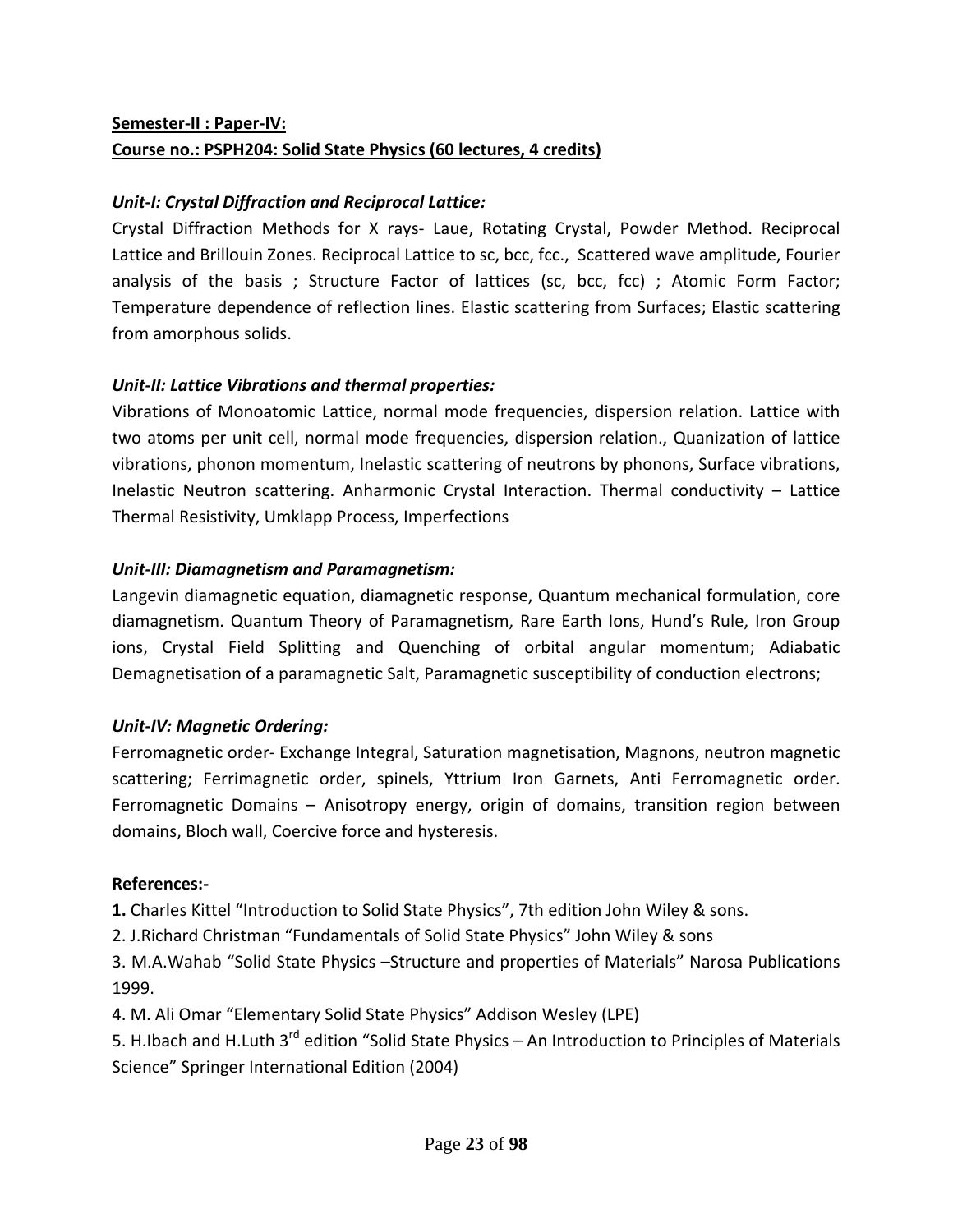## **M.Sc. (Physics) Practical Lab Course Semester –II**

#### **Semester –II Lab‐1**

### **Course number: PSPHP201 (120 hours, 4 credits)**

#### **Group A**

| <b>Experiment</b>                                                            | <b>References</b>                                                                                |
|------------------------------------------------------------------------------|--------------------------------------------------------------------------------------------------|
|                                                                              | 1. Zeeman Effect using Fabry-Perot etalon $/$ a). Advance practical physics - Worsnop and Flint  |
| Lummer - Gehrecke plate                                                      | b). Experiments in modern physics - Mellissinos                                                  |
|                                                                              | 2. Characteristics of a Geiger Muller counter a). Experiments in modern physics- Mellissions b). |
| and measurement of dead time                                                 | Manual of experimental physics --EV-Smith                                                        |
|                                                                              | c). Experimental physics for students - Whittle &.                                               |
|                                                                              | Yarwood                                                                                          |
| 3.<br>Ultrasonic<br>Interferometry-                                          | Velocity Medical Electronics-Khandpur                                                            |
| measurements in different Fluids                                             |                                                                                                  |
|                                                                              | 4. Measurement of Refractive Index of Sirohi-A course of experiments with He-Ne Laser;           |
| Liquids using Laser                                                          | Wiley Eastern Ltd.                                                                               |
| 5. I-V/ C-V measurement on semiconductor Semiconductor measurements - Runyan |                                                                                                  |
| specimen                                                                     |                                                                                                  |
|                                                                              | 6. Double slit- Fraunhofer diffraction (missing Advance practical physics - Worsnop and Flint    |
| order etc.)                                                                  |                                                                                                  |
|                                                                              | 7. Determination of Young's modulus of Advance practical physics - Worsnop and Flint             |
| metal rod by interference method                                             | (page 338)                                                                                       |

#### **Group B**

| <b>Experiment</b>                                                                       | References                                                  |
|-----------------------------------------------------------------------------------------|-------------------------------------------------------------|
| 1. Adder-subtractor circuits using ICs                                                  | a) Digital principles and applications --<br><b>Malvino</b> |
|                                                                                         | and Leach                                                   |
|                                                                                         | b) Digital circuits practice - R.P. Jain                    |
| 2. Study of Presettable counters - 74190 and a) Digital circuit practice - Jain & Anand |                                                             |
| 74193                                                                                   | b) Digital principles and applications --Malvino            |
|                                                                                         | and Leach                                                   |
|                                                                                         | c) Experiments in digital practice -Jain & Anand            |
| 3. TTL characteristics of totem pole, open                                              | a) Digital circuits practice - Jain & Anand                 |
| collector and tristate devices                                                          | b) Digital principles and applications --Malvino            |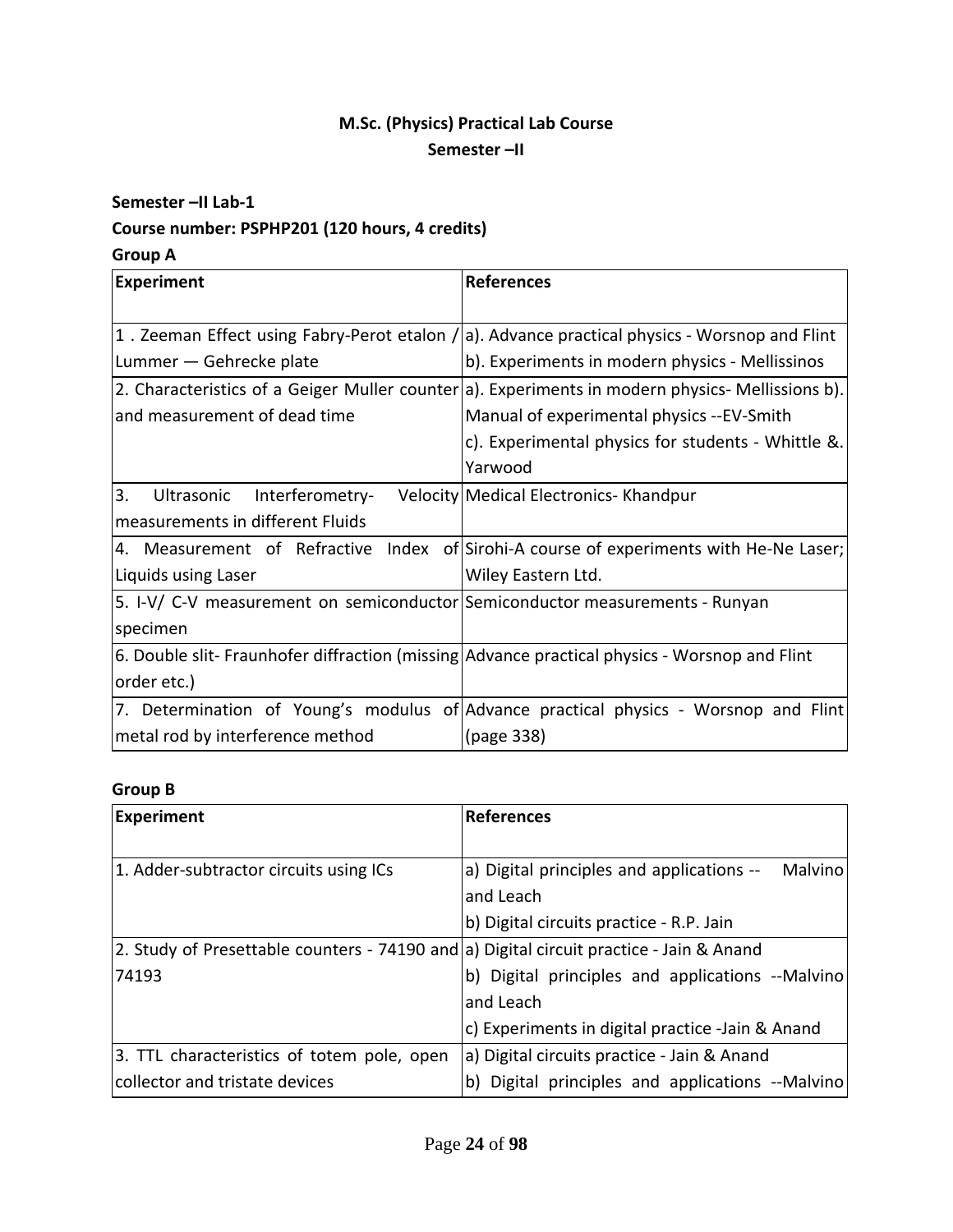|                                                                                      | and Leach                          |
|--------------------------------------------------------------------------------------|------------------------------------|
| 4. Pulse width modulation for speed control Electronic Instrumentation - H. S. Kalsi |                                    |
| of dc toy motor                                                                      |                                    |
| 5. Study of sample and hold circuit                                                  | Integrated Circuits - K. R. Botkar |
| 6. Switching Voltage Regulator                                                       | Integrated Circuits - K. R. Botkar |

**Note:** Minimum number of experiments to be performed and reported in the journal = 06 with minimum 3 experiments from each Group. i.e. Group A: 03 and Goup B: 03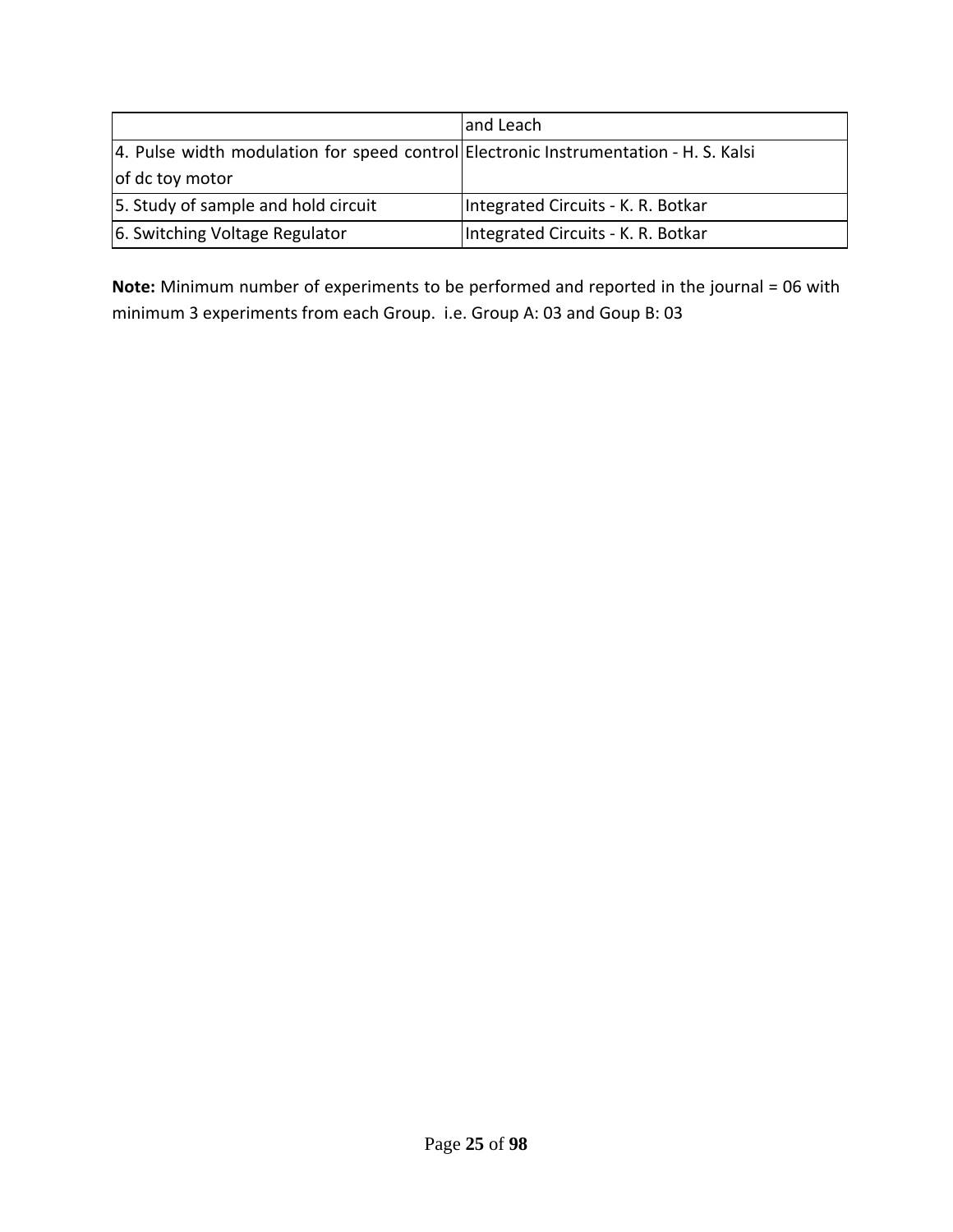## **Semester –II Lab‐2 Course number: PSPHP202 (120 hours, 4 credits)**

## **Group A**

| <b>Experiment</b>                                           | <b>References</b>                                                                         |
|-------------------------------------------------------------|-------------------------------------------------------------------------------------------|
| 1. Carrier mobility by conductivity                         | Semiconductor electronics - Gibson                                                        |
|                                                             | 2. Measurement of dielectric constant, Curie a) Electronic instrumentation & measurement- |
| temperature and verification of Curie- Weiss   W. D. Cooper |                                                                                           |
| law for ferroelectric material                              | b) Introduction to solid state physics - C. Kittel                                        |
|                                                             | c) Solid state physics - A. J. Dekkar                                                     |
| 3. Barrier capacitance of a junction diode                  | Electronic engineering - Millman Halkias                                                  |
| 4. Linear Voltage Differential Transformer                  | Electronic Instrumentation - W.D. Cooper                                                  |
| 5. Faraday Effect-Magneto Optic Effect                      | 1. Manual of experimental physics - E.V. Smith                                            |
| a) To Calibrate Electromagnet                               | 2. Experimental physics for students - Whittle                                            |
| b) To determine Verdet's constant for KCI & KI & Yarwood    |                                                                                           |
| solutions.                                                  |                                                                                           |
| 6. Energy Band gap by four probe method                     | Semiconductor measurements - Runyan                                                       |
| 7. Measurement of dielectric                                | constant a) Electronic instrumentation & measurement -                                    |
| (Capacitance)                                               | W. D. Cooper                                                                              |
|                                                             | b) Introduction to solid state physics - C. Kittel                                        |

### **Group B**

| <b>Experiment</b>                 | <b>References</b>                                                                    |
|-----------------------------------|--------------------------------------------------------------------------------------|
| 1. Shift registers                | a) Experiments in digital principles-D.P. Leach                                      |
|                                   | b) Digital principles and applications - Malvino                                     |
|                                   | and Leach                                                                            |
|                                   | [2. Study of 8085 microprocessor Kit and a) Microprocessor Architecture, Programming |
| execution of simple Programmes    | and Applications with the 8085 - R. S. Gaonkar                                       |
|                                   | Microprocessor fundamentals. Schaum<br>b)                                            |
|                                   | Series - Tokheim                                                                     |
|                                   | c) 8085 Kit user manual                                                              |
| 3. Waveform generation using 8085 | a) Microprocessor Architecture, Programming                                          |
|                                   | and Applications with the 8085 - R. S. Gaonkar                                       |
|                                   | b)<br>Microprocessor fundamentals, Schaum                                            |
|                                   | Series -Tokheim.                                                                     |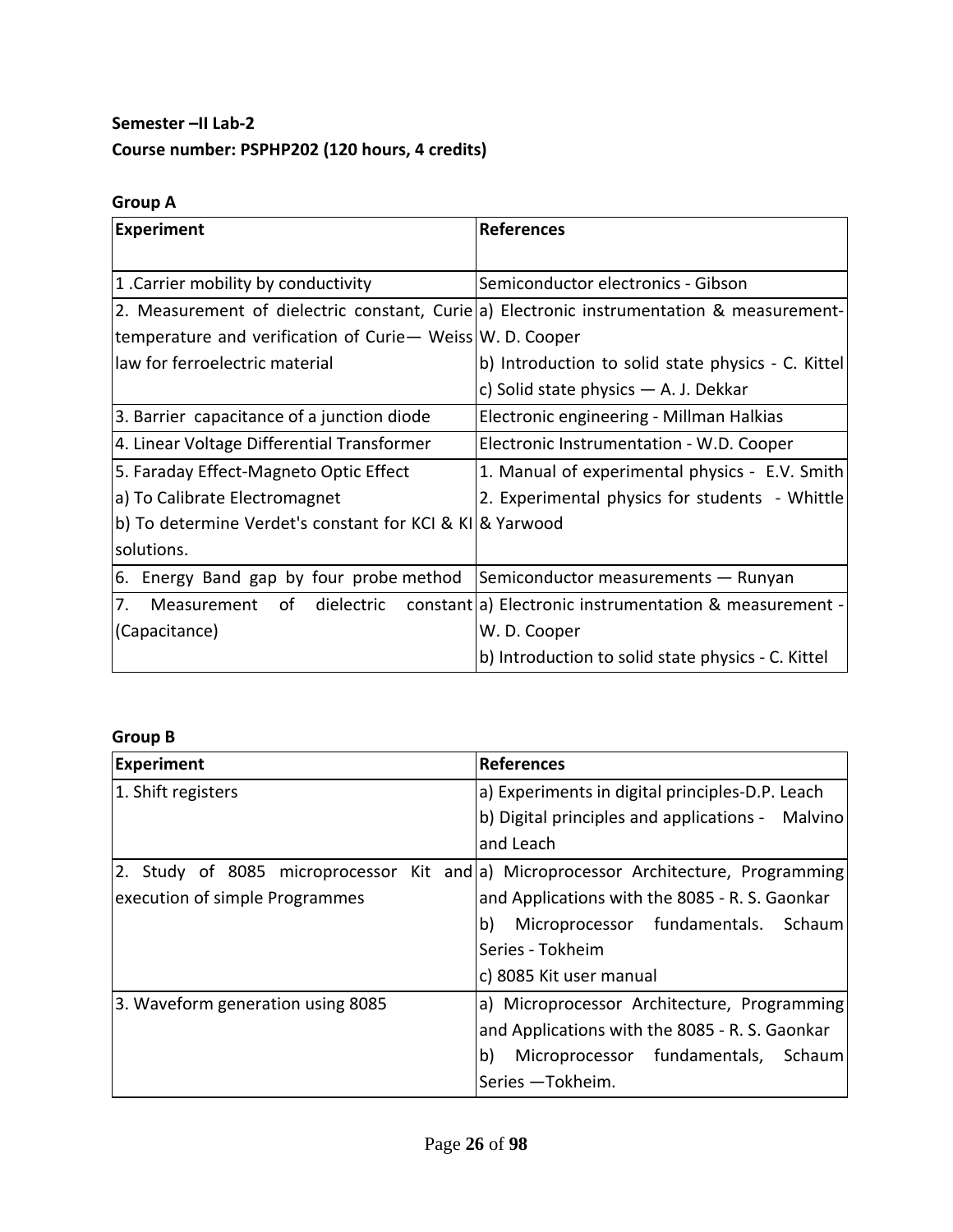|                                                 | c) 8085 Kit user manual                        |
|-------------------------------------------------|------------------------------------------------|
| 4. SID& SOD using 8085                          | a) Microprocessor Architecture, Programming    |
|                                                 | and Applications with the 8085 - R. S. Gaonkar |
|                                                 | Microprocessor fundamentals, Schaum<br>b)      |
|                                                 | Series -Tokheim.                               |
|                                                 | c) 8085 Kit user manual                        |
| 5. Ambient Light control power switch           | a) Electronic Instrumentation H. S. Kalsi      |
|                                                 | b) Helfrick & Cooper, PHI                      |
| 6. Interfacing TTL with buzzers, relays, motors | Digital Electronics by Roger Tokheim           |
| and solenoids.                                  |                                                |

**Note:** Minimum number of experiments to be performed and reported in the journal = 06 with minimum 3 experiments from each Group. i.e. Group A: 03 and Goup B: 03

Additional references:

[1] Digital theory and experimentation using integrated circuits ‐ Morris E. Levine (Prentice Hall)

[2] Practical analysis of electronic circuits through experimentation ‐ Lome Macronaid (Technical Education Press)

[3] Logic design projects using standard integrated circuits - John F. Waker (John Wiley & sons)

[4] Practical applications circuits handbook ‐ Anne Fischer Lent & Stan Miastkowski (Academic Press)

[5] Digital logic design, a text lab manual ‐ Anala Pandit (Nandu printers and publishers Pvt. Ltd.)

#### **Note:**

- 1. Journal should be certified by the laboratory in‐charge only if the student performs satisfactorily the minimum number of experiments as stipulated above. Such students, who do not have certified journals, will not be allowed to appear for the practical examinations.
- 2. Total marks for the practical examinations = 200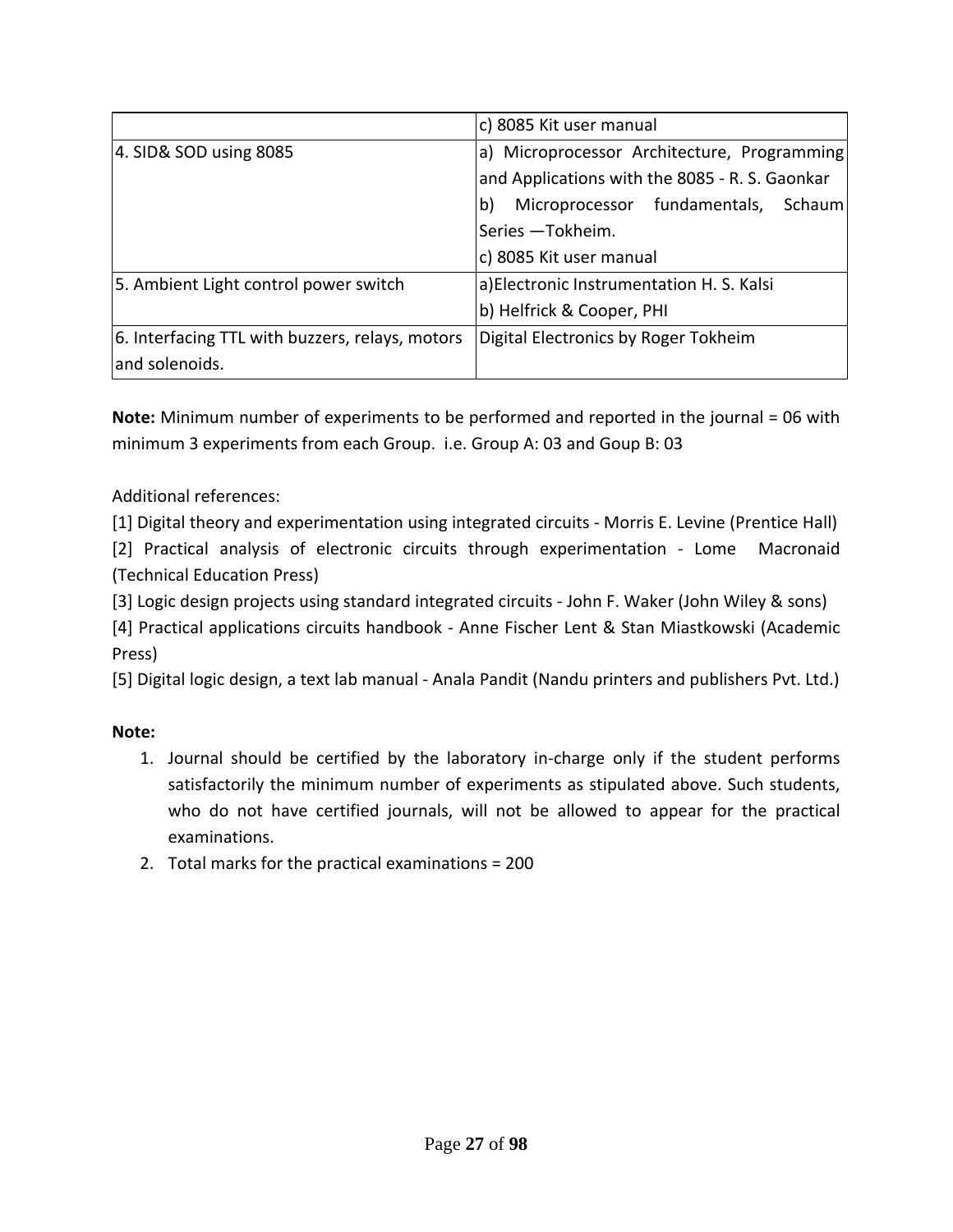## **M.Sc. (Physics) Theory Courses**

**Semester –III**

**Semester‐III : Paper‐I:**

#### **Course no.: PSPH301: Statistical Mechanics (60 lectures, 4 credits)**

#### *Unit I : Classical Statistical Mechanics*

1. Phase space and number of accessible microstates  $\Omega$  given the macrostate; Statistical definition of entropy; Gibb's paradox and correct counting of microstates Ω.

2. Ensemble Theory: Phase space density and ergodic hypothesis; Liouville theorem; Microcanonical ensemble; Entropy as an ensemble average; Examples of classical ideal gas, ultra‐relativistic gas, harmonic oscillators.

3. Canonical ensemble: Equilibrium between a system and an energy reservoir, Canonical partition function and derivation of thermodynamics; Applications to classical ideal gas, system of classical and quantum‐mechanical harmonic oscillators, ultra‐relativistic ideal gas; Energy fluctuations, Virial and equipartition theorems. Quantum systems in Boltzmann statistics – system of quantum‐mechanical harmonic oscillators , paramagnetic system.

G : 5 , 6 , 7 , 8 ; P : Appendix H ; see also H : 5 , 6.

#### *Unit II : Quantum Statistical Mechanics*

4. Grand canonical ensemble: Equilibrium between a system and a particle-energy reservoir; Grand partition function and derivation of thermodynamics; Fluctuations.

5. Density operator, density matrix and quantum Liouville equation. Quantum statistical microcanonical, canonical and grand canonical ensembles and their partition functions. Examples.

6. Ideal gas in q.m. microcanonical ensemble; Statistical weights and occupation number distribution for ideal Bose, Fermi and Maxwell‐Boltzmann gases.

G : 9 ; P : 5.1 ‐ 5.3 , 6.1 ; see also H : 8 .

#### *Unit III : Ideal Fermi and Bose Systems*

7. Ideal gas in q.m. canonical and grand canonical ensembles; Statistics of occupation numbers.

8. Thermodynamic behavior of an ideal Bose gas, phenomenon of Bose-Einstein condensation. Thermodynamics of blackbody radiation.

9. Thermodynamic behavior of an ideal Fermi gas, concept of Fermi energy, behaviour of specific heat with temperature.

G : 12 , 13 , 14 ; or P : 6.2 – 6.3 , 7.1 , 7.3 , 8.1; see also H : 9.1 ‐9.4 , 10 , 11.

#### *Unit IV: Non‐Equilibrium Statistical Mechanics*

10. Brownian motion: as a random walk (Einstein theory), as a diffusion process; Langevin theory of Brownian motion; Fluctuation‐dissipation theorem.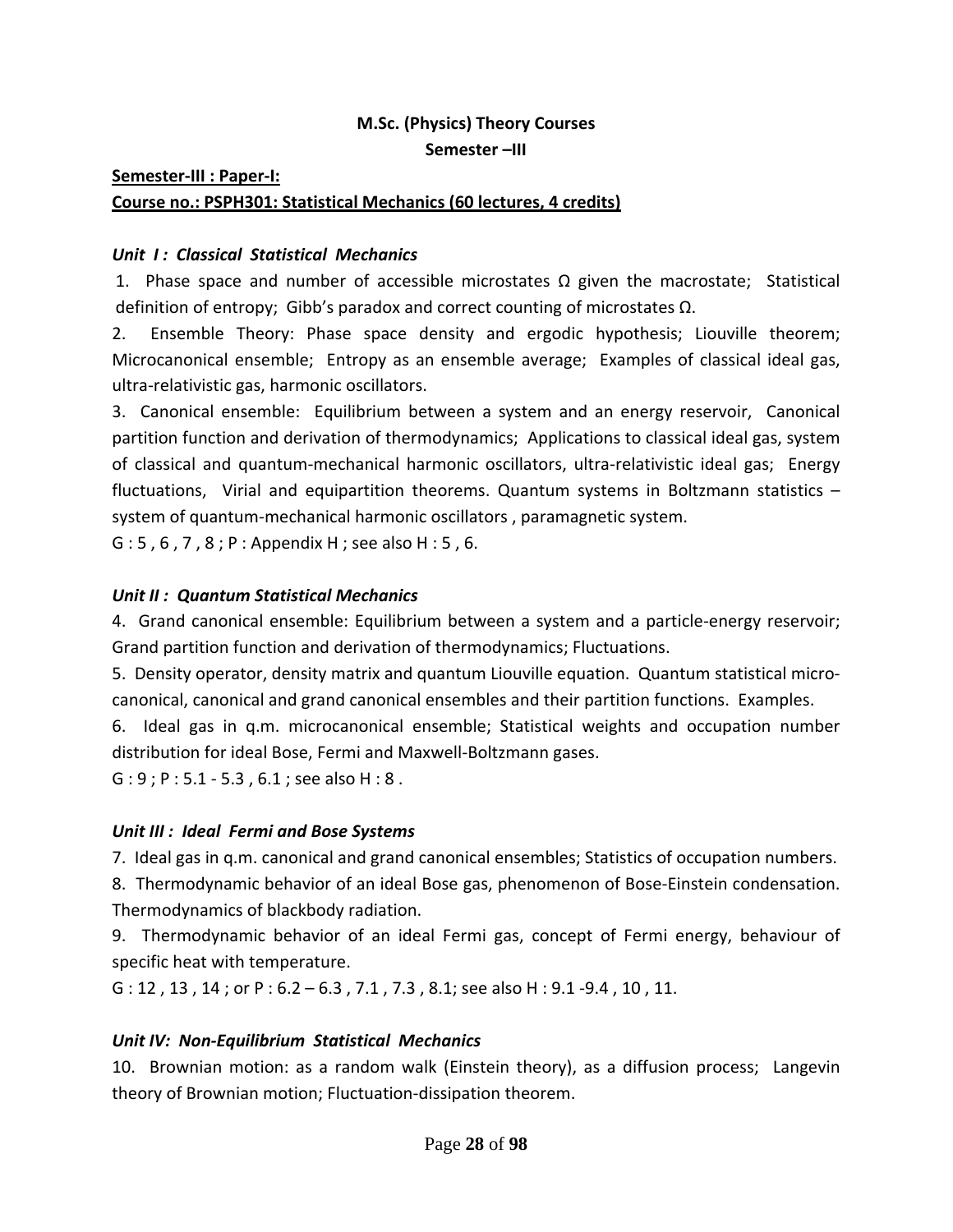- 11. Master equation and Fokker‐Planck equation.
- 12. Spectral analysis of fluctuations the Wiener‐Khintchine relations.
- P : 15.2 ‐ 15.6 ; see also H : 16 , 18.1 ‐ 18.7.

#### **Texts:**

*Thermodynamics and Statistical Mechanics*, Greiner, Neise and Stocker, Springer 1995. (G) *Statistical Mechanics (3rd ed.)*, RK Pathria and PD Beale (P), Elsevier 2011. (P) *Introduction to Statistical Physics,* Kerson Huang (H), Taylor and Francis 2001. (H)

#### **References :**

*Thermal and Statistical Physics,* F Reif. *Statistical Physics,* D Amit and Walecka. *Statistical Mechanics*, Kerson Huang. *Statistical* Mechanics, J.K. Bhattacharjee. *Non‐equilibrium Statistical Mechanics*, J.K. Bhattacharjee. *Statistical Mechanics*, Richard Feynman. *Statistical Mechanics*, Landau and Lifshitz. *Thermodynamics*, H.B. Callen

#### **Semester‐III : Paper‐II:**

#### **Course no.: PSPH302: Nuclear Physics (60 lectures, 4 credits)**

#### **Unit I. (12 Lectures + 3 Tutorials)**

Overview of Nuclear Physics (including Introduction to Regulatory framework and nuclear safety in India), Nuclear Properties, Measurement of Nuclear size and estimation of  $R_0$ , Deuteron system and its characteristic, Estimate the depth and size of (assume) square well potential, introduction to Tensor force, nucleon‐nucleon scattering‐qualitative discussion on results, Spin-orbit strong interaction between nucleon, double scattering experiment, The Shell Model (extreme single particle): Introduction, Assumptions, Evidences, Spin-orbit interactions, Predictions, limitation, introduction to Nilsson Model.

**\*Tutorials should include 3 problem solving session based on above mentioned topics**

#### **Unit II. (11 Lectures + 4 Tutorials)**

Review of alpha decay, introduction to Beta decay and its energetic, Fermi theory, Information from Fermi–curie plots, Comparative half lives, selection rules: Fermi and G-T transitions, Gamma decay, Multipole radiation, Selection rule for gamma ray transitions, Gamma ray interaction with matter, and Charge‐particle interaction with matter.

**\*Tutorials should include 4 problem solving session based on above mentioned topics**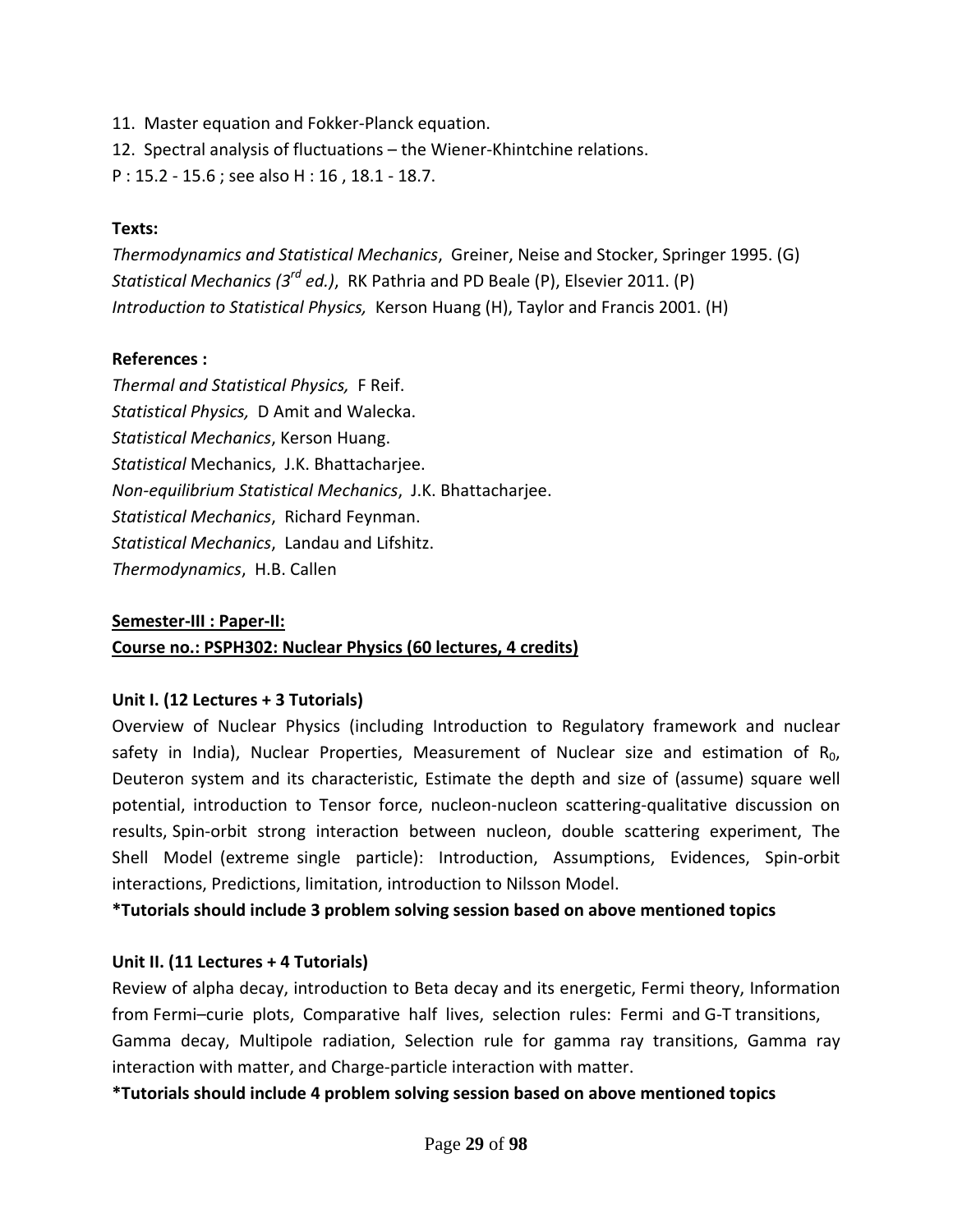#### **Unit III. (11 Lectures + 4 Tutorials)**

Conservation laws, Types of nuclear reaction, Q‐ value equation of nuclear reaction, Center of Mass frame, reaction cross sections (Classical and Quantum), Compound nuclear reaction, Introduction to fission reaction, Characteristics of Fission, Energy in Fission, Controlled fission reaction, Introduction to 3 stage‐ Nuclear programme of India, Introduction to Fusion Reaction, Characteristics of Fusion, Solar Fusion and CNO cycle, introduction to Controlled fission reaction.

**\*Tutorials should include 4 problem solving session based on above mentioned topics**

#### **Unit IV. (11 Lectures + 4 Tutorials)**

Introduction to the elementary particle Physics, The Eight fold way, the Quark Model, the November revolution and aftermath, The standard Model, Revision of the four forces, cross sections, decays and resonances, Introduction to Quantum Eletrodynamics, Introduction to Quantum Chromodynamics. weak interactions and Unification Schemes (qualitative description), Revision of Lorentz transformations, Four‐vectors, Energy and Momentum. Properties of Neutrino, helicity of Neutrino, Parity, Qualitative discussion on Parity violation in beta decay and Wu's Experiment, Charge conjugation, Time reversal, Qualitative introduction to CP violation and TCP theorem.

#### **\*Tutorials should include 4 problem solving session based on above mentioned topics**

#### **Main References:**

- 1. *Introduction to Nuclear Physics*, Kenneth Krane, Wiley India Pvt. Ltd.
- 2. *Quantum Physics of Atoms, Molecules, Solids, Nuclei, and Particles*, Robert Eisberg and Robert Resnick, Wiley (2006)
- 3. *Introduction to Elementary Particles*, David Griffith, John Wiley and sons.
- 4. http://dae.nic.in or http://www.npcil.nic.in for 3 stage- Nuclear programme of India.
- 5. http://www.aerb.gov.in/ for Regulatory framework and nuclear safety in India.

#### **Other References:**

- 1. *Introduction to Nuclear Physics*, H. A. Enge, Eddison Wesley
- 2. *Nuclei and Particle*, E. Segre, W. A Benjamin,
- 3. *Concepts of Nuclear Physics*, B. L. Cohen
- 4. *Subatomic Particles*, H. Fraunfelder and E. Hanley, Prentice Hall
- 5. *Nuclear Physics, Experimental and Theoritical*, H. S. Hans, New Age International
- 6. *Introduction to Nuclear and Particle Physics*, A. Das & T. Ferbel, World Scientific
- 7. *Introduction to high energy physics*, D. H. Perkins, Addison Wesley
- 8. *Nuclear and Particle Physics*, W. E. Burcham and M. Jobes, Addison Wesley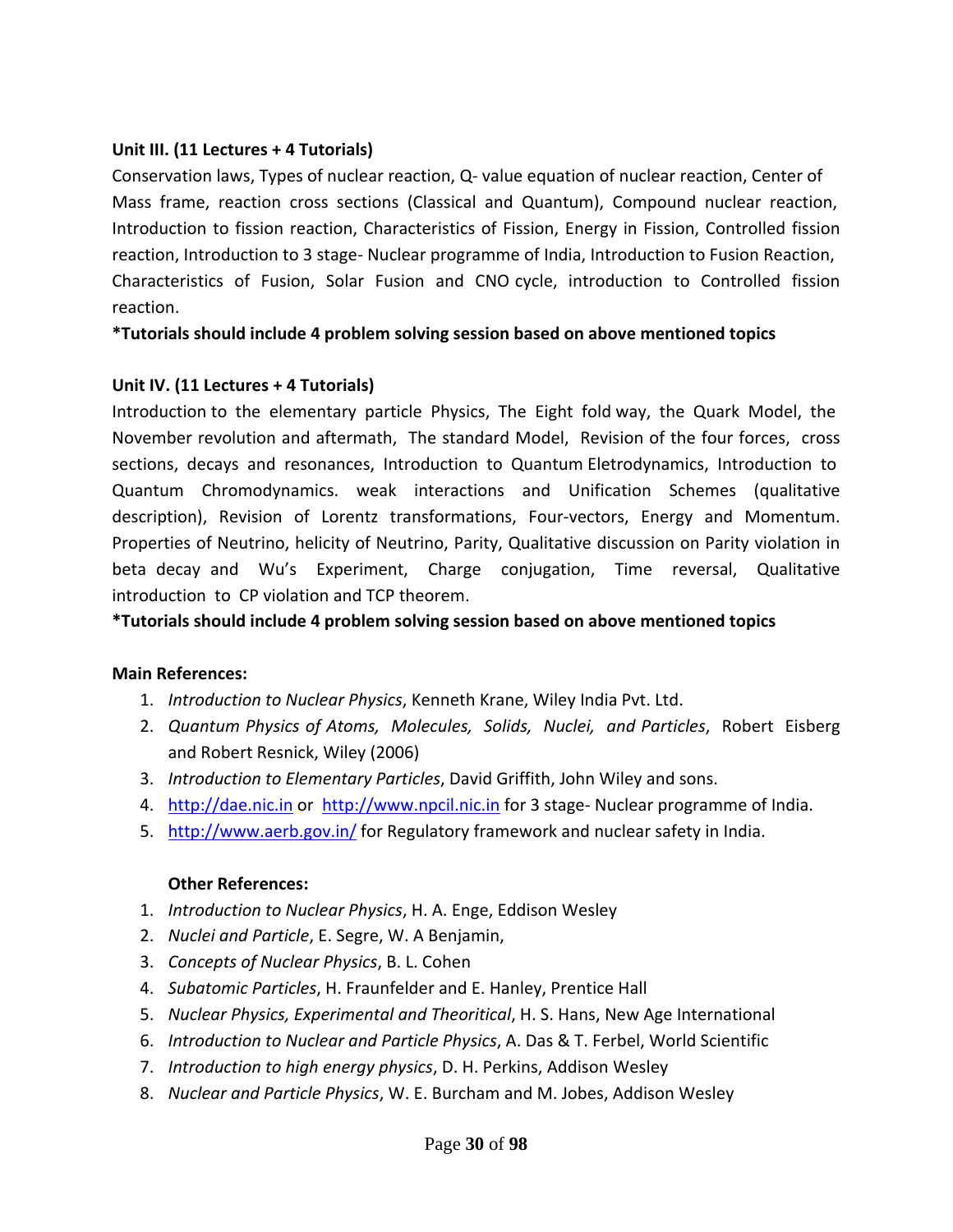- 9. *Nuclear Physics*, S. N. Ghoshal
- 10. *Nuclear Physics*‐ An Introduction, S. B. Patel, New Age International
- 11. *Nuclear Physics‐* D. C. Tayal

#### **Semester‐III : Elective Paper‐III**

#### **Course no.: PSPHET301: Nuclear Structure (60 lectures, 4 credits)**

#### **UNIT I: Microscopic Models I (12 lectures + 3 tutorials)**

Experimental evidence for shell effects, Concept of average potential, Spin‐orbit coupling, Single‐particle shell structure, Predictions of the independent particle shell model: spin‐parity, magnetic dipole and electric quadrupole moments; Isospin, Two- and Multi- particle configurations, Residual interactions, Pairing interactions: BCS model.

#### **UNIT II: Microscopic Models II (11 lectures + 4 tutorials)**

Fermi-Gas Model: symmetry, surface and Coulomb energy; Deformed shell model, Nilsson Hamiltonian, Single‐particle energies in a deformed potential, Shell corrections and the Strutinski method, Hartree‐Fock approximation: general variational principle, Hartree‐Fock equations and applications.

#### **UNIT III: Collective models (11 lectures + 4 tutorials)**

Liquid drop model and mass formulas, Fission barriers and types of fission; Parameterization of nuclear surface deformations, Prolate and oblate shapes, Types of multipole deformations, Rotational states in axially symmetric deformed even-even and odd-A nuclei, Rotation of axially asymmetric nuclei, Octupole and higher‐order deformations, Rotation‐vibration coupling in deformed nuclei: beta and gamma vibrations; Giant resonances;

#### **UNIT IV: Related concepts and selected phenomena**

Cranking model and its semi‐classical derivation, Cranking formula and applications, High‐spin states and nucleon pair breaking at high angular momentum, Cranked Nilsson model, Yrast states in nuclei, Nuclear Isomerism and types of isomers, Superdeformed states in nuclei, Particle‐plus‐rotor model: weak‐coupling limit and strong‐coupling approximation

#### **Suggested Reading:**

- 1) *Nuclear Models*, by W. Greiner and J.A. Maruhn (Springer 1996)
- 2) *Nuclear Structure from a Simple Perspective*, by R. F. Casten (Oxford University Press 1990)
- 3) *Structure of the Nucleus*, by M.A. Preston and R.K. Bhaduri (Levant Books 2008)
- 4) *The Nuclear Many‐Body Problem*, by P. Ring and P. Schuck (Springer 1980)
- 5) *Theory of Nuclear Structure*, by M.K. Pal (Affiliated East‐West Press 1982)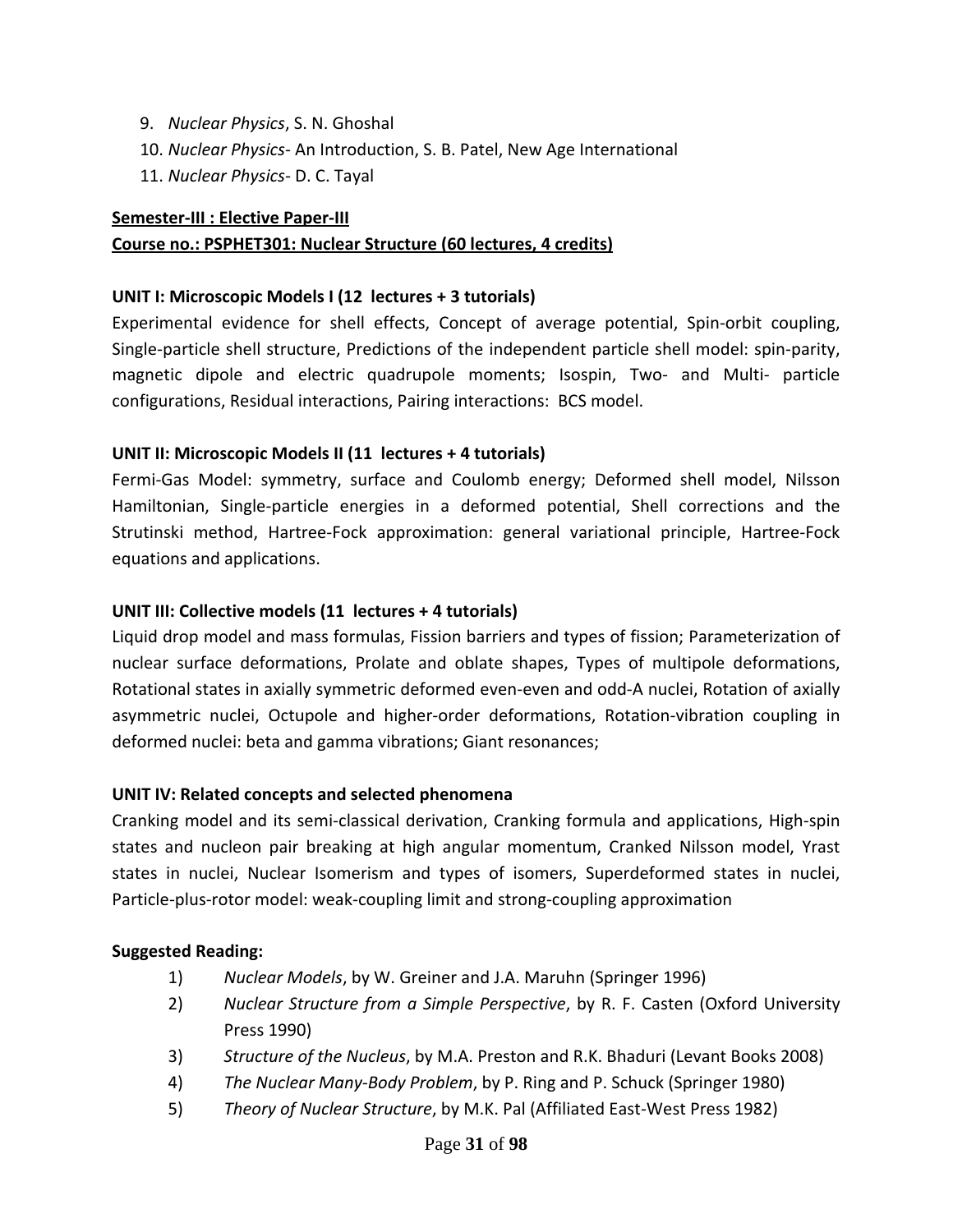### **Semester‐III : Elective Paper‐IV Course no.: PSPHET302: Nuclear Reactions (60 lectures, 4 credits)**

### **UNIT I: Basics: (12 lectures + 3 tutorials)**

- 1. Basic elements of nuclear reactions:
	- (i) cross section (σ), mean free path; definition/expression for  $\sigma$  : experimental and theoretical.
	- (ii) Use of σ to calculate: Stopping length, life time modification of unstable states in a medium, mean life of a moving particle in an interacting volume, etc.
	- (iii) Conservation laws: Energy, momentum, angular momentum, parity, isospin.
	- (iv) Frame of reference: Lab. and c.m.
	- (v) Q‐values and threshold energies.
- 2. Partial wave decomposition, phase shifts and partial wave analysis of the cross sections in terms of phase shifts. Behaviour of phase shifts in different situations. Black sphere scattering. Optical theorem and reciprocity theorem. Unitarily.
- 3. Optical potential: Basic definition. Relation between the imaginary part, W of the OP and  $\sigma_{\text{abs}}$ , and between W and mean free path. Folding model and a high energy estimate of the OP.
- 4. Decaying states. Relation between the mean life time and the width of the states. Energy definition, Lorentzian or Breit‐Wigner shape.

## **UNIT II: Categorization of Nuclear Reaction mechanisms (11 lectures + 4 tutorials)**

1. Low energies : Discrete region, Continuum Region

(a) Discrete Region:

- (i) Resonance scattering. Derivation of the resonance cross section from phase shift description of cross section.
- (ii) Transmission through a square well and resonances in continuum.
- (iii) Coulomb barrier penetration for charged particles scattering and centrifugal barrier for l non‐zero states.
- (iv) Angular distributions of the particles in resonance scattering.
- (v) Application to hydrogen burning in stars.
- (b) Continuum Region:
	- (i) Bohr's compound nucleus model, and its experimental verifications.
	- (ii) Statistical parameters and their estimates for the continuum region.
	- (iii) Energy distribution of evaporated particles from compound nucleus.
- 2.. Higher energies: Direct Reaction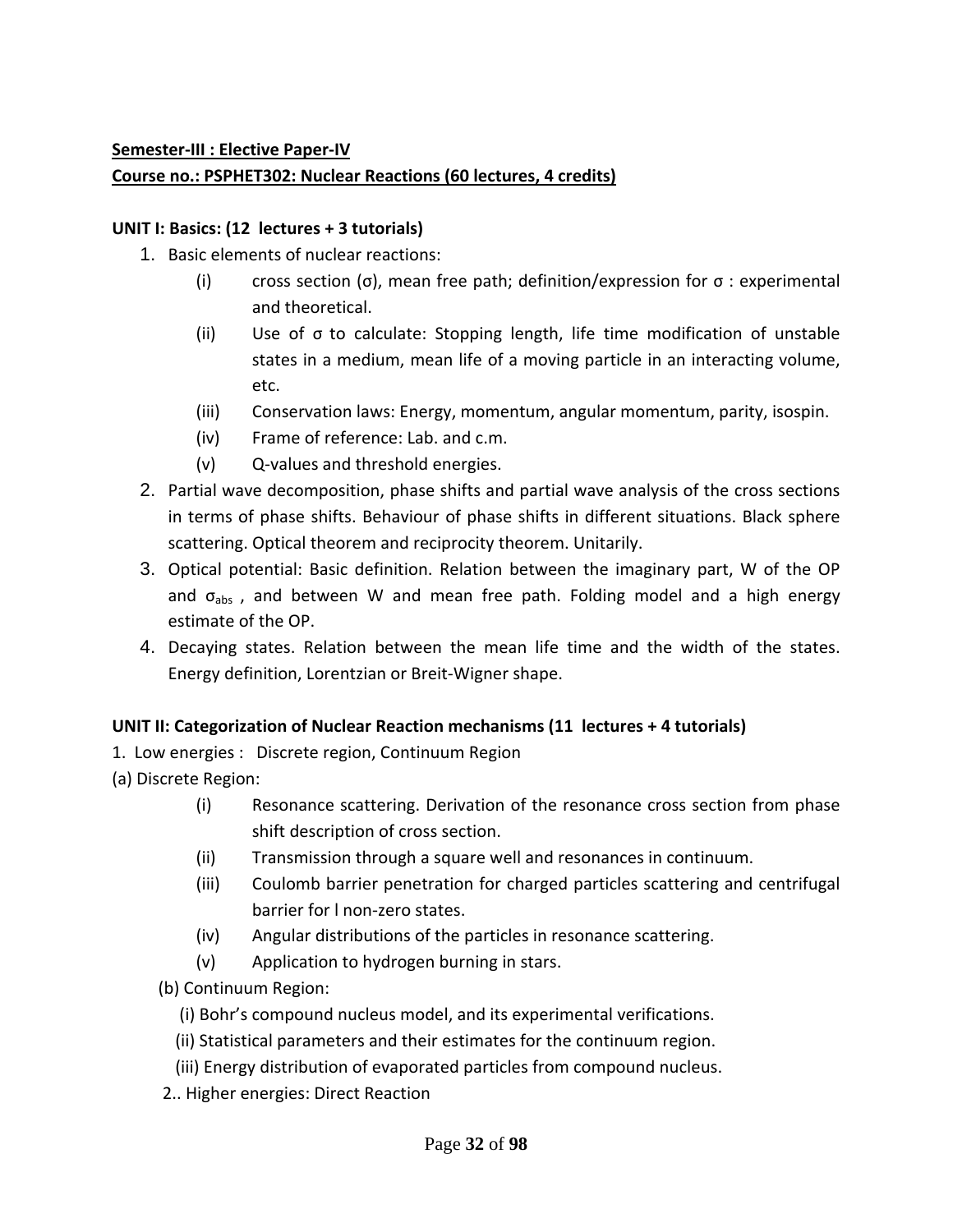(i) Cross section in terms of the T‐matrix. Phase space, and its evaluation for simple cases. Lippmann Schwinger equation for the scattering wave function, and its formal solution. On‐shell and off‐ shell scattering.

- (ii) Plane wave and distorted wave approximation to the T‐matrix (PWBA, DWBA). Application to various direct reactions like, stripping, pick‐up, knock‐ out etc.
- (iii) High energy scattering. Eikonal approximation to the scattering wave function. Evaluation of scattering cross section in eikonal approximation.

#### **Suggested Reading :**

- (i) *Nuclear Reactions*, by Daphne F Jackson (Methen & Co. Ltd.)
- (ii) *Theoretical Nuclear Physics*, by John M Blatt and Victor F Weisskopf (John Wiley)
- (iii) *Direct Nuclear Reaction Theories*, by Norman Austern (John Wiley)
- (iv) *Concepts of Nuclear Physics*, by B. L. Cohen (Tata McGrow‐Hill)
- (v) *Introduction to Nuclear and Particle Physics*, by A. Das & T. Ferbel (World Scientific)

## **UNIT III: Physics of ion (stable and unstable) scattering (11 lectures + 4 tutorials)**

- 1. Stable ions
	- (i) Basics of heavy ions: short wave length, large angular momentum transfer, kinematics and Coulomb potential.
	- (ii) Classical scattering: rainbow, orbiting, glory, etc. Semi‐classical scattering.
	- (iii) Quantum mechanical description.
- 2. Radioactive ion beams (RIB)
	- (i) From stable to exotic nuclei in nuclear chart. Production and acceleration of radioactive ion beams (RIB). Shell structure of exotic nuclei and magicity. Structural properties of unstable nuclei: radii, skins and halos, spins and electromagnetic moments. Coulomb excitation and knock‐out in RIBs.
	- (ii) RIBs and nuclear astrophysics. Energy production in stars. Nucleosynthesis.

Suggested Reading:

- (i) *Semi‐classical methods for nucleus‐nucleus scattering,* by D. M. Brink(Cambridge University press 1985)
- (ii) *Nuclear heavy ion reactions*, by P. E. Hodgson (Clarendon press 1978)
- (iii) *Introduction to nuclear reactions,* by G. R. Satchler (McMillan 1990)
- (iv) *Nuclear reactions for astrophysics,* by I. J. Thomson and F. Nunes (Cambridge University press, ISBN 9780521856355, 2009)
- (v) *Structure and reactions of light nuclei*, CRC press, ISBN‐13: 978‐0415308724.
- (vi) *Subatomic Physics*, by E. M. Henley and A. Garcia (2007), World Scientific.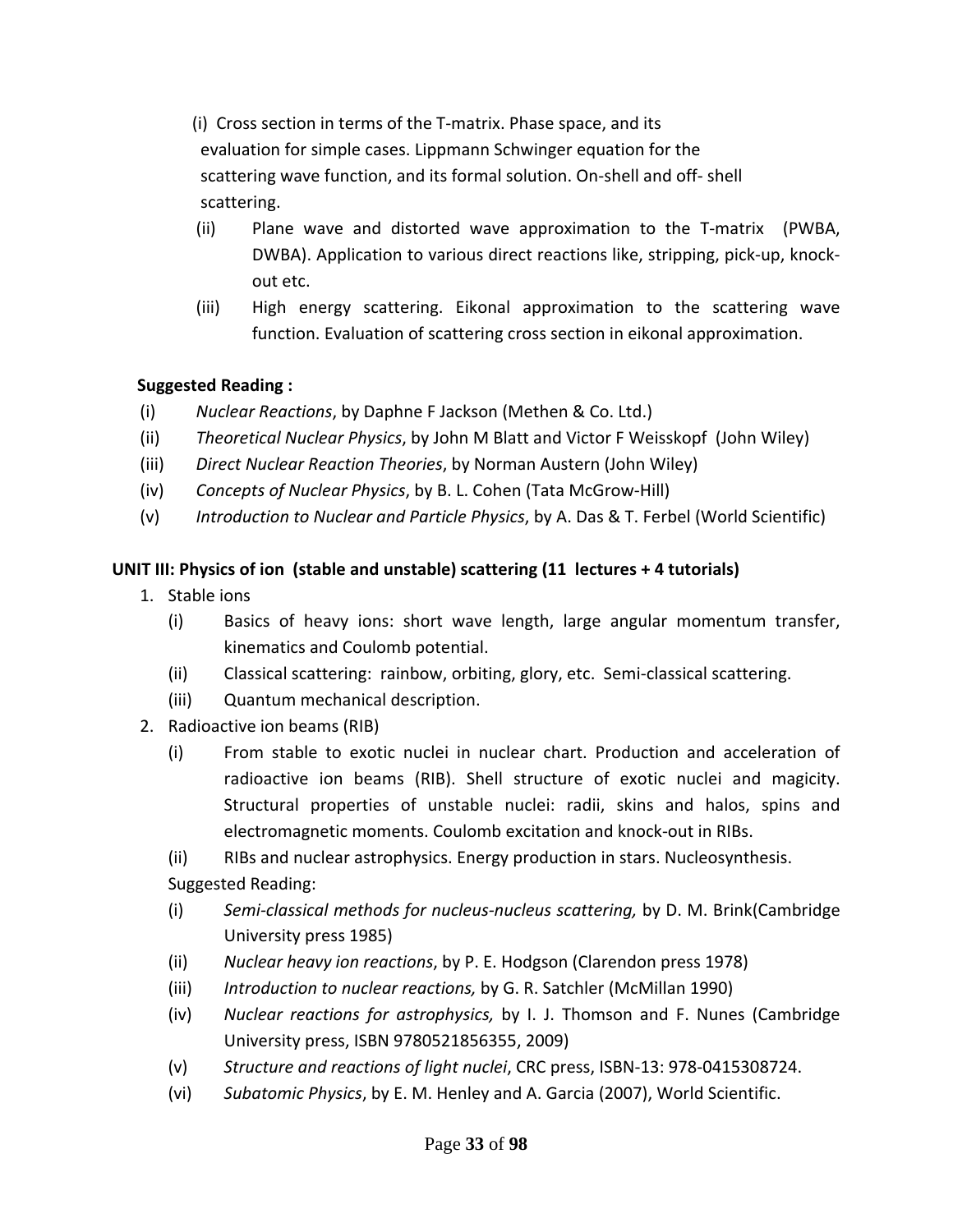(vii) *Scattering Theory of Waves and Particles*, by Roger G Newton (Spring‐Verlag)

## **UNIT IV: Intermediate Energy Physics and Non‐nucleonic Degrees of Freedom(11 lectures + 4 tutorials)**

- 1. Introduction: Classification of elementary particles, Isospin, Conservation rules for strong interaction, Threshold beam energies in pp collisions for the production of various mesons and baryons.
- 2. Proton-nucleus scattering at high energies: Eikonal approximation, Glauber model, etc.
- 3. Electron‐nucleus scattering and the structure of hadrons. Quark model for hadrons.
- 4. Pion-nucleon scattering,  $_{33}$  resonance. Pion-nucleon coupling, pseudoscalar and pseudovector. Pion capture in nuclei. One nucleon and two nucleon mechanisms.
- 5. Pion production and excitation of nucleonic resonances in p-p and p-nucleus collisions, experiments and theory.
- 6. An introduction to production of other mesons. Possibility of meson‐nucleus bound states.

Suggested Reading*:* 

- 1. *Nuclear reactions* , by D. F. Jackson (Methuen & Co. 1970)
- 2. *Nuclear Interactions*, by Sergo DeBenedetti (John Wlley 1964)
- 3. *Introduction to Nuclear and Particle Physics*, by A. Das and T. Ferbel (World Scientific 2009).
- 4. *Subatomic Physics* , by E. M. Henley and A. Garcia (World Scientific 2007),
- 5. *Physics of nucleons, mesons, quarks & heavy ions, by* Y. K. Gambhir (Ed.) (Quest publications, Mumbai, ISBN 81‐87099‐25‐9 2003)
- 6. *The pion‐nucleon system*, by B. H. Bransden and R. G. Moorhouse (Princeton University press 1973)
- 7. *SERC school series Nuclear Physics* (1988), B. K. Jain (Ed.) (World Scientific, ISBN 9971506335 1988).

#### **Semester‐III : Elective Paper‐III**

#### **Course no.: PSPHET303: Electronic Structure of Solids (60 lectures, 4 credits)**

#### **Unit I. Prototype Electronic Structure**

- 1. Free electron gas in infinite square well potential Sommerfeld theory of metals.
- 2. Electron energy levels in a periodic potential.
- 3. Nearly‐free electron approximation.
- 4. The tight‐binding method.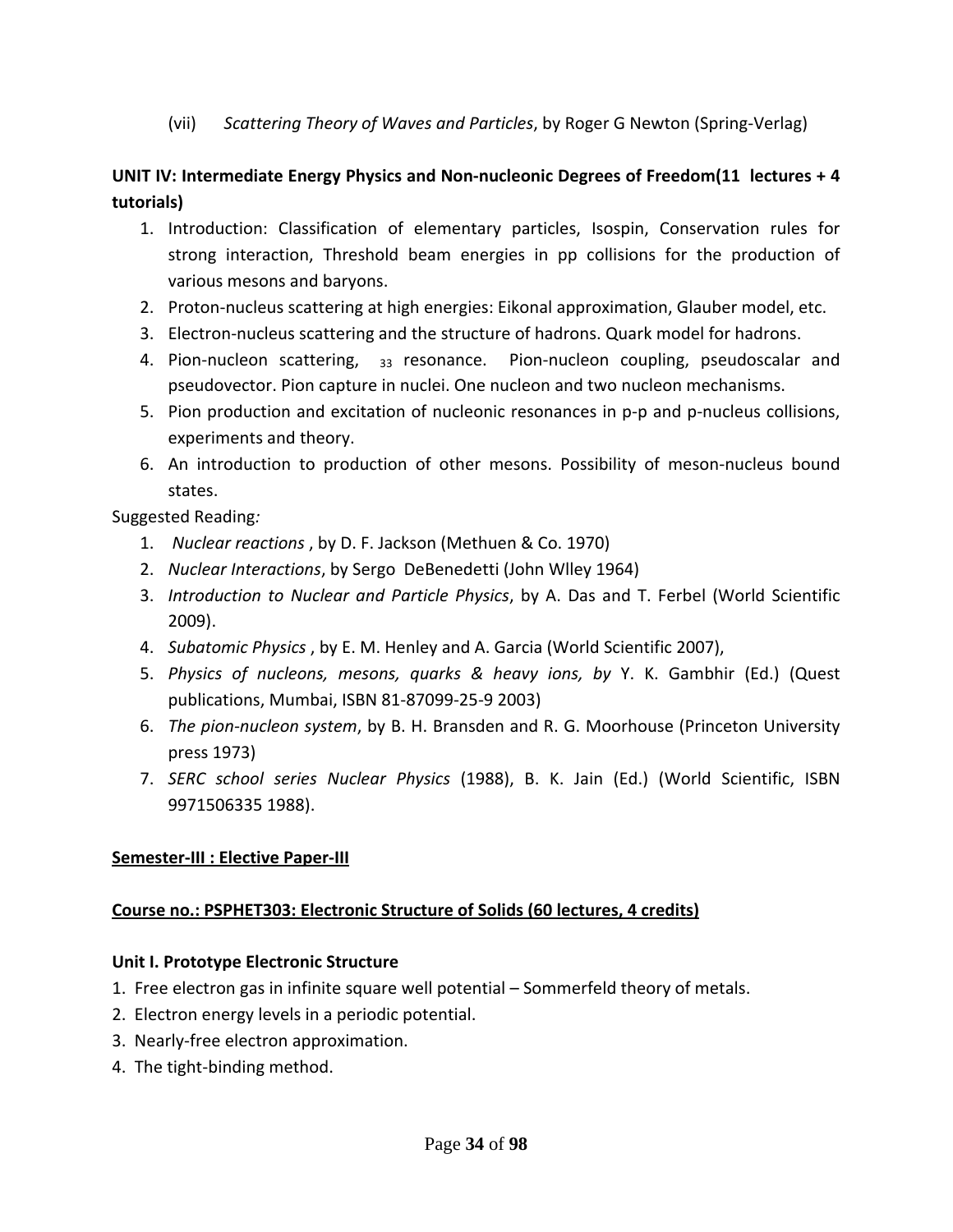#### **Unit II. Electronic Band Structure Methods**

1. Cellular method; Augmented plane‐wave (APW) method; Green's function (KKR) method; Orthogonalized plane wave (OPW) method; Pseudopotentials.

2. Band structure / Fermi surface of selected metals – alkali and noble metals, simple multivalent metals, transition metals, rare‐earths, semi‐metals, semiconductors Si and Ge.

3. Fermi surface probes: Electrons in a magnetic field ‐ the de Haas‐van Alfen effect. Magneto‐ acoustic effect, cyclotron resonance.

#### **Unit III. Motion of Band Electrons**

Semi-classical electron dynamics; Motion of band electrons and the effective mass; currents in bands and holes; scattering of band electrons; Boltzmann equation and relaxation time; band electrons in electric field; electrical conductivity of metals; thermoelectric effects; Wiedemann‐ Franz law; Electrical conductivity of localized electrons; Band electrons in cross E and B fields – magnetoresistance and Hall effect.

#### **Unit IV. Many – Body Effects**

- 1. The Hartree‐Fock method; exchange and correlation.
- 2. Density Functional Theory.
- 3. Computations on simple atoms.

#### **Texts:**

- 1. H Ibach and H Luth, *Solid State Physics, 3rd ed.;* Springer, 2003. Chpts. 6,7,9.
- 2. Neil W Ashcroft and N David Mermin, *Solid State Physics*. Holt, Rinehart and Winston, 1976. Chapters 2, 8‐17.
- 3. Michael P Marder, *Condensed Matter Physics, 2nd ed.*; John Wiley and Sons, 2010.

#### **References:**

- 1. Brian Tanner, *Introduction to the Physics of Electrons in Solids, CUP,* 1995.
- 2. M A Wahab, *Solid State Physics*, Narosa, 2005.

G Grosso and G Paravicini, *Solid State Physics*, Academic Press, 2000.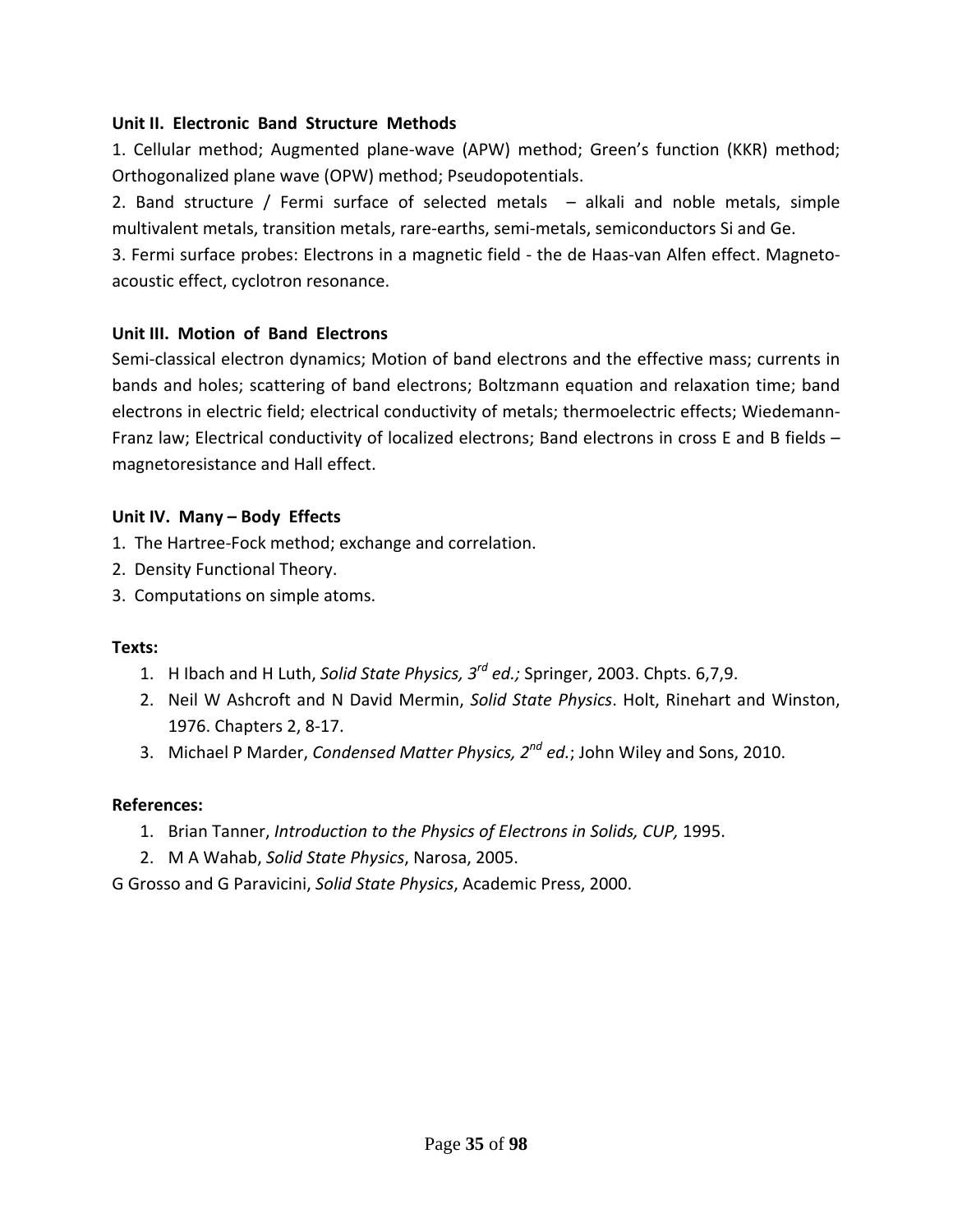## **Semester‐III : Elective Paper‐IV Course no.: PSPHET304: Surfaces and Thin Films (60 lectures, 4 credits)**

#### **Unit I:‐ Physics of Surfaces, Interfaces and Thin films**

Mechanism of thin film formation: Condensation and nucleation, growth and coalescence of islands, Crystallographic structure of films, factors affecting structure and properties of thin films; Properties of thin films:- Transport and optical properties of metallic, semiconducting and dielectric films; Application of thin films.

#### **Unit II: Thin films : Formation & Measurement**

Vacuum Techniques: Review:- Production of low pressures; Measurement of pressure, Leak detections, Materials used

Preparation of Thin Films: Thermal evaporation, Cathode Sputtering, Chemical Deposition, Laser Ablation, Langmur Blochet Films ;

Thickness Measurements: Stylus Method, Electrical Method, Quartz Crystal Method, Optical Methods, mass measurements (microbalance)

#### **Unit III:** *Nano Science and Nano Technology*

Band structure and Density of States at Nanoscale, Quantum mechanics for nanoscience‐ size effects, application of Schrodinger eqution, quantum confinement.Growth techniques for nano materials‐ Top down, Bottom up technique. Nano technology applications‐ nano structures of Carbon, BN nanotubes, Nanoelectronics, nanobiometrics

#### **Unit IV:‐ Surface Analytical Techniques**

X‐ray Photoelectron spectroscopy (XPS), Auger Electron spectroscopy(AES), Depth profiling by Ar ions, Low Energy Electron Diffraction (LEED), Secondary Ion Mass spectroscopy (SIMS), Rutherford Backscattering spectroscopy (RBS), Transmission Electron Microscopy (TEM), Scanning Electron Microscopy (SEM) with EDAX, Scanning Probe Microscopy  $-$  a) Scanning Tunneling Microscopy (STM) , and b) Atomic Force Microscopy (AFM)

#### **References:‐**

**Unit I:** 

1. K.L. Chopra " Thin Film Phenomenan" McGraw Hill Inc (1969)

2. Ludmila Eckertova " Physics of Thin Films" Plenum Press NY (1986)

#### **Unit II:**

- 1. A. Roth "Vacuum Technology" North Holland Amsterdam
- 2. Ludmila Eckertova " Physics of Thin Films" Plenum Press NY (1986)
- 3. Thin Film Phenomena LK Chopra McGraw Hill 1969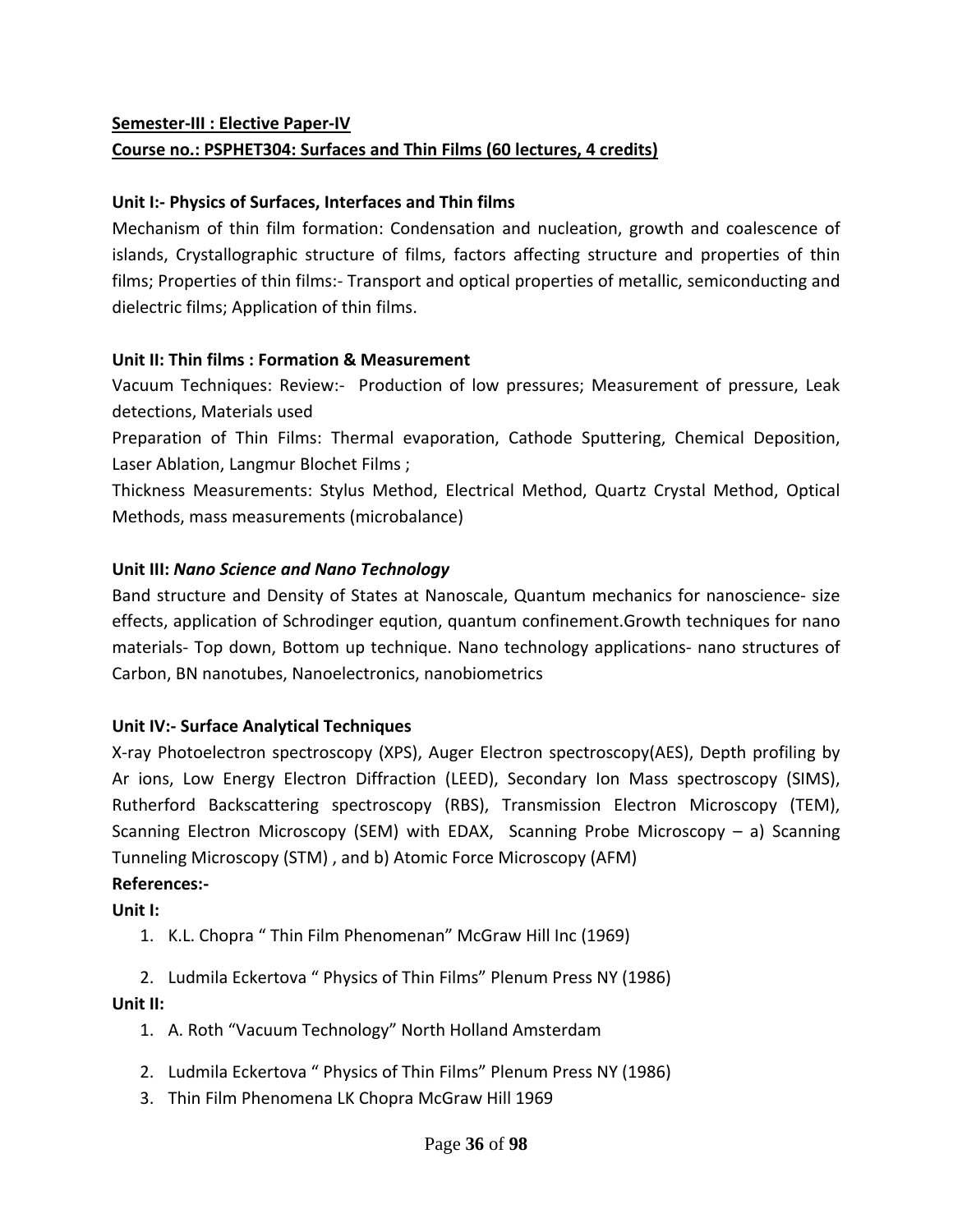**Unit III: ‐** 

- 1. "Introduction to NanoScience and Nanotechnology" K.K. Chattopadhyay and A.N. Banerjee PHI learning (2009)
- 2. "Nanotechnology‐ Principles and Practices " S.K. Kulkarni, Capital publishing 2007

# **Unit IV: ‐**

- 1. "Surface and Thin Film Analysis" ed H. Bubert and H. Jennet, Wiley –VCH (2003)
- 2 "Fundamentals of Surface and Thin Film Analysis" L.C. Feldman and J.W. Mayer North Holland amsterdam (1986)
- 3 "Surface Analytical Methods" D.J. O'Conner, B.A. Sexton and R. St. C. Smart (ed) Springer Verlag (1991)

### **Semester‐III : Elective Paper‐III**

# **Course no.: PSPHET305: Microcontrollers and Interfacing (60 lectures, 4 credits)**

# **Unit‐I:**

**8051 microcontroller: (Review of 8051), Timer/Counters, Interrupts, Serial communication**  Programming 8051 Timers, Counter Programming

Basics of Serial Communication, 8051 Connection to RS232, 8051 Serial Port Programming in assembly.

8051 Interrupts, Programming Timer Interrupts, Programming External hardware Interrupts, Programming the Serial Communication Interrupt, Interrupt Priority in 8051/52.

Ref. MMM: - The 8051 Microcontroller & Embedded Systems by M.A. Mazidi, J.G. Mazidi and R.D. Mckinlay, Second Edition, Pearson Ref.AVD: - The 8051 Microcontroller

# **Unit‐II**

16C61/71 PIC Microcontrollers: Overview and Features, PIC 16C6X/7X, PIC Reset Actions, PIC Oscillator Connections, PIC Memory Organization, PIC 16C6X/7X Instructions, Addressing Modes, I/O Ports, Interrupts in PIC 16C61/71, PIC 16C61/71Timers, PIC 16C71 Analog-to-Digital Converter.

Ref. AVD: ‐ Microcontrollers by Ajay V. Deshmukh, Tata‐Mcgraw Hill Publication

# **Unit‐III: PIC 16F8XX Flash Microcontrollers:**

Introduction, Pin Diagram, STATUS Register, Power Control Register (PCON), OPTION\_REG Register, Program memory, Data memory, I/O Ports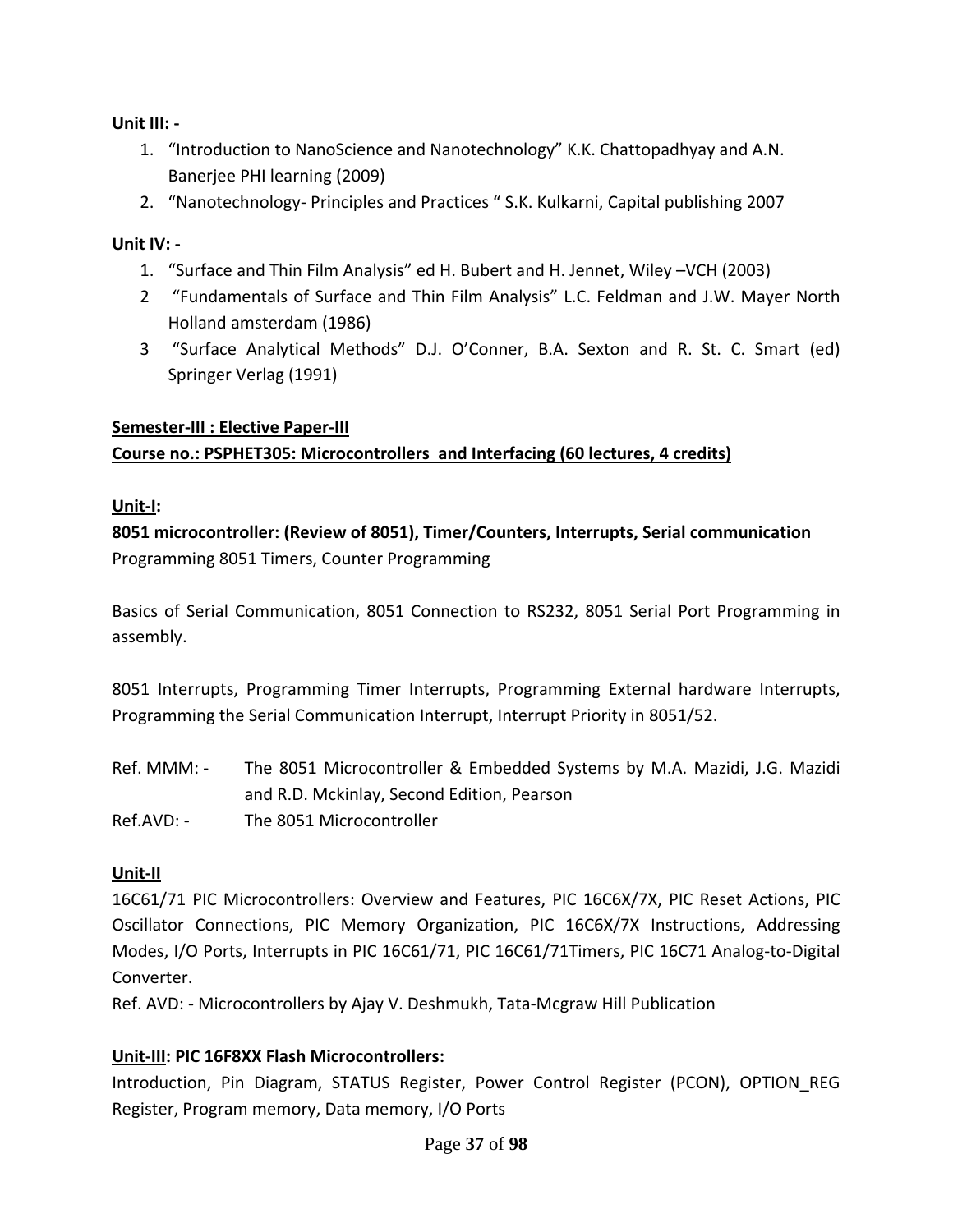AVD – Ch 10: 10.1, 10.2, 10.3, 10.4, 10.5, 10.6, 10.7, 10.10

Capture/Compare/PWM (CCP) Modules in PIC 16F877, Analog‐to‐Digital Converter AVD – Ch 11: 11.1, 11.2, 11.5

Ref. AVD: ‐ Microcontrollers by Ajay V. Deshmukh, Tata‐Mcgraw Hill Publication

# **Unit‐IV: Interfacing microcontroller/PIC microcontroller and Industrial Applications of microcontrollers:**

Light Emitting Diodes (LEDs); Push Buttons, Relays and Latch Connections; Keyboard Interfacing; Interfacing 7‐Segment Displays; LCD Interfacing; ADC and DAC Interfacing with 89C51 Microcontrollers.

Introduction and Measurement Applications (For DC motor interfacing and PWM refer Sec 17.3 of MMM)

AVD: Ch.12, Ch.13. MMM: Sec 17.3

Ref: AVD: - Microcontrollers by Ajay V. Deshmukh, Tata-Mcgraw Hill Publication

Ref. MMM:- The 8051 Microcontroller & Embedded Systems by M.A. Mazidi, J.G. Mazidi and R.D. Mckinlay, Second Edition, Pearson

### **Additional Reference books:**

- 1. The 8051 Microcontroller & Embedded Systems‐Dr. Rajiv Kapadia (Jaico Pub.House)
- 2. 8051 Micro‐controller, K.J.Ayala., Penram International.
- 3. Design with PIC microcontrollers by John B. Peatman, Pearson Education Asia.
- 4. Programming & customizing the 8051 microcontroller By Myke Predko, TMH.

### **Semester‐III : Elective Paper‐IV**

### **Course no.: PSPHET306: Embedded Systems and RTOS (60 lectures, 4 credits)**

### **Unit‐I**:

**Programming Using C++:** Introduction to Computers and programming , Introduction to C++, Expressions and interactivity , Making decisions, Looping , Functions , Arrays , Sorting arrays , Pointers

TG – Ch 1: 1.3 to 1.7 , Ch 2: 2.1 to 2.14, Ch 3: 3.1 to 3.11, Ch 4: 41 to 4.15, Ch 5: 5.1 to 5.13, Ch 6: 6.1 to 6.14, Ch 7: 7.1 to 7.9 , Ch 8: 8.3 , Ch 9: 9.1 to 9.7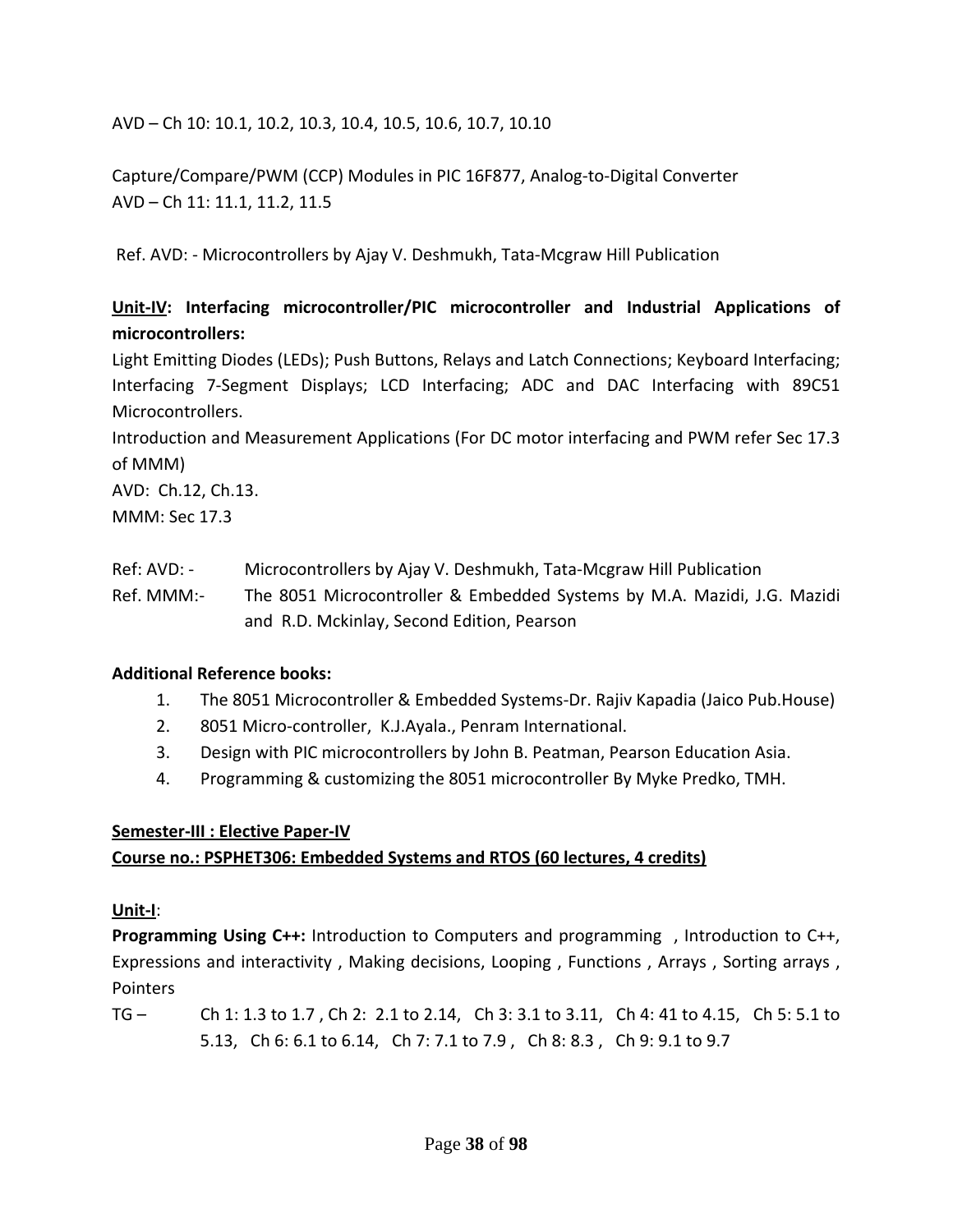Ref. TG: ‐ Starting out with C++ from Control structures through objects, by Tony Gaddis, Sixth edition, Penram International Publications, India

### **Unit‐II:**

**Introduction to classes:** More about classes, Inheritance, polymorphism, virtual functions. TG – Ch 13: 13.1 to 13.11, Ch 14: 14.1 to 14.5, Ch 15: 15.1 to 15.6

### **Introduction to VC++**

YK – Ch 1, 2, 3

Ref. TG: - Starting out with C++ from Control structures through objects, by Tony Gaddis, Sixth edition Penram International Publications, India YK: ‐ Introduction to Visual C++ by Yashwant Kanetkar

### **Unit‐III: Embedded systems**

**Introduction to Embedded Systems**: What is an embedded system, Embedded System v/s General Computing System, Classification of Embedded Systems, Major Application Areas of Embedded Systems, Purpose of Embedded Systems, Smart Running Shoes. SKV – Ch 1: 1.1, 1.2, 1.3, 1.4, 1.5, 1.6, 1.7

**A Typical Embedded system**: Core of the embedded system SKV – Ch 2: 2.1

**Characteristics and quality Attributed of Embedded Systems:** Characteristics of an Embedded System, Quality Attributes of Embedded Systems SKV – Ch 3: 3.1, 3.2

**Embedded Systems‐Application and Domain–Specific:** Washing Machine, Automatic‐Domain Specific examples of embedded system SKV – Ch 4: 4.1, 4.2

**Design Process and design Examples**: Automatic Chocolate Vending machine (ACVM), Smart Card, Digital Camera, Mobile Phone, A Set of Robots RK ‐ Ch 1: 1.10.2, 1.10.3, 1.10.4, 1.10.5, 1.10.6, 1.10.7

- Ref. SKV:- Introduction to embedded systems, by Shibu K. V., Sixth Reprint 2012, Tata McGraw Hill
- Ref. RK:- "Embedded Systems" Architecture, Programming and Design, by Raj Kamal, Second Edition, The McGraw‐Hill Companies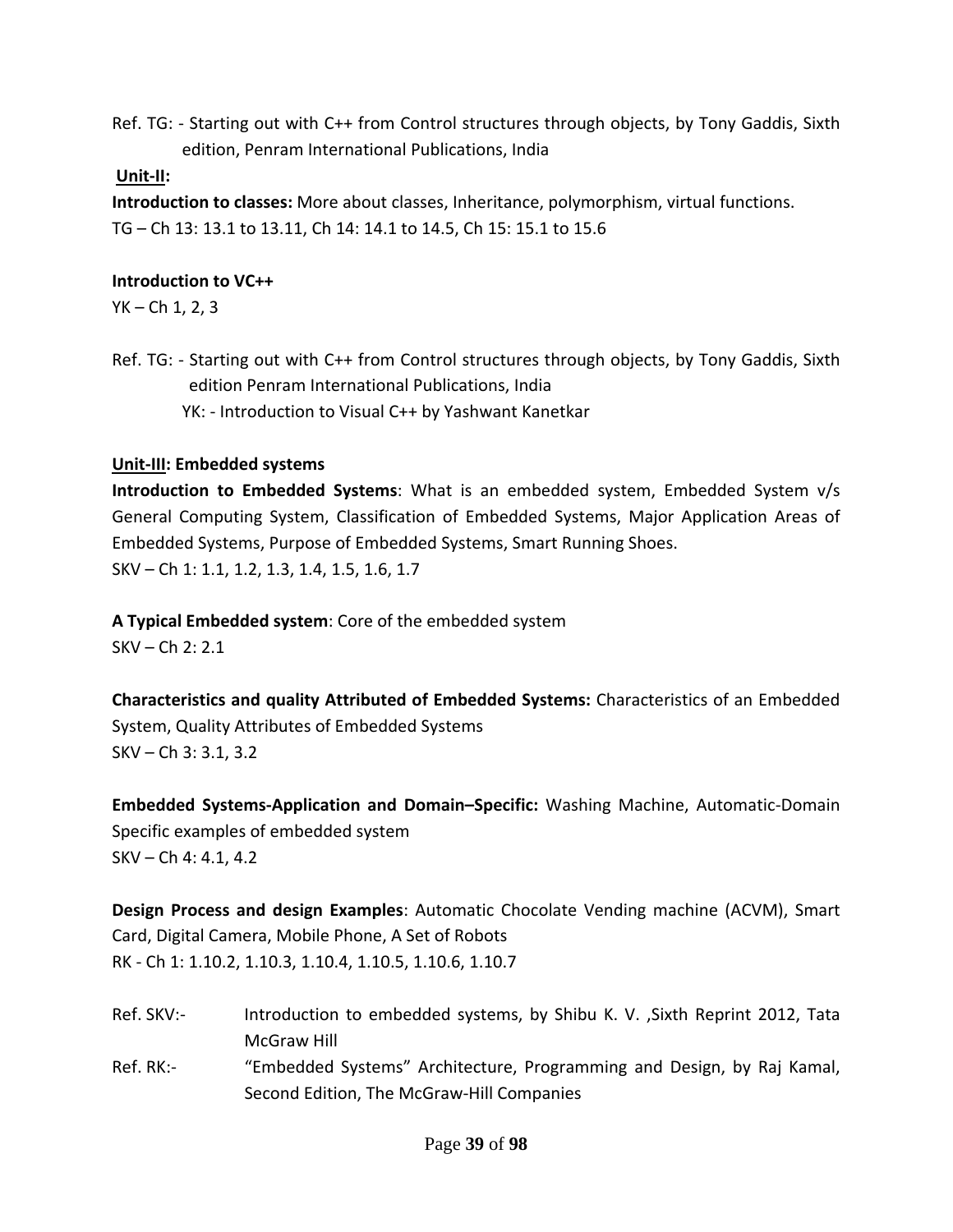# **Unit‐IV**: ‐ **Real –Time Operating System based Embedded System Design:**

Operating system Basics, Types of Operating Systems, Tasks, Process and Threads, Multi‐ processing and Multitasking, Task Scheduling, Threads, Processes and Scheduling: Putting them altogether, task Communication, task Synchronizations, Device Drivers, How to choose an RTOS.

*SKV: Ch – 10: 10.1, 10.2, 10.3, 10.4, 10.5, 10.6, 10.7, 10.8, 10.9. 10.10* 

Ref: SKV :- Introduction to embedded systems, by Shibu K. V., Sixth Reprint 2012, Tata Mcgraw Hill

### **Additional references:**

- 1. Object Oriented Programming with C++, By E. Balagurusamy,  $2^{nd}$  ed. TMH.
- 2. OOPS with C++ from the Foundation, By N. R. Parsa, Dream Tech Press India Ltd.

# **Semester‐III : Elective Paper‐III**

# **Course no.: PSPHET307: Signal Modulation and Transmission Techniques, (60 lectures, 4 credits)**

### **Unit I:**

*Single Sideband Techniques:* Evolution and description of SSB, Suppression of carrier, Suppression of unwanted sideband, Extensions of SSB, Frequency Modulation: Theory of frequency and phase modulation, Noise and frequency modulation, Generation of frequency modulation. *Radio Receivers:* Receiver types, AM receivers, Communication receivers, FM receivers, Single‐ sideband receivers, Independent‐sideband receivers.

### **Unit II**:

*Transmission Line Theory:* Fundamental of transmission lines, Different types of transmission lines; Telephone lines and cables, Radio frequency lines, Micro strip transmission lines. Definition of characteristics impedance, Losses in transmission lines, Standing waves, Quarter and Half wavelength lines, Reactance properties of transmission lines, Fundamental of the Smith charts and its applications.

### **Unit III:**

*Electromagnetic Radiation and Propagation of Waves:* Fundamental of electromagnetic waves, Effects of the environment, Propagation of waves; Ground waves, Sky wave propagation, Space waves, Tropospheric scatter propagation, Extraterrestrial communication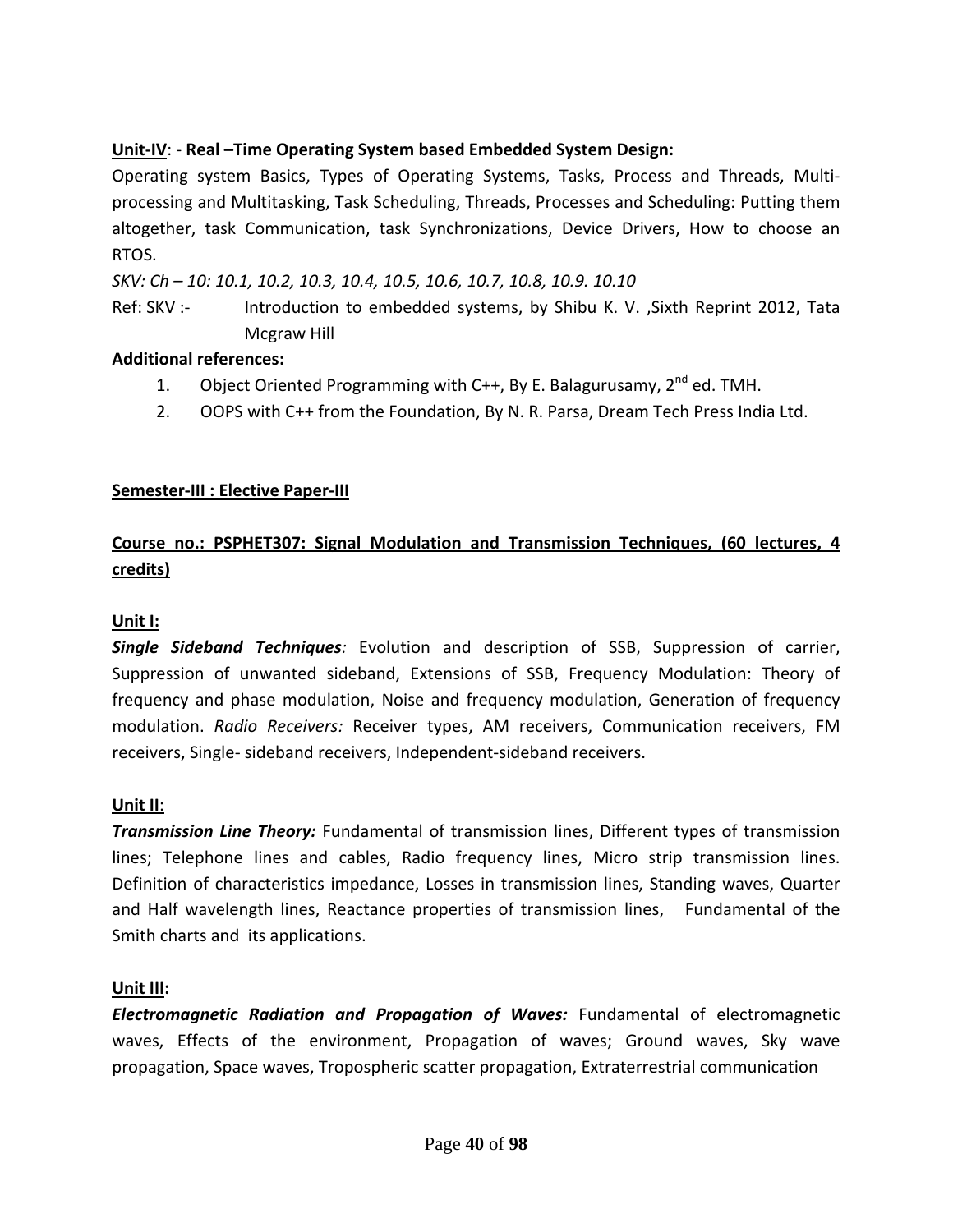### **Unit IV:**

*Antennas:* Basic considerations, Wire radiators in space, Terms and definitions, Effects of ground on antennas, Antenna Coupling at medium frequencies, Directional high frequency antennas, UHF and Microwave antennas, Wideband and special purpose antennas

#### *Main References:*

[1] Electronic Communication Systems by George Kennedy and Bernard Davis,  $4^{th}$  ed., Tata McGraw‐Hill Publishing Company Ltd., New Delhi.

[2] Electronic Communication Systems‐*Fundamentals through Advanced* by Wayne Tomasi; 4th Edition, Pearson education Singapore.

### *Additional References:*

[1] Electronic Communications by Dennis Roddy & John Coolen,  $(4<sup>th</sup>$  ed., Pearson Ed.)

[2] Modern Electronic Communication by Gary M. Miller,  $6<sup>th</sup>$  ed., Prentice Hall International Inc.)

### **Semester‐III : Elective Paper‐IV**

# **Course no.: PSPHET308: Microwave Electronics, Radar and Optical Fiber Communication, (60 lectures, 4 credits)**

#### **Unit I***:*

Waveguides, Resonators and Components: Rectangular waveguides, Circular and other waveguides, Waveguide coupling, matching and attenuation, Cavity resonators, Auxiliary components.

#### **Unit II:**

*Microwave Tubes and Circuits:* Microwave triodes, Multicavity Klystron, Reflex Klystron, Magnetron, Traveling wave tube.

*Microwave Semiconductor Devices and Circuits: Passive* microwave circuits, Transistors and integrated circuits, parametric amplifiers, Tunnel Diodes and Negative Resistance Amplifier, Gunn effect and diodes, Avalanche effects and diodes. PIN Diode, Schottky barrier diode, backward diode.

*Microwave Measurements:* Slotted line VSWR measurement‐ Impedance measurement, insertion loss and attenuation measurements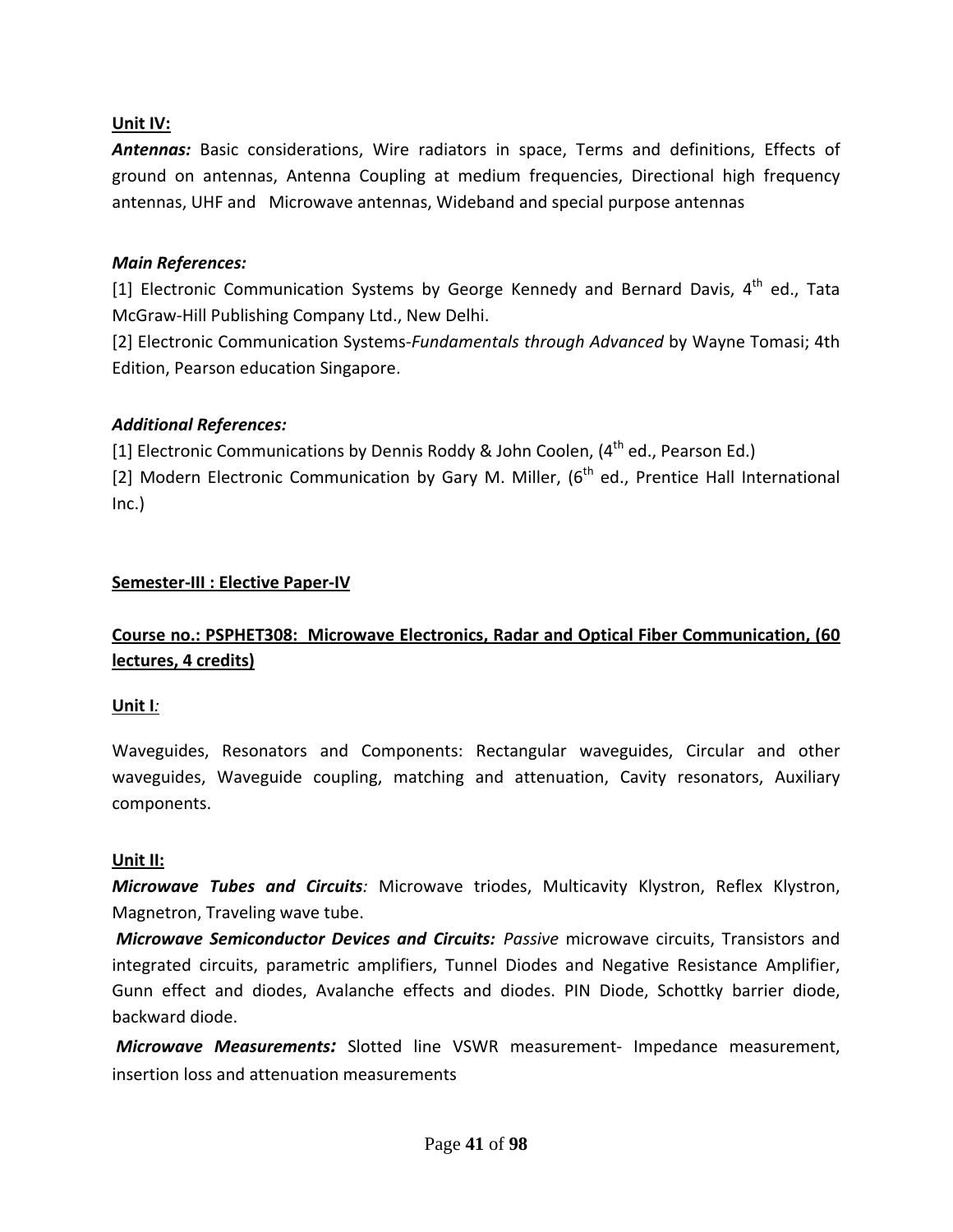### **Unit III:**

*Radar Systems*: Basic principles; Fundamentals, Radar performance factors Pulsed systems; Basic pulsed radar system, Antennas and scanning, Display methods, Pulsed radar systems, Moving radar systems. Moving target indication, Radar beacons, CW Doppler radar, Frequency modulated CW radar, Phased array radars, Planar array radars.

#### **Unit IV:**

*Optical Fiber Communication Systems:* Introduction to optical fibers, signal degradation in optical fibers, Fiber optical sources and coupling, Fiber optical receivers, System parameters, Analog optical fiber communication links, Design procedure, Multichannel analog systems, FM/FDM video signal transmission, Digital optical fiber systems.

#### *Main References:*

[1] Electronic communication systems by George Kennedy and Bernard Davis,  $4^{th}$  ed., Tata McGraw‐Hill Publishing Company Ltd., New Delhi.

[2] Optical Fiber Communication *by Gerd Keiser; McGraw‐Hill International, Singapore, 3rd Ed; 2000.*

[3] Electronic Communication Systems Fundamentals through Advanced by Wayne Tomasi; 4th Edition, Pearson education Singapore.

### *Additional References:*

- [1] Electronic Communications by Dennis Roddy and John Coolen,  $(4<sup>th</sup>$  ed., Pearson Education).
- [2] Modern Electronic Communication by Gary M. Miller,  $(6<sup>th</sup>$  ed., Prentice Hall International, Inc.).
- [3] Digital Communications Systems by Harold Kolimbiris, (Pearson Education Asia).

### **Semester‐III : Elective Paper‐III**

### **Course no.: PSPHET309: Semiconductors Physics (60 lectures, 4 credits)**

(N.B.: Problems form an integral part of the course)

#### **Unit I: Transport Properties of Semiconductors:**

The Boltzmann transport equation and its solutions for (i) Electric field alone (ii) Electric and Magnetic fields together. Hall Effect and Magneto resistance (van der Ziel). Scattering mechanism and Relaxation time concept, Transport in high electric fields, hot electrons (Wang), transferred electron effects (Smith). Transport in 2‐Dimentional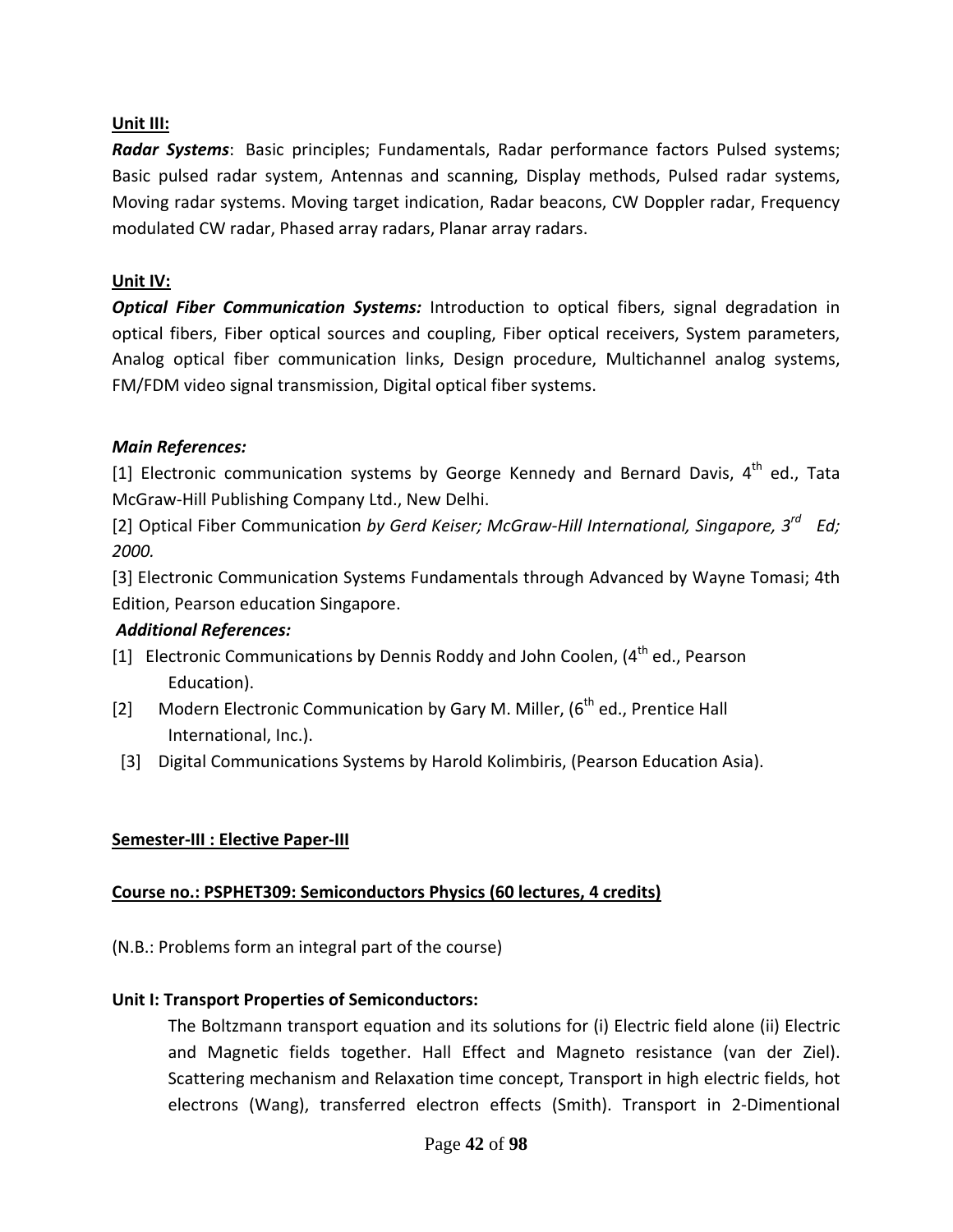quantum well ‐ (a) High field effects (i) Landau levels, (ii) Shubnikov de Hass effect, (iii) Quantum Hall effect (b) Perpendicular transport ‐ Resonant Tunneling (JS‐ Art.17.3, 17.6, 17.7, 14.9).

### **Unit II: Optical Properties of Semiconductors:**

Optical properties of Semiconductors: Fundamental absorption, Exciton absorption, Impurity absorption, Free carrier absorption. Radiative recombination. Photoconductivity. Surface recombination (Smith). Optical processes in quantum wells: Interband transitions in quantum wells, Intraband transitions (JS‐ Art.15.7.2, 15.10)

### **Unit III:** Amorphous & Organic Semiconductors:

Electronic density of states, localization, Transport properties, Optical properties, Hydrogenization of amorphous silicon, Si:H fields effect transistors‐design, fabrication and characteristics. Organic semiconductors, Polymers.

### **Unit IV: Advanced Electronic Materials:**

Photovoltaics Fundamentals & Materials, Spintronics materials, Dilute magnetic semiconductors, Magnetites, Giant‐magneto resistance. Composites, Glasses, Ceramics, Liquid crystals, Quasicrystals.

### **Main References:**

- 1. Aldert van der Ziel, Solid State Physical Electronics, 2<sup>nd</sup> edition, Prentice-Hall, New Delhi, 1971.
- 2. S.Y. Wang, Introduction to Solid State Electronics, North Holland, 1980,
- 3. R.A. Smith, Semiconductors, 2<sup>nd</sup> edition; Cambridge University Press, London, 1978.
- 4. Jasprit Singh, Physics of Semiconductors and their Heterostructures, McGraw-Hill, New York, 1993.
- 5. M.H. Brodsky (ed), Topics in Applied Physics Vol.36, Amorphous Semiconductors,
- 6. S.R. Elliott, Physics of Amorphous Materials, Longman, London, 1983.
- 7. C.S. Solanki, Solar Photovoltaics‐Fundamentals, Technologies and Applications, PHI LPL, New Delhi, 2009.

### **Additional References:**

- 1. J.I. Pankove, Optical processes in semiconductors,
- 2. J. Singh, Semiconductors, Optoelectronics, Mc‐Graw Hill,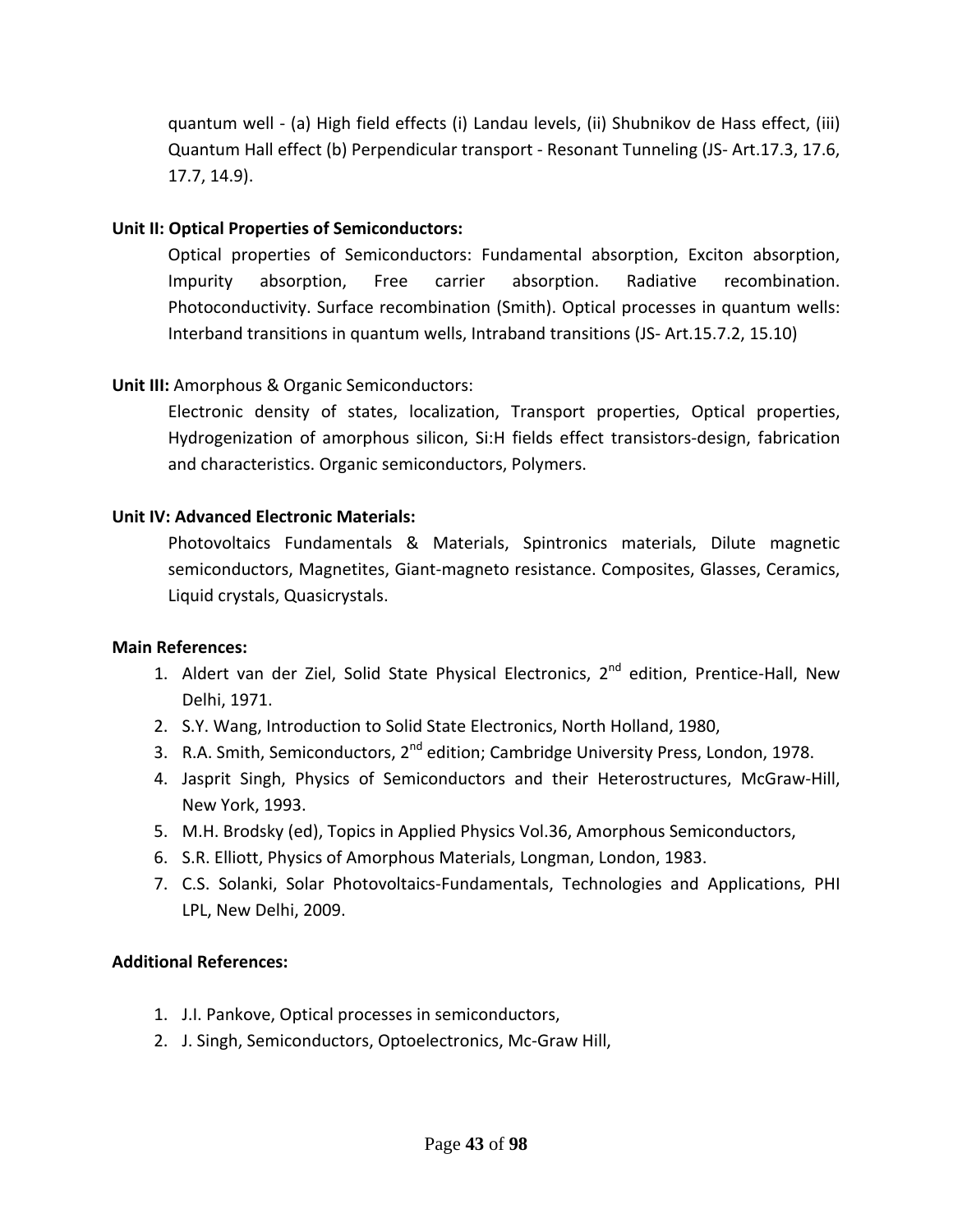#### **Course no.: PSPHET310: Thin Film Physics & Technology (60 lectures, 4 credits)**

#### (N.B.: Problems form an integral part of the course)

#### **Unit I: Thin films preparation &Thickness measurement**

Methods of Preparation/synthesis of Thin films: Vacuum evaporation, Cathode sputtering, Anodic oxidation, Plasma anodization, Chemical vapour deposition(CVD), Ion‐assisted deposition(IAD), Laser ablation, Longmuir Blochet film, Sol‐gel film deposition. Thickness measurements: Resistance, capacitance, microbalance, Quartz crystal thickness monitor,Optical absorption, Multiple beam interference, Interference colour, Ellipsometry methods.

#### **Unit II: Thin film Physics**

Mechanism of thin film formation: Formation stages of thin films, Condensation and nucleation, Thermodynamic theory of nucleation, Growth and coalescence of islands, Influence of various factors on final structure of thin films, Crystallographic structure of thin films. Properties of thin films: Conductivity of metal films, Electrical properties of semiconductor thin films, Transport in dielectric thin films, Dielectric properties of thin films, Optical properties of thin films. Thin films of high temperature superconductors, Diamond like carbon thin films.

### **Unit III: Thin films for Devices & other Applications:**

Dielectric deposition‐ silicon dioxide, silicon nitride, silicon oxynitride, polysilicon deposition, metallization, electromigration, silicides. Thin film transistors, thin film multilayers, optical filters, mirrors, sensors and detectors.

### **Unit IV: Characterization/Analysis of materials and devices:**

X‐ray diffraction(XRD), Electron diffraction, Transmission electron microscopy (TEM), Scanning electron microscopy(SEM), Energy dispersive analysis of X-rays (EDAX), Low energy electron diffraction (LEED), UV‐VIS spectroscopy, Fourier transform infrared (FTIR) spectroscopy, Raman spectroscopy, Electron spin resonance (ESR), X‐ray fluorescence (XRF), Auger electron spectroscopy (AES), X-ray photoelectron spectroscopy (XPS), Scanning tunneling microscopy (STM), Atomic force microscopy (AFM). Ion beam analysis techniques: Rutherford backscattering (RBS), Channeling, Elastic recoil detection analysis (ERDA), Secondary ion mass spectroscopy (SIMS).

#### **Main References:**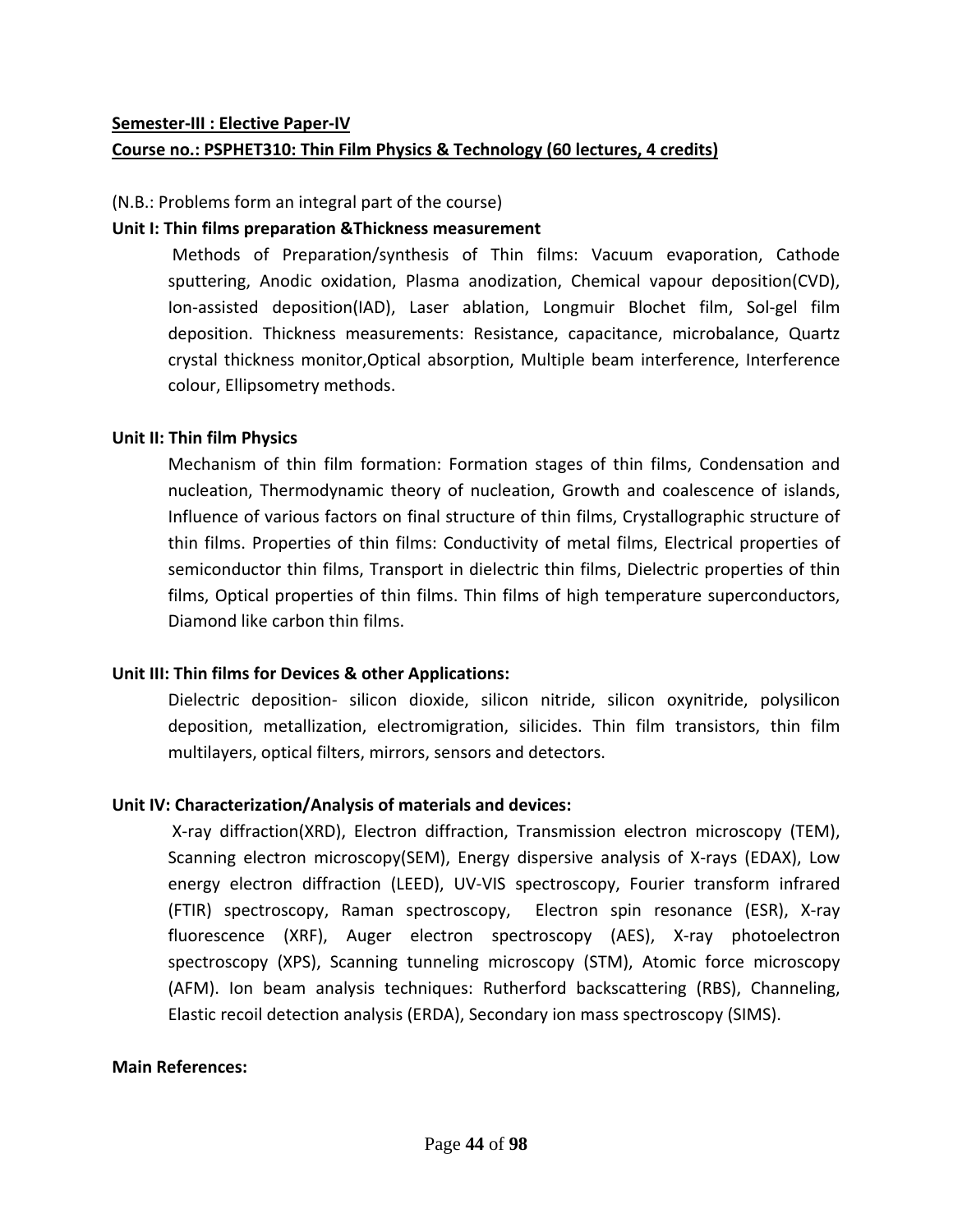- 1. Ludmila Eckertova, Physics of thin films, 2<sup>nd</sup> Revised edition, Plenum Press, New York, 1986 (Reprinted 1990),
- 2. K.L. Chopra, Thin film phenomena, Mc‐Graw Hill, New York, 1969.
- 3. L. C. Feldman and J.W. Mayer, Fundamentals of surface and Thin Films Analysis, North Holland, Amsterdam, 1986.
- 4. S.M. Sze, Semiconductor Devices‐Physics and Technology, John Wiley,1985.

## **Additional References:**

- 1. R.W. Berry, P.M.Hall and M.T. Harris, Thin film technology, Van Nostrand, New Jersey, 1970, K.L.Chopra and LK.Malhotra (ed),
- 2. Thin Film Technology and Applications, T.M.H. Publishing Co., New Delhi (1984).

### **Semester‐III : Elective Paper‐III**

# **Course no.: PSPHET311: Fundamentals of Materials Science, (60 lectures, 4 credits)**

### **Unit I:**

Introduction to Materials Science and Engineering, Types of Materials, Competition among Materials, Future trends In Materials Usage, Atomic Structure and Bonding, Types of Atomic and Molecular Bonds, Ionic Bonding, Covalent Bonding, Metallic Bonding, Secondary Bonding, Mixed Bonding, Crystal Structures and Crystal Geometry, The Space Lattice and Unit Cells, Crystal Systems and Bravais Lattices, Principal Metallic Crystal Structures, Atom Positions in Cubic Unit Cells, Directions in Cubic Unit Cells, Miller Indices For Crystallographic Planes In Cubic Unit Cells, Crystallographic Planes and Directions In Hexagonal Unit Cells, Comparison of FCC, HCP, and BCC Crystal Structures, Volume, Planar, and Linear Density Unit Cell Calculations, Polymorphism or Allotropy, Crystal Structure Analysis

# **Unit II :**

Solidification, Crystalline Imperfections, and Diffusion In Solids, Solidification of Metals, Solidification of Single Crystals, Metallic Solid Solutions, Crystalline Imperfections, Rate Processes In Solids, Atomic Diffusion In Solids, Industrial Applications of Diffusion Processes, Effect of Temperature on Diffusion In Solids.

# **Unit III:**

Mechanical Properties of Metals, The Processing of Metals and Alloys, Stress and Strain In Metals, The Tensile Test and The Engineering Stress‐Strain Diagram, Hardness and Hardness Testing, Plastic Deformation of Metal Single Crystals, Plastic Deformation of Polycrystalline Metals, Solid‐Solution Strengthening of Metals, Recovery and Recrystallization of Plastically Deformed. Metals, Fracture of Metals, Fatigue of Metals, Creep and Stress Rupture of Metals.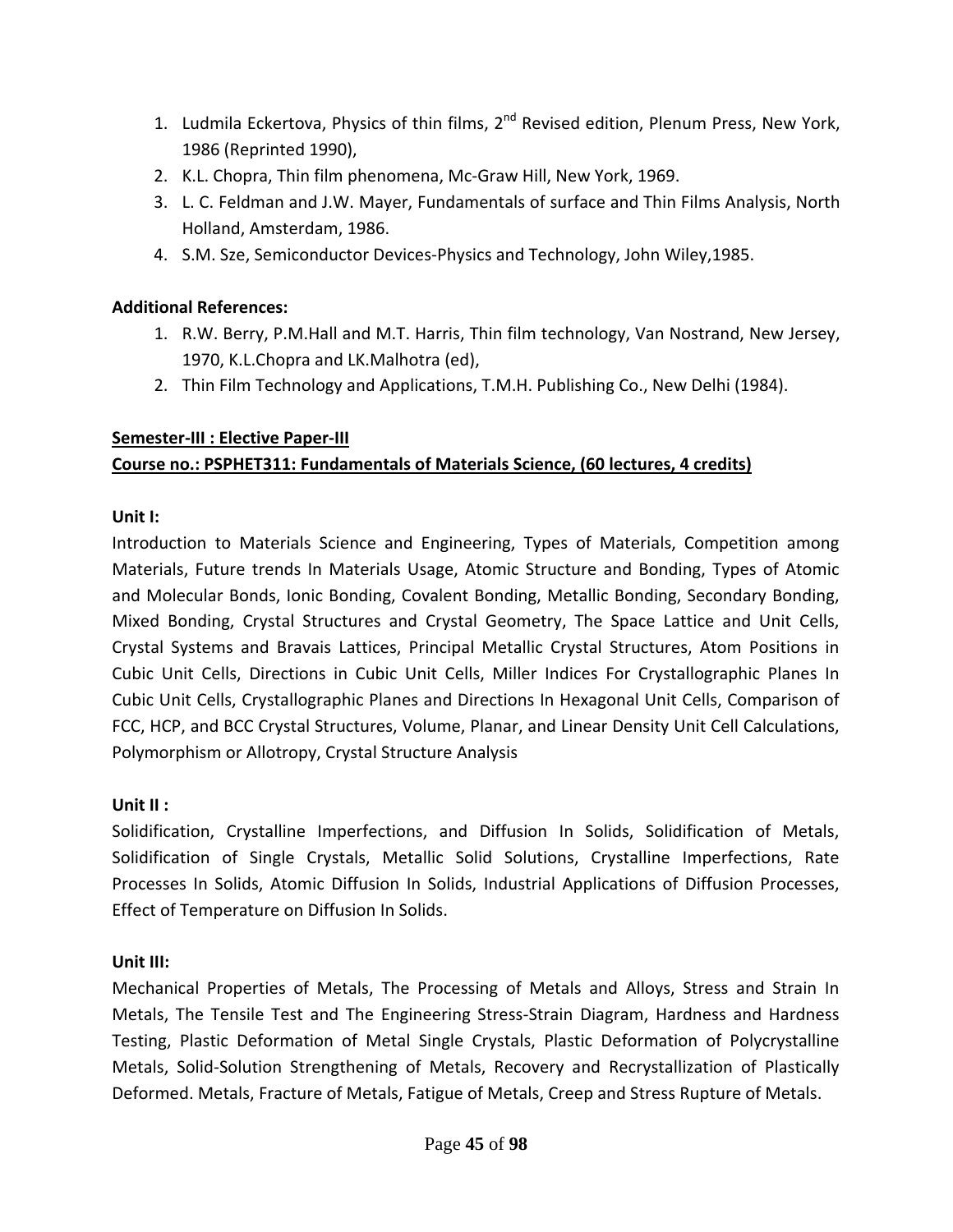#### **Unit IV:**

Phase Diagrams, Phase Diagrams of Pure Substances, Gibbs Phase Rule, Binary Isomorphous Alloy Systems, The Lever Rule, Nonequilibrium Solidification of Alloys, Binary Eutectic Alloy Systems, Binary Peritectic Alloy Systems, Binary Monotectic Systems, Invariant Reactions, Phase Diagrams With Intermediate Phases and Compounds, Ternary Phase Diagrams.

#### **Reference:**

1. William F Smith, Javad Hashemi, Ravi Prakash, Materials Science and Engineering, Tata‐ McGraw Hill, 4<sup>th</sup> Edition.

#### **Semester‐III : Elective Paper‐IV Course no.: PSPHET312: Nanoscience and Nanotechnology (60 lectures, 4 credits)**

#### **Unit I:**

Metal nanoclusters: Magic numbers, Theoretical Modeling of nanoparticles, Geometric Structure, Electronic Structure, Reactivity, Fluctuations, Magnetic clusters, Bulk‐to‐Nano transition; Semiconducting nanoparticles: Optical properties, Photofragmentation, Coulomb Explosion; Rare‐gas and molecular clusters: Inert gas clusters, Superfluid clusters, Molecular clusters, Nanosized Organic crystals; Methods of synthesis: RF plasma, Chemical methods, Thermolysis, Pulsed‐Laser method, Synthesis of nanosized organic crystals;

**Cohesive Energy**: Ionic solids, Defects in Ionic solids, Covalently bonded solids, Organic crystals, Inert‐gas solids, Metals, Conclusion;

**Quantum wells, wires and dots**: Fabricating Quantum Nanostructures: Solution fabrication, Lithography; Size and dimensionality effects: Size effects, Size effects on conduction electrons, Conduction electrons and dimensionality, Fermi gas and density of states, Potential wells, Partial confinement, Properties dependent on density of states; Excitons, Single electron Tunneling; Applications: Infrared detectors, Quantum dot lasers.

(Owens and Poole: Chapter 3, 6 and 9)

#### **Unit II:**

**Vibrational Properties**: The finite One‐dimensional monoatomic lattice, Ionic solids, Experimental Observations: Optical and acoustical modes; Vibrational spectroscopy of surface layers of nanoparticles – Raman spectroscopy of surface layers, Infrared Spectroscopy of surface layers; Photon confinement, Effect of dimension on lattice vibrations, Effect of dimension on vibrational density of states, effect of size on Debye frequency, Melting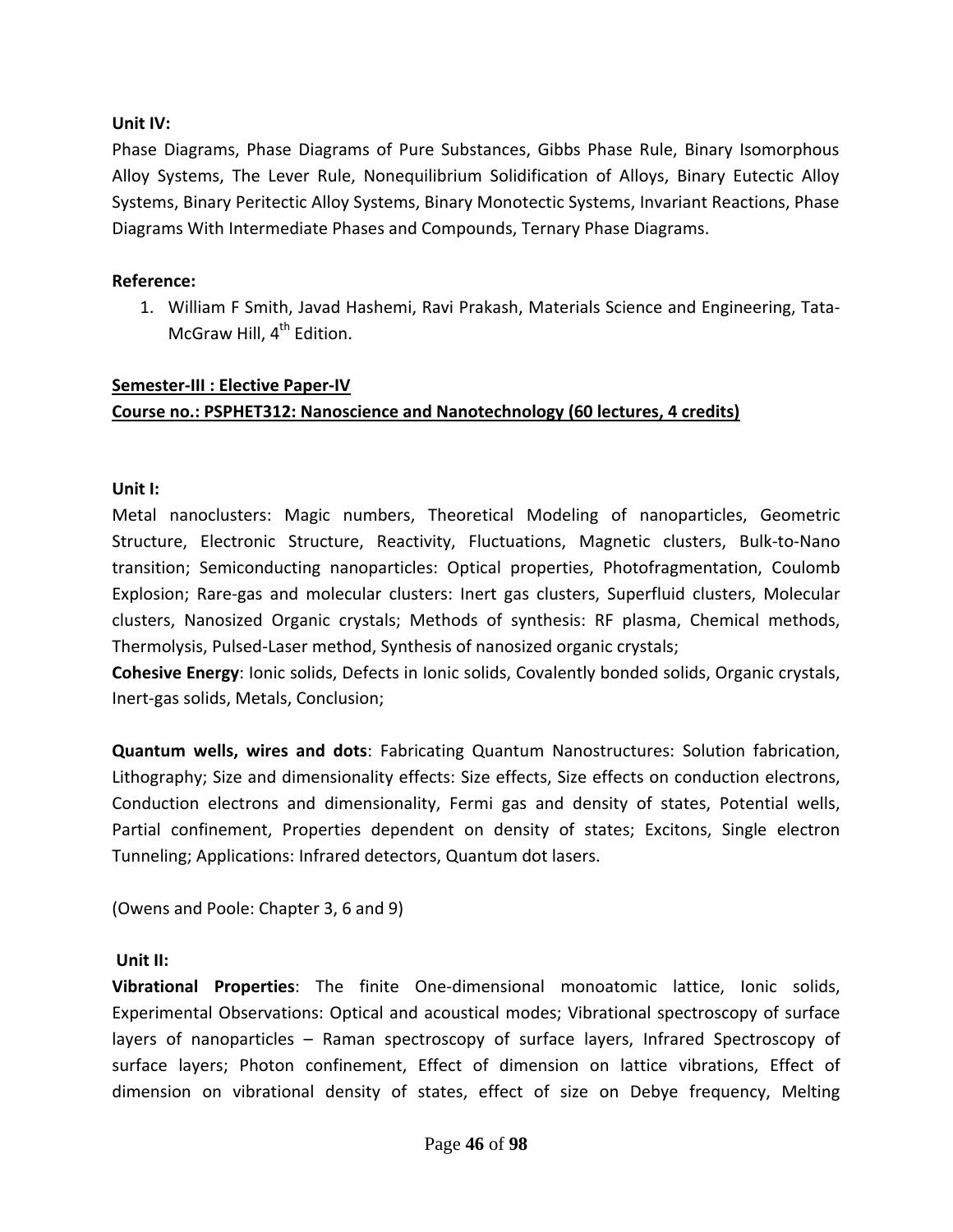temperature, Specific heat, Plasmons, Surface‐enhanced Raman Spectroscopy, Phase transitions.

**Electronic Properties**: Ionic solids, Covalently bonded solids; Metals: Effect of lattice parameter on electronic structure, Free electron model, The Tight‐Binding model; Measurements of electronic structure of nanoparticles: Semiconducting nanoparticles, Organic solids, Metals.

**Carbon nanostructures**: Introduction; Carbon molecules: Nature of the carbon bond, New Carbon structures; Carbon clusters: Small Carbon clusters, Buckyball, The structure of molecular  $C_{60}$ , Crystalline  $C_{60}$ , Larger and smaller Buckyballs, Buckyballs of other atoms; Carbon nanotubes: Fabrication, Structure, Electronic properties, Vibrational properties, Functionalization, Doped Carbon Nanotubes, Mechanical properties; Nanotube Composites: Polymer‐carbon nanotube composites, Metal‐Carbon nanotube composites; Graphene nanostructures.

(Owens and Poole: Chapter 7, 8 and 10)

#### **Unit III:**

**Mechanical Properties of Nanostructured Materials :** Stress‐Strain Behavior of materials; Failure Mechanism of Conventional Grain‐Sized Materials; Mechanical Properties of Consolidated Nano‐Grained Materials; Nanostructured Multilayers; Mechanical and Dynamical Properties of Nanosized Devices : General considerations, Nanopendulum, Vibrations of a Nanometer String, The Nanospring, The Clamped Beam, The challenges and Possibilities of Nanomechanical sensors, Methods of Fabrication of Nanosized Devices.

**Magnetism in Nanostructures :** Basics of Ferromagnetism; Behavior of Powders of Ferromagnetic Nanoparticles : Properties of a single Ferromagnetic Nanoparticles, Dynamic of Individual Magnetic Nanoparticles, Measurements of Superparamagnetism and the Blocking Temperature, Nanopore Containment of Magnetic Particles; Ferrofluids; Bulk nanostructured Magnetic Materials: Effect of nanosized grain structure on magnetic properties, Magnetoresisitive materials, Carbon nanostructured ferromagnets; Antiferromagnetic nanoparticles.

**Nanoelectronics:** N and P doping and PN junctions, MOSFET, Scaling of MOSFETs; **Spintronics:** Definition and examples of spintronic devices, Magnetic storage and spin valves, Dilute magnetic semiconductors; Molecular switches and electronics: Molecular switches, Molecular electronics, Mechanism of conduction through a molecule; Photonic crystals. (Owens and Poole: Chapter 12, 13 and 14)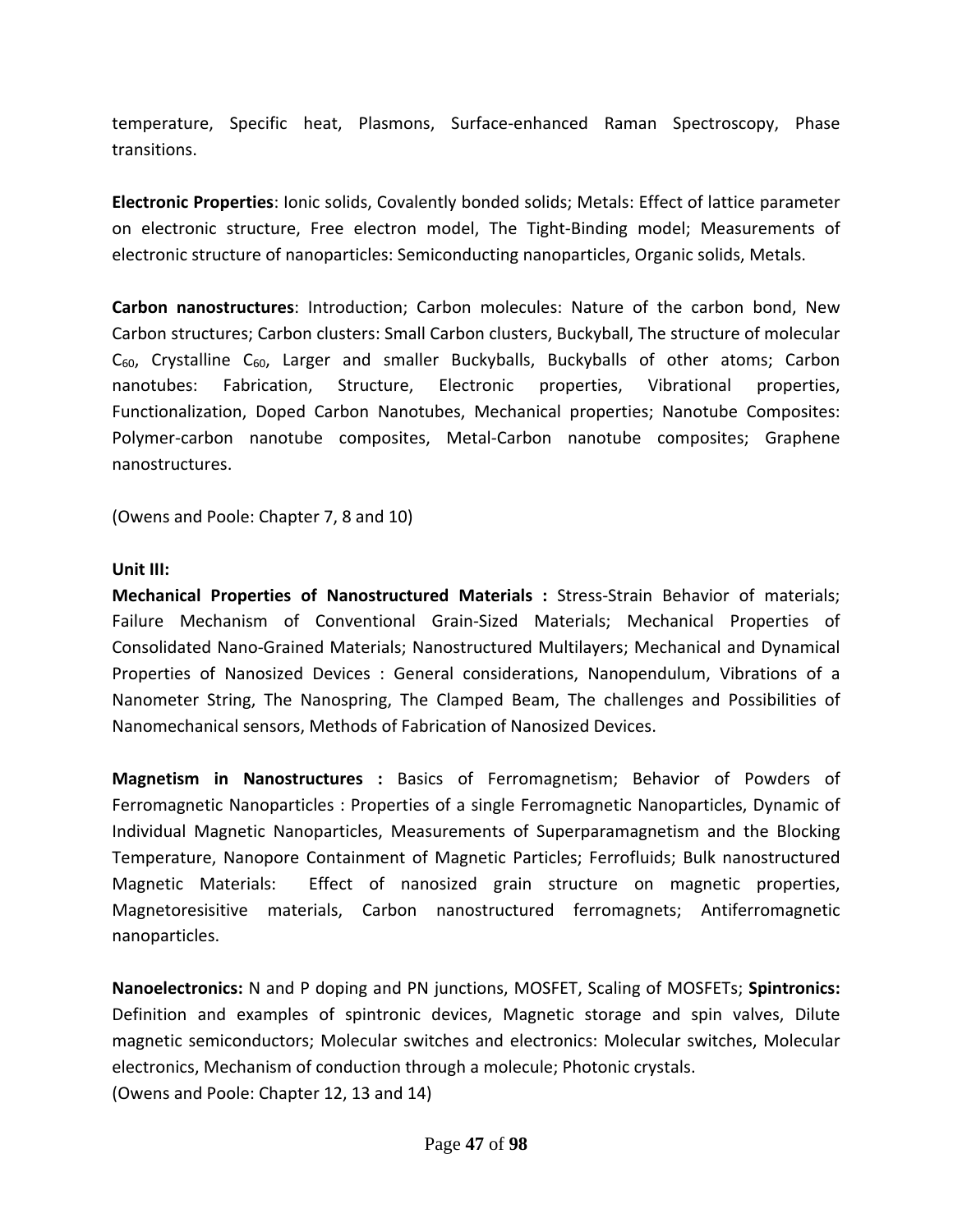### **Unit IV:**

**An introduction to nanochemistry concepts**: Nanochemistry introduction, Surface, Size, Shape, Self‐assembly, Defects, The bio‐nano interface, Safety.

**Gold:** Introduction, Surface, Size, Shape, Self‐assembly, Defects, Bio‐nano, Gold‐Nanofood for thought.

**Cadmium Selenide**: Introduction, Surface, Size, Shape, Self‐assembly, Defects, Bio‐nano, CdSe‐ Nanofood for thought.

**Iron Oxide**: Introduction, Surface, Size, Shape, Self‐assembly, Bio‐nano, Iron Oxide‐Nanofood for thought.

**Carbon**: Introduction, Surface, Size, Shape, Self‐assembly, Bio‐nano, Conclusion, Carbon‐ Nanofood for thought. (Cademartiri and Ozin: Chapter 1, 3, 5, 6, and 7)

### **References:**

- **1.** The Physics and Chemistry of Nanosolids, *Frank J. Owens and Charles P. Poole,* Wiley‐ Interscience, 2008.
- **2.** Concepts of Nanochemistry, *Ludovico Cademartiri and Geoffrey A. Ozin,* Wiley‐VCH, 2009.

# **Semester‐III : Elective Paper‐III Course no.: PSPHET313: Galactic and Extra‐Galactic Astronomy (60 lectures, 4 credits)**

### **Unit I:**

*Galactic Astronomy:* Galactic structure: Nucleus, Bulge, Disk and Corona Morphology of Galaxies: Dwarfs, Ellipticals, Spirals and Irregulars Rotation Curves: Dark Matter Interstellar Medium and Molecular Complexes: Star formation. Metal Content, Initial Mass Function. Distribution and dynamics of Stars Stellar groups: Galactic and Globular clusters and their ages. Spiral arms and magnetic fields Dynamical and chemical evolution of galaxies: Interactions and mergers.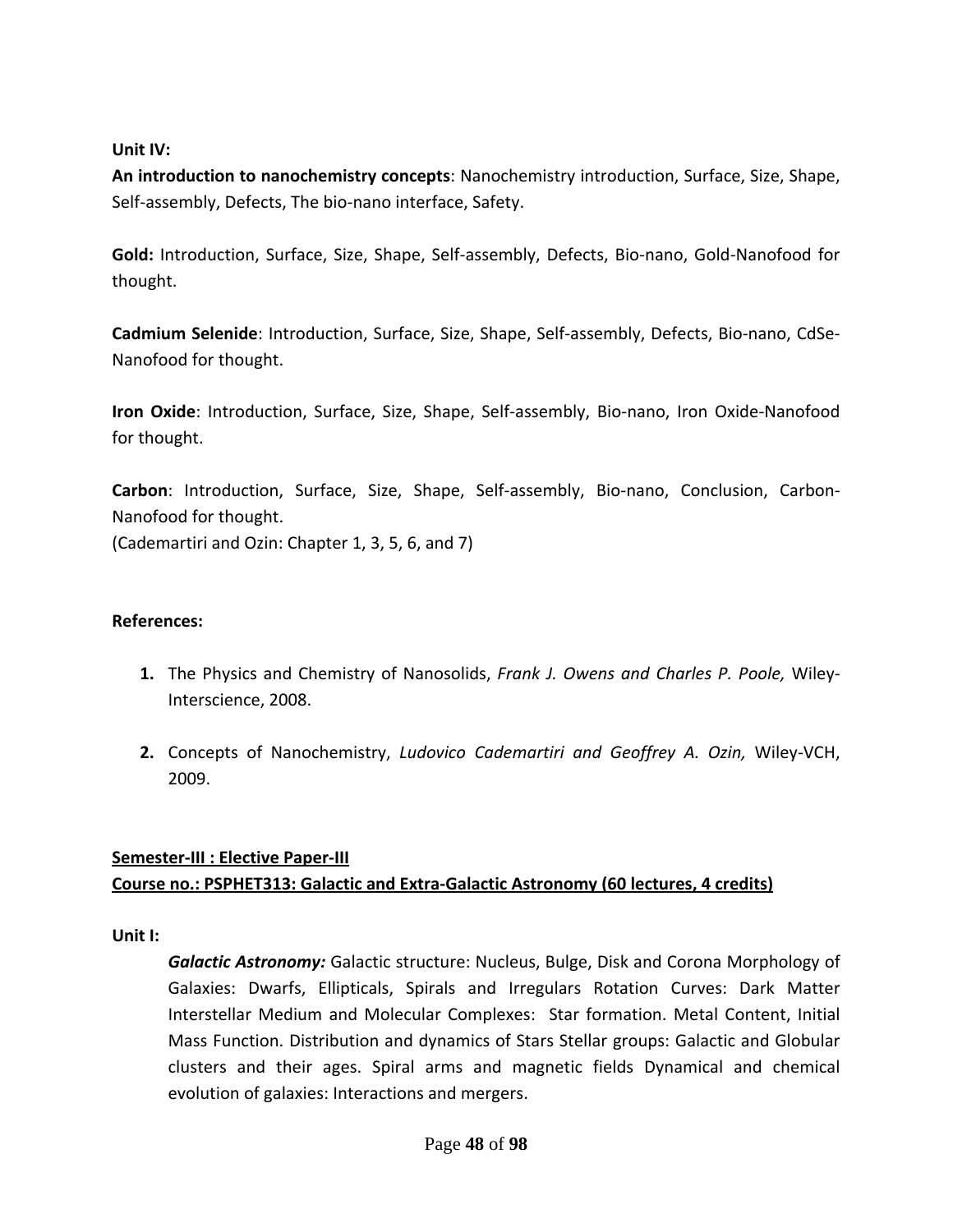### **Unit II:**

*Extragalactic Astronomy:*Classification of Galaxies: Hubble sequence. Groups and Clusters of Galaxies: Missing mass (M/L) Intergalactic Medium: Diffuse Radiation and Magnetic Fields. Optical and X‐ray observations: Cooling flows, Sunyaev‐Zeldovich effect. Superclusters, Filaments, Voids, Walls Radio Sources. Faraday Rotation. Active Galactic Nuclei. Seyferts, BL Lacs and Quasars: Unified Models Gravitational Lenses.

#### **Unit III:**

### **Introduction to General Theory of Relativity**

Einstein's field eqns. (qualitative) FRW metric.

### **Unit IV:**

### **Cosmology**

Hubble law for Expanding Universe Age & distance scale in cosmology. Cosmological Parameters. Early Universe: Thermal history & Nucleosynthesis of light elements. Structure formation, Cosmic Microwave Background Radiation: Observations & Inferences.

### **Main Texts / References:**

- 1. A. Unsold and B Beschek., The New Cosmos, 4th ed.; Springer Verlag 1991.
- 2. P.V. Ramanmurthy and A.W. Wolfendale, Gamma Ray Astronomy; CUP, 1986.
- 3. J.V. Narlikar, Introduction to Cosmology; CUP, 1993.
- 4. G.B. Rybicki & A.P. Lightman, Radiative Processes in Astrophysics; Wiley Intl. 1979.
- 5. P.J.E. Peebles, Principles of Physical Cosmology; Princeton University Press, 1993.

# **Semester‐III : Elective Paper‐IV**

# **Course no.: PSPHET314: Plasma Physics, (60 lectures, 4 credits)**

# **Unit I:**

Definition of Plasma, occurrence of plasma, Debye shielding, plasma parameters, criterion for plasma, (FC, JB, KT)

Single particle motion in uniform E and B fields, time varying E field, time varying B field, magnetic mirrors, Adiabatic invariants (FC, JB)

Transport phenomenon, Binary Coulomb collision, multiple Coulomb collisions, Lorentz model of weakly ionized plasma, Diffusion and mobility in weakly ionized gases, collision and diffusion parameters, ambipolar diffusion, diffusion in slab, steady state solutions, recombination, plasma resistivity. Bohm diffusion. (FC, KT)

### **Unit II:**

Plasma Kinetic Theory and Vlasov equation: Introduction to plasma kinetic theory, zeroth order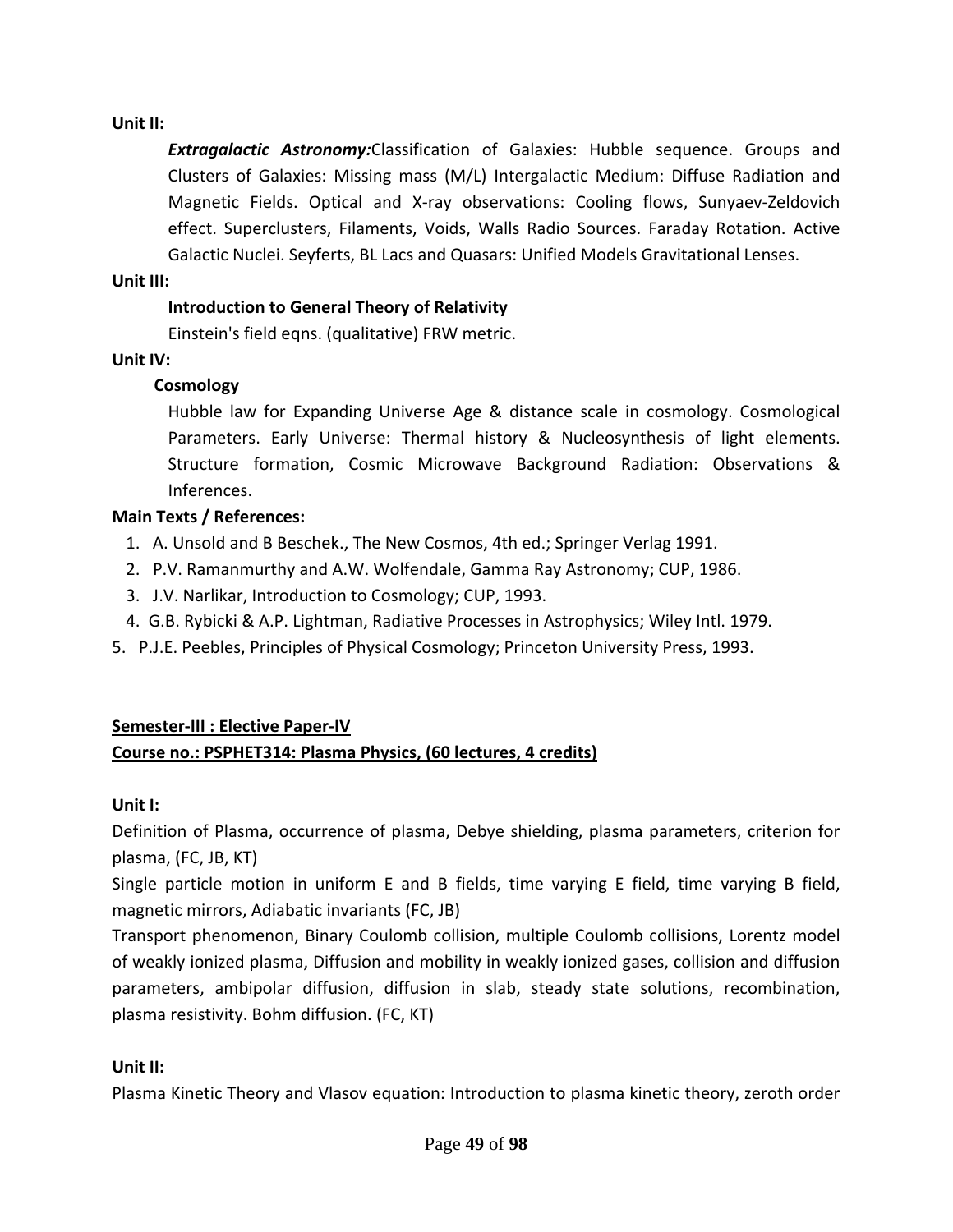equations Vlasov equation. Equilibrium solutions electrostatic waves, Landau contour, landau damping. Wave energy. Physics of Landau damping, Nyquist method and Penrose criteria, plasma heating in laboratory devices. Stability theory, two stream instability, fire hose instability, flute instability, mirror instability. Rayleigh Taylor instability. Ionospheric irregularities. (DN, KT, JB)

### **Unit III:**

Langmuir waves, dielectric function, electromagnetic waves. Upper hybrid waves, electrostatic ion waves. Electromagnetic waves in magnetized plasmas, electromagnetic waves along Bo Alfven waves, fast magneto sonic waves. Drift waves magnetosphere of the Earth. (DN, CF) Derivation of fluid equations from the Vlasov equation, Single fluid equation, Introduction to MHD equilibrium. MHD stability, Resistive diffusion. Alfven waves, magneto acoustic waves, electromagnetic waves. (DN, JB, KT )

# **Unit IV:**

Plasma production and diagnostics: Various plasma production techniques, Electrical breakdown in gases using dc. rf, microwave and high frequency fields Glow and arc discharge. (IH, JR)

Plasma diagnostics, electrostatic probe, Magnetic probes, spectroscopic diagnostics, active and passive techniques, interferometry techniques. (IH)

Low temperature plasma applications: plasma processing of materials: Physics of high and low pressure plasma sours and applications to materials processing. Brief review of plasma etching, PECVD, display, radiation sources, plasma source ion implantation. Plasma cutting, melting, spraying and waste processing. Applications to nuclear, space and semiconductor industries. (IH)

High temperature plasma applications, controlled thermonuclear fusion, Introduction to thermonuclear fusion, fusion reactions, cross sections, radiative processes in plasmas, energy loss, Lawson criterion, break even and ignition, magnetic and inertial confinement scheme and devices, emission of X rays and neutrons, fusion plasma diagnostics. (DM, ST)

# **Main References:**

- 1. Francis F. Chen, Introduction to Plasma Physics and Controlled Fusion Volume 1 Springer (FC)
- 2. J. A. Bittencourt, Fundamentals of Plasma Physics, Springer, 3<sup>rd</sup> edition (JB)
- 3. N. A. Krall and A.W. Trivelpiece, Principles of plasma physics, Mc GrawHill (KT)
- 4. I R. Hutchinson, Principles of plasma Diagnostics, Cambridge university Press, 2nd edition (IH)
- 5. D. Nicholson, Introduction to plasma theory, Wiley, (DN)
- 6. J Reece Roth, Industrial Plasma Engineering, IOP Publications. 2000 (JR)
- 7. Inertial Confinement fusion, J.J. Dudesrstadt and G.A. Mosses, WiIey (1982) (DM)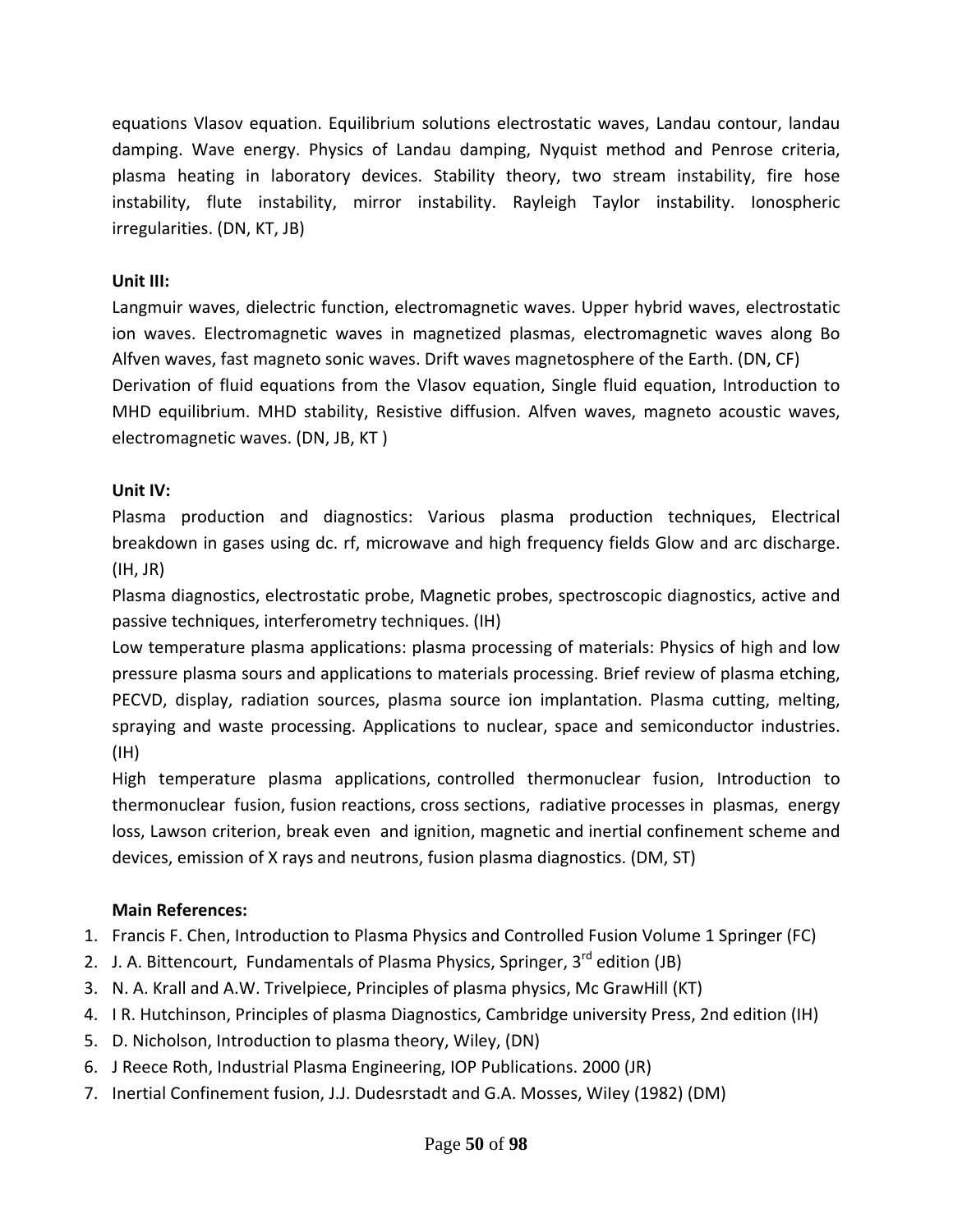8. Fusion An introduction to the Physics and Technology of Magnetic Confinement Fusion, W. M. Stacy, Wiley (1984) (ST)

### **Additional References:**

- 1. An introduction to plasma Physics. R. R. Goldston & P. H Rutherford
- 2. Plasma Physics ‐ An introduction. R. Dendy,
- 3. The physics of lasers plasma & interactions. W. L. Kruer, Addison‐Wesley, 1988

### **Semester‐III : Elective Paper‐III Course no.: PSPHET315: Group Theory (60 lectures, 4 credits)**

### **UNIT I: FINITE GROUPS AND THEIR REPRESENTATIONS (12 LECTURES + 3 TUTORIALS)**

1. Finite Groups

Group axioms, Finite groups of low order, Cyclic Groups, Permutation Groups , Basic Concepts‐ Conjugation, Normal Subgroups, Quotient Group, Simple Groups, Semi‐ direct product, Young Tableaux

### 2. Group Representations

Introduction, Reducible and Irreducible Representations, Schur's Lemmas, Great Orthogonality Theorem, Character Tables, Examples.

### **UNIT II: LIE GROUPS (11 LECTURES + 4 TUTORIALS)**

- 1. Lie Groups and Lie Algebras Introduction to Lie groups and Lie algebras‐ Roots and Weights, Lie Algebras of matrix Lie groups
- 2. Representation Theory for Lie Groups/Algebras Representations of Lie groups and Lie Algebras, Adjoint representation, Representations of disconnected Lie groups, Direct product of representations of a Lie Group, The groups O(3) and SO(3) as examples.

# **UNIT III: GROUP THEORY APPLICATIONS IN NON‐RELATIVISTIC QUANTUM MECHANICS (11 LECTURES + 4 TUTORIALS)**

1. Rotation Group and Angular Momentum Angular Momentum algebra, , Addition of angular momenta uncoupled and coupled representation. Clebsch – Gordon coefficients and their simple properties(For revision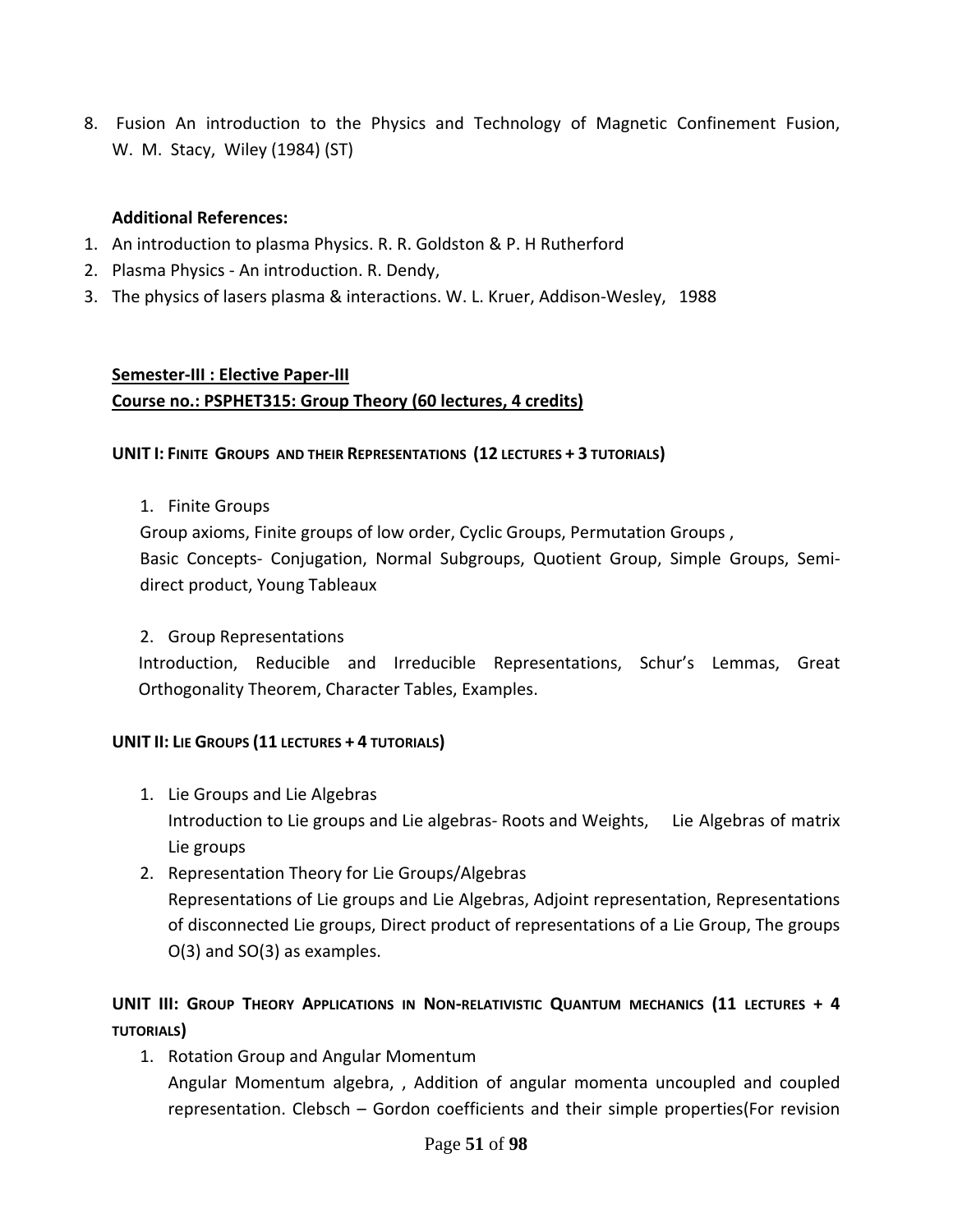purpose only). Spin ½, Matrix Representations ,The rotation operators and rotation matrices, spin angular momentum and its wavefunction, Representations of the rotation group, irreducible tensor operators, The Wigner – Eckart theorem,

2. Applications in Solid State Physics Point and Space Groups, Stereographic projections of simple crystallographic point groups, Crystal field splittings of atomic energy levels.

# **UNIT IV: GROUP THEORY APPLICATIONS IN RELATIVISTIC QUANTUM MECHANICS (11 LECTURES + 4 TUTORIALS)**

- 1. Lorentz Group and its Representations Space –time symmetries, Lorentz and Poincare group, Conformal group.
- 2. Unitary Groups and Unitary Symmetries SU(2) and Isospin, SU(3), GellMann matrices, Weights and roots of SU(3), Fundamental representations of SU(3).

Suggested reading:

- 1. *Group theory*, *and its applications to Physical Problems*, by M. Hamermesh(Addison‐ Wesley, 1962)
- 2. *Lie Algebras in Particle Physics*, by Howard Georgi (Westview, 1995)
- 3. *Group theory* :*A Physicist's Survey,* by Pierre Ramond (Cambridge University Press, 2010)
- *4. Elements of Group Theory for Physicists*, by A.W.Joshi *(New Age International, 1997)*
- *5. Group Theory in Physics*, by W.K.Tung *(World Scientific 1989)*

# **Semester‐III : Elective Paper‐IV**

# **Course no.: PSPHET316: Applied Thermodynamics (60 lectures, 4 credits)**

### **Unit I**

**First Law of Thermodynamics:** Energy, enthalpy, specific heats, first law applied to systems and control volumes, steady and unsteady flow analysis.

**Second Law of Thermodynamics:** Kelvin‐Planck and Clausius statements, reversible and irreversible processes, Carnot theorems, thermodynamic temperature scale, Clausius inequality and concept of entropy, principle of increase of entropy; availability and irreversibility.

Zeroth Law of Thermodynamics: concept of temperature, Overview of techniques in low temperature production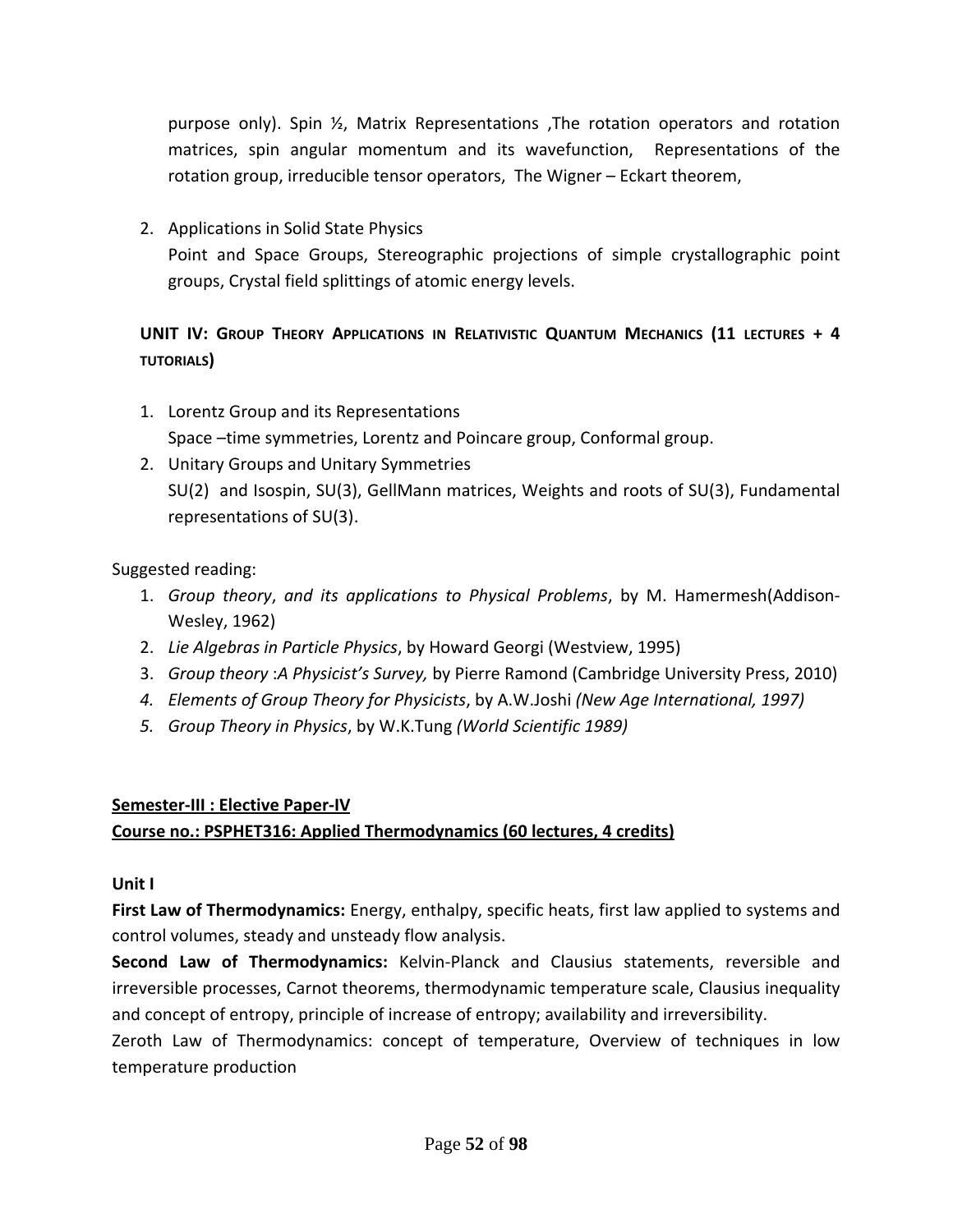### **Unit II**

**Properties of Pure Substances:** Thermodynamic properties of pure substances in solid, liquid and vapor phases, P-V-T behaviour of simple compressible substances, phase rule, thermodynamic property tables and charts, ideal and real gases, equations of state, compressibility chart. **Thermodynamic Relations:** T‐ds relations, Maxwell equations,Liquefaction of gases: Joule‐Thomson effect, Joule‐Thomson coefficient, coefficient of volume expansion, adiabatic and isothermal compressibilities, Clapeyron equation.

### **Unit III**

**Equilibrium Concept in Thermodynamics** Unary, binary and multicomponent systems, phase equilibria, evolution of phase diagrams, metastable phase diagrams, calculation of phase diagrams, thermodynamics of defects. solution models, **Some Thermodynamic cycles:** Carnot vapor power cycle, Ideal Rankine cycle, Rankine Reheat cycle, Otto cycle, Diesel cycle,

### **Unit IV**

Thermodynamics of Phase transformation and Heterogeneous Systems:

Melting and solidification, precipitation, eutectoid, massive, spinodal, martensitic, order disorder transformations and glass transition. First and second order transitions..Equilibrium Constants and Ellingham diagrams

# References:

- 1. M. Modell and R.C. Reid, Thermodynamics and its Applications, Prentice-Hall, Englewood Cliffs, New Jersey, 1983.
- 2. H.B. Callen, Thermodynamics and an Introduction to Thermostatics, Jonh Wiley & Sons, New York, 1985.
- 3. R.T. DeHoff, Thermodynamics in Materials Science, McGraw‐Hill, Singapore,
- 4. Physical Chemistry of Metals: L.S. Darken and R.W. Gurry
- 5. Thermodynamics of Solids: R.A. Swalin
- 6. Phase Transformations in Metals and Alloys: D.A. Porter and K.E. Easterling
- 7. Principles of Extractive Metallurgy: H.S. Ray

### **Semester‐III : Elective Paper‐IV**

# **Course no.: PSPHET317: Quantum Field Theory, (60 lectures, 4 credits)**

### **UNIT I: RELATIVISTIC WAVE EQUATIONS AND CLASSICAL FIELDS (12 LECTURES + 3 TUTORIALS)**

1. Klein Gordon equation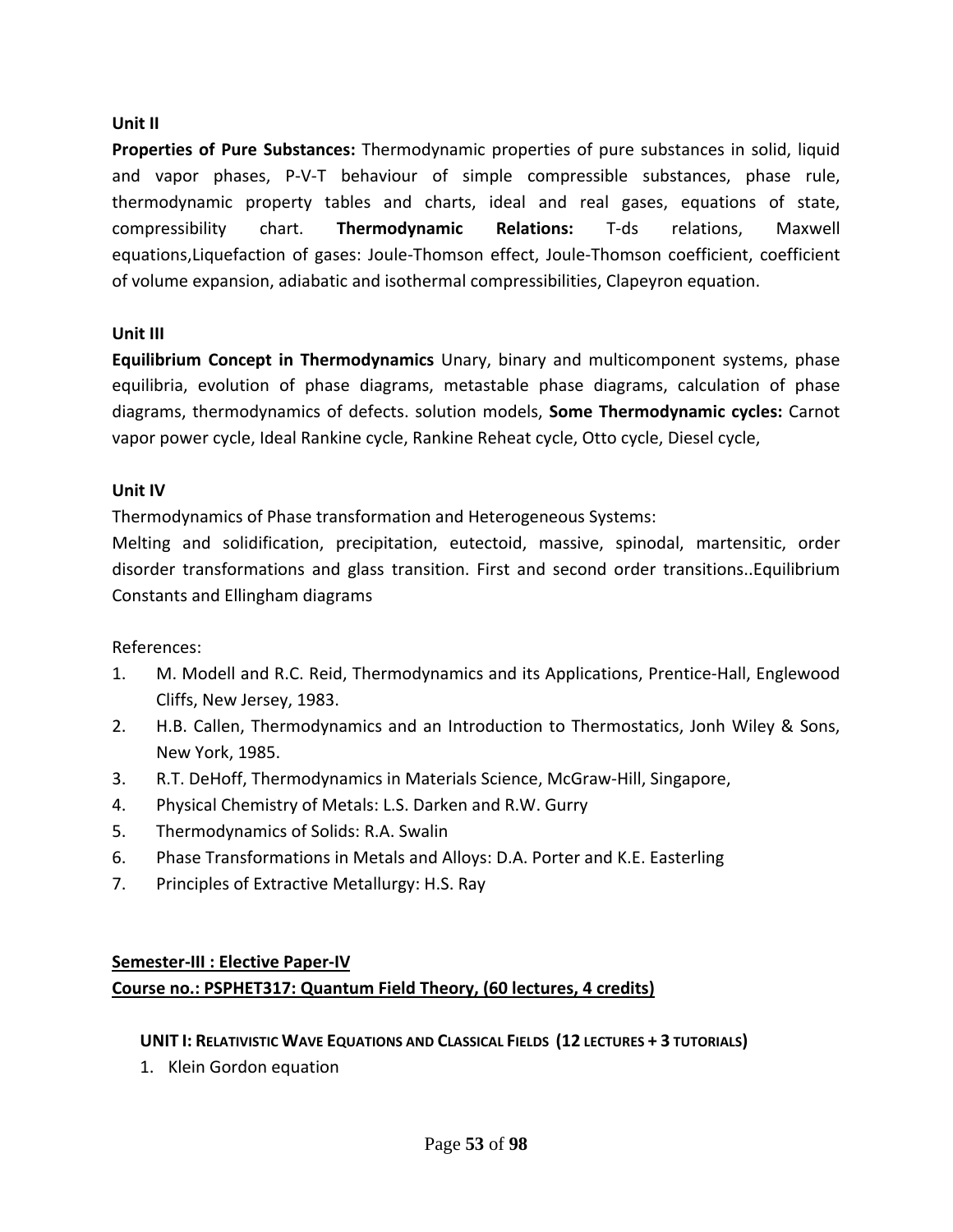Relativistic energy‐momentum relation, Klein‐Gordon equation, solutions of the equation, probability conservation problem, relation with negative energy states.

2. Dirac equation

Dirac equation, algebra of matrices, conservation of probability, solutions of Dirac equation, helicity and chirality, Lorentz covariance, bilinear covariants, trace relations and similar identities.

3. Dynamics of a solid

The linear atomic chain as a system of coupled oscillators, periodic boundary conditions, normal modes, continuum limit, Lagrangian and Hamiltonian density, Euler‐Lagrange equations for fields, extension to two and three dimensions, velocity of sound.

4. Free fields

Lagrangian formulation for the Schrödinger, Dirac and Klein‐Gordon fields, Nöther's theorem, global gauge symmetries and associated Nöther currents.

### **UNIT II: CANONICAL QUANTISATION OF FREE FIELDS (11 LECTURES + 4 TUTORIALS)**

5. Quantisation of solids

Quantisation of the linear chain, creation and annihilation operators, phonons, occupation number representation, extension to two and three dimensions, polarisation vectors.

6. Quantisation of the Schrödinger field

Expansion of the Schrödinger field in terms of eigenstates of the single particle wave equation, creation and annihilation operators, number operator, occupation number representation, Slater determinant.

7. Quantisation of Relativistic fields

Quantisation of the scalar field, positive and negative energy solutions, expansion in terms of creation and annihilation operators, antiparticles, eigenvalues of energy and charge.

Quantisation of the Dirac field along same lines as quantisation of the scalar field.

Quantisation of the electromagnetic field using Hamiltonian method, gauge invariance, modification of the commutation relation.

# **UNIT III: INTERACTING FIELDS AND FEYNMAN DIAGRAMS (11 LECTURES + 4 TUTORIALS)**

- 8. Dyson formulation for scattering: S matrix Interaction picture, time evolution operator, Dyson expansion and S matrix, transition matrix, relation to Fermi's golden rule.
- 9. Wick expansion and contractions Normal‐ordered product, time‐ordered product and contractions, Wick's theorem for the Schrödinger, Dirac and Klein‐Gordon fields,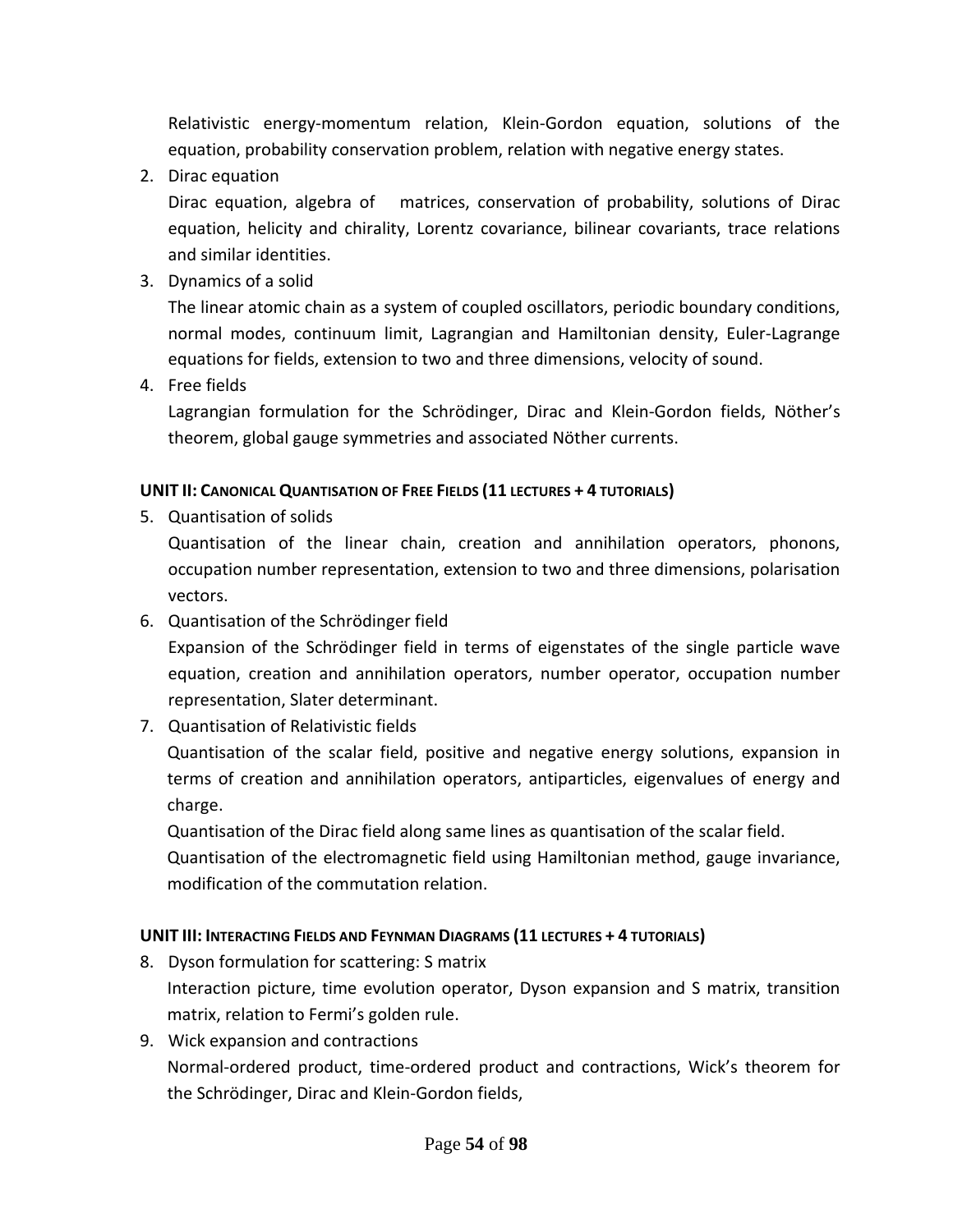10. Feynman diagrams and Feynman rules

diagrammatic representation, tree and loop diagrams, Feynman rules from the Wick expansion.

#### **UNIT IV: QUANTUM ELECTRODYNAMICS (11 LECTURES + 4 TUTORIALS)**

11. The QED Lagrangian

Structure of the QED Lagrangian, gauge invariance and conserved current, Feynman rules for QED, scalar electrodynamics.

12. Basic Processes in QED

Feynman diagram calculation for  $e^+e^- \rightarrow \mu^+\mu^-$ , phase space integration, Møller and Bhabha scattering, polarisation vectors, Compton scattering and pair creation/annihilation, Klein‐Nishina formula.

13. Loops and Renormalisation in QED

Loop diagrams: bubble, triangle and box, Ward identity for QED, UV and IR divergences, cutoff regularisation, on‐shell renormalisation of mass, wavefunction and charge, BPH renormalisation, counterterms, renormalisation group, running coupling constant.

### Suggested reading:

- 1. *Relativistic Quantum Mechanics and Fiekd Theory,* by Franz Gross(Wiley‐VCH Verlag GmbH & Co. KgaA, Weinheim, 2004)
- 2. *A First Book of Quantum Field Theory*, by A. Lahiri and P.B. Pal (CRC Press, 2005)
- 3. *An Intro. to Quantum Field Theory*, by M.E. Peskin and D.V. Schroeder (Perseus, 1995)
- 4. *Quantum Field Theory*, by C. Itzykson and J.‐B. Zuber (McGraw‐Hill, 1980)

### **M.Sc. (Physics) Practical Lab Course**

**Semester –III**

### **Semester III Elective Lab Course‐1**

**Course no.: PSPHAP302: Advanced Physics Lab‐1 (120 hours, 4 credits)**

- **A) For Students offering electives other than PSPH305, 306, 307, 308 (i.e. Electronics I or Electronics II), have to perform at least 10 experiments from the following**
- I. X‐ray Powder Diffraction (4‐5 experiments/ analysis of given data)
	- 1. Structure determination of powder polycrystalline sample
	- 2. Intensity analysis of XRD peaks
	- 3. Strain analysis and Particle size determination by XRD
	- 4. XRD Studies of Thin Films: Phase determination by JCPDS
- II. Hall Effect
	- 1. AC & DC effect in given semiconducting specimen
	- 2. AC & DC effect at different temperatures and determination of carrier mobility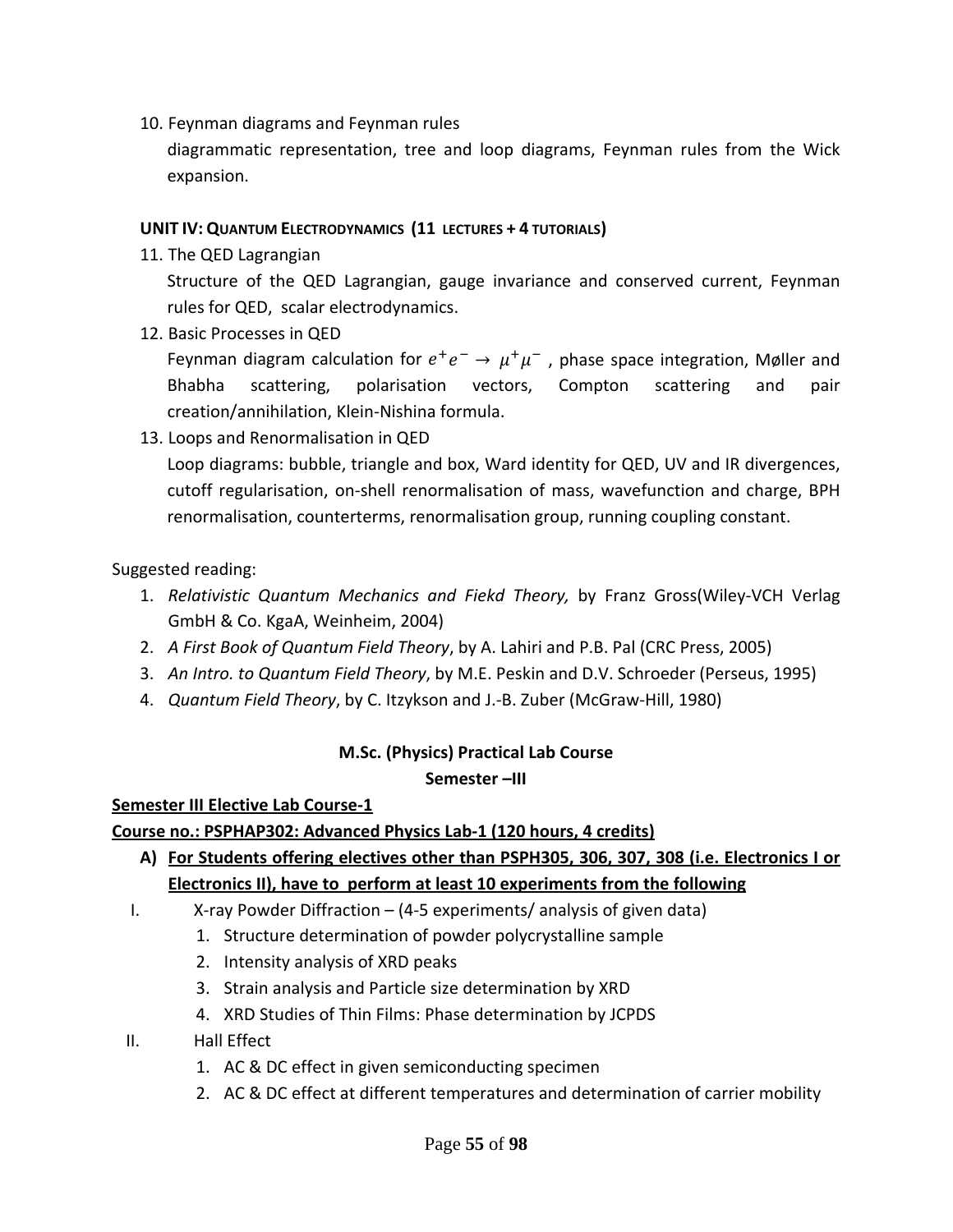- 3. Calibration of unknown magnetic field using a Hall probe
- III. Thermometry
	- 1. Measurement of thermo‐emf of Iron‐Copper (Fe‐Cu) or chromel‐alumel thermocouple as a function of temperature.
	- 2. Voltage‐Temperature characteristics of a Silicon diode sensor
- IV. Dielectric Constant using LCR bridge
	- 1. Determination of Transition Temperature of a Ferroelectric Material
	- 2. Determination of Dielectric constant and studying its frequency dependence
- V. LASER
	- 1. Measurement of laser parameters.
	- 2. Laser interferometer to find the wavelength.
- VI. Plasma
	- 1. Measurement of critical spark voltage at different separation at a constant pressure.
	- 2. Measurement of plasma parameters. ‐ Double probe method at constant pressure.
- VII. Nuclear Physics
	- 1. Mass absorption Coefficient of Beta rays and energy range calculation.
	- 2. Understanding of Poisson distribution and Gaussian distribution.
	- 3. Calculation of rest mass of electron using Compton scattering experiment.
	- 4. Understanding of Surface barrier detector
	- 5. Relative efficiency of beta and gamma rays using GM counter and feather comparison method to find range of unknown beta source.
- VIII. Semiconductors and devices
	- 1. Resistivity of Ge sample by van der Pauw method at different temp and determination of band gap
	- 2. Optical transmission and absorption studies of elemental/ compound semiconductors
	- 3. Band gap of semiconductors by photoconductivity
	- 4. I‐V measurements of Ge, Si, GaAs diodes at room temp, identification of different regions, determination of ideality factor
	- 5. Carrier lifetime by light pulse method
	- IX. Vacuum techniques and thin films
		- 1. Pump‐down characteristics: pumping speed of rotary and diffusion pump at constant volume
		- 2. Pumping speed of rotary and diffusion pump at constant volume
		- 3. Vacuum evaporation method of thin film preparation and estimation of sheet resistance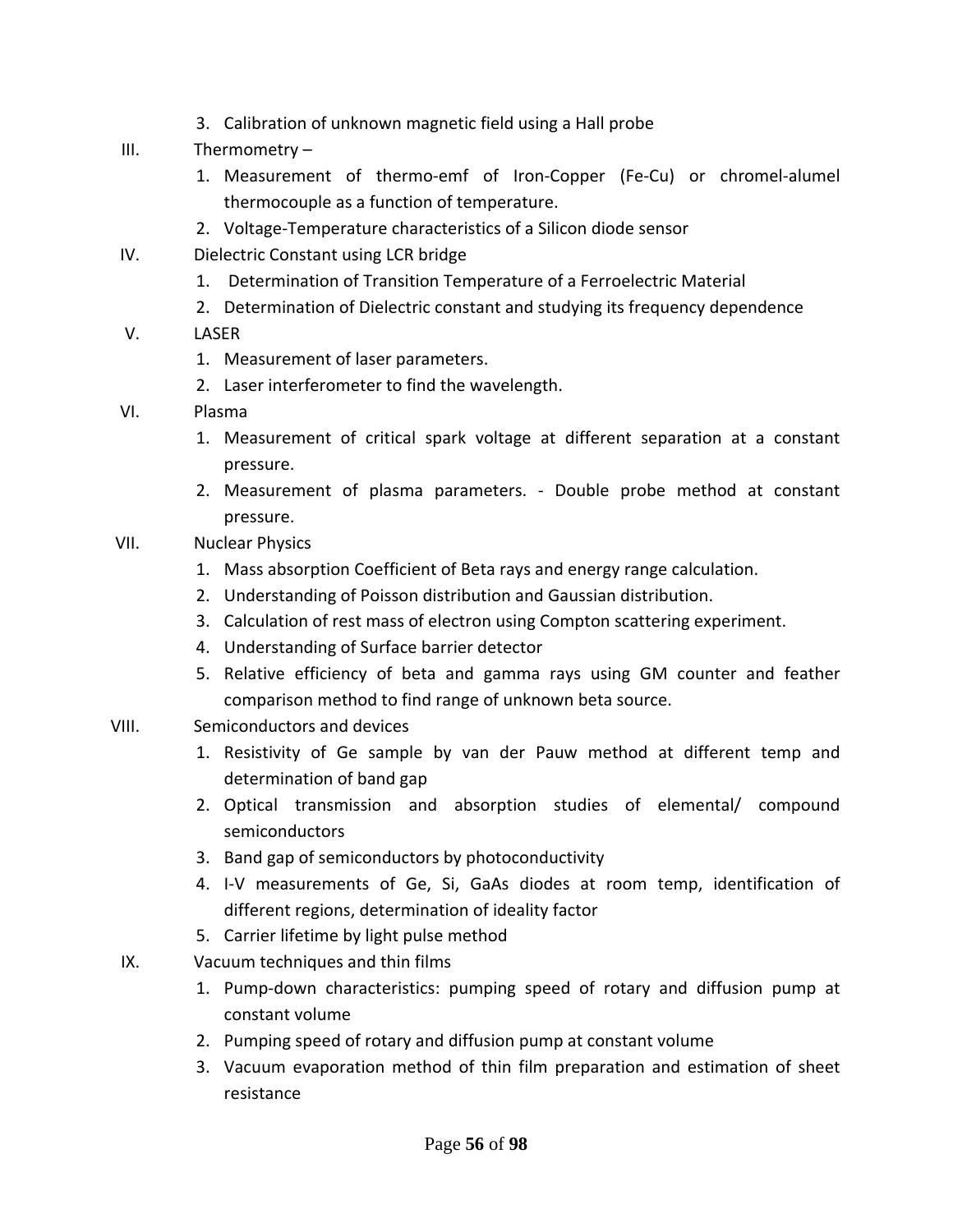- 4. Measurement of thickness of vacuum evaporated thin films by gravimetric method and by interferometry (Tolansky)
- X. Computation
	- 1. Least squares fit / curve‐fitting
	- 2. Interpolation
- XI. Microscopy
	- 1. Texture determination by polarizing microscopy
- XII. Astronomy and Space Physics
	- 1. Image processing in Astronomy: Use of one of the standard software packages like IRAF / MIDAS. Aperture photometry using the given observational data. Seeing profile of a star.
	- 2. CCD: Characteristics of a CCD camera. Differential photometry of a star w.r.t. a standard star.

# **B) The Students offering electives PSPH305, PSPH306. (i.e. Electronics I ) have to perform at least 10 experiments from the following:**

- I Interfacing 8031/8051 based experiments:
	- 1. Interfacing 8 bit DAC with 8031/51 to generate waveforms: square, sawtooth, triangular.
	- 2. Interfacing stepper motor with 8031/51: to control direction, speed and number of steps.
	- 3. Interface 8‐bit ADC (0804) with 8031/51: to convert an analog signal into its binary equivalent.
- II Microcontroller 8031/8051 based experiments:
	- 1. 8031/51 assembly language programming: Simple data manipulation programs.(8/16‐bit addition, subtraction, multiplication, division, 8/16 bit data transfer, cubes of nos., to rotate a 32‐ bit number, finding greatest/smallest number from a block of data, decimal / hexadecimal counter)
	- 2. Study of IN and OUT port of 8031/51 by Interfacing switches, LEDs and Relays: to display bit pattern on LED's, to count the number of "ON" switches and display on LED's, to trip a relay depending on the logic condition of switches, event counter(using LDR and light source)
	- 3. Study of external interrupts (INT0/INT1) of 8031/51.
	- 4. Study of internal timer and counter in 8031/51.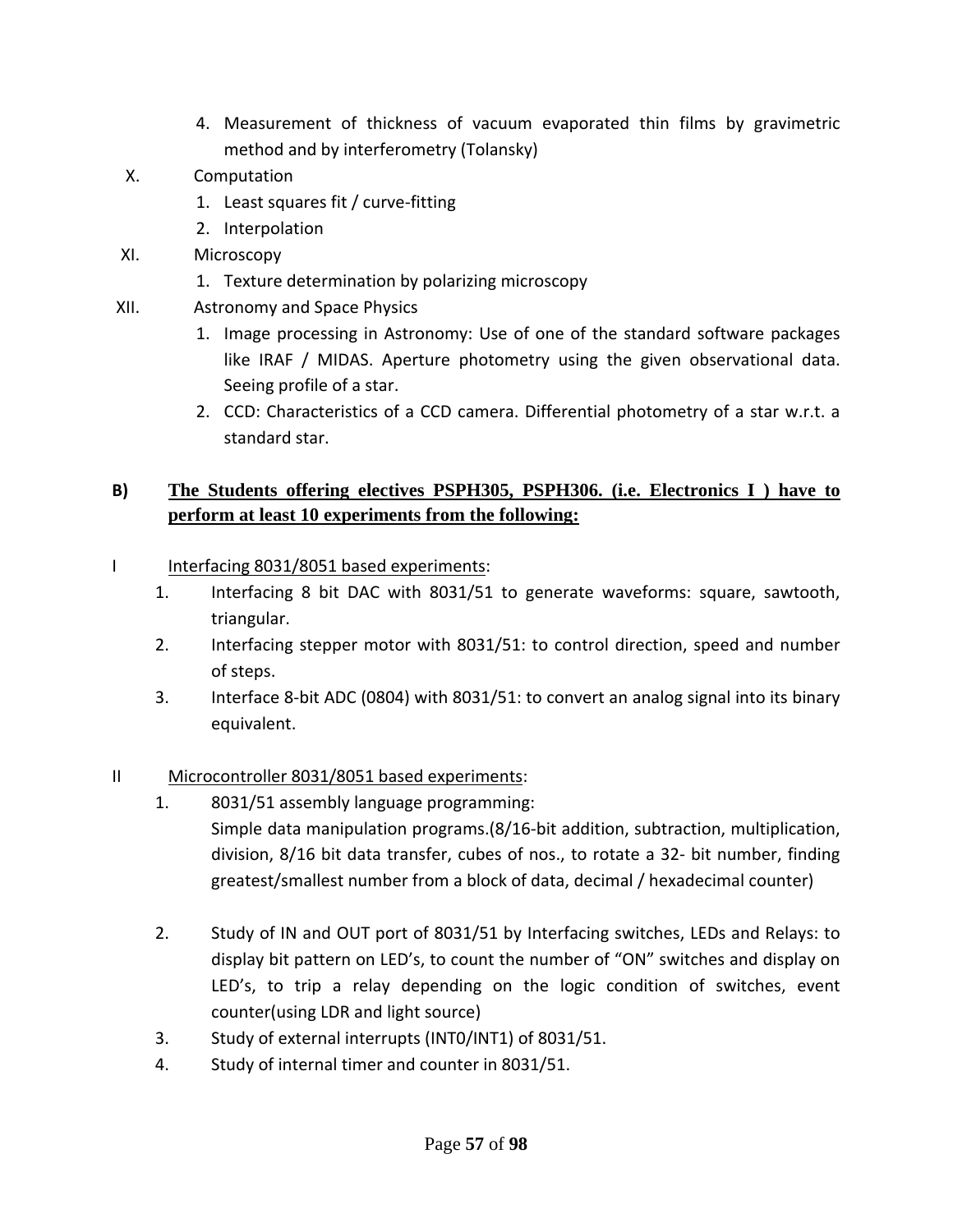# III (16F84 or 16FXXX) PIC Micro‐controller based experiments (Using assembly language only):

- 1. Interfacing LED's: flashing LED's, to display bit pattern, 8‐bit counter.
- 2. Interfacing Push Buttons: to increment and decrement the count value at the output by recognizing of push buttons, etc
- 3. Interfacing Relay: to drive an ac bulb through a relay; the relay should be tripped on recognizing of a push button.
- 4. Interfacing buzzer: the buzzer should be activated for two different frequencies, depending on recognizing of corresponding push buttons.

### IV C++ and Visual C++ experiments:

- 1. C++ Program (Conversion from decimal system to binary, octal, hexadecimal system).
- 2. C++ Program (Program on mean, variance, standard deviation for a set of numbers.
- 3. C++ Program (Sorting of data in ascending or descending order).
- 4. C++ experiment (Programs on class, traffic lights)
- 5. C++ experiment (Programs on inheritance, over loading)
- 6. Visual C++ experiment
- V Computation
	- 1. Least squares fit / curve-fitting
	- 2. Interpolation

# **C) The Students offering electives PSPH307, PSPH308 (i.e. Electronics II), have to perform at least 10 experiments from the following:**

- I Electronics Communication:
	- 1. Generation of AM signal using OTA IC CA3080/op-amp and demodulation using diode demodulator.
	- 2. Balanced modulator and demodulator study of suppressed carrier AM generation using IC 1496/1596.
	- 3. Generation of FM signal using IC 566/XR 2206
	- 4. Characteristics of PLL IC 565/4046.
	- 5. Frequency multiplication using PLL IC 565/4046.
	- 6. FM modulator and demodulator using PLL IC 565/4046.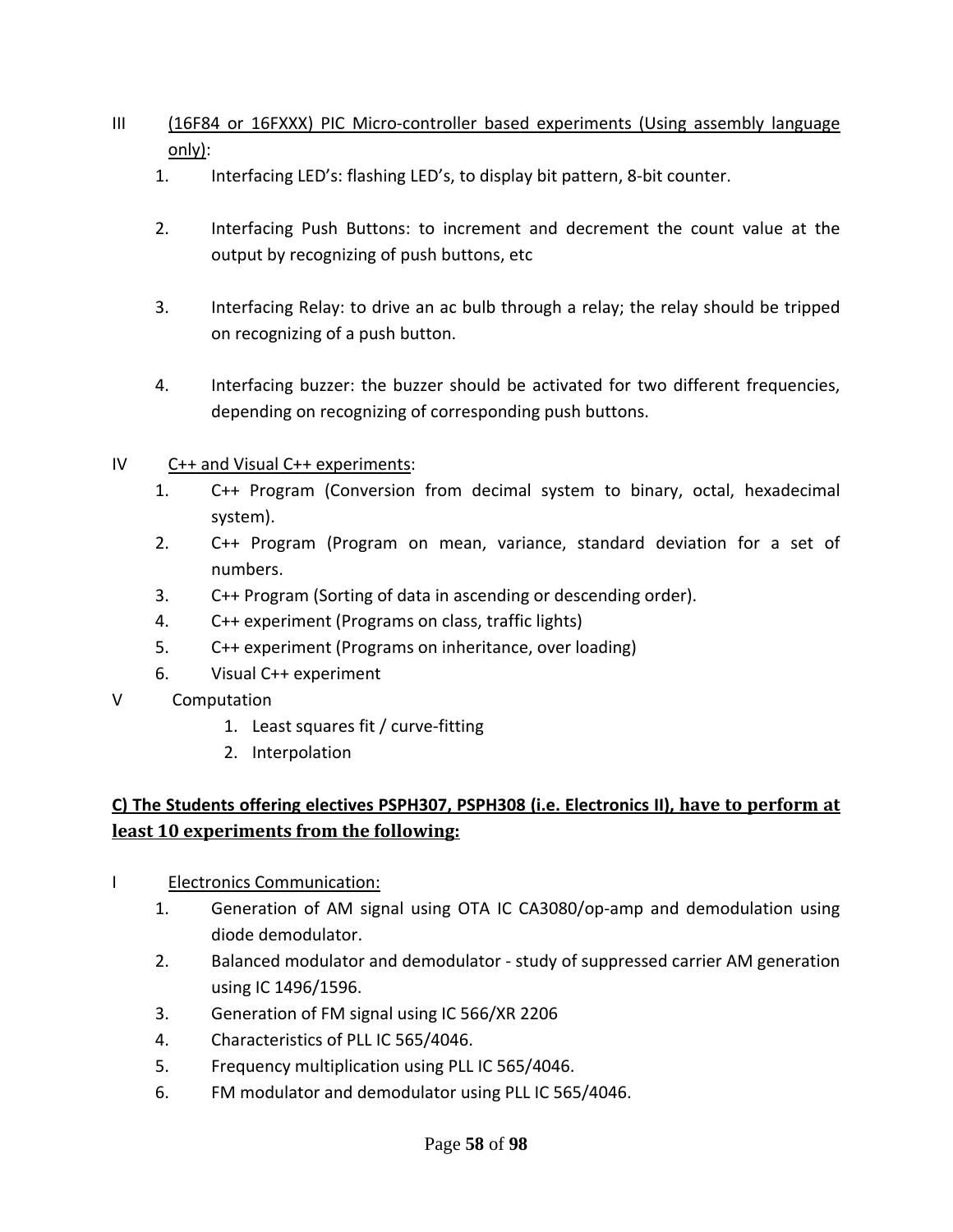- 7. Loss measurements and numerical aperture in optical fiber.
- 8. Linear control system using fiber optical communication method.
- 9. Telemetry using optical fiber system.
- 10. Study of reflex Klystron modes using X-band and oscilloscope.
- 11. Study of propagation characteristics in a waveguide.
- 12. Simulation of radiation patterns of various antennas.

# II Computation

- 1. Least squares fit / curve-fitting
- 2. Interpolation

# References:

- (i) Op-amp and linear ICs by Ramakant Gayakwad  $(3<sup>rd</sup>$  ed. 1993, Prentice Hall of India).
- (ii) Modern Electronic Communication by Gary M. Miller  $(6^{th}$  ed., 1999, Prentice Hall International, Inc.).
- (iii) Op-amp and linear integrated circuits by Coughlin and Driscoll  $(4<sup>th</sup>$  ed. 1992, Prentice Hall of India).
- (iv) Integrate Circuits by K. R. Botkar  $(8^{th}$  ed., Khanna Publishers, Delhi ).
- (v) Design with Operational Amplifiers and Analog Integrated Circuits by Sergio Franco  $(3<sup>rd</sup>$  ed., Tata McGraw Hill).
- (vi) Analog and Digital Communication Systems by Martin S. Roden ( $5<sup>th</sup>$  ed., Shroff Publishers and Distributors Pvt. Ltd.).
- (vii) Microwaves by K. C. Gupta (New Age International Ltd.).
- (viii) Electronic Communications by Dennis Roddy and John Coolen  $(4^{th}$  ed., Pearson Education).
- (ix) Basic microwave techniques and laboratory manual by M. L. Sisodia and G. S. Raghuvanshi (Wiley Eastern Ltd. 1987.).
- (x) Electronic communication systems by George Kennedy and Bernard Davis  $(4^{th}$ ed., Tata McGraw Hill Publishing Company Ltd., New Delhi).
- (xi) Digital communication systems by Harold Kolimbiris (Pearson Education Asia).
- (xii) Optical fiber communication by G. Keiser  $(3^{rd}$  ed., McGraw Hill).
- (xiii) Digital signal processing demystified by James D. Broesch (Penram International Publications, India).
- (xiv) The indispensable PC hardware book ‐ Hans‐Peter Messmer, Addison Wesley (PEA).
- (xv) Parallel port complete by Jan Axelson, (Penram International Publications, India).
- (xvi) Serial port complete by Jan Axelson, (Penram International Publications, India).
- (xvii) 8031/8051 Manuel Provided by the manufacturers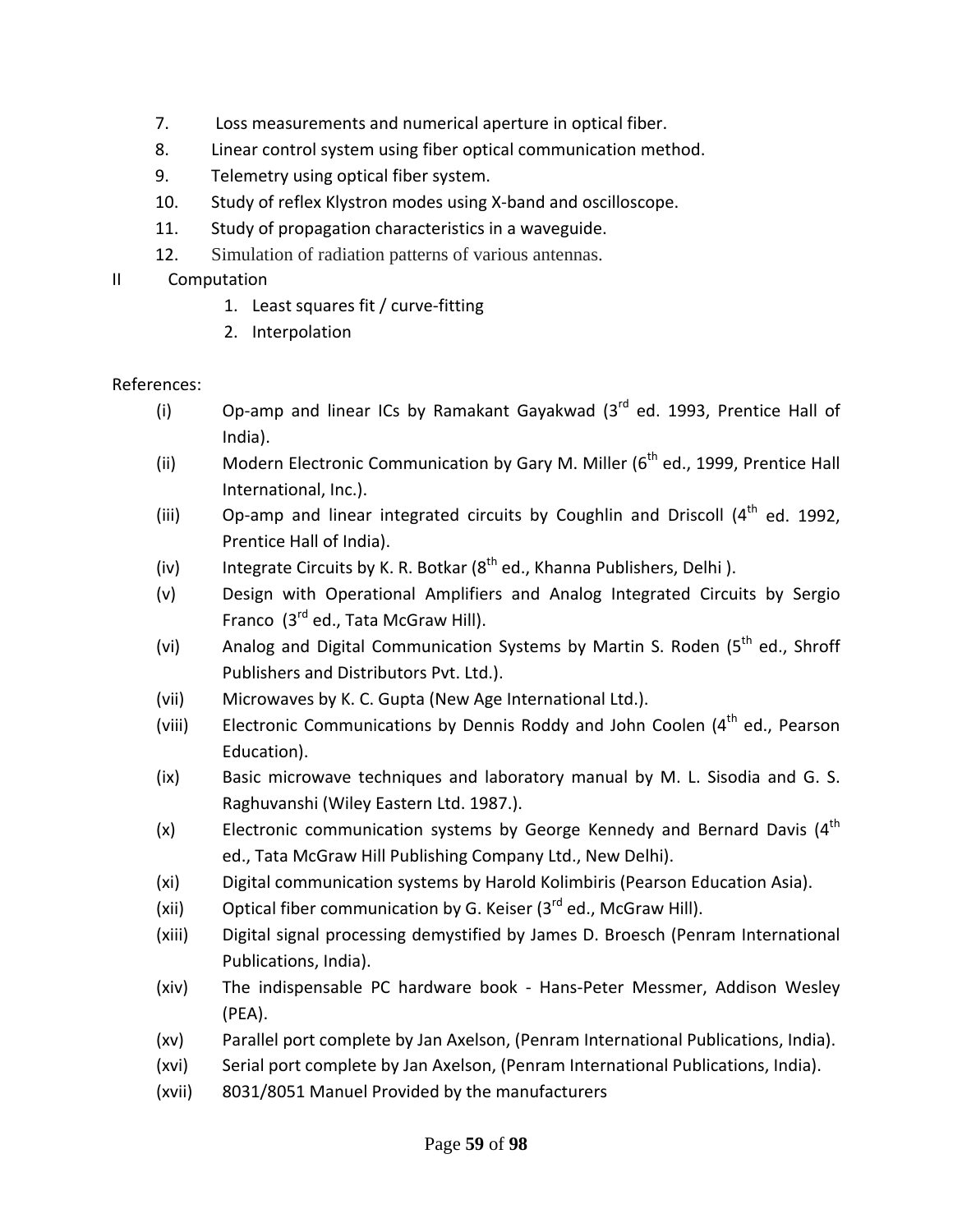- **(xviii)** *.* AVD: ‐ Microcontrollers by Ajay V. Deshmukh, Tata‐Mcgraw Hill Publication
- (xix) The 8051 Microcontroller & Embedded Systems by M.A. Mazidi, J.G. Mazidi and R.D. Mckinlay, Second Edition, Pearson
- (xx) Starting out with C++ from Control structures through objects, by Tony Gaddis, Sixth edition, Penram International Publications, India
- (xxi) Object Oriented Programming with C++, By E. Balagurusamy,  $2^{nd}$  ed. TMH.

#### **Note:**

1. Journal should be certified by the laboratory in‐charge only if the student performs satisfactorily the minimum number of experiments as stipulated above. Such students, who do not have certified journals, will not be allowed to appear for the practical examinations.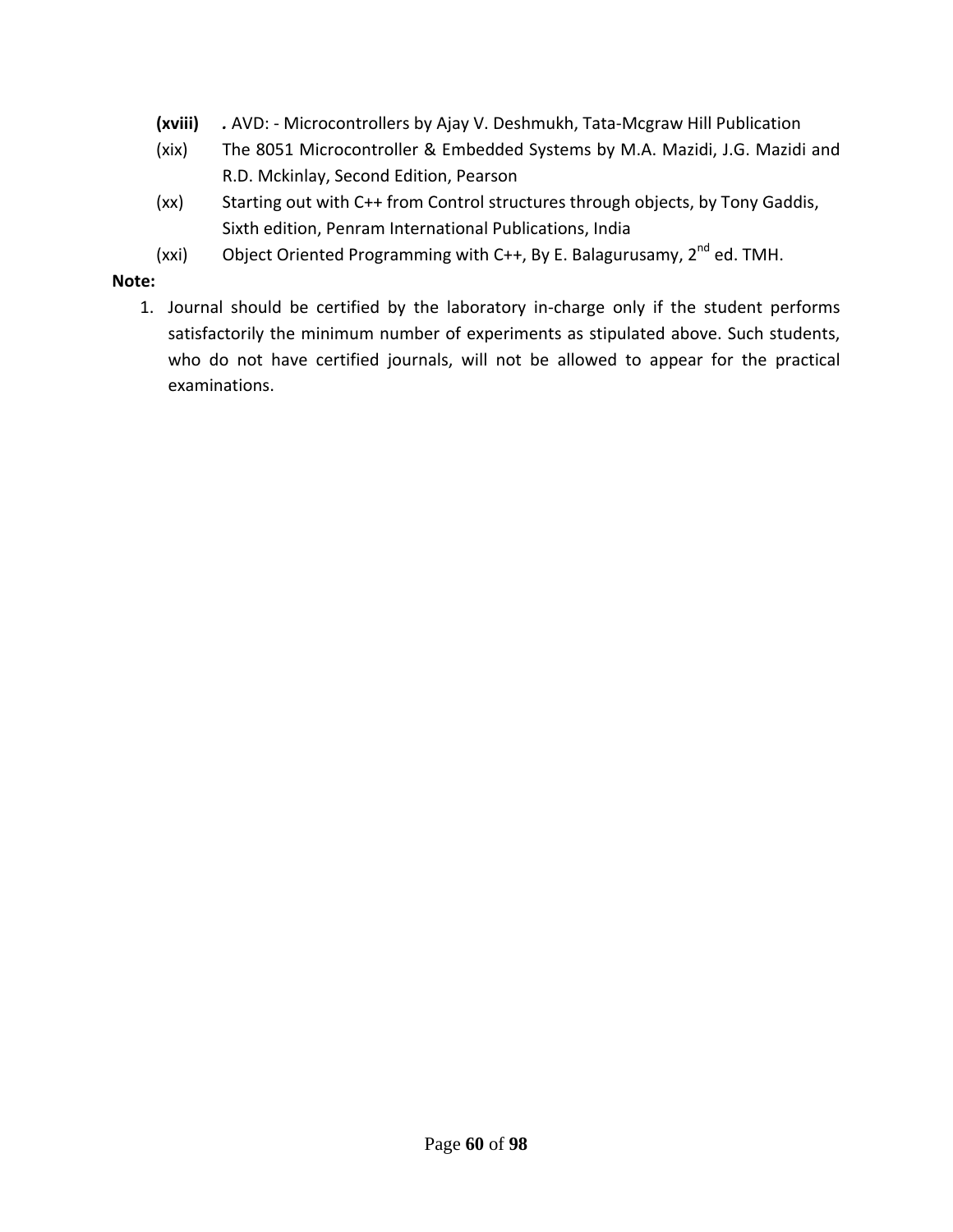# **M.Sc. (Physics) Theory Courses Semester –IV**

# **Semester‐IV : Paper‐I: Course no: PSPH401 Experimental Physics (60 hours 4 Credits)**

Unit‐I

**Data Analysis for Physical Sciences:** Population and Sample, Data distributions Probability, Probability Distribution, Distribution of Real Data, The normal distribution, The normal distribution, From area under a normal curve to an interval, Distribution of sample means, The central limit theorem, The t distribution, The log‐normal distribution, Assessing the normality of data, Population mean and continuous distributions, Population mean and expectation value, The binomial distribution The Poisson distribution, Experimental Error, Measurement, error and uncertainty, The process of measurement, True value and error, Precision and accuracy, Random and systematic errors, Random errors, Uncertainty in measurement, Combining uncertainties, Expanded uncertainty, Relative standard uncertainty, Coping with outliers, Weighted mean , Least squares, The equation of a straight line, Excel's LINESTQ function, Using the line of best fit, Fitting a straight line to data when random errors are confined to the x quantity, Linear correlation coefficient, Residuals, Data rejection, Transforming data for least squares analysis, Weighted least squares, Tests of significance, Hypothesis testing, Comparing x with  $_0$ when sample sizes are small Significance testing for least squares parameters Comparison of the means of two samples Comparing variances using the F test Comparing expected and observed frequencies using the %2 test Analysis of variance

Main Reference: Data Analysis for Physical Sciences (Featuring Excel®) Les Kirkup, 2<sup>nd</sup> Edition, Cambridge University Press (2012), Chapters 1‐6 and 9

Additional Reference: Statistical Methods in Practice for scientists ad Technologists, Richard Boddy and Gordon Smith, John Wiley & Sons (2009)

Internal tests will be of solving problems using Excel.

Unit II

**Vacuum Techniques:** Fundamental processes at low pressures, Mean Free Path, Time to form monolayer, Number density, Materials used at low pressurs, vapour pressure Impingement rate, Flow of gases, Laminar and turbulent flow, Production of low pressures; High Vacuum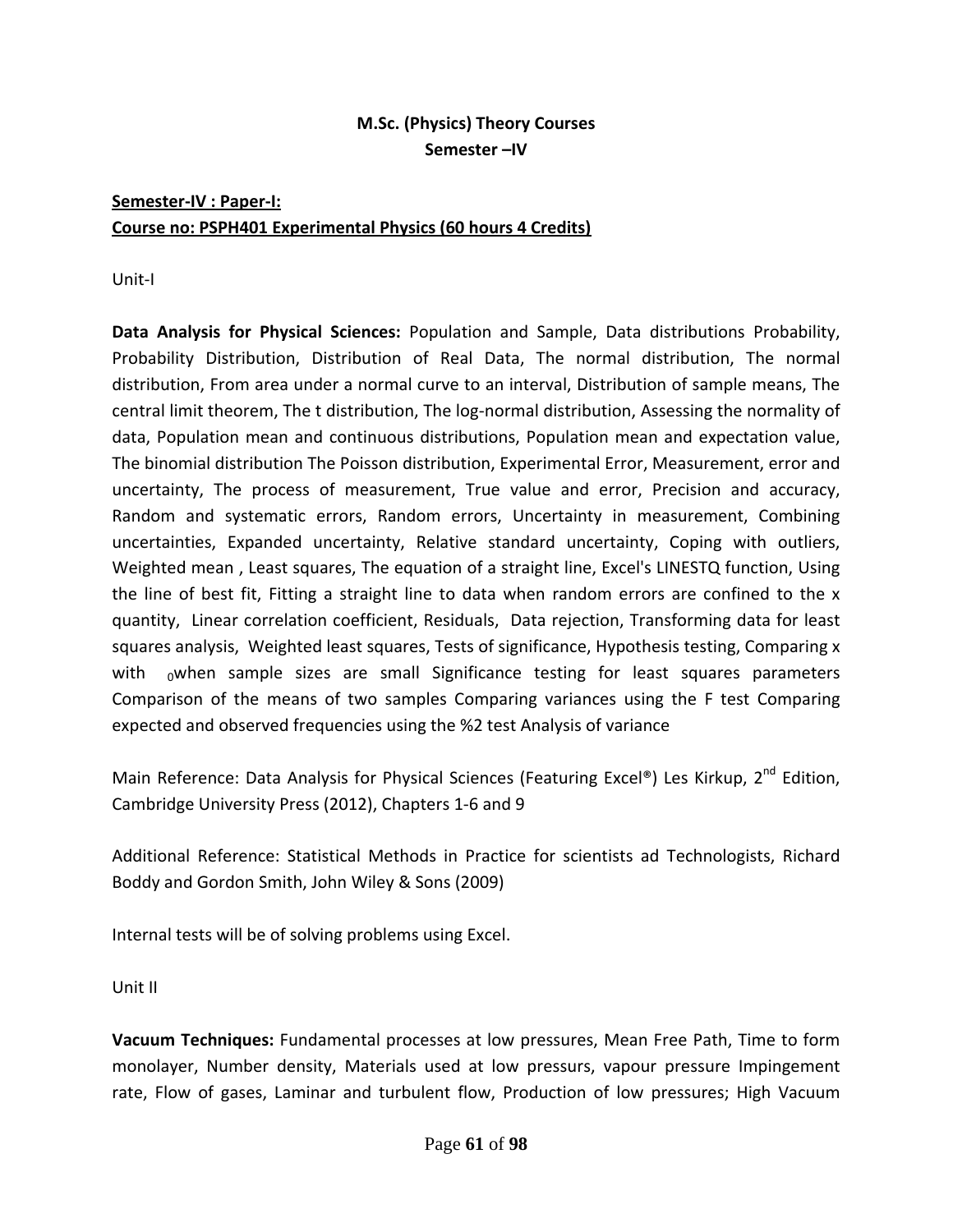Pumps and systems, Ultra High Vacuum Pumps and System, Measurement of pressure, Leak detections (9 Lectures)

References:

- I. Vacuum Technology, A. Roth, North Holland Amsterdam
- II. Ultra High Vacuum Techniques, D. K. Avasthi, A. Tripathi, A. C. Gupta, Allied Publishers Pvt. Ltd (2002)
- III. Vacuum Science and Technology, V. V. Rao, T. B. Ghosh, K. L. Chopra, Allied Publishers Pvt. Ltd (2001)

**Instruments and Techniques:** Instrumentation for UV‐visible spectrophotometer, Fourier Transform IR technique, (3 Lectures) Reference: Principles of Instrumental Analysis, Douglas A. Skoog, F. James Holler, and Stanley R.

Crouch, Brooks/Cole Pub Co,  $6<sup>th</sup>$  edition

Unit III

**Nuclear Detectors:** Gas Detector with emphasis on GM counter, NaI Scintillation Detector, Gamma ray spectrometer using NaI scintillation detector

**Acclerators:** Cockroft Walten Generator, Van de Graaf Generator, Sloan and Lawrence type Linear Accelerator, Proton Linear Accelerator, Cyclotron, Synchrotron

# References

- I. Nuclear Radiation Detection‐ William James Price , McGraw Hill
- II. Techniques for Nuclear and Particle Physics Experiments, W.R. Leo, Springer‐ Verlag
- III. Radiation Detection and Measurement, Glenn F. Knoll, John Wiley and sons, Inc.
- IV. Particle Accelerators, Livingston, M. S.; Blewett, J.
- V. Introduction to Nuclear Physics, HA Enge, pp 345‐353
- VI. Electricity & Magnetism and Atomic Physics Vol. II, J. Yarwood
- VII. Principles of Particle Accelerators, E. Persico, E. Ferrari, S.E. Segre

Unit IV

**Characterization techniques for materials analysis:** UV Visible spectroscopy, FTIR spectroscopy, Raman Spectroscopy, Mossbauer Spectroscopy, RBS, XRD, XRF, SEM, EDAX, TEM, XPS

References:

i. An Introduction to Materials Characterization, Khangaonkar P. R., Penram International Publishing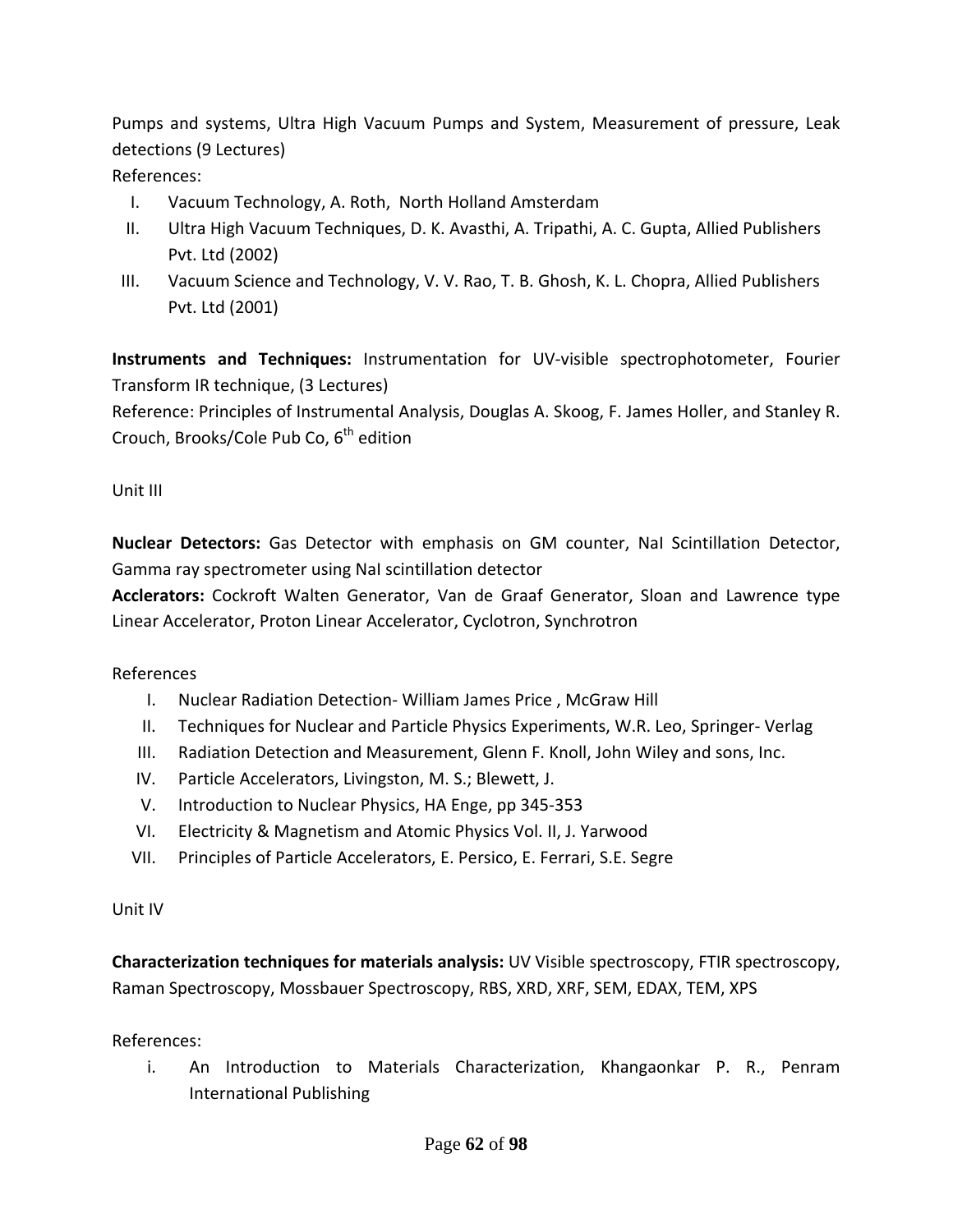- ii. Mössbauer Effect: Principles and Applications, G. K. Wertheim, Academic Press (1964),
- iii. Fundamentals of Molecular Spectroscopy, C. N. Banwell, Tata‐McGraw Hill
- iv. Rutherford Backscattering Spectrometry, W. K. Chu, J. W. Mayer, M. A. Nicolet, Academic Press
- v. A Guide to Materials Characterization and Chemical Analysis, John P. Sibilia, Wiley‐ VCH; 2 edition
- vi. Fundamentals of Surface and Thin Film Analysis, L.C. Feldman and J.W. Mayer North Holland amsterdam
- vii. Elements of X‐ray diffraction, Cullity, B. D Addison‐Wesley Publishing Company, Inc.

### **Semester‐IV : Paper‐II:**

### **Course no: PSPH402 Atomic and Molecular Physics (60 hours 4 Credits)**

#### **Unit I:**

**Review\*** of one‐electron eigenfunctions and energy levels of bound states, Probability density, Virial theorem. (1 lecture)

Fine structure of hydrogenic atoms, Lamb shift. Hyperfine structure and isotope shift. (ER 8‐6) (2 lecture)

Linear and quadratic Stark effect in spherical polar coordinates. Zeeman effect in strong and weak fields, Paschen‐Back effect. (BJ, GW) (5 lectures)

Schrodinger equation for two electron atoms: Identical particles, The Exclusion Principle. Exchange forces and the helium atom (ER), independent particle model, ground and excited states of two electron atoms. (BJ) (4 lectures)

### **Unit II**

The central field, Thomas‐Fermi potential, the gross structure of alkalis (GW). The Hartree theory, ground state of multi-electron atoms and the periodic table (ER), The L-S coupling approximation, allowed terms in LS coupling, fine structure in LS coupling, relative intensities in LS coupling, j-j coupling approximation and other types of coupling (GW) (12 lectures)

### **Unit III:**

Interaction of one electron atoms with electromagnetic radiation: Electromagnetic radiation and its interaction with charged particles, absorption and emission transition rates,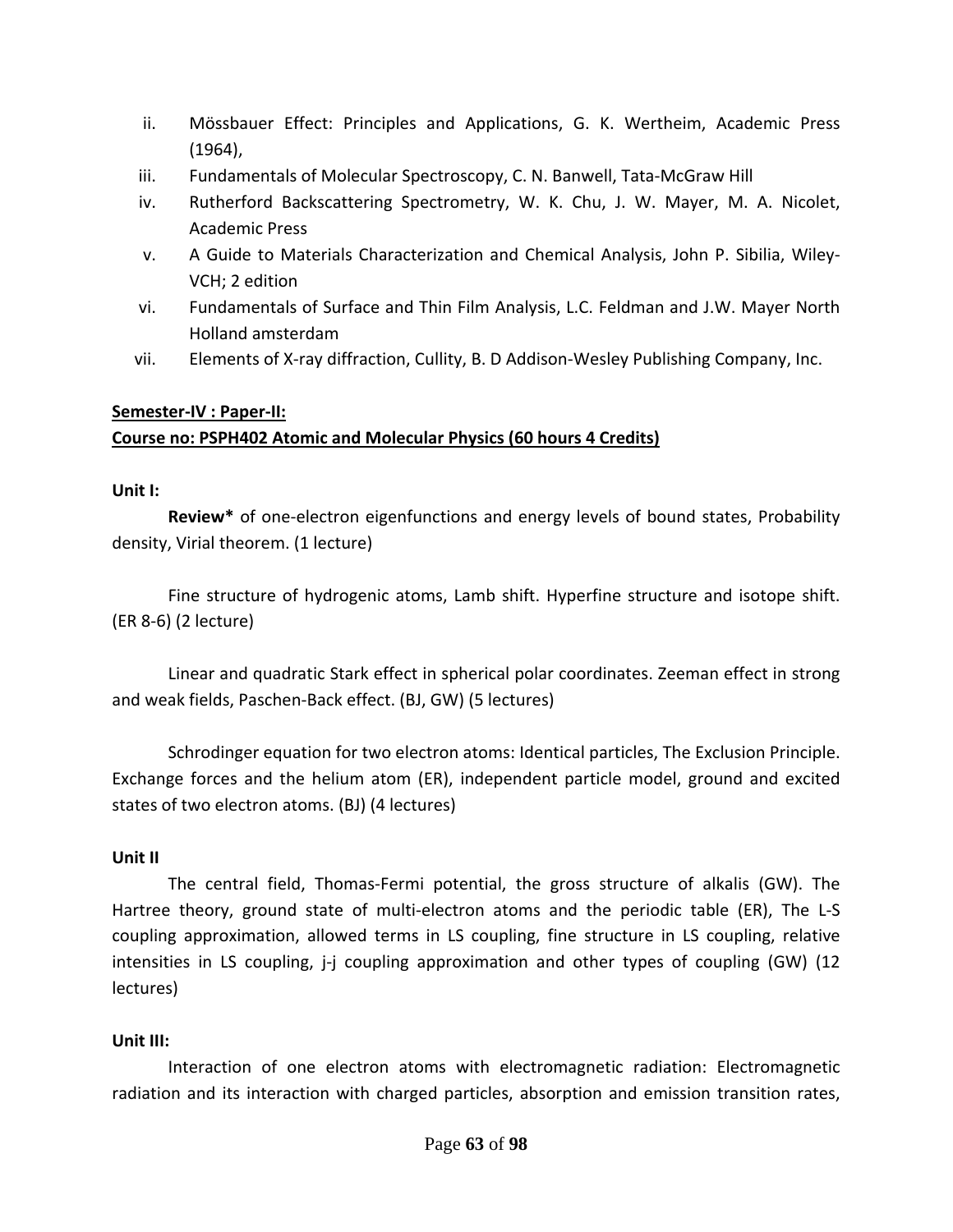dipole approximation. Einstein coefficients, selection rules. Line intensities and life times of excited state, line shapes and line widths. X‐ray spectra. (BJ) (12 lectures)

### **Unit IV:**

Born‐Oppenheimer approximation ‐ rotational, vibrational and electronic energy levels of diatomic molecules, Linear combination of atomic orbitals (LCAO)and Valence bond (VB) approximations, comparison of valence bond and molecular orbital theories (4 lectures) (GA, IL)

**A)** Rotation of molecules: rotational energy levels of rigid and non‐rigid diatomic molecules, classification of molecules, linear, spherical, symmetric and asymmetric tops. **B)** Vibration of molecules: vibrational energy levels of diatomic molecules, simple harmonic and anharmonic oscillators, diatomic vibrating rotator and vibrational‐rotational spectra. **c)** Electronic spectra of diatomic molecules: vibrational and rotational structure of electronic spectra.(4 lectures) (GA, IL)

Quantum theory of Raman effect, Pure rotational Raman spectra, Vibrational Raman spectra, Polarization of light and the Raman effect, Applications (2 lectures)

General theory of Nuclear Magnetic Resonance (NMR). NMR spectrometer, Principle of Electron spin resonance ESR. ESR spectrometer(2 lectures). (GA, IL)

(\*Mathematical details can be found in BJ. The students are expected to be acquainted with them but not examined in these.)

# **Reference:**

- 1. Robert Eisberg and Robert Resnick, Quantum physics of Atoms, Molecules, Solids, Nuclei and Particles, John Wiley & Sons,  $2^{nd}$  ed, (ER)
- 2. B.H. Bransden and G. J. Joachain, Physics of atoms and molecules, Pearson Education 2<sup>nd</sup> ed, 2004 (BJ)
- 3. G. K. Woodgate, Elementary Atomic Structure, Oxford university press, 2<sup>nd</sup> ed, (GW).
- 4. G. Aruldhas, Molecular structure and spectroscopy, Prentice Hall of India 2<sup>nd</sup> ed, 2002 (GA)
- 5. Ira N. Levine, Quantum Chemistry, Pearson Education, 5<sup>th</sup> edition, 2003 (IL)

# **Additional reference:**

- 1. Leighton, Principals of Modern Physics, McGraw hill
- 2. Igor I. Sobelman, Theory of Atomic Spectra, Alpha Science International Ltd. 2006
- 3. C. N. Banwell, Fundamentals of molecular spectroscopy, Tata McGraw-Hill, 3<sup>rd</sup> ed
- 4. Wolfgang Demtröder, Atoms, molecules & photons, Springer‐Verlag 2006
- 5. Sune Svanberg, Atomic and Molecular Spectroscopy Springer, 3<sup>rd</sup> ed 2004
- **6.** C.J. Foot, Atomic Physics, Oxford University Press, 2005 (CF)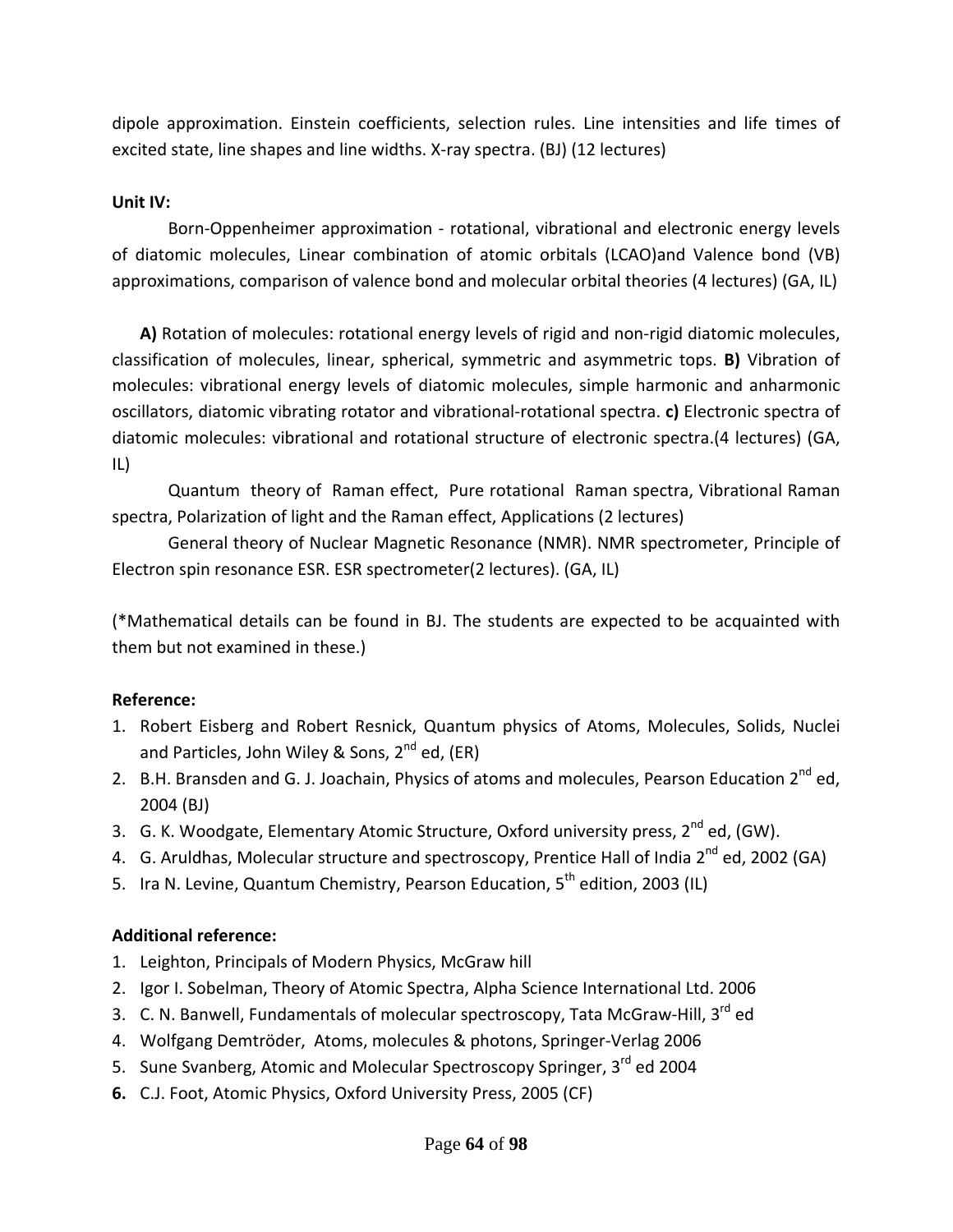# **Semester‐IV : Elective Paper‐III Course no.: PSPHET401: Experimental Techniques In Nuclear Physics (60 lectures, 4 credits)**

### **UNIT I: (12 lectures + 3 Tutorials)**

Radiation sources: electrons, heavy charged particles, neutrons, neutrinos, and electromagnetic radiation. Charge particle interaction: Stopping power, energy loss and range straggling, scaling laws, bremsstrahlung, Cherenkov radiation. Interaction of photons: photoelectric effect, Compton scattering, pair production. Slow and fast neutron cross‐sections, neutrino interactions, Radiation exposure and dose, Biological effects, Radiation safety in Nuclear Physics Laboratory.

### **UNIT II : (11 lectures + 4 tutorials)**

Characteristics of Probability Distributions, The binomial Distributions, The Poisson Distribution, The Gaussian Distribution, Measurement of errors: systematic errors, Random errors. Error propagation General Characteristics of Detectors: detector response and sensitivity, energy resolution, timing characteristics, dead time, detection efficiency. Modes of detector operation.

### **UNIT III:** (**11 lectures + 4 tutorials)**

Gas‐filled ionization detectors: ionization chamber, proportional counters including Multi‐Wire Proportional Counters, Geiger‐Muller counter. Scintillation detectors: organic (crystals, liquids and plastics) and inorganic (alkali halide and activated). Light collection, Photomultiplier tubes. Semiconductor detectors: silicon diode detectors (surface barrier, ion-implanted, lithiumdrifted), position-sensitive detectors, intrinsic germanium detectors, Introduction to Large Detector Arrays.

### **UNIT IV: (11 lectures + 4 tutorials)**

Electronics for pulse Signal Processing: Pre‐amplifiers, Main Amplifiers, Pulse shaping networks in Amplifiers, Biased Amplifiers, Discriminators, Constant fraction Discriminator, Single channel Analyser, Analog to Digital converter, Multi-channel Analyser, Time to Amplitude Converter. Delayed Coincidence Techniques, slow and fast Coincidence Techniques, Electrostatic and Magnetic Spectrometers, Overview of Instrumentation Standards.

**Note: tutorials may include demonstration of the various instruments**

### **References:**

- 1. Techniques for Nuclear and Particle Physics Experiments, W.R. Leo, Springer‐ Verlag
- 2. Radiation Detection and Measurement, Glenn F. Knoll, John Wiley and sons, Inc.
- 3. Techniques for Nuclear and Particle Physics Experiments, Stefaan Tavernier, Springer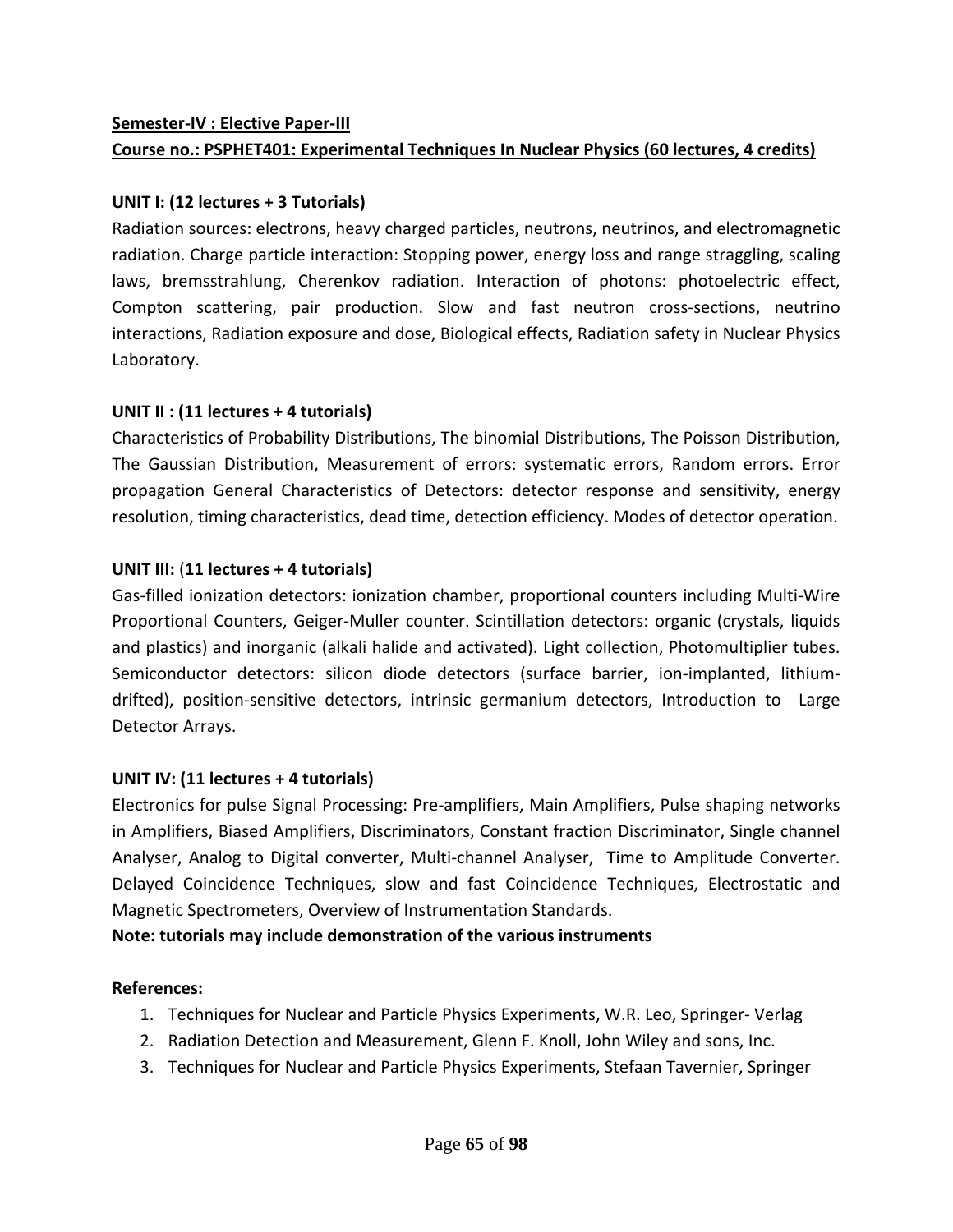# **Semester‐IV : Elective Paper‐IV Course no.: PSPHET402: Particle Physics (60 lectures, 4 credits)**

#### **UNIT I :GENERAL CONCEPTS (12 LECTURES + 3 TUTORIALS)**

1. Survey of Particle Physics

The four fundamental interactions, classification by interaction strength and decay lifetimes, numerical estimates, use of natural units.

Classification of elementary particles by masses, interactions and conserved quantum numbers, selection rules for particle decays and scattering.

2. Experimental Techniques:

Particle detectors and accelerators: cloud and bubble chambers, emulsion techniques, electronic detectors, proportional counters, fixed target and collider machines, basic idea of cyclotron, synchrotron and linac.

3. Klein Gordon equation

Relativistic energy‐momentum relation, Klein‐Gordon equation, solutions of the equation, probability conservation problem, relation with negative energy states.

4. Dirac equation

Dirac equation, algebra of matrices, conservation of probability, solutions of Dirac equation, helicity and chirality, Lorentz covariance, bilinear covariants, trace relations and similar identities, C, P and T invariance of the Dirac equation.

### **UNIT II: QUANTUM ELECTRODYNAMICS (11 LECTURES + 4 TUTORIALS)**

5. The QED Lagrangian

Structure of the QED Lagrangian, gauge invariance and conserved current, scalar electrodynamics, Feynman rules for QED (no derivation).

6. Basic Processes in QED

Feynman diagram calculation for  $e^+e^- \rightarrow \mu^+\mu^-$ , phase space integration, Møller and Bhabha scattering, polarisation vectors, Compton scattering and pair creation/annihilation, Klein‐Nishina formula.

7. Higher Orders in QED

Concept of multi‐loop diagrams (no computation), momentum integral, UV and IR singularities, idea of regularisation, running coupling constant.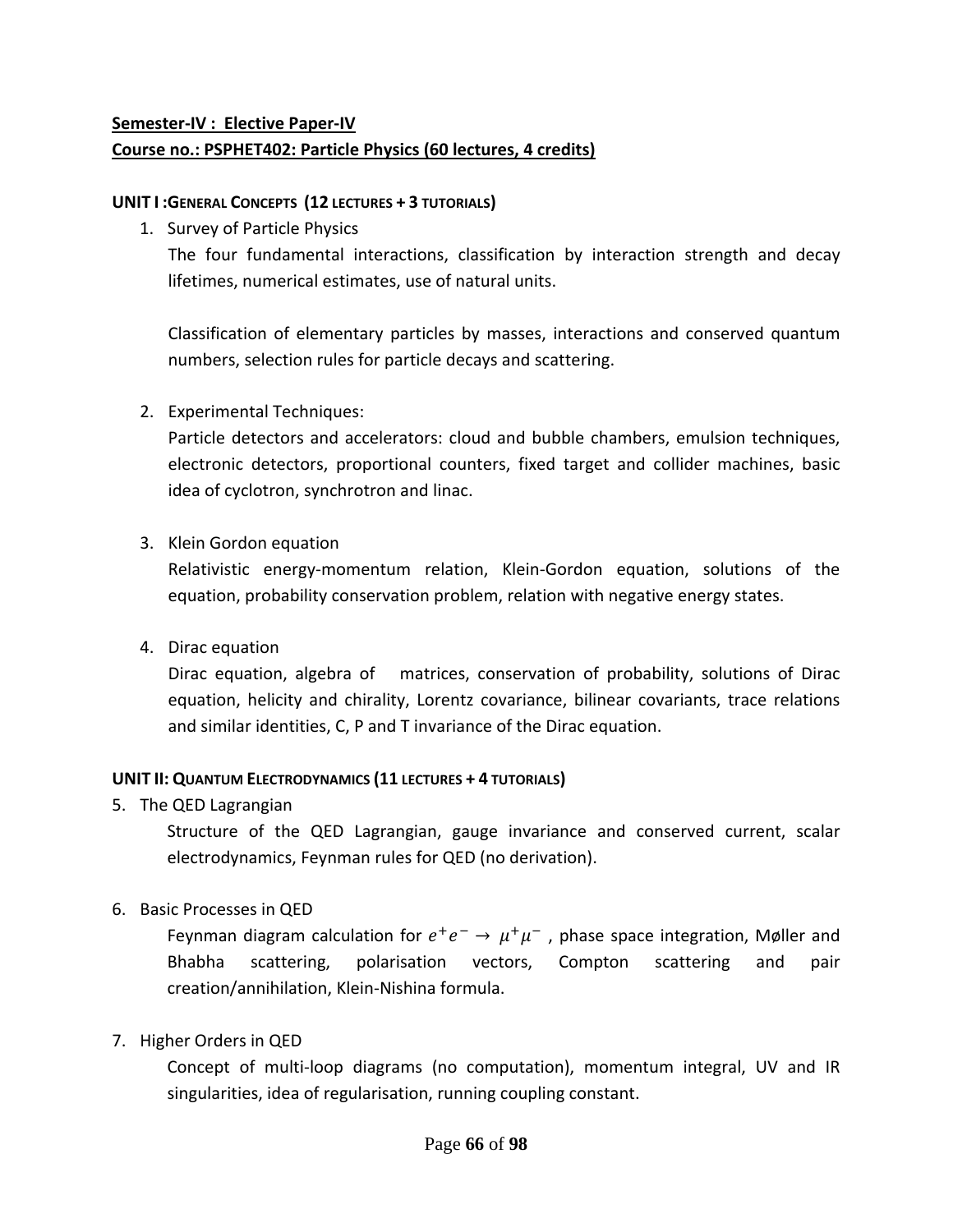#### **UNIT III: QUARK PARTON MODEL (11 LECTURES + 4 TUTORIALS)**

8. The Eightfold Way

Isospin and strangeness, introduction to unitary groups, generators, Casimir invariants, fundamental and adjoint representations, root and weight diagrams, meson and baryon octets, baryon decuplet and the prediction of the  $\Omega^-$ , Gell-Mann-Nishijima formula.

9. Quark Model

Product representations and irreps, symmetry group, Young tableaux, quark model, meson and baryon wavefunctions.

10. Deep Inelastic Scattering

Elastic scattering off a point particle, form factors, Rosenbluth formula, Breit frame, inelastic scattering, structure functions, dimensionless variables.

11. Parton Model

Bjorken scaling, parton model, structure functions in terms of PDFs, Callan‐Gross relation, kinematic regions, valence and sea quarks, gluons.

#### **UNIT IV: WEAK INTERACTIONS (11 LECTURES + 4 TUTORIALS)**

12. Fermi theory

Beta decay, Fermi and Gamow-Teller transitions, current-current form of weak interactions, Fermi constant, universality, unitarity violation at high energies.

13. Intermediate vector bosons

 $W^{\pm}$  bosons, unitarity, requirement of conserved currents, muon decay, pion decay, form factor.

### 14. Parity violation

Intrinsic parity, parity conservation in strong and electromagnetic interactions, parity violation in weak interactions, experiments of Wu *et al* and of Goldhaber *et al*, maximal parity violation.

### 15. Flavour Mixing and CP Violation

FCNC suppression, Cabibbo hypothesis, kaon decays, theta-tau puzzle,  $K^0 - \overline{K}{}^0$ mixing, regeneration experiment, GIM mechanism, CKM matrix and quark mixing.

### Suggested reading:

- 1. *Introduction to Elementary Particles*, by D. Griffiths (Wiley 1987).
- 2. *Quarks and Leptons*, by F. Halzen and A.D. Martin (Wiley 1984).
- 3. *Particle Physics*, by B.R. Martin and G. Shaw (Wiley 2008).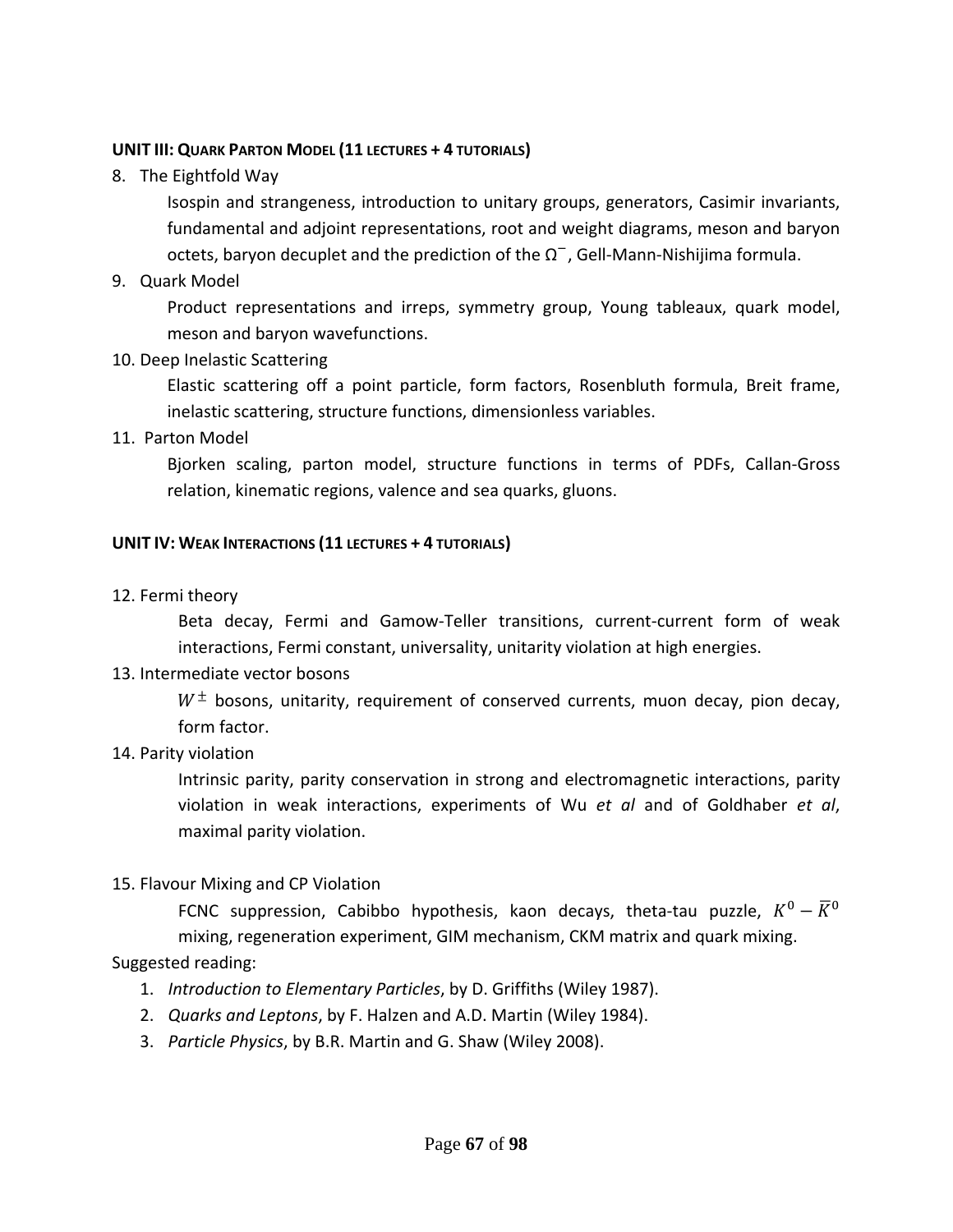# **Semester‐IV : Elective Paper‐III Course no.: PSPHET403: Properties of Solids (60 lectures, 4 credits)**

### **Unit I Optical and Dielectric properties**

Maxwell's equations and the dielectric function, Lorentz oscillator, the Local field and the frequency dependence of the dielectric constant, Polarization catastrophe, Ferroelectrics Absorption and Dispersion, Kraemers' Kronig relations and sum rules, single electron excitations and plasmons in simple metals, Reflectivity and photoemission in metals and semiconductors Interband transitions and introduction to excitons, Infrared spectroscopy

### **Unit II Transport Properties**

Motion of electrons and effective mass, The Boltzmann equation and relaxation time, Electrical conductivity of metals and alloys, Mathiessen's rule, Thermo‐electric effects, Wiedmann‐Franz Law, Lorentz number, ac conductivity, Galvanomagnetic effects

### **Unit III Magnetism and Magnetic materials**

Review: Basic concepts and units, basic types of magnetic order Origin of atomic moments, Heisenberg exchange interaction, Localized and itinerant electron magnetism, Stoner criterion for ferromagnetism, Indirect exchange mechanism: superexchange and RKKY

Magnetic phase transition: Introduction to Ising Model and results based on Mean field theory Other types of magnetic order: superparamagnetism, helimagnetism, metamagnetism, spin‐ glasses

Magnetic phenomena: Hysteresis, Magnetostriction, Magnetoresistance, Magnetocaloric and magneto‐optic effect

Magnetic Materials: Soft and hard magnets, permanent magnets, media for magnetic recording

# **Unit IV: Superconductivity**

The phenomenon of superconductivity: Perfect conductivity and Meissner effect, Electrodynamics of superconductivity: London's equations, Thermodynamics of the superconducting phase transition: Free energy, entropy and specific heat jump

Ginzburg‐Landau theory of superconductivity: GL equations, GL parameter and classification into Type I and Type II superconductors, The mixed state of superconductors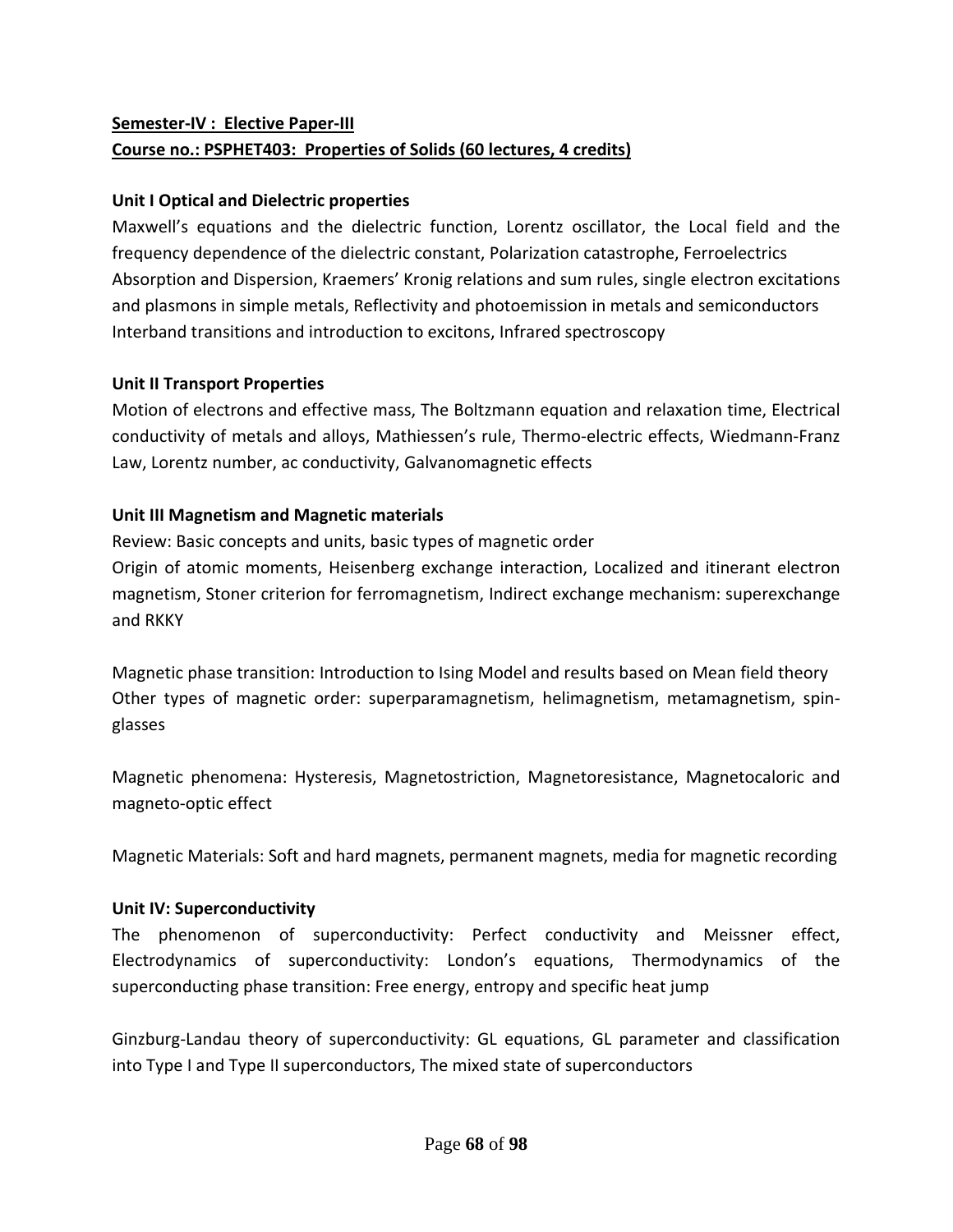Microscopic theory: The Cooper problem, The BCS Hamiltonian, BCS ground state Josephson effect: dc and ac effects, Quantum interference

Superconducting materials and applications: Conventional and High Tc superconductors, superconducting magnets and transmission lines, SQUIDs

### **References**

- 1. Solid State Physics, H. Ibach and H. Luth, *Springer( Berlin)* 2003 (IL)
- 2. Solid State Physics, Neil Ashcroft and David Mermin (AM)
- 3. Introduction to Solid State Physics  $(7<sup>th</sup>/ 8<sup>th</sup>$  ed) Charles Kittel (K)
- 4. Principles of Condensed Matter Physics, Chaikin and Lubensky (CL)
- 5. Intermediate theory of Solids, Alexander Animalu (AA)
- 6. Optical Properties of Solids, Frederick Wooten, Ac Press (New York) 1972 (FW)
- 7. Electrons and Phonons, J M Ziman
- 8. Electron transport in metals, J.L. Olsen
- 9. Physics of Magnetism and Magnetic Materials, K.H.J. Buschow and F.R. de Boer
- 10. Introduction to Magnetism and Magnetic Materials, D. Jiles
- 11. Magnetism and Magnetic Materials, B. D. Cullity
- 12. Solid State Magnetism, J. Crangle
- 13. Magnetism in Solids, D. H. Martin
- 14. Superconductivity Today, T.V. Ramakrishnan and C.N.R.Rao
- 15. Superconductivity, Ketterson and Song
- 16. Introduction to Superconductivity, Tinkham

# **Semester‐IV : Elective Paper‐IV**

# **Course no.: PSPHET404: Crystalline & Non crystalline solids, (60 lectures, 4 credits)**

# **Unit I: Crystal Growth and Crystal Defects**

Crystal growth: Phase equilibria and Crystallization Techniques, phase diagrams and solubility curves, Kinetics of Nucleation, Rate equation, Heterogeneous and secondary nucleation, Crystal surfaces, growth mechanisms, mass transport, crystal morphology,, influence of supersaturation, temperature, solvents, impurities; Polymorphism – phase transition and kinetics.

Crystal Defects: Point Defects, equilibrium concentration of point defects, Activation Energy, Colour Centres, Screw and Edge Dislocations, Burger Vector and Burger circuit, Frank Read source, Stacking Faults, Grain boundaries, partial dislocations. Role of Crystal Defects in Crystal Growth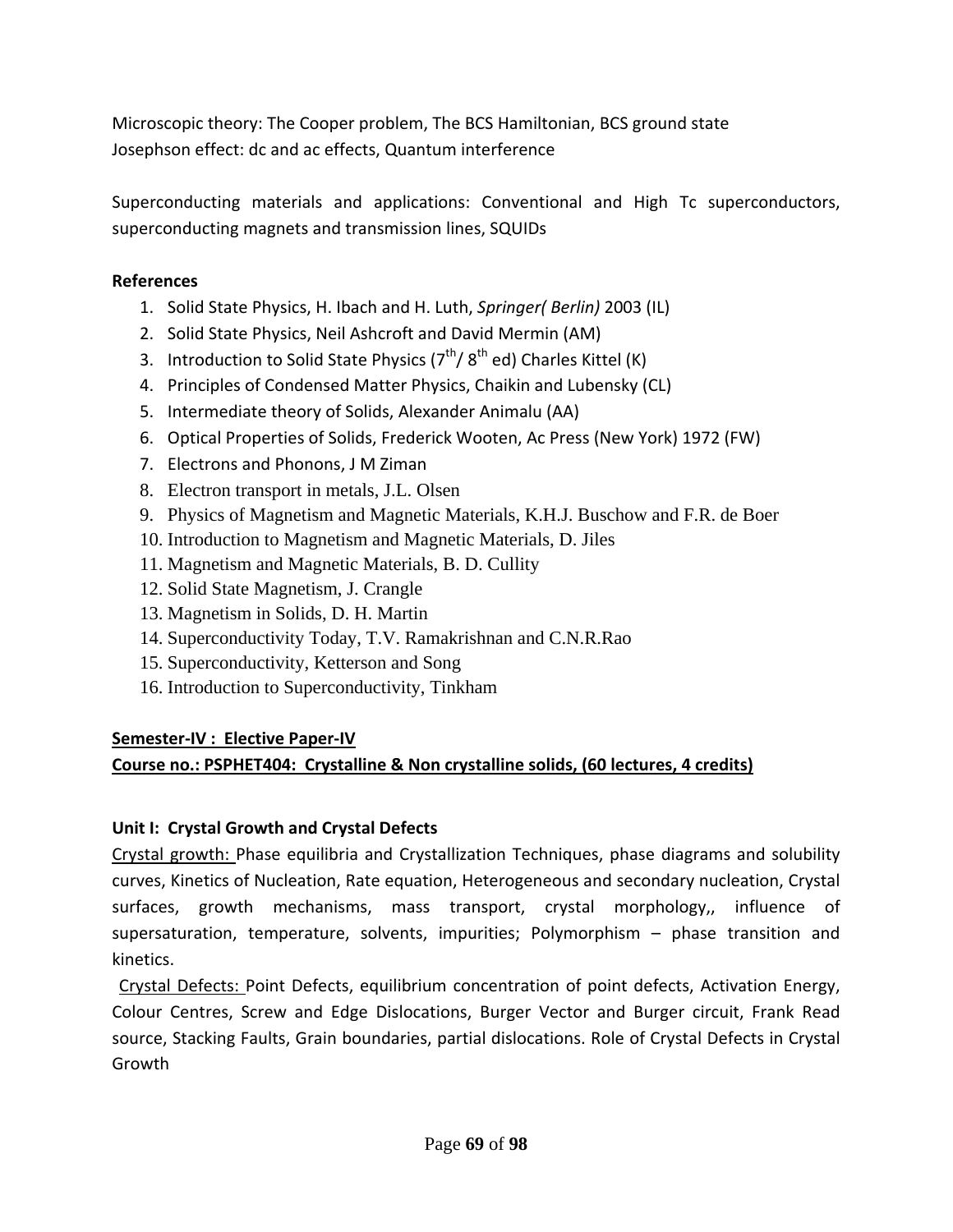#### **Unit II: Crystal Growth Technology**

Silicon, Compound semiconductors, CdTe, CdZnTe ‐ ,Czochralski technique, Bridgman technique, Float zone Process, Liquid Phase expitaxy, Molecular Beam epitaxy. Growth of Oxide & Halide crystals‐ Techniques and applications,

#### **Unit III: Non Crystalline Solids:**

Amorphous Materials: Amorphous semi conductors:- Processing, Properties:- (1) Structural and Electrical conduction mechanism, band‐gap, Hall effect (2)Optical:Absorption of light(U.V.,I.R) Applications of amorphous semiconductors: Solar Cells, Device and Device Materials Amorphous Metals: Metallic Glasses, Quasi Crystals. Rapid Quenching Technique, Properties Applications.

Liquid Crystals: Classification‐isotropic‐nematic, smectic‐cholestic phases, Phase transition of liquid phases, Properties:‐ optical, electric and magnetic fields, Application of liquid crystals

Polymers: Major Polymer Transitions, Polymer Synthesis and Structures, Chain Polymer and Step Polymer, Cross Linking, fillers, Macromolecule Hypothesis, Phases: amorphous & Crystalline States

#### **Unit IV: Bulk Characterization Techniques**

Bulk Characterization Techniques and their applications: Normal and small angle XRD, FTIR, UV Spectroscopy, X‐ray Fluorescence, Mossbauer, NMR, ESR, neutron diffraction

#### **References:**

Unit 1.

- 1. "from Molecules to Crystallizers: An introduction to Crystallization" Roger Davy and John Garside Oxford University Press (2000)
- 2. C. Kittel " Solid state Physics : an Introduction" 5 thed Wiley eastern Chap 17 and 18.
- 3. N.W. Ashcroft and N.D. Mermin "Solid State Physics" Saunders College Chap 30.

#### Unit 2

1. Crystal Growth Technology" ed Hans J. Scheel and Tsuguo Fukuda Wiley (2004)

Unit 3:

(a) Liquid crystals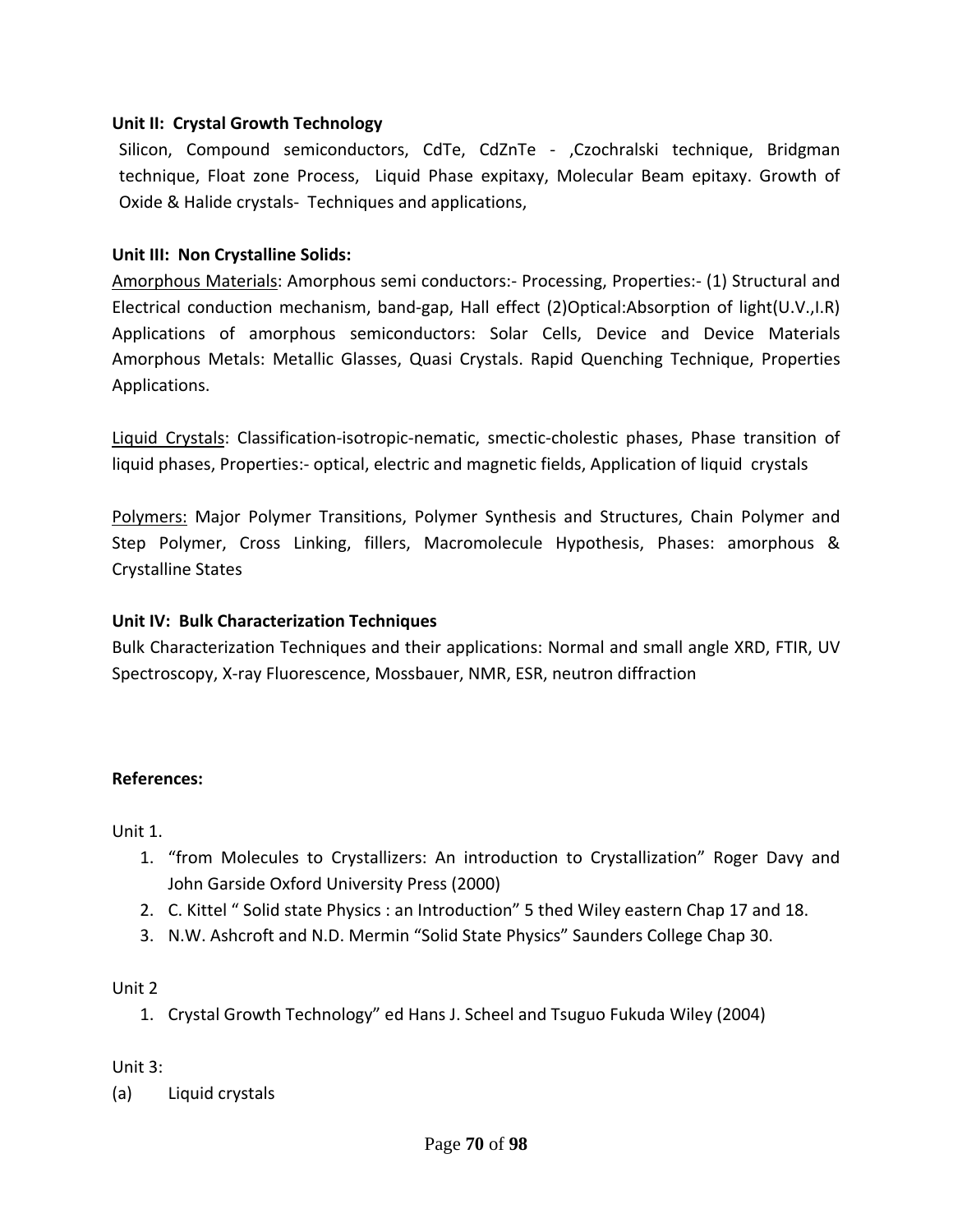- 1. Peter J. Collins and Michael Hind (Taylor and Francis) Chap 1 and 9
- (b) Amorphous semiconductors
	- 2. R. Zallen "the Physics of Amorphous Solids"John Wiley NY (1983)
	- 3. M.H. Brodsky (ed) "Topics in Applied Physics" **38** Amorphous SemiConductors (1979).
	- 4. S.E. Elliot "Physics of amorphous Materials" Longman Gp. London (1990)
- (c) Polymers
	- 5. L.H. Sperling "Introduction to Physical Polymer Science" Wiley interScience (2001) Chap 1 and Chap 5 and 6 (relevant portions only)
	- 6. Fred W. Billmeyer "Textbook of Polymer Science" Wiley interscience (1971)

Unit 4:

- 1. "Spectroscopy" ed D.R. Browning McGrawHill (1969)
- 2. "Characterization of Materials" John B. Watchman and Zwi H. Kalman, Manning Publications (1993)
- 3. D.A. Scoog, F.J. Holler and T.A. Nieman " Principles of Instrument Analysis" Harcourt Pvt ltd. (1998).

# **Semester‐IV : Elective Paper‐III**

# **Course no.: PSPHET405: Microprocessors and ARM 7 (60 lectures, 4 credits)**

Unit‐I:

8085 Interrupts**: The 8085 Interrupt, 8085 Vectored Interrupts, Restart as Software Instructions, Additional I/O Concepts and Processes.**

RSG ‐ Ch 12: 12.1, 12.2, 12.3, 12.4

**Programmable Peripheral and Interface Devices**: The 8255A Programmable Peripheral Interface, Interfacing Keyboard and Seven Segment Display**, t**he 8259A Programmable Interrupt Controller, Direct Memory Access (DMA) and 8237 DMA Controller, the 8279 Programmable Keyboard/Display Interface

RSG ‐ Ch 15: 15.1, 15.2, 15.5, 15.6 & Ch 14: only 14.3

**Serial I/O and Data Communication**: Basic Concepts in Serial I/O, Software Controlled Asynchronous Serial I/O, The 8085 Serial I/O lines: SOD and SID RSG ‐ Ch 16: 16.1, 16.2, 16.3,

Ref. RSG: ‐ Microprocessor Architecture, Programming and Applications with the 8085 by Ramesh S. Gaonkar, Fifth Edition Penram International Publication (India) Pvt Ltd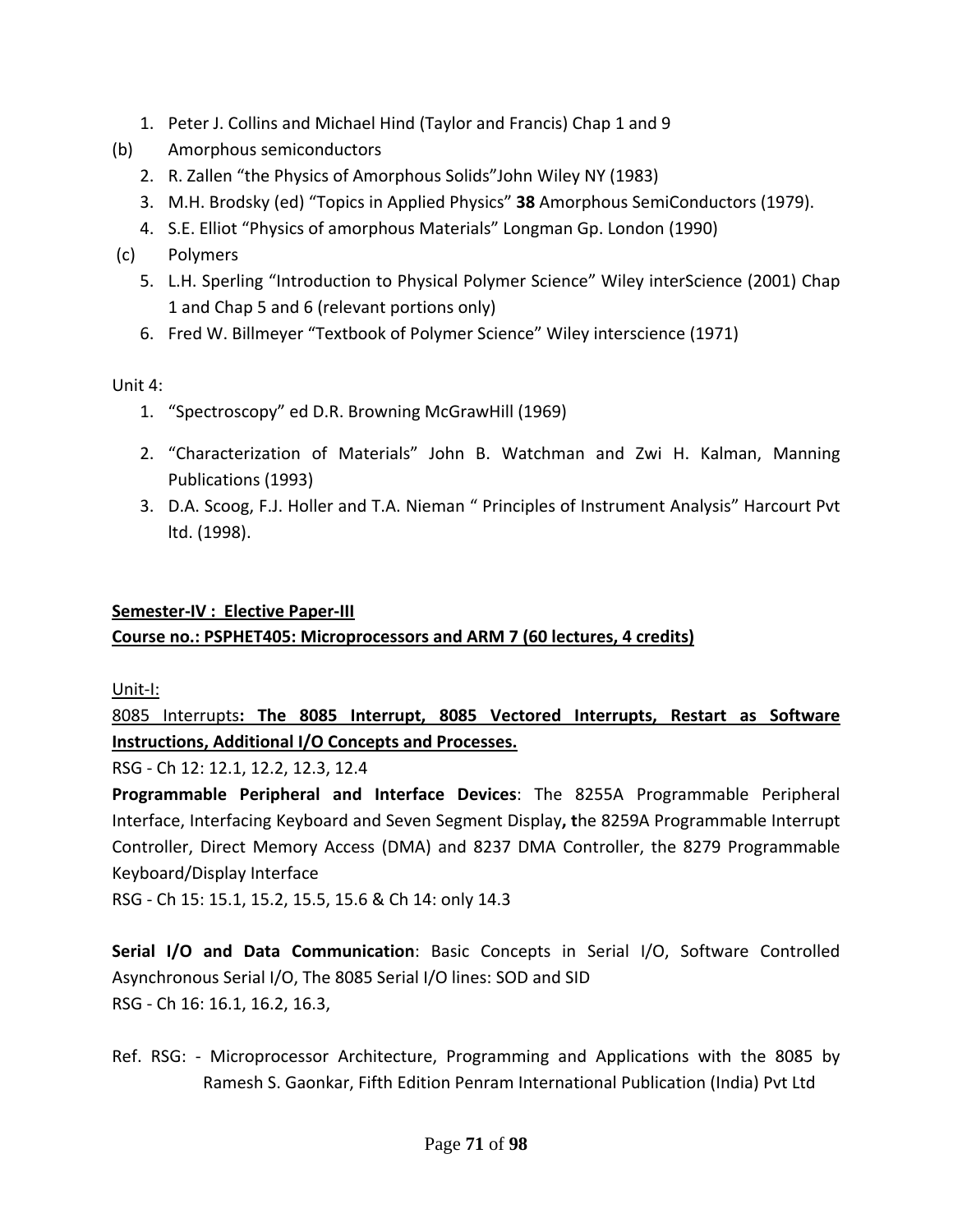#### **Unit‐II**

#### **8086 microprocessor:**

Register organization of 8086, Architecture, Signal Descriptions of 8086, Physical Memory Organization, General Bus operation, I/O Addressing Capability, Special Processor Activities, Minimum mode 8086 system and timings, Maximum mode of 8086 system and timings. AB ‐ Ch 1: 1.1, 1.2, 1.3, 1.4, 1.5, 1.6, 1.7, 1.8, 1.9.

#### **8086 Instruction set and assembler directives:**

Machine Language Instructions Formats, Addressing modes of 8086, Instruction set of 8086. AB ‐ Ch 2: 2.1, 2.2, 2.3.

#### **The Art of Assembly Language Programming with 8086:**

A few machine level programs, Machine coding the programs, Programming with an assembler (only using Debug), Assembly language example programs. AB ‐ Ch 3: 3.1, 3.2, 3.3.4 & 3.4

#### **Special architectural features and related programming:**

Introduction to Stack, Stack structure of 8086, Interrupts and Interrupt Service Routines, Interrupt cycle of 8086, Non‐maskable interrupt, Maskable interrupt (INTR).

AB ‐ Ch 4: 4.1, 4.2, 4.3, 4.4, 4.5, 4.6

Ref. AB: - Advanced Microprocessors and Peripherals by a K Ray and K M Bhurchandi Second Edition Tata McGraw–Hill Publishing Company Ltd.

(Note: Also refer Intel's 8086 Data Sheet)

### **Unit‐III: ARM 7:**

**The ARM Architecture:** The Acorn RISC Machine, Architectural inheritance, The ARM Programmer's model, ARM development tools.

SF ‐ Ch 2: 2.1, 2.2, 2.3, 2.4

**ARM Organization and Implementation:** 3 – stage Pipeline ARM organization, ARM instruction execution, ARM implementation.

SF ‐ Ch 4: 4.1, 4.3, 4.4

**ARM Processor Cores**: ARM7TDMI SF – Ch 9: 9.1 only

**Ref. SF: ‐ ARM System‐on‐Chip Architecture, by Steve Furber, Second Edition, Pearson**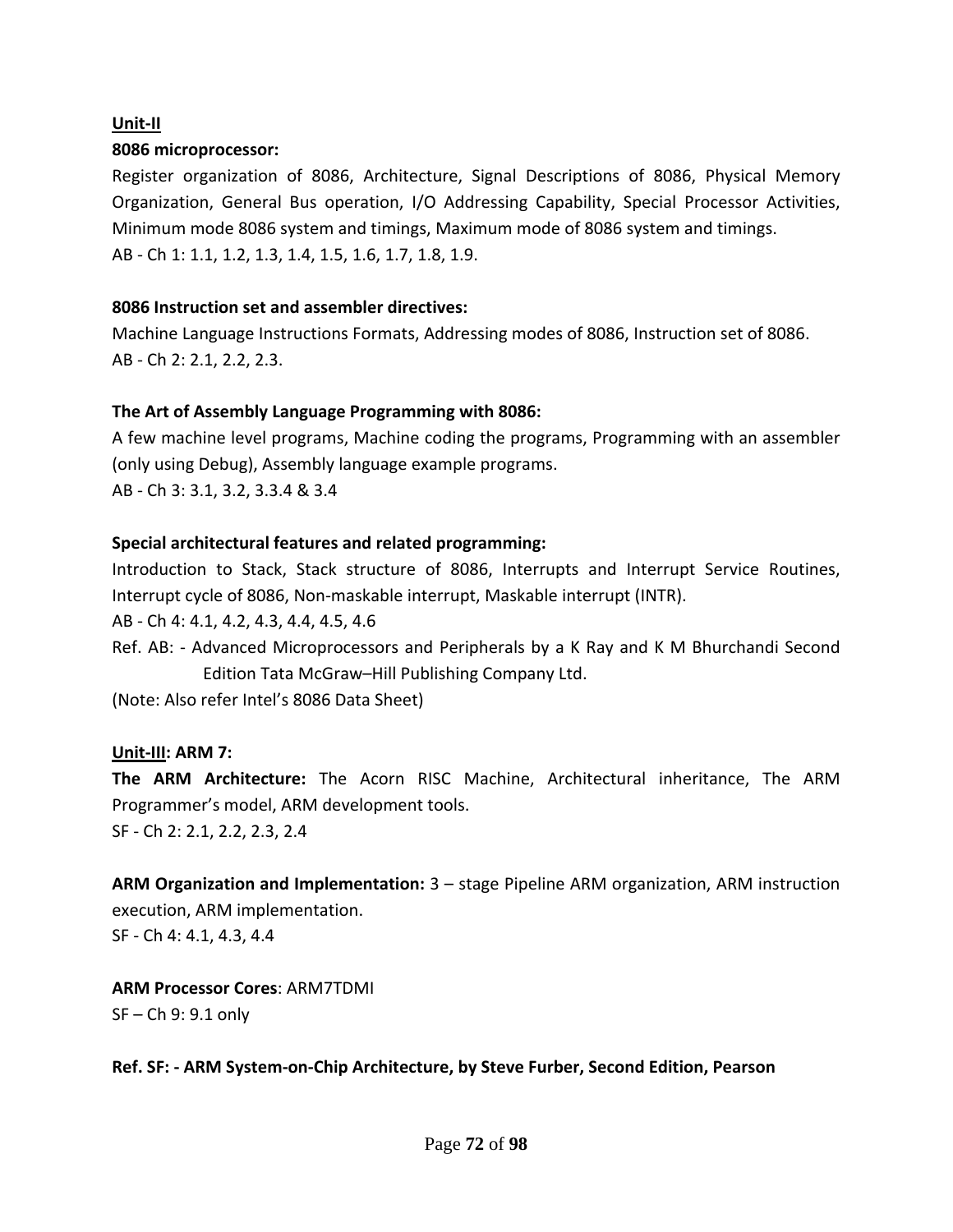#### **Unit‐IV: ARM 7**

**ARM Assembly language Programming**: Data processing instructions, Data transfer instructions, Control flow instructions, Writing simple assembly language programs. SF – Ch 3: 3.1, 3.2, 3.3, 3.4

**The ARM Instruction Set**: Introduction, Exceptions, Condition execution, Branch and Branch with Link (B, BL), Branch, Branch with Link and eXchange (BX,BLX), Software Interrupt (SWI), Data processing instructions , Multiply instructions, Count leading zeros (CLZ), Single word and unsigned byte data transfer instructions, Half‐word and signed byte data transfer instructions, Multiple register transfer instructions, Swap memory and register instructions (SWP), Status register to general register transfer instructions, General register to Status register transfer instructions

SF – Ch 5: 5.1, 5.2, 5.3, 5.4, 5.5, 5.6, 5.7, 5.8, 5.9, 5.10, 5.11, 5.12, 5.13, 5.14, 5.15

**The Thumb Instruction Set**: the Thumb bit in the CPSR, The Thumb programmer's model, Thumb branch instructions, Thumb software interrupt instruction, Thumb data processing instructions, Thumb single register data transfer instructions, Thumb multiple register data transfer instructions, Thumb breakpoint instruction, Thumb implementation, Thumb applications, Example and exercises.

SF – Ch 7: 7.1, 7.2, 7.3, 7.4, 7.5, 7.6, 7.7, 7.8, 7.9, 7.10, 7.11

Ref. SF: ‐ ARM System‐on‐Chip Architecture, by Steve Furber, Second Edition, Pearson Additional Ref:

- 1 Microprocessors and interfacing, programming and hardware, By Douglas V. Hall (TMH)
- 2 8086 Microprocessor: Programming and Interfacing K.J.Ayala, Penram International

# **Semester‐IV : Elective Paper‐IV Course no.: PSPHET406: VHDL and Communication Interface (60 lectures, 4 credits)**

Unit – I: VHDL‐I:

Introduction to VHDL: VHDL Terms, Describing Hardware in VHDL, Entity, Architectures , Concurrent Signal Assignment , Event Scheduling, Statement concurrency, Structural Designs, Sequential Behavior, Process Statements, Process Declarative Region, Process Statement Part, Process Execution, Sequential Statements, Architecture Selection, Configuration Statements, Power of Configurations.

DLP ‐ Ch 1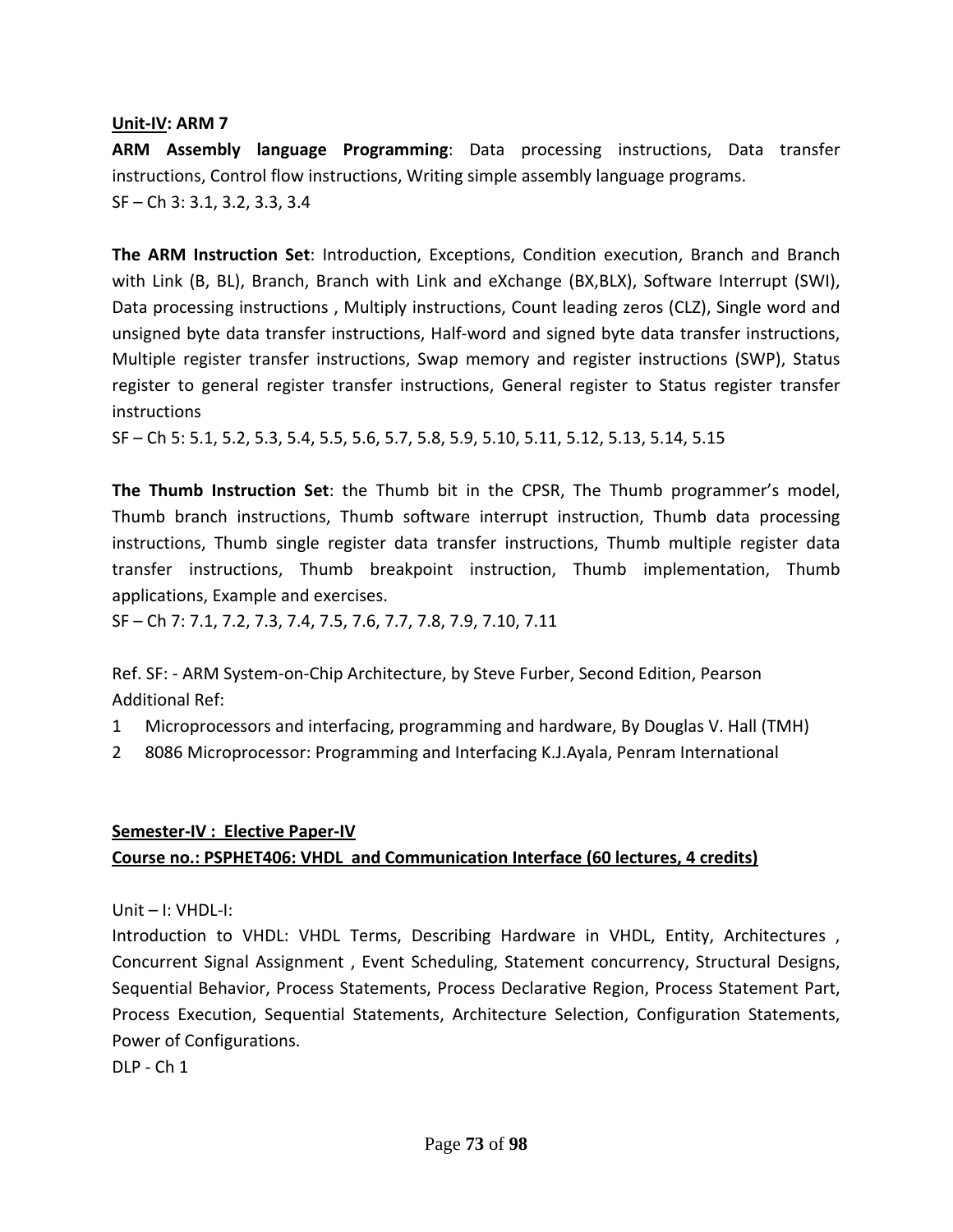Behavioral Modeling: Introduction to Behavioral Modeling, Transport Versus Inertial Delay, Inertial Delay, Transport Delay, Inertial Delay Model, Transport Delay Model, Simulation Deltas, Drivers, Driver Creation, Bad Multiple Driver Model, Generics, Block Statements, Guarded Blocks.

DLP ‐ Ch 2

Sequential Processing: Process Statement, Sensitivity List, Process Example, Signal Assignment Versus Variable Assignment, Incorrect Mux Example, Correct Mux Example, Sequential Statements, IF Statements, CASE Statements, LOOP statements, NEXT Statement, EXIT Statement, ASSERT Statement, Assertion BNF, WAIT Statements, WAIT ON Signal, WAIT UNTIL Expression, WAIT FOR time expression, Multiple WAIT Conditions, WAIT Time-Out, Sensitivity List Versus WAIT Statement, Concurrent Assignment Problem, Passive Processes. DLP ‐ Ch 3

Ref. DLP: ‐ VHDL programming by example by Douglas L. Perry, Fourth edition, Tata McGraw‐ Hill

#### Unit‐II: VHDL‐II:

Data Types: Object Types, Signal, Variables, Constants, Data Types, Scalar Types, Composite Types, Incomplete Types, File Types, File Type Caveats, Subtypes. DLP ‐ Ch 4

Subprograms and Packages: Subprograms Function, Conversion Functions, Resolution Functions, Procedures, Packages, Package Declaration, Deferred Constants, Subprogram Declaration, Package Body.

DLP ‐ Ch 5

Predefined Attributes: Value Kind Attributes, Value Type Attributes, Value Array Attributes, Value Block Attributes, Function Kind Attributes, Function Type Attributes, Function Array Attributes, Function Signal Attributes, Attributes 'EVENT and ,LAST‐VALUE Attribute 'LAST‐ EVENT Attribute, 'ACTIVE and 'LAST‐ACTIVE Signal Kind Attributes, Attribute 'DELAYED, Attribute 'STABLE, Attribute 'QUIET, Attribute TRANSACTION, Type Kind Attributes, Range Kind Attributes.

 $DLP - Ch 6$ 

Configurations: Default Configurations, Component Configurations, Lower‐Level Configurations, Entity‐Architecture Pair Configuration, Port Maps, Mapping Library Entities, Generics in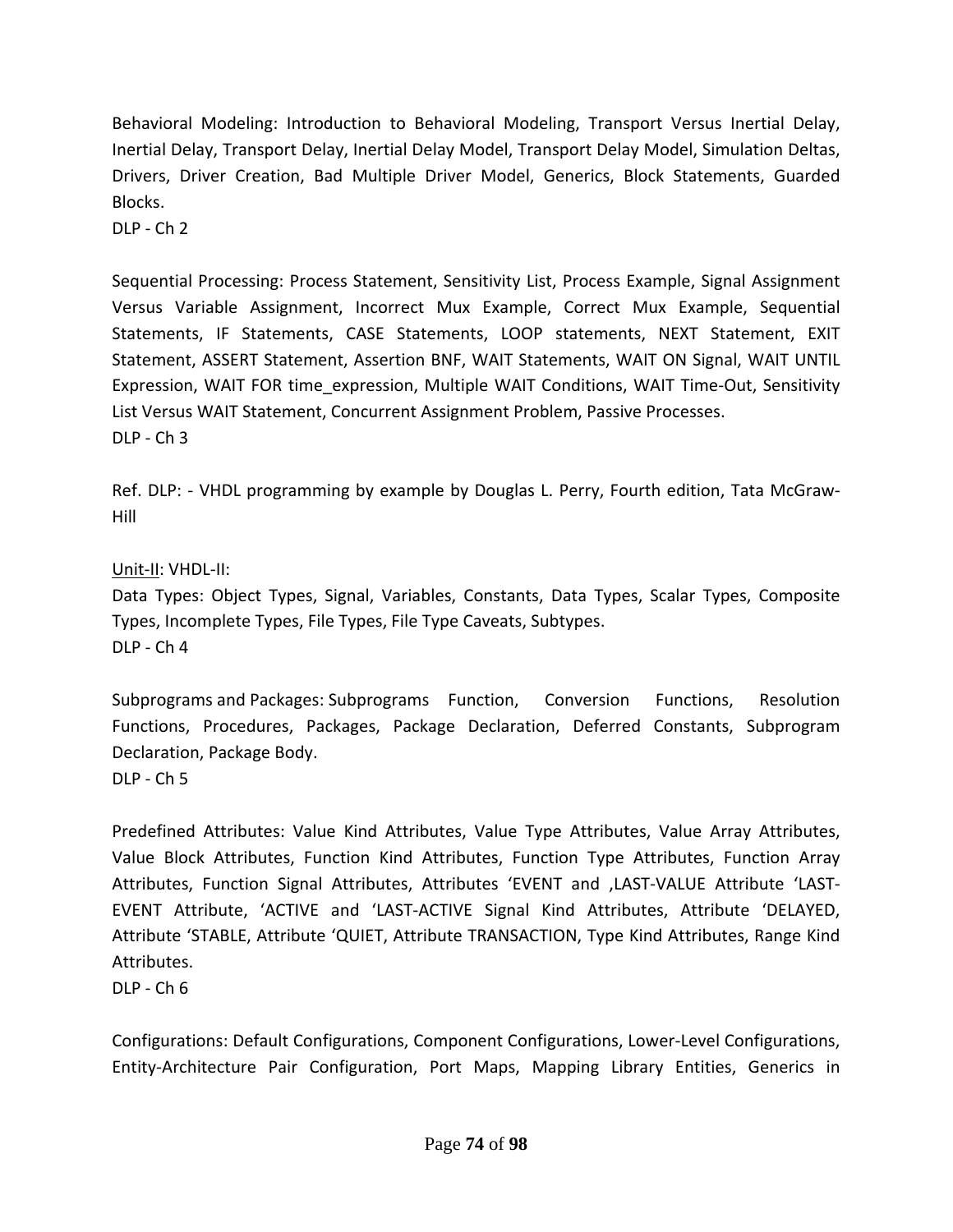Configurations, Generic Value Specification in Architecture, Generic Specifications in Configurations, Board‐Socket‐Chip Analogy, Block Configurations, Architecture configurations. DLP ‐ Ch 7

Ref. DLP: ‐ VHDL programming by example by Douglas L. Perry, Fourth edition, Tata McGraw‐ Hill

Unit‐III: Understanding USB and USB Protocols

USB Basics: Uses and limits, Evolution of an interface, Bus components, Division of Labor, Developing a Device.

 $JA - Ch 1$ 

Inside USB Transfers: Transfer Basics, Elements of a Transfer, USB 2.0 Transactions, Ensuring Successful Transfers, SuperSpeed Transactions.

 $JA - Ch<sub>2</sub>$ 

A Transfer Type for Every Purpose: Control transfers, Bulk Transfers, Interrupt Transfers, Isochronous Transfers, More about time‐critical transfers.

 $IA - Ch$  3

Enumeration: How the Host learns about devices: The Process, Descriptors.  $JA - Ch 4$ 

Control Transfers: Structured Requests for Critical Data: Elements of a Control Transfer, Standard Requests, Other Requests.  $JA - Ch 5$ 

Chip Choices: Components of USB device. JA – Ch 6: Pages 137 ‐ 141

How the Host Communicates: Device Drivers, Inside the Layers, Writing Drivers, Using GUIDs.  $JA - Ch 8$ 

Ref. JA: - The Developers Guide "USB Complete", by Jan Axelson, Fourth Edition, Penram International Publishing (India) Pvt Ltd

Unit‐IV: Communication Interface

On board Communication Interface: Inter Integrated Circuit (I2C), Serial Peripheral Interface (SPI), Universal Asynchronous Receiver Transmitter (UART), Wire Interface, Parallel Interface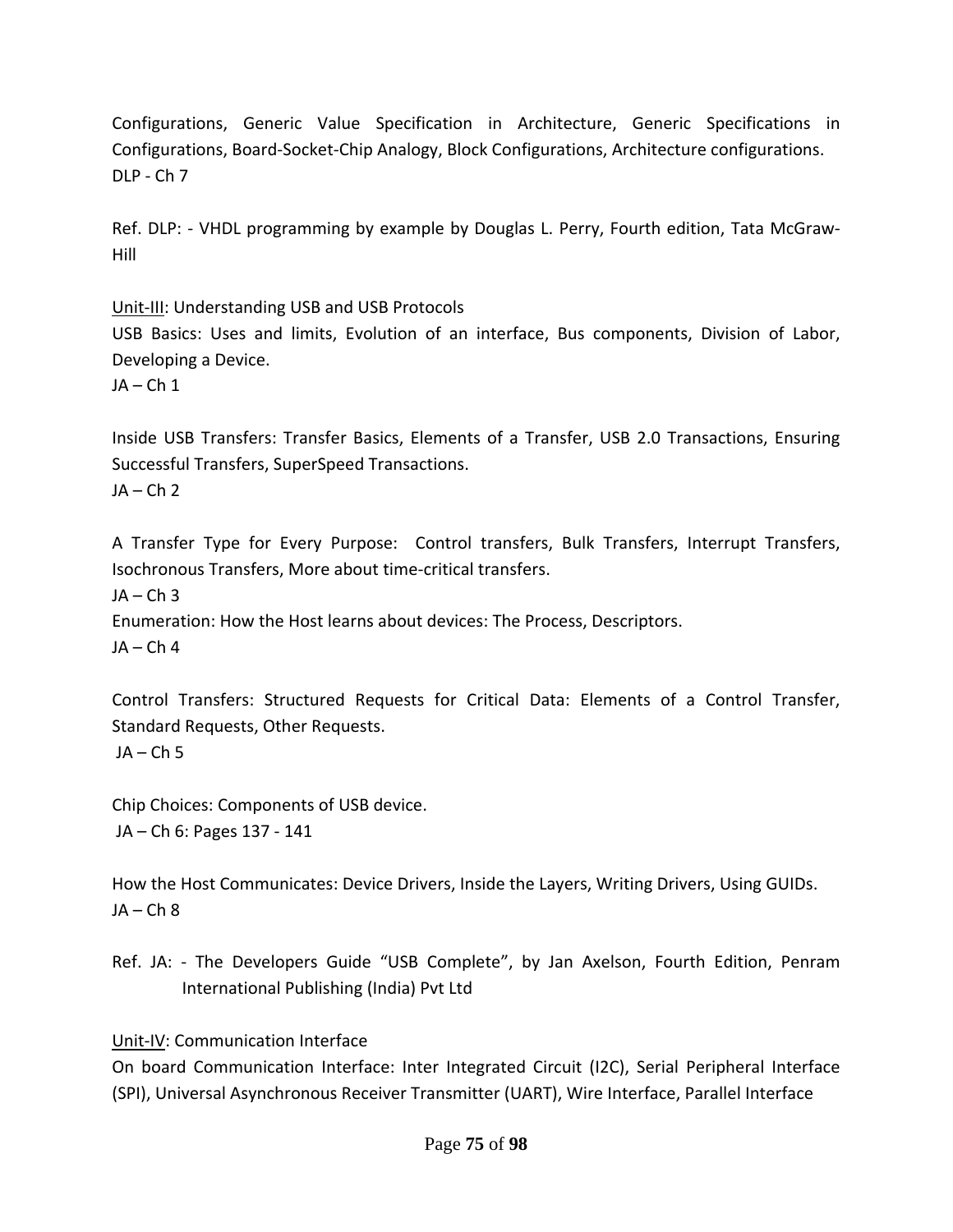External Communication Interfaces: RS‐232 & RS‐485, USB, IEEE 1394 (Firewire), Infrared (IrDA), Bluetooth, Wi‐Fi, ZigBee, GPRS.

 $SKV: Ch - 2: 2.4$ 

Detailed studies of I2C Bus refer:

I2C Bus Specification Version 2.1 by Philips (Pages 4‐18 and 27‐30)

(Download from www.nxp.com)

- The I2C-Bus Benefits designers and manufacturers (Art 2: 2.1, 2.2)
- Introduction to the I2C‐Bus Specification (Art 3)
- The I2C-Bus Concept (Art 4)
- General Characteristics (Art 5)
- Bit Transfer (Art 6)

Data validity (6.1), START and STOP conditions (6.2)

• Transferring Data (Art 7)

Byte format 7.1, Acknowledge 7.2

• Arbitration and Clock Generation (Art 8)

Synchronization (8.1), Arbitration (8.2), Use of the clock synchronizing mechanism as a handshake (8.3)

- Formats with 7‐Bit Addresses (Art 9)
- 7-Bit Addressing (Art 10)

Definition of bits in the first byte (10.1)

• 10-Bit Addressing (Art 14)

Definition of bits in the first two bytes (14.1), Formats with 10-bit addresses (14.2)

Detailed study of Bluetooth: Overview, Radio Specifications, FHSS

WS: Ch‐ 15: 15.1, 15.2 upto Page 512

Ref: SKV :- Introduction to embedded systems, by Shibu K. V. , Sixth Reprint 2012, Tata Mcgraw Hill

WS:-Wireless Communications and Networks, by William Stallings, 2<sup>nd</sup> edition Pearson

## **Semester‐IV : Elective Paper‐III Course no.: PSPHET407: Digital Communication Systems and Python Programming language (60 lectures, 4 credits)**

**Unit I:**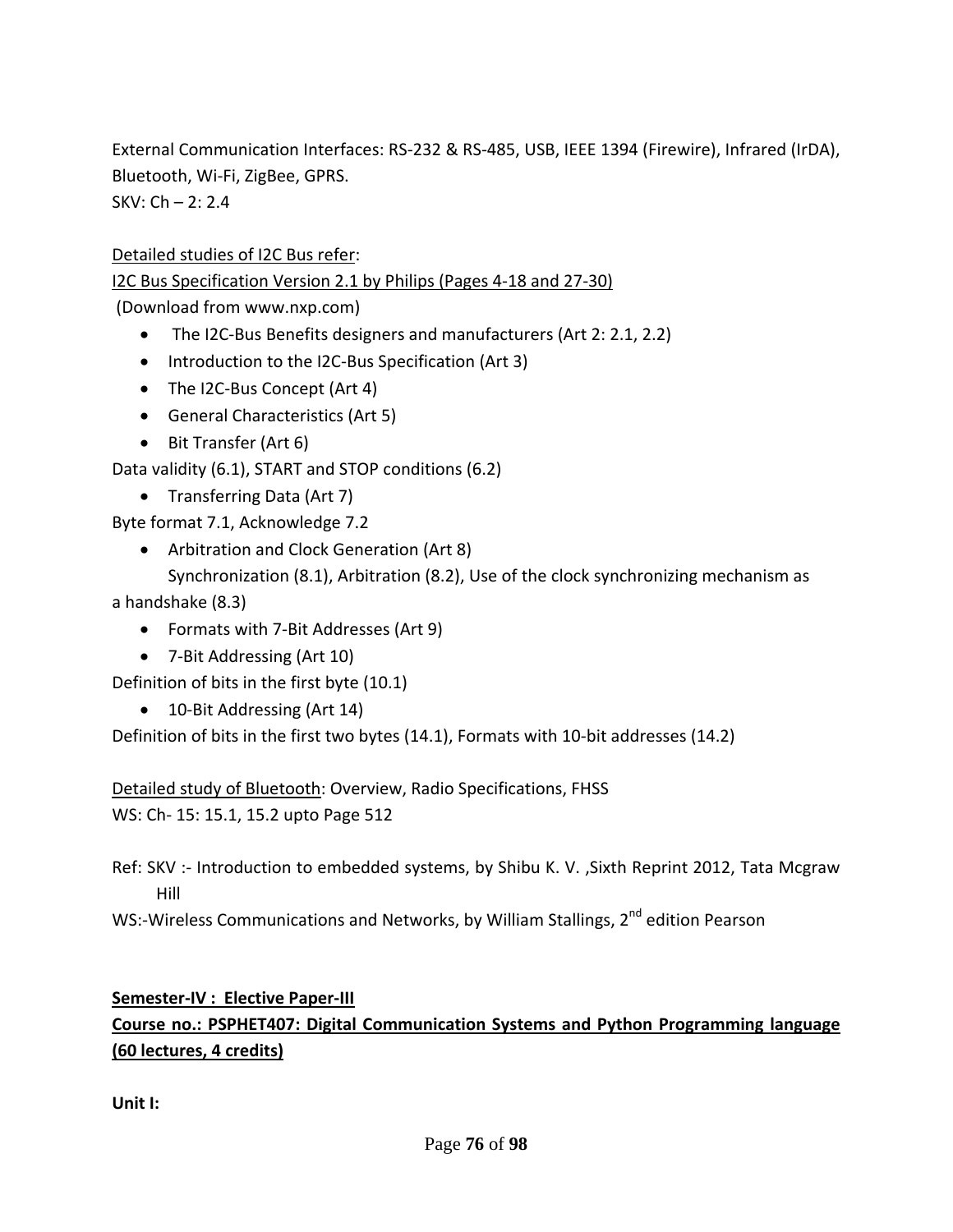**Digital Modulation**: Introduction, information capacity, bits, bit rate, Baud and M-Ary encoding , ASK , FSK , PSK , QAM , Bandwidth efficiency , carrier recovery , clock recovery. **Digital Transmission**: Introduction, Pulse modulation, PCM sampling, Signal to quantization noise ratio, Commanding, PCM line speed, Delta modulation PCM, Adaptive delta modulation.

#### **Unit II:**

**Telephone Instruments and Signals:** Introduction, The subscriber Loop, Standard telephone set, Basic telephone call procedures, Call progress tones and signals, Cordless telephones, Caller ID, Electronic telephones, paging system.

**Telephone Circuits**: Introduction, Local subscriber loop, Transmission parameters and private line circuits (concepts only), Voice frequency circuit arrangement.

### **Unit III:**

**Study of PC Serial Port:** Options and choices, Formats and protocols, The PCs serial port from the connector in, PC programming.

**Cellular Phone Concepts :** Introduction , Mobile phone service , evolution of cellular phone , frequency reuse, interference, cell Splitting, sectoring, segmentation and dualization, cellular system topology , roaming and handoffs

**Cellular Phone Systems**: Digital cellular phone, Interim standard 95, CDMA, GSM communication.

### **Unit IV:**

**Python Programming language:**  Introduction, Installing Python, First steps, The basics, operators and expressions, control flow, Functions.

### **Main References:**

[1] Advanced Electronic Communications Systems (Sixth edition) by Wayne Tomasi (PHI EE Ed)

[2] Serial Port Complete by Jan Axelson; Penram International Publications.

[3] A Byte of Python by C. H. Swaroop.

### **Additional References:**

- [1] Electronic Communication Systems Fundamentals Through Advanced by Wayne Tomasi; 4th Edition, Pearson education Singapore.
- [2] Electronic Communications by Dennis Roddy and John Coolen,  $(4<sup>th</sup>$  ed., Pearson Education).
- [3] Modern Electronic Communication by Gary M. Miller,  $6<sup>th</sup>$  ed., Prentice Hall International, Inc.).
- [4] Wireless Communication Technology by Roy Blake, (Delmar Thomson Learning).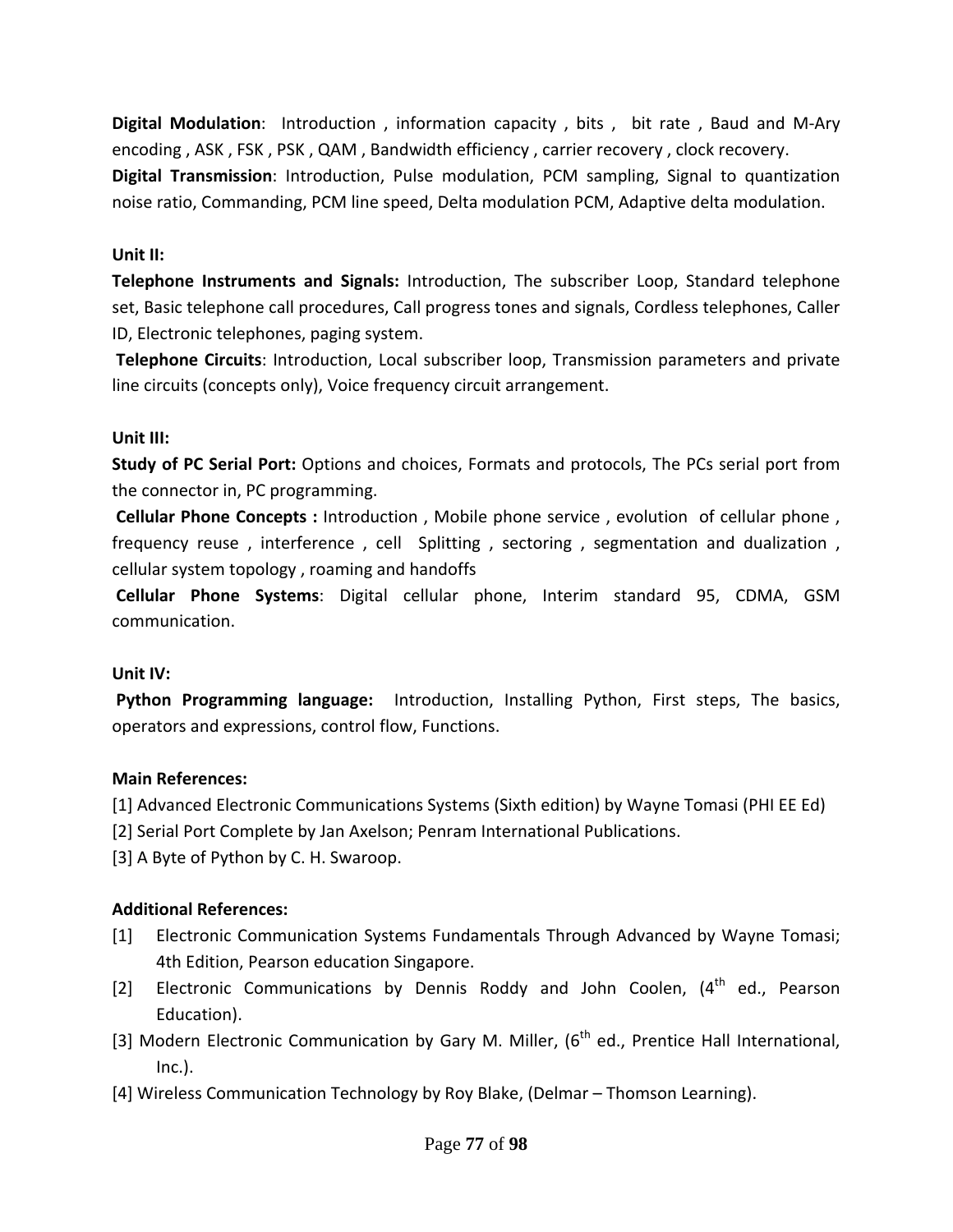[5] Digital Communications Systems by Harold Kolimbiris, (Pearson Education Asia).

# **Semester‐IV : Elective Paper‐IV Course no.: PSPHET408: Computer Networking (60 lectures, 4 credits)**

### Unit I:

Overview of Data Communication and Networking: Introduction, Data communications, Networks, The internet, Protocols and standards; Network models, Layered tasks, Internet model, OSI model.

Data Link layer: Error detection and correction, Types of errors, Detection, Error correction, Data link control and protocols, Flow and error control, Stop and wait ARQ, Go‐back‐N ARQ, Selective repeat ARQ, HDLC, Point to point access, Pont to point protocol, PPP stack, Multiple access, Random access, Controlled access, Channelization.

### Unit II:

Local Area Networks: Ethernet: Traditional ethernet, Fast ethernet, Gigabit Ethernet, Wireless LANs, IEEE 802.11, Bluetooth. Connecting LANs, Connecting devices (Repeaters, Hubs, Bridges, Two layer switch, Router and three layer switches), Backbone networks, Virtual LANs, Virtual circuit switching, Frame relay, ATM, ATM LANs.

### Unit III:

Network Layer: Internetworks, Addressing, Routing, Network layer protocols, ARP, IP, ICMP, IPV6, Unicast and multicast routing protocols, Unicast routing, Unicast routing Protocols, Multicast routing, Multicast routing Protocols.

Transport Layer: Process to process delivery, User datagram protocol (UDP), Transmission control protocol (TCP).

Application Layer: Domain name system, Name space, Domain name space, Distribution of name space, DNS in the internet, Resolution, DNS messages, DDNS, Encapsulation, Electronic mail, File transfer (FTP), HTTP, World wide web (WWW).

Unit IV:

Network Security: Cryptography, Introduction, Symmetric cryptography, Public‐key cryptography, Message security, Digital signature, User authentication, Key management, Kerberos, Security protocols in the internet, IP level security (IPSEC), Transport level security, Application layer security, Firewalls, Virtual private network. References: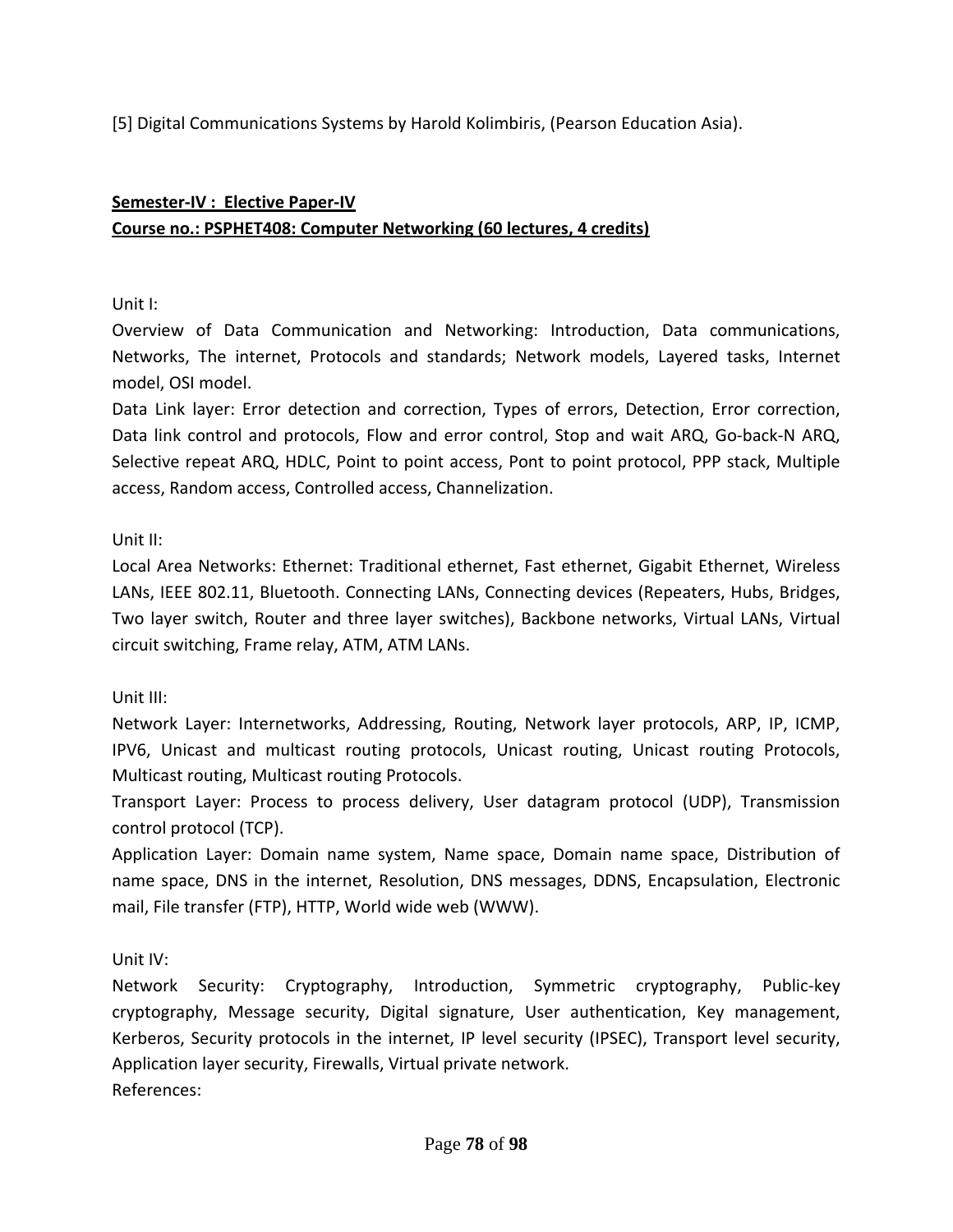- 1. Data Communications and Networking by B. A. Forouzan  $(3^{rd}$  ed., Tata McGraw Hill Publishing Company Ltd., New Delhi). Chapters
- 2. Advanced Electronic communications systems (Sixth edition) by Wayne Tomasi (PHI EE Ed)
- 3. Data Communications and Computer Networks by Prakash Gupta

#### **Semester‐IV : Elective Paper‐III**

### **Course no.: PSPHET409: Physics of Semiconductor Devices (60 lectures, 4 credits)**

(N.B.: Problems form an integral part of the course)

Unit I: Metal-Insulator-Semiconductor (MIS) Devices:

Review of ideal MIS device, Si-SiO<sub>2</sub> Practical MOS diode, Oxide charges, defects, Surface and interface states, C‐V and G‐V measurement techniques and characterization of MOS devices. Review of MOSFET Basic device characteristics, Types of MOSFETs, Non‐ uniform doping and buried‐channel devices, Short‐channel effects, MOS transistor scaling. MOSFET structures‐ HMOS, DMOS, SOI, VMOS, and HEXFET. Charge coupled devices (CCDs), Non‐volatile memory devices, Simulation.

### Unit II: Microwave, Power & Hot electron devices:

Microwave devices‐Different types of Tunnel diodes, Tunnel transitor, IMPATT diode, BARITT diode, DOVETT diode, Transferred electron device, Gunn diode, Microwave transistor, Thyristors, Bipolar power transistor, Hot electron transistor; MOS Power transistor, HEMT.

#### Unit III: Optoelectronic Devices:

Light‐Emitting Diodes, Liquid crystal displays, Photo detectors, Photodiode materials, Phototransistor, Solar cells, Materials and design considerations, Thin film solar cells, amorphous silicon solar cells, Semiconductor Lasers, Optical processes in semiconductor lasers (JS‐Art.15.8), Heterojunction lasers. Exciton (JS‐Art16.1), Quantum confined Stark effect (JS.Art16.6), Quantum well IR photodetector, Application of laser in materials processing, Fiber optical waveguides, Losses and dispersion in fibers, Measurement of fiber characteristics, Fiber materials and fabrication, Fiber optics simulation.

#### Unit IV: Quantum well & Nano structures:

Quantum wells: Band structure modifications by heterostructures; Band structure in quantum wells, quantum wires, quantum dots; Modulation doping; Mobility in a MODFET quantum well (JS‐6.2, 6.3, 8.6, 14.2) Nanotechnology: Nanomaterials, nanostructures, Synthesis of nanoparticles, Semiconductor nanocrystals, Metallic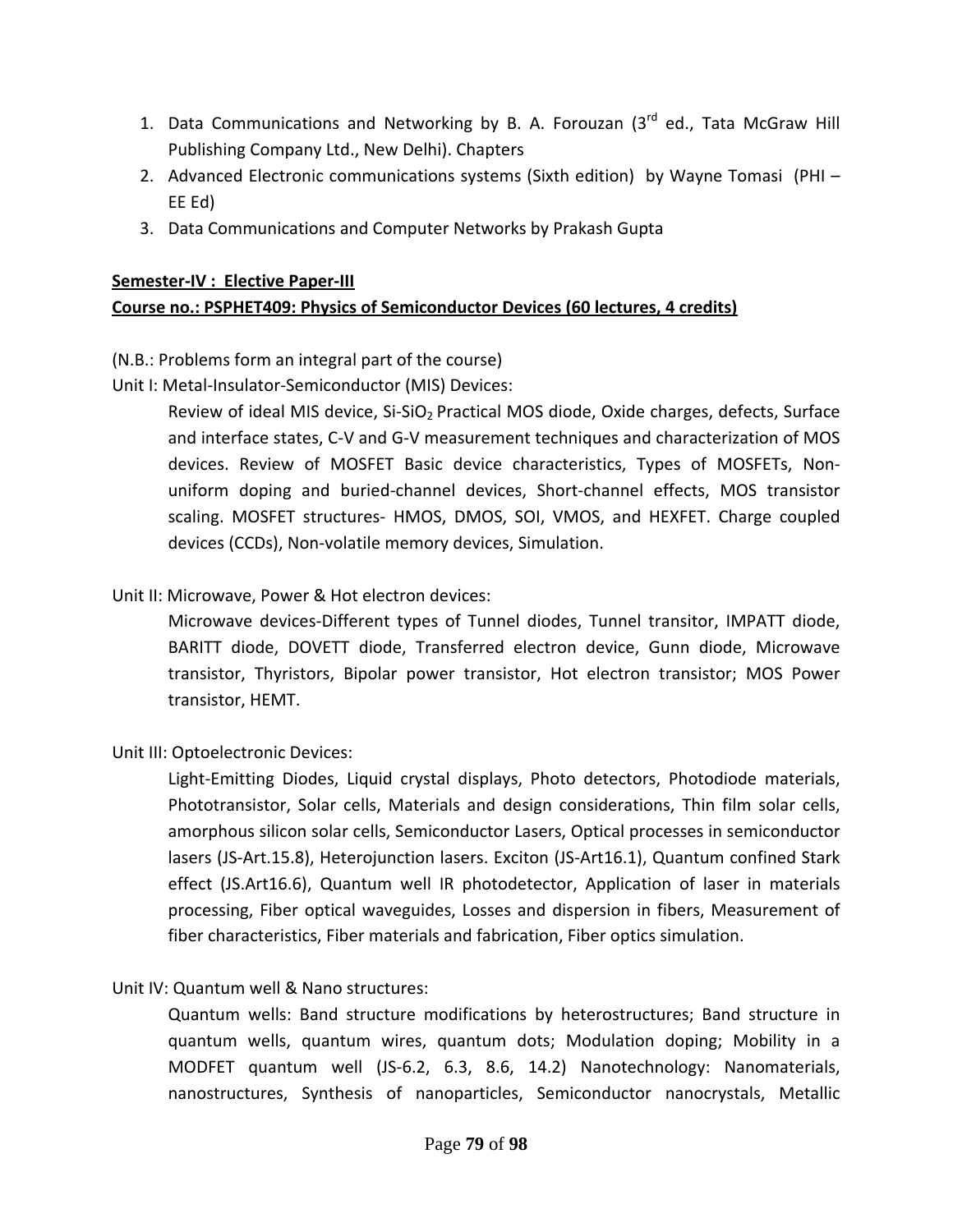nanoclusters, Carbon nanostructures, Bulk nanostructured materials, Microelectromechanical systems (MEMS).

Main References:

- 1. S.M. Sze, Physics of Semiconductor Devices, John Wiley, N.Y., 1981,
- 2. Jasprit Singh, Semiconductor Devices‐Basic Principles, Wiley Student Edition, New Delhi, 2009.
- 3. P. Bhattacharya, Semiconductor Optoelectronics devices, Prentice Hall, India, 1995.
- 4. Gerd Kelser, Optical fiber communication, Mc Graw Hill‐1980.
- 5. Jasprit Singh, Physics of Semiconductors and their Heterostructures, McGraw‐Hill, New York, 1993.
- 6. C. P. Poole and F. J. Owens, Introduction to Nanotechnology, Wiley Interscience, Hoboken, New Jersey, 2003.

Additional References:

- 1. E.H. Nicollian an J.R. Brews, MOS Physics and Technology, John Wiley, 1982,
- 2. J. Wilson and J.F.B. Hawkes, Optoelectronics, An Introduction, Prentice Hall, 1983,
- 3. Jasprit Singh, Semiconductor Optoelectronics, Mc‐Graw Hill

#### **Semester‐IV : Elective Paper‐IV**

### **Course no.: PSPHET410: Semiconductor Technology (60 lectures, 4 credits)**

#### (N.B.: Problems form an integral part of the course)

Unit I: Crystal growth and Epitaxy

- (a) Crystal growth: Czochralski technique, Bridgman technique, Float zone process, Zone refining, Zone levelling.
- (b) Epitaxy Vapour phase epitaxy (VPE), Liquid phase epitaxy (LPE), Molecular beam epitaxy (MBE), MOCVD, Heteroepitaxy, Growth of III‐V compound semiconductors, Growth of silicon on insulator (SOI) structures.
- (c) Oxidation and film deposition: Oxide formation, kinetics of oxide growth, thin oxide growth, oxidation systems.

Unit II: Diffusion and Ion‐implantation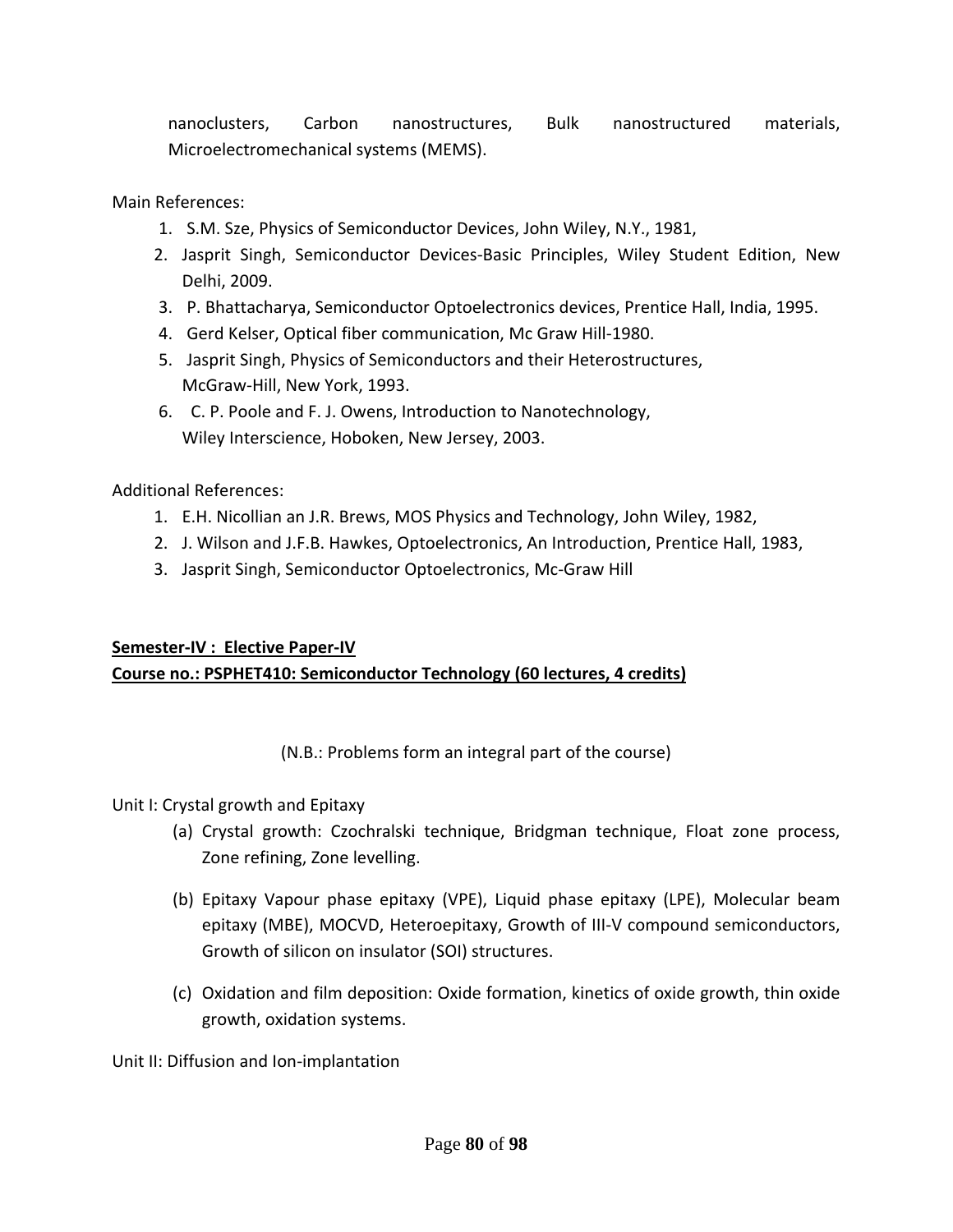- (a) Diffusion: Nature of diffusion, basic diffusion theory, extrinsic Diffusion, diffusion related physical processes, Boron diffusion system, Phosphorus diffusion system.
- (b) Ion‐implantation: Range of implanted ions, ion distribution, ion stopping, ion channeling, Radiation damage and annealing, implantation related processes, evaluation techniques for epitaxial layer, diffused layer implanted layer and oxide layer.

### Unit III: Lithography and Etching

- (a) Lithography: Clean room, Masking, Photoresist, Passivation, Optical, Electron‐beam, X‐ ray & Ion‐beam lithography.
- (b) Etching :Wet chemical etching, Dry etching, Plasma etching.

### Unit IV: Integrated Devices

Device and circuit design and fabrication: Passive components-Integrated circuit resistor, capacitor and inductor. Bipolar technology: Discrete bipolar circuit fabrication, Bipolar technology, MOSFET technology, MESFET Technology, Fundamental limits of integrated devices, ULSI Technology; Simulation.

#### Main References:

- 1. S.M. Sze, Semiconductor Devices‐Physics and Technology, John Wiley,1985
- 2. Integrated circuits (Design principles & fabrication) R.M.Warner, Motorola series in Solid State Electronics,
- 3. K. Martin, Digital Integrated Circuit Design Oxford University Press, YMCA, New Delhi, 2004

Additional References:

- 1. E.L. Wolf, Nanophysics and Nanotechnology, Wiley‐VCH Verlag, Weinheim, 2004
- 2. S.K. Ghandhi, The theory and practice of Microelectronics, John Wiley and Sons,
- 3. S.M. Sze, VLSI Technology, Mc Graw Hill Book, N.Y., 2<sup>nd</sup> Ed
- 4. S.K. Ghandhi , VLSI fabrication principles, John Wiley, N.Y., 1983

## **Semester‐IV : Elective Paper‐III Course no.: PSPHET411: Materials and their applications (60 lectures, 4 credits)**

Unit I:

Engineering Alloys, Production of Iron and Steel, The Iron‐Iron Carbide Phase Diagram, Heat Treatment of Plain‐Carbon Steels, Low‐Alloy Steels, Aluminum Alloys, Copper Alloys, Stainless Steels, Cast Irons, Magnesium, Titanium, and Nickel Alloys,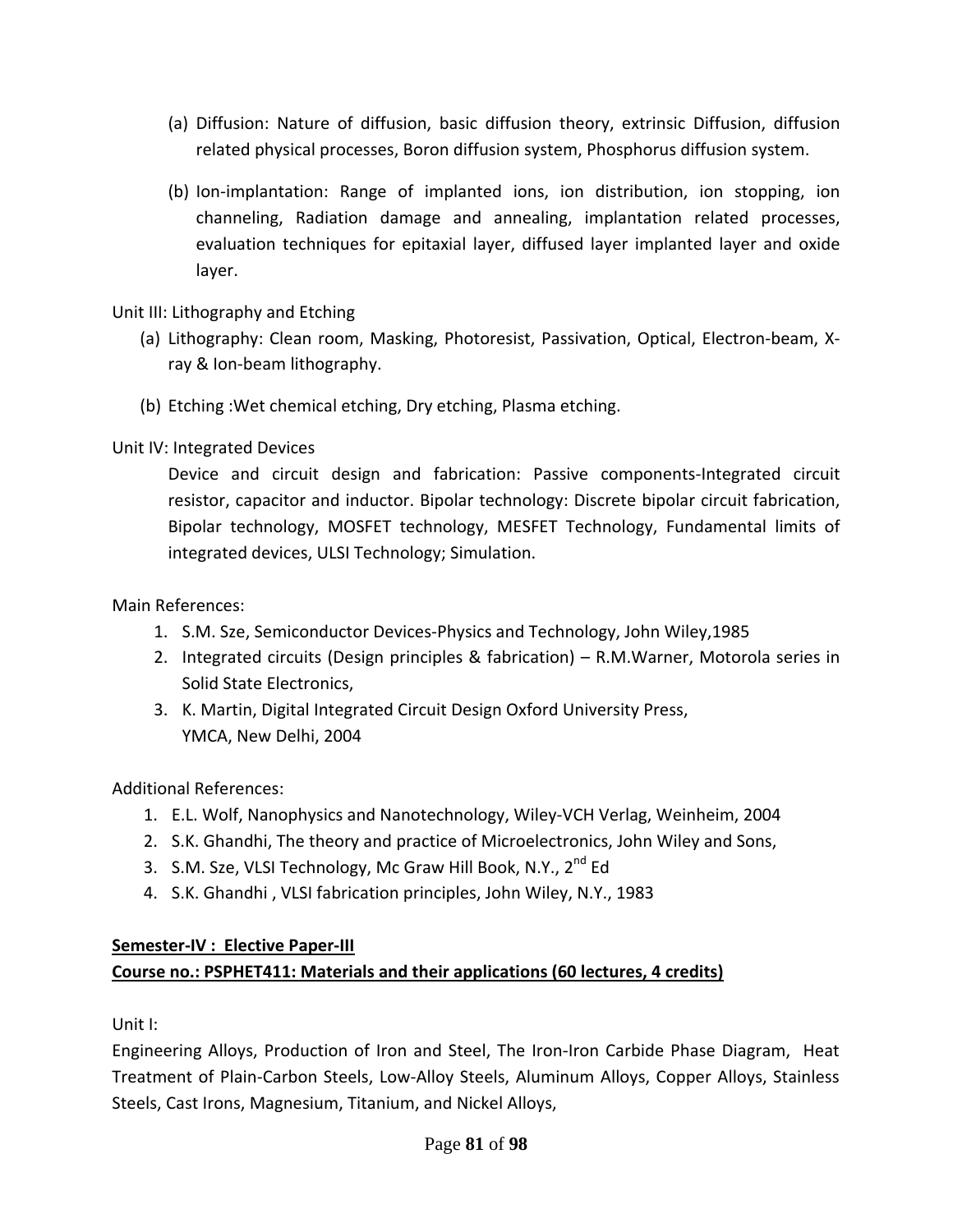### Unit II:

Corrosion, Electrochemical Corrosion of Metals, Galvanic Cells, Corrosion Rates (Kinetics), Types of Corrosion, Oxidation of Metals, Corrosion Control

### Unit III:

Polymeric Materials, Polymerization Reactions, Industrial Polymerization Methods, Crystallinity and Stereoisomerism In Some Thermoplastics, Processing of Plastic Materials, General‐Purpose Thermoplastics, Engineering Thermoplastics, Thermosetting Plastics (Thermosets), Elastomers (Rubbers), Deformation and Strengthening of Plastic Materials, Creep and Fracture of Polymeric Materials.

## Unit IV:

Ceramic Materials, Simple Ceramic Crystal Structures, Silicate Structures, Processing of Ceramics, Traditional and Technical Ceramics, Electrical Properties of Ceramics, Mechanical Properties of Ceramics, Thermal Properties of Ceramics, Glasses. Composite Materials, Fibers for Reinforced-Plastic Composite Materials, Fiber-Reinforced-Plastic Composite Materials, Open‐Mold Processes for Fiber‐Reinforced‐Plastic Composite Materials, Closed‐Mold Processes for Fiber‐Reinforced‐Plastic Composite Materials, Concrete, Asphalt and .Asphalt Mixes, Wood, Sandwich Structures

## Reference:

1. William F Smith, Javad Hashemi, Ravi Prakash, Materials Science and Engineering, Tata‐ McGraw Hill, 4<sup>th</sup> Edition.

# **Semester‐IV : Elective Paper‐IV Course no.: PSPHET412: Elective 12 Energy Studies (60 lectures, 4 credits)**

### **Unit I:**

A brief history of energy technology, Global energy trends, Global warming and the greenhouse effect, Units and dimensional analysis, Heat and temperature, Heat transfer, First law of thermodynamics and the efficiency of a thermal power plant, Closed cycle for a steam power plant, Useful thermodynamic quantities, Thermal properties of water and steam, Disadvantages of a Carnot cycle for a steam power plant,

Rankine cycle for steam power plants, Gas turbines and the Brayton (or Joule) cycle, Combined cycle gas turbine, Fossil fuels and combustion, Fluidized beds, Carbon sequestration, Geothermal energy, Basic physical properties of fluids, Streamlines and stream‐tubes, Mass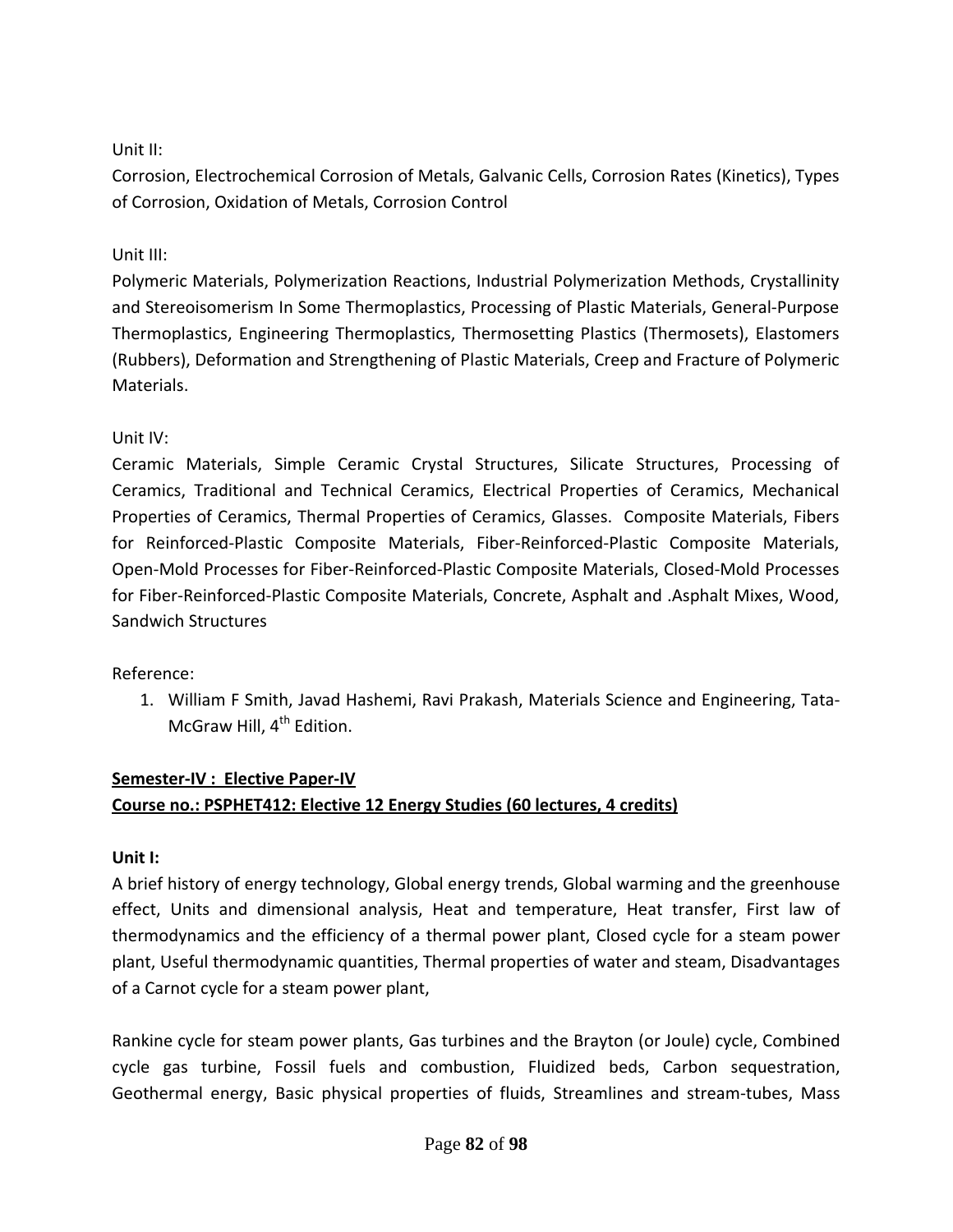continuity, Energy conservation in an ideal fluid: Bernoulli's equation, Dynamics of a viscous fluid, Lift and circulation, Euler's turbine equation. (Andrews and Jelly: Chapter 1, 2, and 3)

#### **Unit II:**

Hydropower, power output from a dam, measurement of volume flow rate using a weir, Water turbines; Impact, economics and prospects of hydropower; Tides, Tidal power, Power from a tidal barrage, Tidal resonance, Kinetic energy of tidal currents, Ecological and environmental impact of tidal barrages, Economics and prospects for tidal power, Wave energy, Wave power devices; Environmental impact, economics and prospects of wavepower; Binding energyand stability of nuclei, Fission, Thermal reactors, Thermal reactor designs, Fast reactors, Present‐day nuclear reactors, Safety of nuclear power, Economics of nuclear power, Environmental impact of nuclear power, Public opinion on nuclear power, Outlook for nuclear power, Magnetic confinement, D‐T fusion reactor, Performance of tokamaks, Plasmas, Charged particle motion in E and B fields, Tokamaks, Plasma confinement, Divertor tokamaks, Outlook for controlled fusion.

(Andrews and Jelly: Chapter 4, 8, and 9)

### **Unit III:**

Source of wind energy, Global wind patterns, Modern wind turbines, Kinetic energy of wind, Principles of a horizontal‐axis wind turbine, Wind turbine blade design, Dependence of the power coefficient  $C_p$  on the tip-speed ratio  $\lambda$ , Design of a modern horizontal-axis wind turbine, Turbine control and operation, Wind characteristics, Power output of a wind turbine, Wind farms, Environmental impact and public acceptance, Economics of wind power, Outlook, Conclusion, The solar spectrum, Semiconductors, p‐n junction, Solar photocells, Efficiency of solar cells, Commercial solar cells, Developing technologies, Solar panels, Economics of photovoltaics (PV), Environmental impact of photovoltaics, Environmental impact of photovoltaics, Outlook for photovoltaics, Solar thermal power plants, Photosynthesis and crop yields, Biomass potential and use, Biomass energy production, Environmental impact of biomass, Economics and potential of biomass, Outlook.

(Andrews and Jelly: Chapter 5, 6, and 7)

### **Unit IV:**

Generation of electricity, High voltage power transmission, Transformers, High voltage direct current transmission, Electricity grids, Energy storage, Pumped storage, Compressed air energy storage, Flywheels, Superconducting magnetic energy storage, Batteries, Fuel cells, Storage and production of hydrogen, Outlook for fuel cells, Environmental impact of energy production, Economics of energy production, Cost‐benefit analysis and risk assessment, Designing safe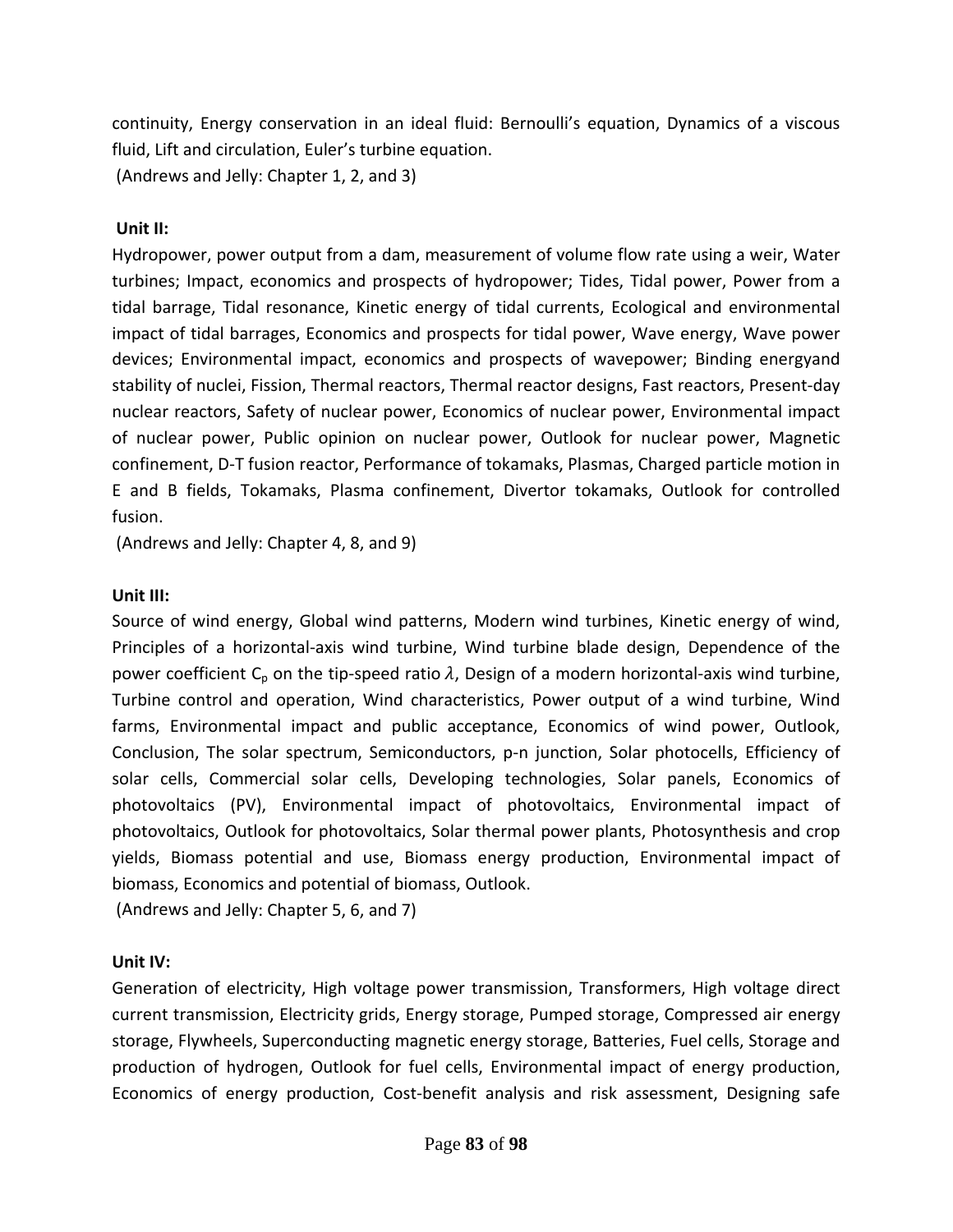systems, carbon abatement policies, Stabilization wedges for limiting  $CO<sub>2</sub>$  emissions, Conclusions.

(Andrews and Jelly: Chapter 10 and 11)

#### **Reference:**

ENERGY SCIENCE: principles, technologies, and impacts, *John Andrews and Nick Jelley,* Oxford University Press

#### **Semester‐IV : Elective Paper‐III**

#### **Course no.: PSPHET413: Astronomy and Space Physics (60 lectures, 4 credits)**

**Unit I:**

*The Sky, Instruments and Observational tools:* (a) Inventory of the Universe Wavelength bands of observation: radio, infrared, optical, UV, X‐ray and Gamma‐ray windows. Ground-based, balloon-borne and satellite-borne telescopes, Celestial coordinate system: Right Ascension, Declination Time keeping. Sidereal and Solar (b) Resolution of Instruments and Limitations Optical telescopes, Photometers, Spectrographs, CCDs, Polarimeters. Radio telescopes – interferometry X‐ray and Gamma‐ray detectors Neutrino and Cosmic Ray astronomy ‐ origin, composition and spectrum.

#### **Unit II:**

*Stellar Structure and Evolution:* Stellar parameters: Mass, Radius, Luminosity, Chemical Composition Spectral types colour, magnitude: H‐R diagram. Stellar physics: Equation of state, Opacity. Nuclear energy generation, Saha Ionization Equilibrium Planck Blackbody Radiation. Radiative and convective transport of energy. Internal structure of stars and Virial Theorem. Stellar atmosphere. Absorption and Emission of lines. Stellar Evolution: Hayashi phase. Main sequence, Horizontal Branch, Red Giant and Asymptotic Giant Branches. Planetary Nebulae and Supernova remnants. Stellar rotation. Stellar magnetism. Mass Loss. Diffusion. Stellar pulsation: Helio ‐ and Astero‐seismology.

#### **Unit III:**

*Condensed Objects And High Energy Astrophysics:* Compact objects: White dwarfs and Chandrasekhar Limit. Neutron stars and Black holes: Pulsars, X‐ray and Gamma‐ray sources. Binary systems: Accretion process and associated phenomena: Bursts and Quasi‐periodic oscillations. Radiation Processes: Blackbody, Bremstrahlung, Cyclotron, Synchrotron and Inverse Compton emission. Interaction of high energy particles and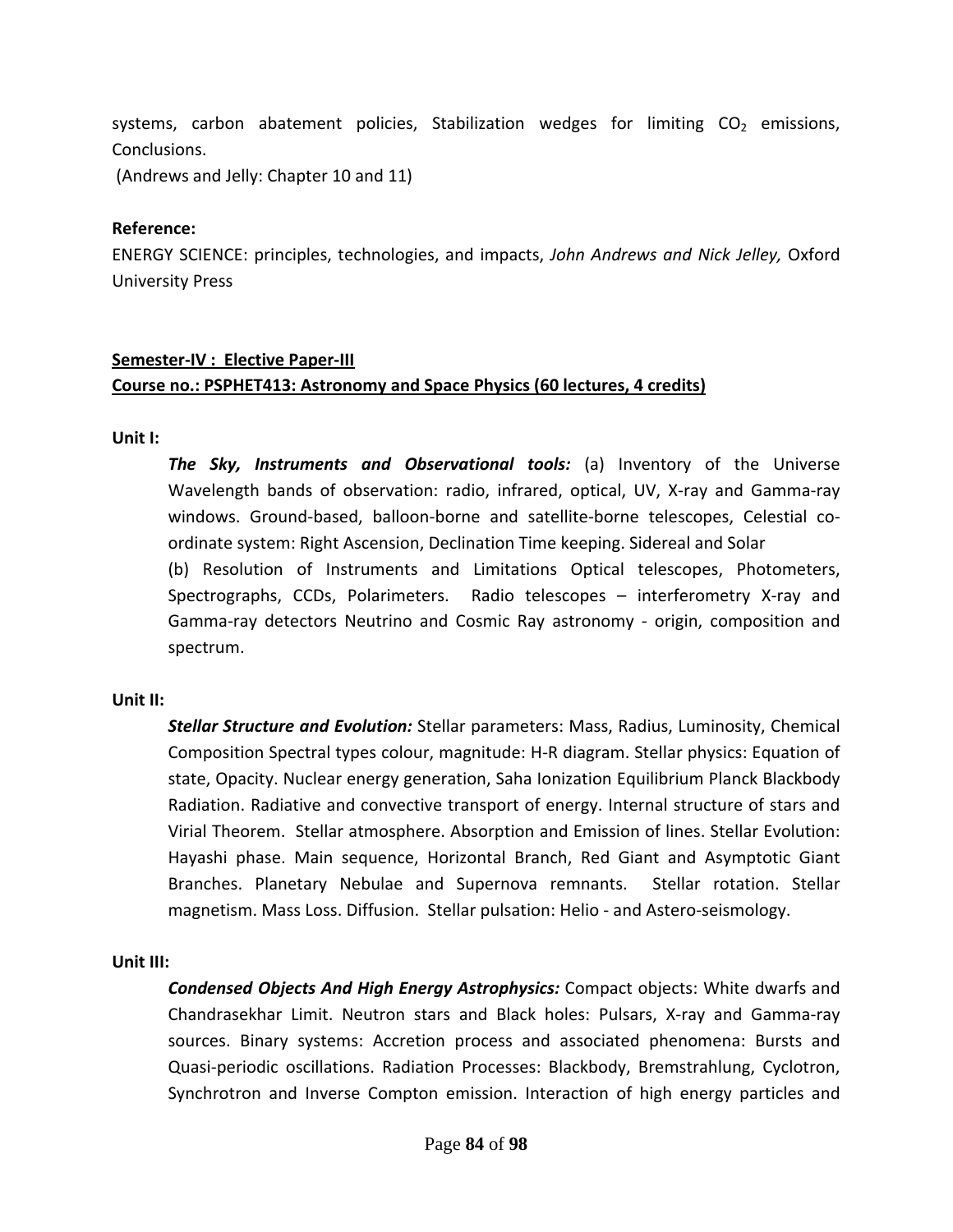photons with matter. Acceleration of particles to high energy. Gamma ray Bursts and Very High Energy Cosmic Rays.

#### **Unit IV:**

*Solar Physics:* Description of solar internal and external layers, Magnetohydrodynamic equations, Hall effect and generalized Ohm's law, Magnetostatic equilibrium and sunspots, Solar activity cycle, Force-free magnetic fields, Magnetic reconnections and solar flares, Waves: sound waves, Alfven waves, Internal gravity waves, inertial waves, magnetosonic waves; Heating of the solar chromosphere and corona, Coronal mass ejections, Solar wind and Parker's solution.

#### **Main References:**

Unit 1:

- i. F. Shu, The Physical Universe. An Introduction to Astronomy; University Science Books, Sausalito 1982.,
- ii. R.C. Smith, Observational Astrophysics; CUP, 1995,
- iii. C.R. Kitchin, Astrophysical Techniques; Adam Hilger, 1984.

Unit 2:

- i. M. Schwarzchild, Evolution of the Stars; Dover, 1966.
- ii. R.J. Tayler, The Stars: Their Structure and Evolution; CUP 1994.
- iii. R.J. Tayler, Galaxies: Structure and Evolution; Wykeham 1978.

Unit 3:

- i. H. Harwit, Astrophysical Concepts; Springer Verlag 1988,
- ii. M.S. Longair, High Energy Astrophysics, Vols. I and II; CUP 1994.

Unit 4:

i. Solar Magneto–Hydrodynamics, E.R. Priest; D Reidel, 1982. chps. 1, 3.1‐3.5, 4.1, 4.3‐4.5, 6.1‐6.3, 12.1‐12.2.

Additional Books:

- i. Astronomy, Fred Hoyle, 1975. Astronomy, 8th ed., Robert H Baker,
- ii. Princeton: D. Van Nostrand, 1964. The Stars: Their Structure & Evolution; R.J. Tayler, CUP, 1994.

**Semester‐IV : Elective Paper‐IV Course no.: PSPHET414: Laser Physics (60 lectures, 4 credits)**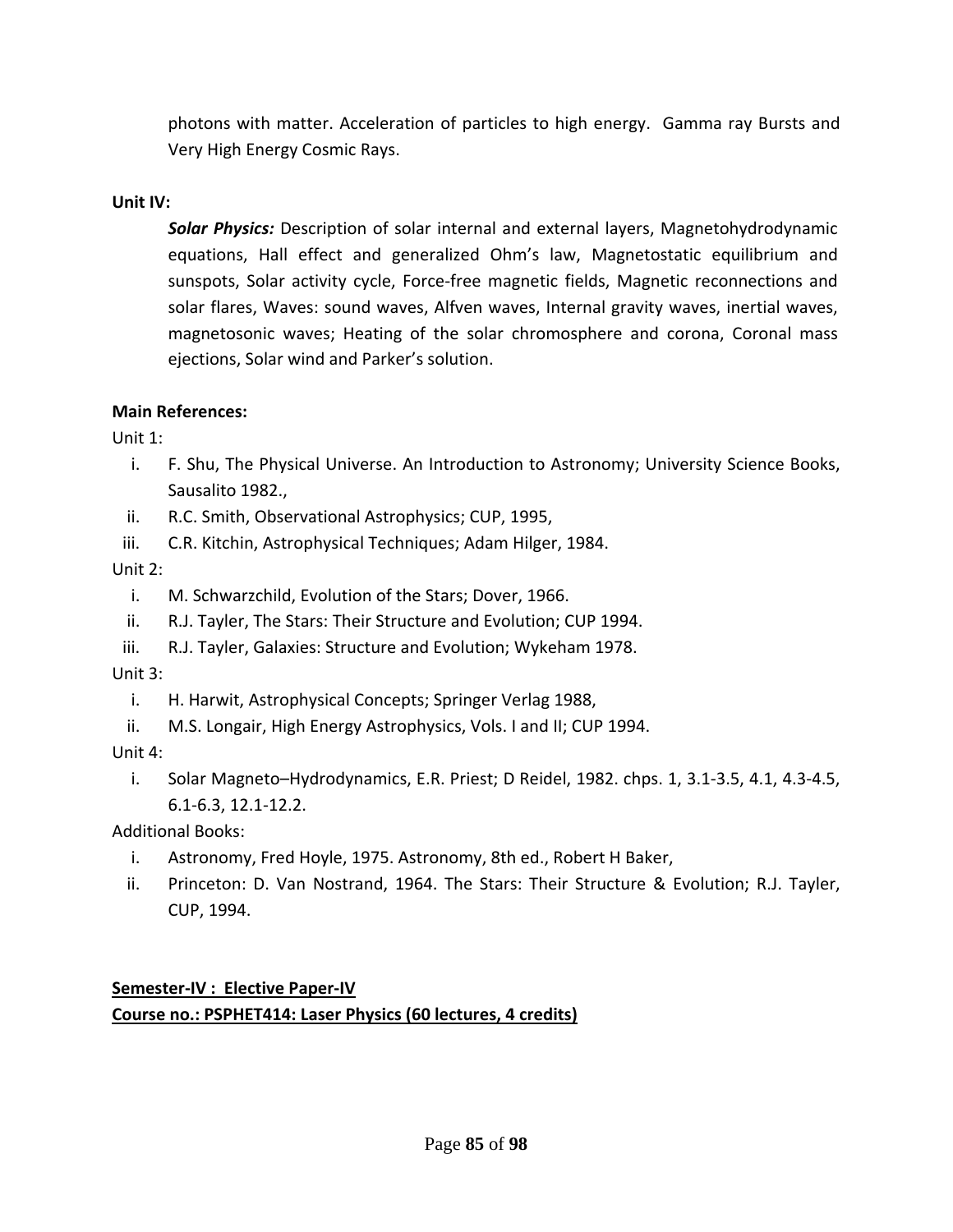**Unit I: Laser characteristics and Resonators :** Principles, Properties of laser radiation, Einstein Coefficients, Light amplification, Threshold condition for laser oscillations, Homogeneous and inhomogeneous broadening,

Laser rate equations for 2,3 and 4 level, variation of laser power around threshold, optimum output coupling, Open planar resonator, Quality Factor ,ultimate line width of the laser, Transverse and Longitudinal mode selection.

**Unit II: Non linear optics-** Techniques for Q-switching, Mode Locking, Hole burning and Lamb dip in Doppler broadened Gas laser, Non linear oscillator model, Non linear polarization and wave equation, perturbative solution of the Nonlinear oscillator equation, Hormonic generation, Second harmonic generation, Phase matching third harmonic generation. Optical wave mixing, parametric generation of light,parametric oscillation, tuning of parametric oscillators. Non-Linear susceptibilities, non-linear susceptibility tensor, non-linear materials **Unit III: Laser Systems***:* Solid State Laser, Gas lasers ,liquid lasers, Eximer lasers. Semiconductor Laser., liquid –Dye and chemical lasres, high power laser systems and industrial applications.

**Unit IV: Spectroscopic Instrumentation and applications:** Raman scattering, photo‐acoustic Raman Spectroscopy. Raman Amplification and Raman laser, special techniques in non linear spectroscopy, polarization spectroscopy, multi-photon spectroscopy, photofluoroscence excitation spectroscopy.

**H***olographic Optical Element:* HOE, Design aspects, resolution, vibration and motion analysis by Holographic techniques, holography, Spatial Frequency filtering, optical Communication, optical computers. Laser ablation, Laser in Biomedicine.

#### **Main References:**

- 1. B. Laud, Laser and Non‐linear optics, Wiley Eastern Ltd., (1991).
- 2. A.K. Ghatak and K. Thyagarajan, optical electronics, Cambridge University Press (1991).
- 3. S.C Gupta Optoelectronic devices and systems , Prentice Hall of India.
- 4. (WH) Wilson and Hawkes: Optoelectronics, Prentice Hall of India.
- 5. Yariv, Optical Electronics in Modern Communications, Oxford University Press (1997),
- 6. Laser Spectroscopy‐ Basic concepts and instrumentation by Demtroder (ed. 3, Springer)

#### **Additional Reference books:**

- 1. Laser: Svelto.
- 2. Optical electronics: Wariv.
- 3. Laser spectroscopy: Demtroder.
- 4. Non-linear spectroscopy: Etekhov.
- 5. Introduction to modern optics: G.R.Flowles.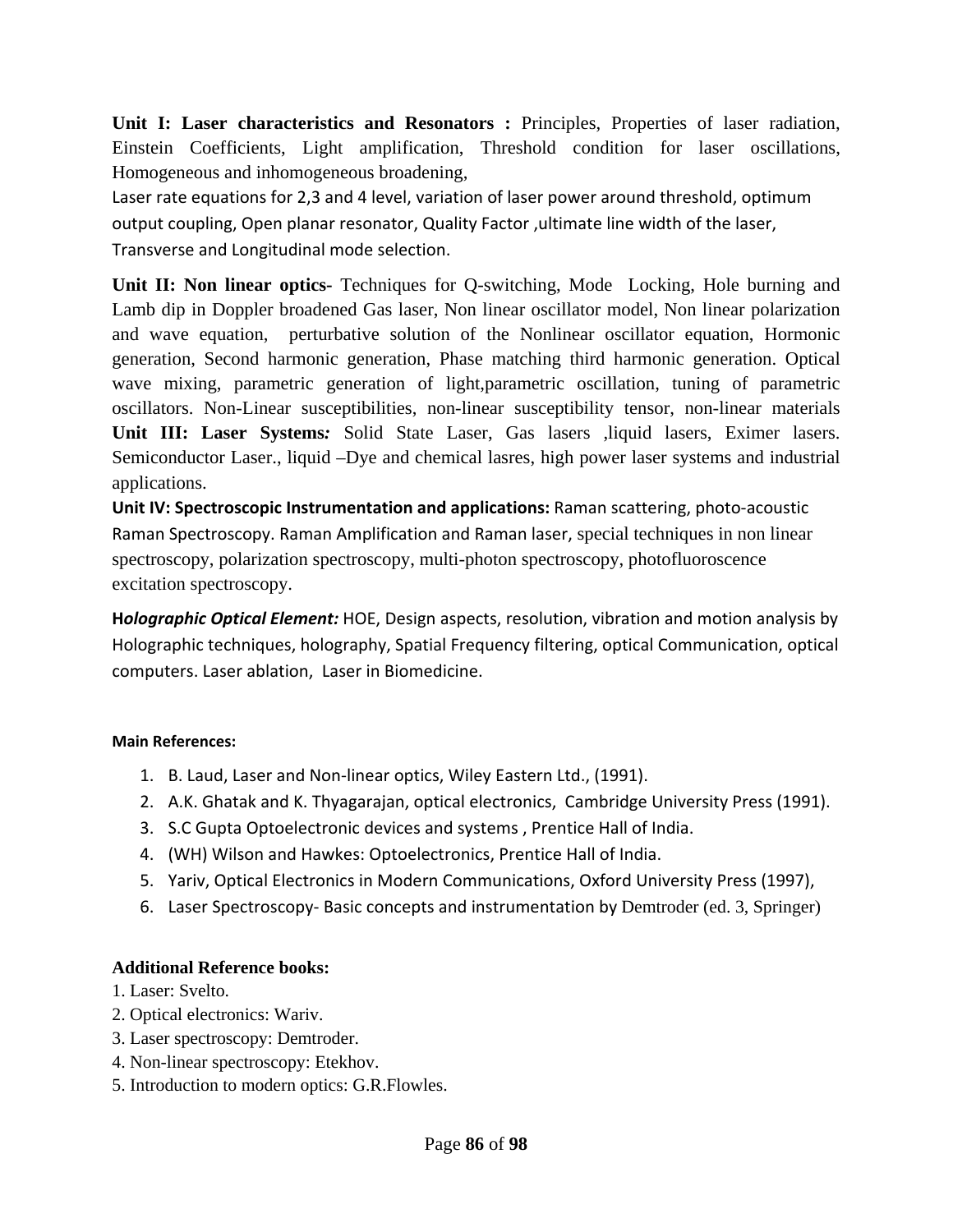# **Semester‐IV : Elective Paper‐III Course no.: PSPHET415: Liquid Crystals (60 lectures, 4 credits)**

### **Unit‐I : Introduction to the Science and technology of Liquid Crystal.**

Types and Classification of liquid crystals, Nature's of Anisotropic Liquid Crystals. Calamtic liquid crystal, Discotic Liquid crystal, Polymer liquid crystals, Chiral liquid crystal, ,membranescolloidal system. Display Technologies Overview.

Ref: CP: Ch 1 ; PDG: Ch 1; PJC: Ch 1, 2, 3,4,5,6.

### **Unit‐II** : **Theoretical Insights**

Nature of phase transitions and critical phenomenon in liquid crystals, Maier‐Saupe, Landau de gennes theory, Van der Walls theories. Continuum theory: Curvature elasticity in nematic smectic A phases, Distortions due to magnetic and electric fields, Magnetic coherence length, Freedeicksz transitions. Onsager's mean field theory Ref: PJC: Ch12, 10. PDG: Ch 7

### **Unit‐III: Merits of LCs**

Dynamical properties of Nematic, equations of nemato‐dynamics, laminar flow, Fluid vs. solid membranes, energy and elasticity, surface tension, viscoelasticity, Molecular motions. LC in electric and magnetic fields, light and liquid crystals, Mechanical, Optical Properties: Cholesteric, Ferroelectric, Antiferroelectric, Polymer dispersed liquid crystals, Elastomer. Ref: PDG: Ch 5,6; SERS: Ch 9; CP: Ch 5

### **Unit IV:** *Characterization Techniques and Applications*

Techniques used for Identification and characterizations of Liquid crystal phases, Lyotropic liquid crystals and biological membrane,: Survey over flat panel technologies. Liquid crystal displays, plasma displays .Applications of liquid crystals.

Ref: Ref: CP: Ch 2, 9; PJC: Ch 9, 7, 13; DDLR.

#### **Text Book and References**

- 1. Introduction to liquid crystals: Physics and Chemistry.: Peter J Collings and Michael Hird Taylor and Francis,1997.
- 2. Liquid crystal: The fourth state of matter.Frankin D saeva. Wiely publication.
- 3. Liquid Crystals: S Chandrsekhar, Cambridge University Press, 2nd edition, 1992.
- 4. The physics of liquid crystals: P G de Gennes and J Prost, Oxford University
- 5. Ferroelectric liquid crystals: Principle properties and Applications: Gooby et a.l Gordon & Breach Publishing Group, 1991
- 6. Thermotropic liquid crystals: Fundamental Vertogen and de jeu.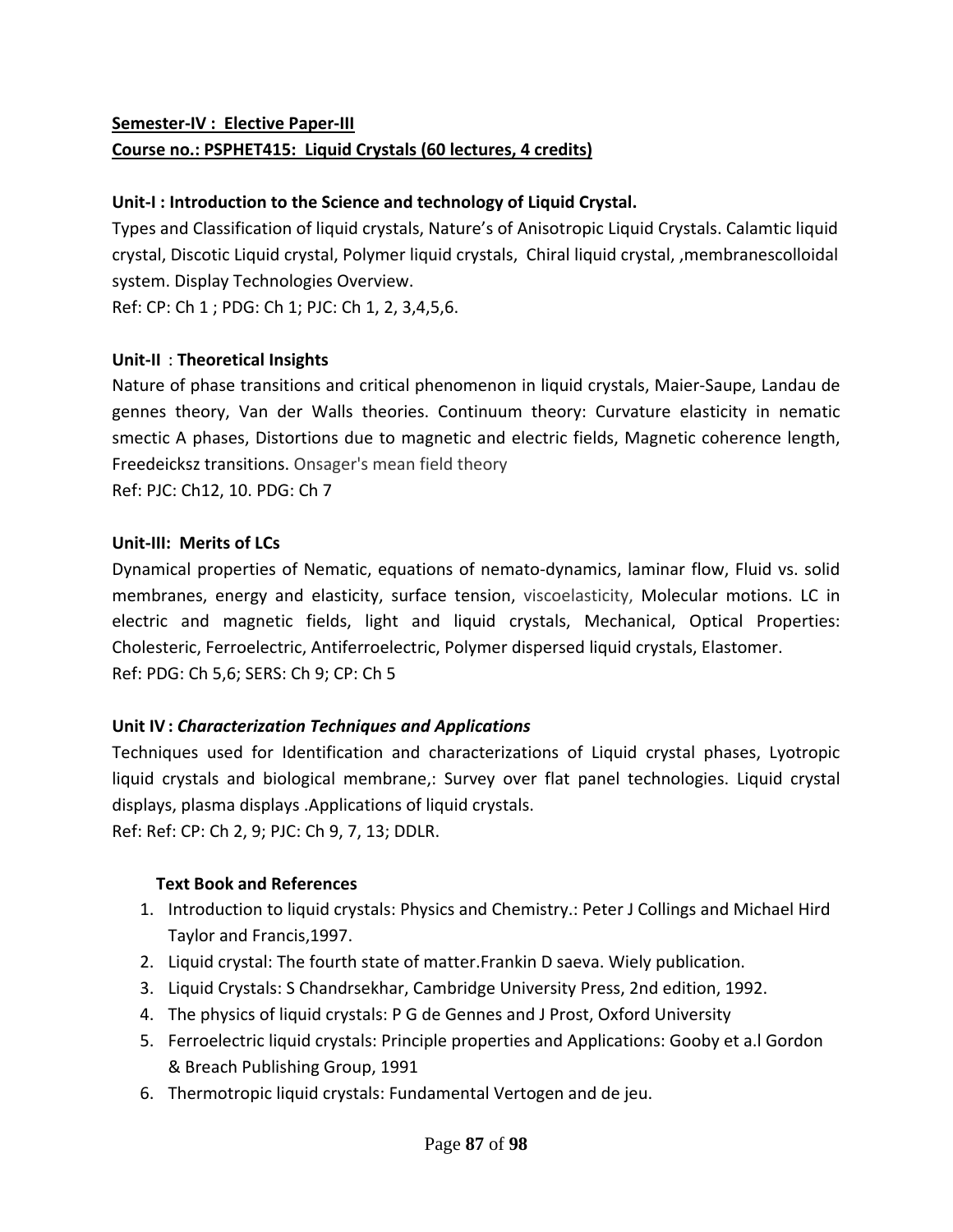- 7. Polymer materials‐Macroscopic properties and molecular Interpretations. Jean‐Louis Halary,Lucien monnerie.published by Wiley.
- 8. The Optic of Thermotropic Liquid Crystals.Steve Elston and Roy Sambles.
- 9. Textures of Liquid Crystals. Detrich Demus, Lothar Richter.Newyork 1978
- 10. Textures of Liquid Crystals- Ingo Dierking John Wiley & Sons, 08-May-2006 Technology & Engineering..
- 11. .Liquid Crystal: Experimental Study of Physical Properties and Phase Transitions Satyen Kumar, Cambridge University Press, 2001
- 12. Physical Properties of Liquid Crystals: George W. Gray, Volkmar Vill, Hans W. Spiess, Dietrich Demus, John W. Goodby John Wiley & Sons, ‐2009 Technology & Engineering.
- 13. Handbook of Liquid Crystals, High Molecular Weight Liquid Crystal Dietrich Demus, John W. Goodby, George W. Gray, Hans W. Spiess, Volkmar Vills –
- 14. Principles of condensed matter physics P.M. Chalkin and T.C. Lubensky.
- 15. Collidal Dispersions‐W.B Russel , Cambridge University Press. New York (1989)
- 16. Properties and Structure of Liquid Crystals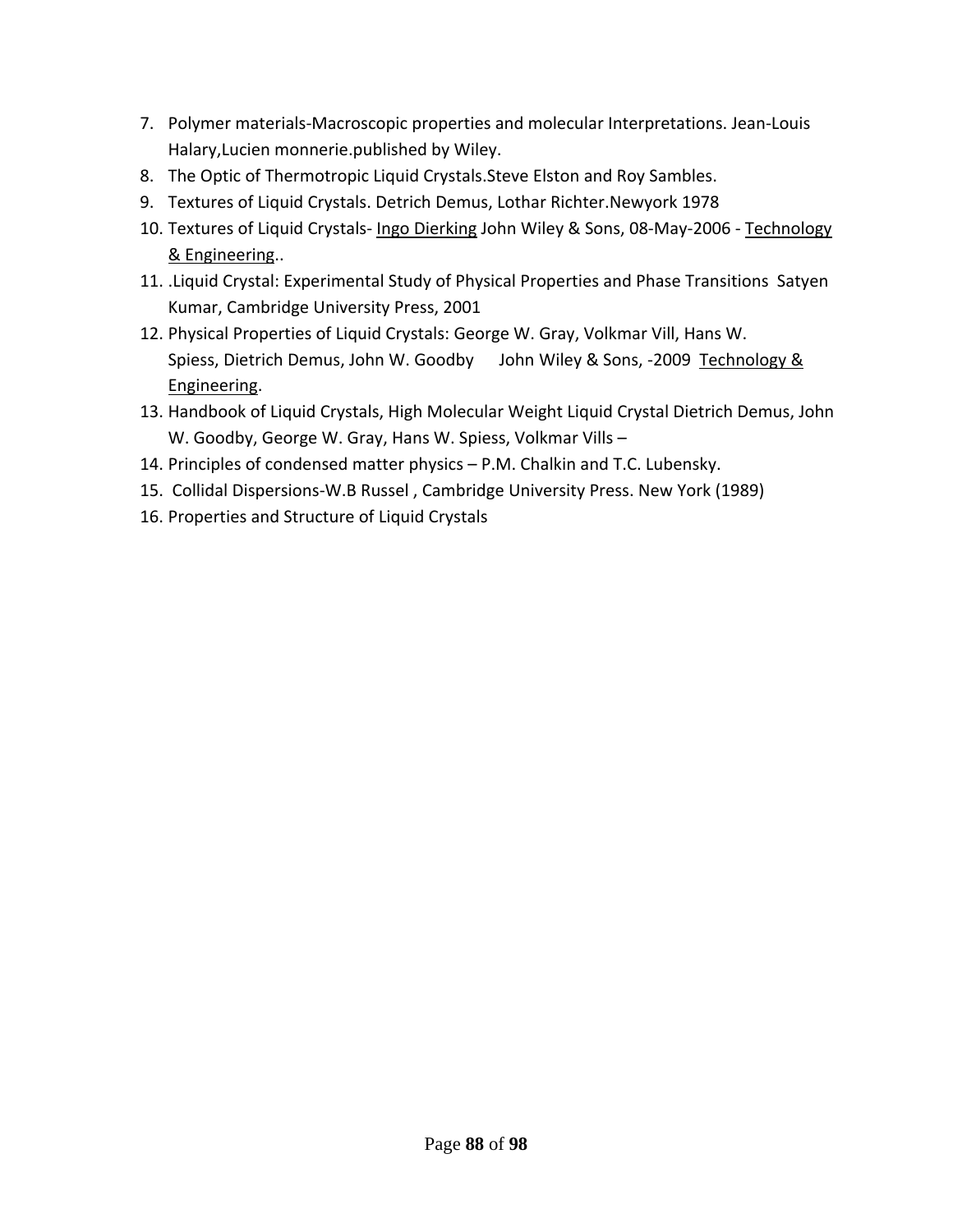# **Semester‐IV : Elective Paper‐IV Course no.: PSPHET416: Numerical Methods and Programming (60 lectures, 4 credits)**

### **Unit I : Programming using C++**

Elementary information about digital computer, hardware, software, machine language program, assembly language program, assembler, disadvantages of machine and assembly language programming, High level language programs, interpreter and compilers, flow charts‐ symbols and simple flowcharts, Structure of a C program, header files, constant and variables, data types and their declarations, operators – arithmetic operators, relational operators, logical operators, assignment operators, conditional operator. Built in functions in C, Input/output functions for integer, floating points, characters and strings. Control statements-if, if-else, dowhile. For loop, nested if and nested for loops, goto statement. Library functions- mathematical and trigonometric. Arrays- one dimensional and two- dimensional. User defined functionsdefinition and declaration of a function, passing arguments, return values. File handlingoperation with files, opening and closing a file. (structures and unions and pointers are not expected)

### **Unit II : Curve fitting, interpolation, Roots of Equation**

Review of Intermediate Value theorem, Rolle's Theorem, Lagrange Mean Value theorem and Taylor's Theorem, Errors in computation and Numerical stability, Least squares method Principle, fitting a straight line, fitting a parabola, fitting an exponential curve, fitting curve of the form y=ax<sup>b</sup>, fitting through a polynomial, Linear interpolation, difference schemes, Newton's forward and backward interpolation formula, Lagrange's interpolation formula.

Polynomial and transcendental equations, limits for the roots of polynomial equation. Bisectional method, false position method, Newton‐Raphson method, direct substitution method

## **Unit III : Numerical integration and solution of differential equation:**

Newton cotes formula, Trapezoidal rule, Simpson's one third rule, Simpson's three eight rule, Gauss quadratics method, Monte Carlo method.

Solution of Ordinary differential equation using Taylor series method, Euler's method, Runge‐ Kutta method, Milne's and Adams Bashforth predictor‐corrector methods

Classification of second order partial differential equation, Solution of partial differential equation‐Difference equation method over a rectangular domain for solving elliptic, parabolic and hyperbolic partial differential equation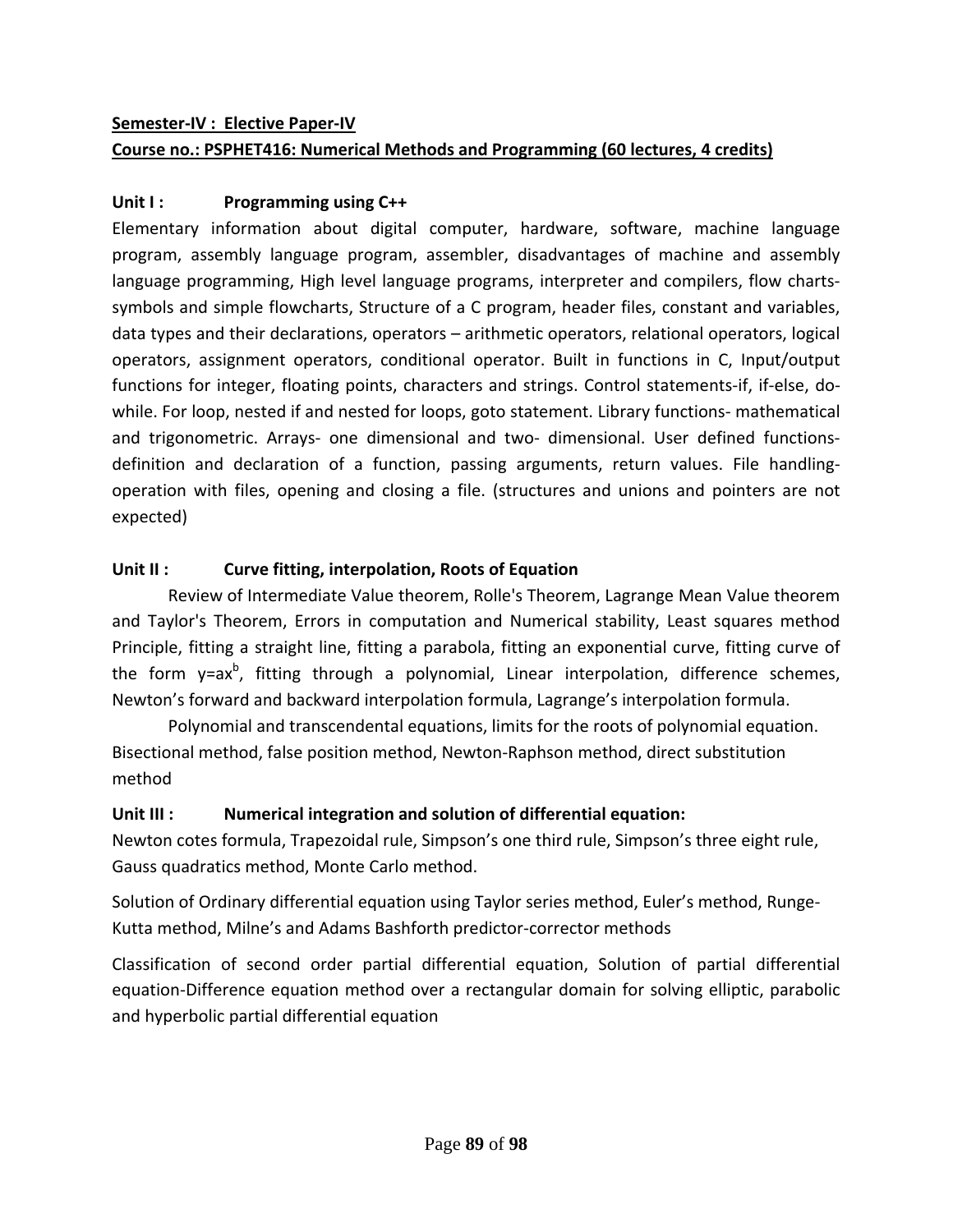# **Unit IV : Solution of simultaneous equation and Random numbers** Gaussian elimination method, Gaussian elimination with pivotal condensation method, Gauss‐Jordan elimination method, Gauss‐Seidal iteration method, Gauss‐Jordan matrix inversion method. Random numbers ‐ Random number generation, Monte Carlo simulation using Random walk on a square lattice.

### **Text and Reference books:**

- i. H. M. Antia: Numerical methods for scientists and engineers.
- ii. S. S. Sastry: Introductory method of numerical analysis, PHI India 2005
- iii. Rajaraman : Computer oriented Numerical methods, PHI 2004
- iv. P. B. Patil and U. P. Verma : Numerical Computational methods, Narosa Publ.
- v. E. Balgurusamy : Programming in ANSI C, Tata McGraw Hill
- vi. Jain M.K., Iyengar SRK, Jain R.K. : Numerical methods for scientific and
- vii. Engineering Computation , New Age International, 1992
- viii. http://www.nptel.iitm.ac.in/video.php?subjectId=122102009
- ix. Numerical recipes in C

### **Semester‐IV : Elective Paper‐III**

## **Course no.: PSPHET417: Polymer Physics (60 lectures, 4 credits)**

### **Unit I:**

**Structure of Polymers:** Structure of Crystalline Polymers ‐ Single crystals. Lamellar Single‐ crystals, Fibriliar crystals. Globular crystals, Spherulites, Structure of Amorphous Polymers ‐ Domain Structure in amorphous polymers. Oriented State of Polymers. Structure & function of Biopolymers ‐ proteins. DNA. RNA, cellulose. Nano‐composite polymers.

## **Unit II:**

**Viscoelastic Properties:** Elastic deformation, Maxwell and Kelvin Models, Relaxation processes and relaxation spectrum. Creep of polymeric materials. **Polymer Blends**: Miscibility, Morphology and glass transition temperature. Effects of additives and fillers on polymers,

## **Unit III:**

**Electrical properties** of polymers, electrical conduction, Electronic, ionic and polaron processes. conducting polymers. Photoconduction, photovoltaics and superconductivity in polymers. Optical absorption and optical birefringence in polymers. Liquid crystals and electro‐optical properties.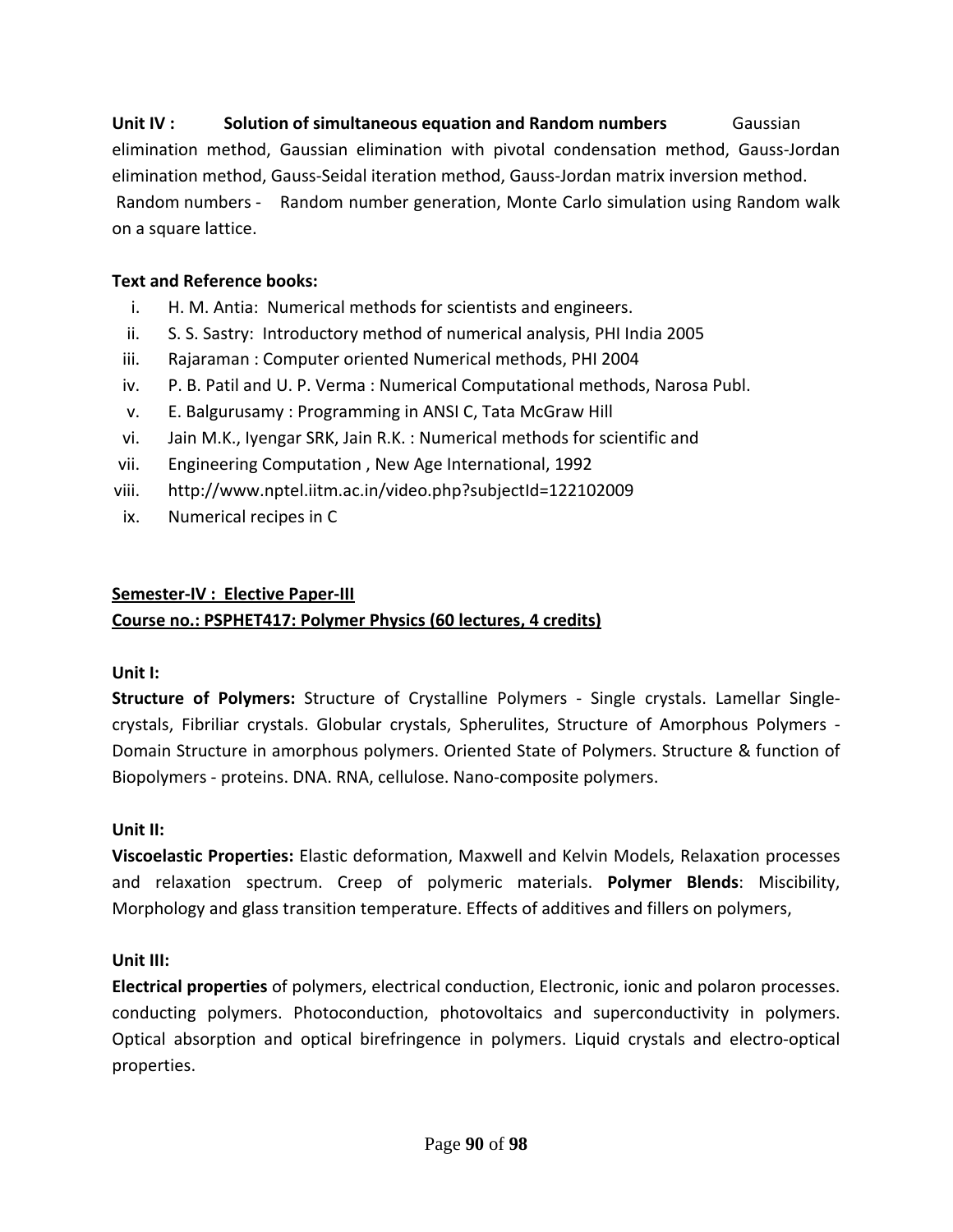#### **Unit IV:**

**Preparation of thin films of organic materials** (solution casting, electro‐chemical, CVD, interfacial method, LB technique), their structure, props, & Application. Fundamentals of electrochemistry, electrochemical methods for preparation characterization of thin films‐CV & impedance measurement. Sensors, types of sensors, electrochemical & optical sensors‐ Construction & functioning of these sensors, advantages & disadvantages of these sensors (study of at‐least two types of sensors).

#### **Main References:**

- 1. Physics of Plastics, P.O. Ruchie. Illiffe Books Co. Ltd, (Chapters I to 4 and 6 to 8),
- 2. Phys. Chem. of Polymers. Tager A, Mir Pubs, ()9?8),Chs. I, 2, 5, 7, 8. 10, 11, 17)
- 3. Conductive Polymers, R.B. Seymour (Ed.), Plenum Press, New York (1981) (Articles 1,3,7,9,11, 17, 19)
- 4. Elec. Props, of Polymers, D.A. Seanor (Ed.), Academic Press (1982) (Chs. 1 ‐ 4, Ch. 8)
- 5. Organic Semiconductors, F, Gutmann and I.E.I. Yons, John Wiley and Sons, New York 1967) (Chapters 1, 2, 4, 5, 7)
- 6. Electrical Properties of Polymers, A.R. Rlythe, Cambridge University Press. London (1979), (Chapters 1, 5, 6)
- 7. Elec. Props, of Polymers, J.J. Krosehwitz, John Wiley, New York (1988), Pg, 58‐101.
- 10. Handbook of Conducting Polymers, T.A. Skotheim, Vol. 1 and. Marcel Dekker (1986), (Chapters 8. 17, 20, 21.25)
- 11. Electrochemical Methods, Fundamentals and Application. A.J. Bard and L, R, Faulkner, John Wiley and Sons, New York (1980)
- 12. The Chemical Physics of Surfaces, S.R. Morrison, Plenum Publishers (1990)
- 14. Principles. of Chemical Sensors, Jiri Janata, Plenum Press, New York (1990) (Ch. 1, 4, 5)

# **M.Sc. (Physics) Practical Lab Course Semester –IV**

#### **Semester IV Elective Lab Course‐2**

**Course no.: PSPHAP402: Advanced Physics Lab‐2 (120 hours, 4 credits) A) Students offering electives other than PSPH405, 406, 407, 408, (i.e. Electronics I or Electronics II), have to perform at least 10 experiments out of following:**

I. Neutron Diffraction: Data analysis for structure and dynamic Q‐factor

II. Mössbauer Spectroscopy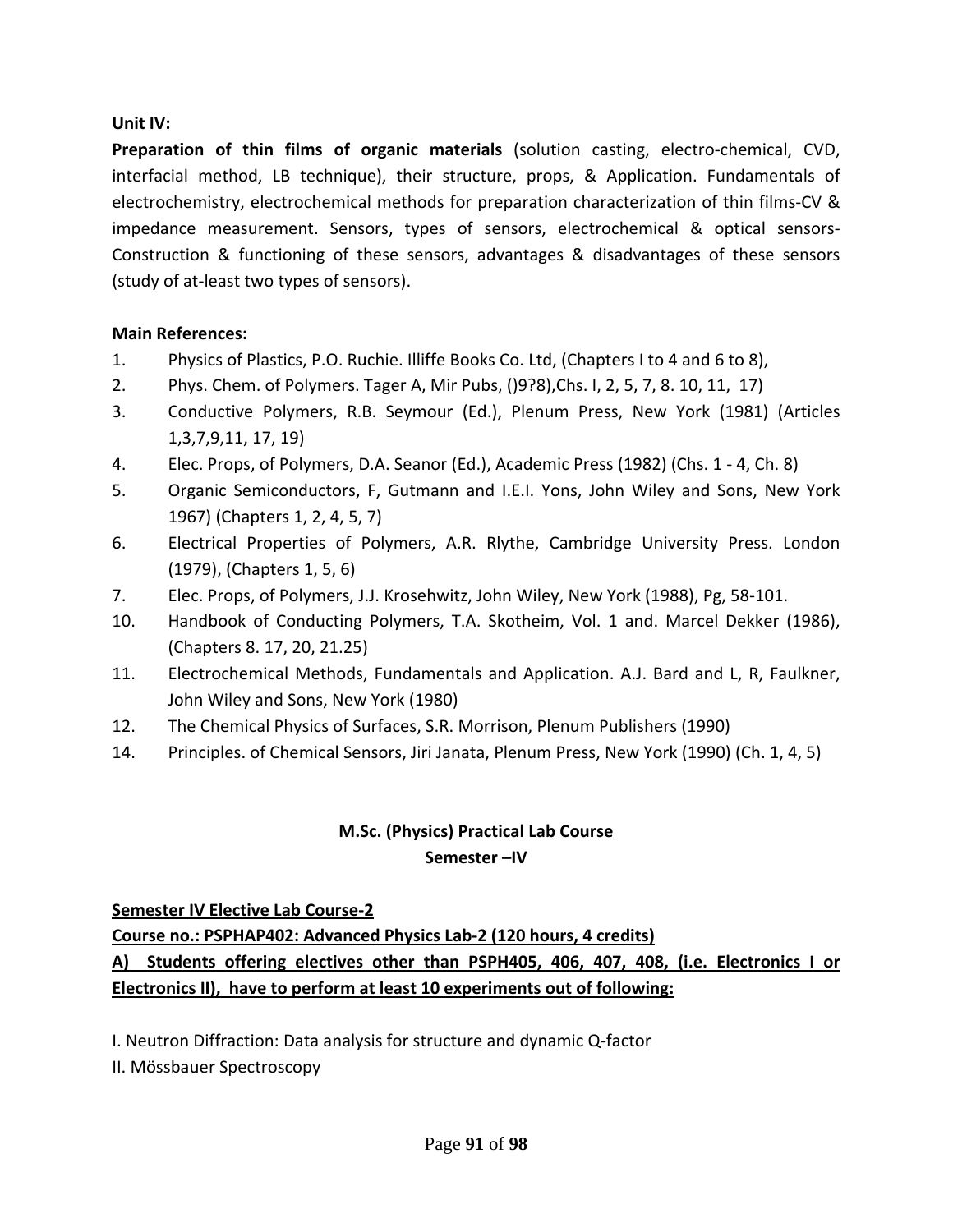- 1. Fe<sup>57</sup> Mossbauer spectra: Calibration and determination of isomer shift and hyperfine field
- 2. Determination of isomer shift in stainless steel
- 3. Determination of isomer shift and quadrupole splitting in Sodium Nitroprusside
- 4. Fe‐based specimen: Determination of isomer shift, hyperfine field, estimation of oxidation state in ferrite samples
- III. Hartree –Fock Calculations
- IV. Magnetization and Hysteresis
	- 1. B‐H loop in low magnetic fields (dc and ac methods)
	- 2. Hysteresis of ring‐shaped ferrite
	- 3. Determination of Curie/ Neel temperature
	- 4. Susceptibility of paramagnetic salt by Guoy's method
- V. Resistivity and Magnetoresistance
	- 1. Resistivity of metallic alloy specimens with varying temperatures
	- 2. Study of percolation limit by resistivity measurement on ceramic specimens
	- 3. Tracking of first and second order transition by resistivity measurement in shape memory (NiTi) alloy
	- 4. MR of Semiconductor, Bismuth and LSMO (Manganate) specimen
	- 5. Calibration of magnetic field using MR probe
- VI. LASER
	- 1. Refractive index of the given materials
	- 2. Refractive index of the Air at different pressure.
- VII. Plasma
	- 1. Measurement of plasma parameters. ‐ Single probe
	- 2. Measurement of plasma parameters. ‐ Double probe method at constant current.
- VIII. Nuclear Physics
	- 1. Energy resolution of NaI detector and understanding of its Pulse processing electronics
	- 2. Peak to total ratio and efficiency of NaI detector.
	- 3. Sum peak analysis and detector size effect on peak to total ratio using NaI detector.
	- 4. Angular correlation ratio using NaI detector.
	- 5. Coincidence Technique
	- 6. Working mechanism of Plastic detector and measurement of lifetime of muon.
- IX. Semiconductors and devices
	- 1. Si, Ge and LED:
		- a. I‐V at different temperatures,
		- b. C‐V at room temperature and determination of barrier height.
	- 2. Schottky diode and MOS diode Fabrication
	- 3. Determination of carrier concentration and barrier height from C‐V measurements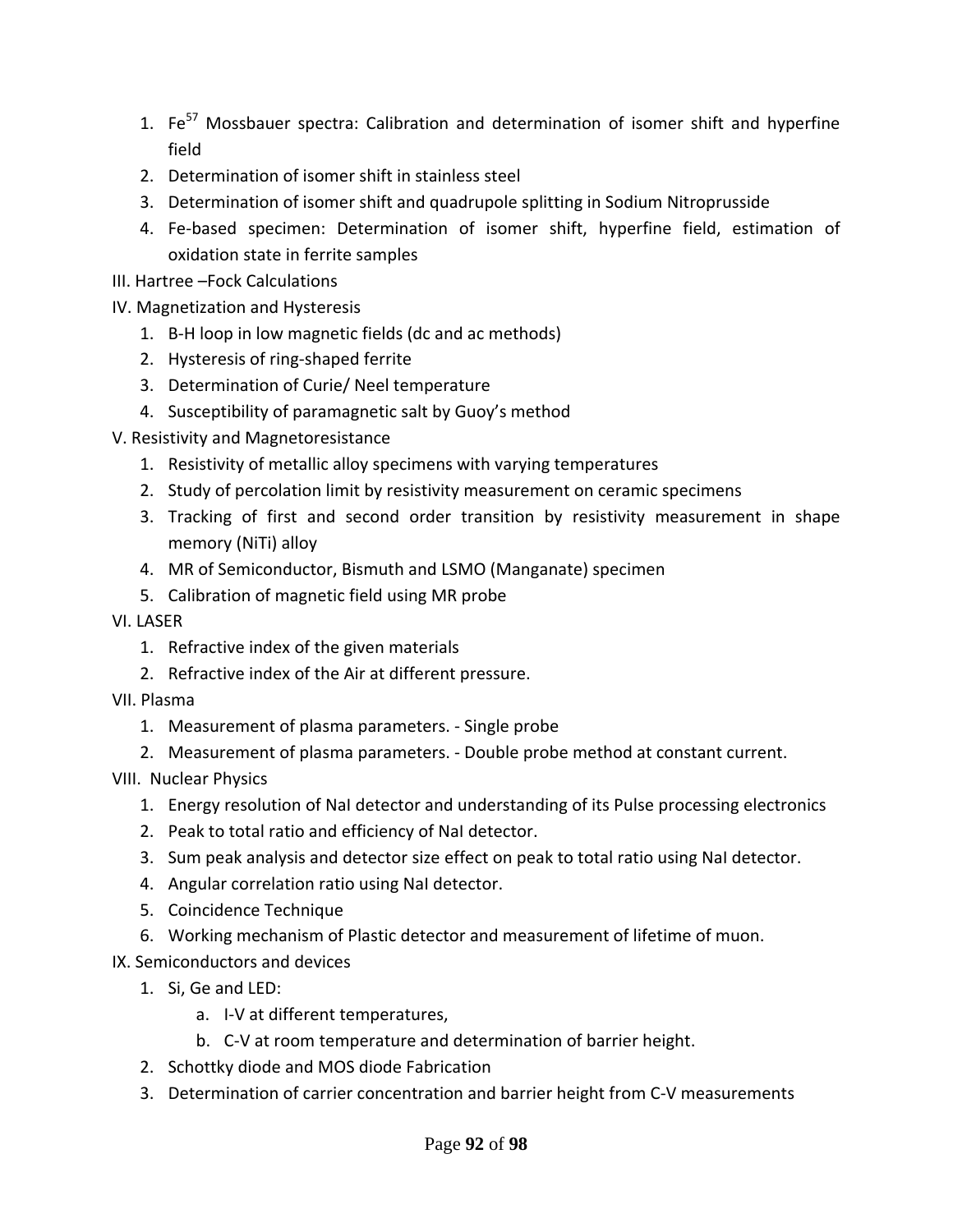- 4. I-V characteristics and identification of the current conduction mechanisms
- 5. Determination oxide charge, carrier concentration and interface states of from C‐V measurements.
- 6. Solar Cells: I‐V characteristics and spectral response
- 7. Semiconductor lasers‐ Study of output characteristics and determination of threshold current, differential quantum efficiency and divergence.
- 8. Infrared detector characteristics and spectral response.
- 9. Optical fibers‐ Attenuation and dispersion measurements.
- 10. Gunn diode characteristics.
- 11. Determination of surface concentration and junction depth of diffused silicon wafers by four point probe method.
- X. Experiments using Phoenix kit
- XI. Astronomy and Space Physics
	- 1. The temperature of an artificial star by photometry.
	- 2. Study of the solar limb darkening effect.
	- 3. Polar aligning an astronomical telescope.
	- 4. Study of the atmospheric extinction for different colors.
	- 5. Study the effective temperature of stars by B‐V photometry.
	- 6. Estimate of the night sky brightness with a photometer.
- XII. Computation
	- 1.Computer program for file handling
- XIII. Any one classical Experiment (available in department or affiliated institutions) e.g.
	- 1. Millikan's oil‐drop method,
	- 2. Raman effect in liquids,
	- 3. e/m by Thomson's method
	- 4. Rydberg's constant using constant deviation prism.

## B) Students offering electives PSPH405, 406, (i.e. Electronics I), have to perform at least 10 **experiments out of following:**

#### I.: 8085/8086 Microprocessor based experiments:

- 1. Study of 8085 interrupts (Vector Interrupt 7.5).
- 2. Study of PPI 8255 as Handshake I/O (mode 1): interfacing switches and LED's.
- 3. 8086 assembly language programming:
- 4. Simple data manipulation programs.(8/16‐bit addition, subtraction, multiplication, division, 8/16 bit data transfer, finding greatest/smallest number, finding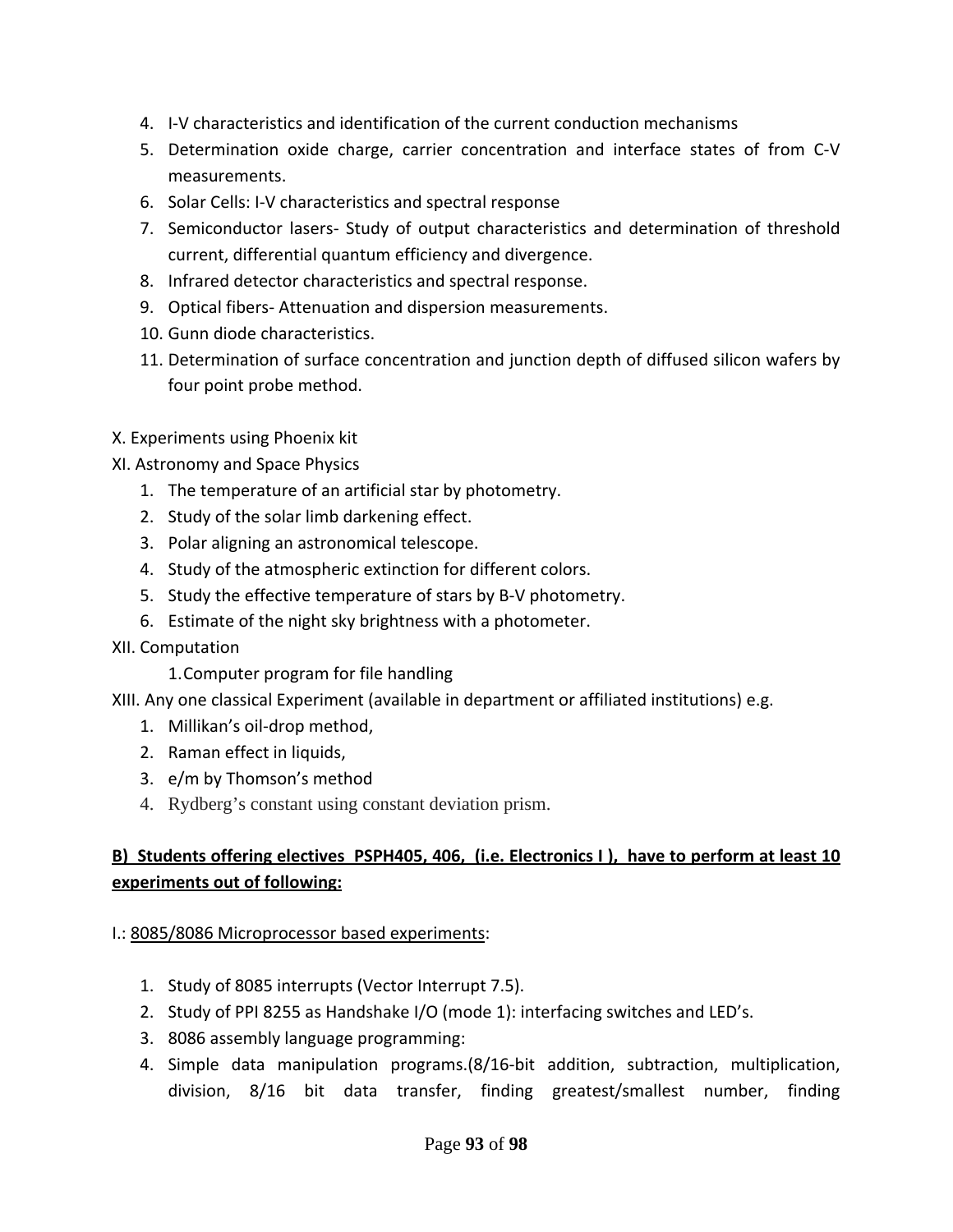positive/negative numbers, finding odd/even numbers, ascending/descending of numbers, converting BCD nos. into Binary using INT 20, displaying a string of characters using INT 20)

Please note: Assembly language programming of 8086 may be done by operating PC in real mode by using 'Debug' program. Separate 8086 study kit not needed.

#### II: ARM7 based experiments:

- 1. Simple data manipulation programs (addition, subtraction, multiplication, division etc).
- 2. Study of IN and OUT port of ARM7 by Interfacing switches, LEDs etc.
- 3. Study of Timer.
- 4. Interfacing DAC/ADC using I2C Protocols.

### III: Basic VHDL experiments:

- 1. Write VHDL programs to realize: logic gates, half adder and full adder
- 2. Write VHDL programs to realize the following combinational designs: 2 to 4 decoder, 8 to 3 encoder without priority, 4 to 1 multiplexer, 1 to 4 de‐multiplexer
- 3. Write VHDL programs to realize the following: SR Flip Flop, JK Flip Flop, T Flip Flop
- 4. Write a VHDL program to realize a 2/3/4 ‐ bit ALU (2‐ arithmetic,2‐logical operations)

#### IV: VHDL Interfacing based experiments:

- 1. Interfacing stepper motor: write VHDL code to control direction, speed and number of steps.
- 2. Interfacing dc motor: write VHDL code to control direction and speed using PWM.
- 3. Interfacing relays: write VHDL code to control ac bulbs (at least two) using relays.
- V: Computation
	- 1. Computer program for file handling.
- VI. Any one classical Experiment (available in department or affiliated institutions) e.g.
	- 1. Millikan's oil‐drop method,
	- 2. Raman effect in liquids,
	- 3. e/m by Thomson's method
		- 4. Rydberg's constant using constant deviation prism.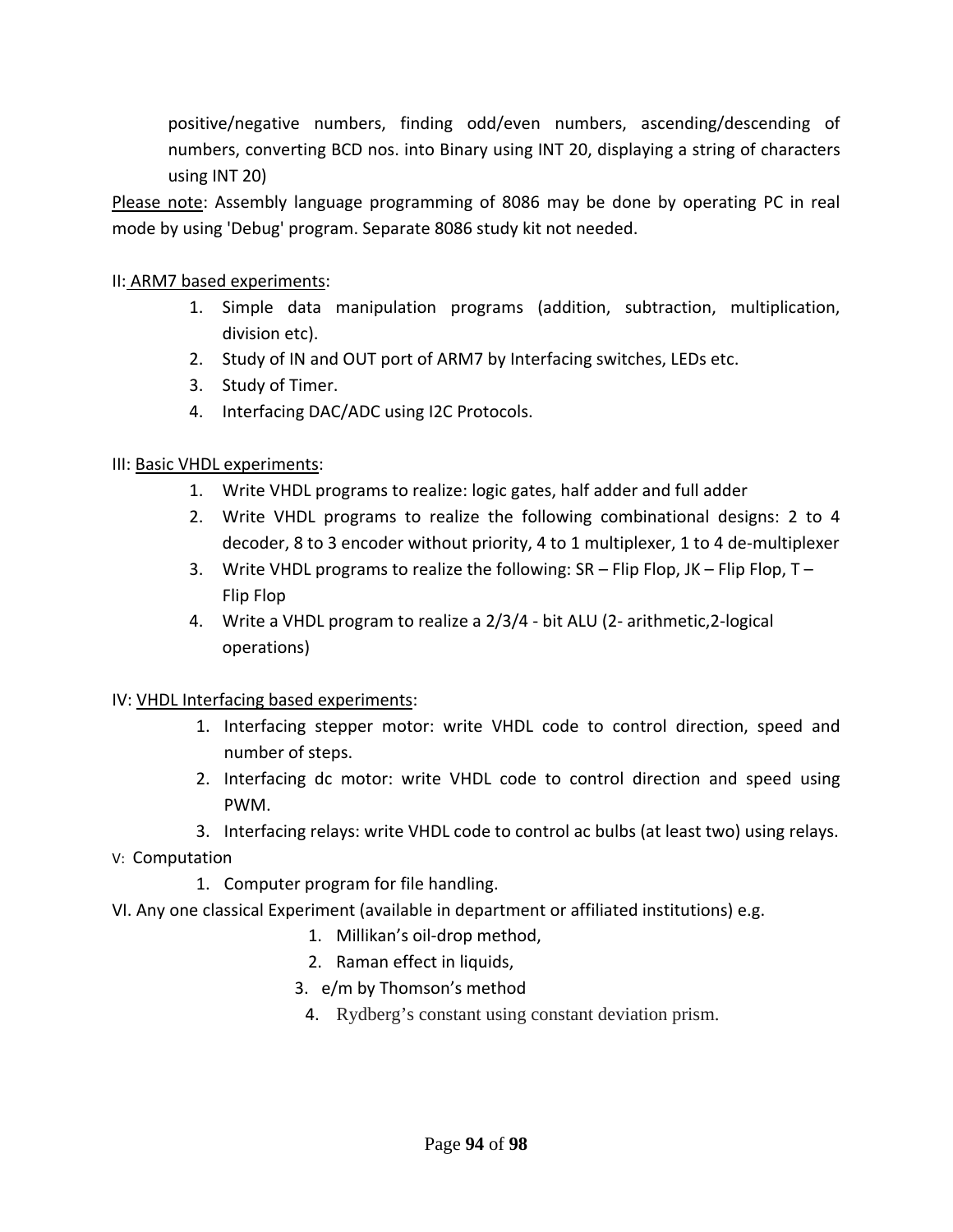#### **References:**

- 1. Advanced Microprocessors and Peripherals by a K Ray and K M Bhurchandi Second Edition Tata McGraw–Hill Publishing Company Ltd.
- 2. ARM System‐on‐Chip Architecture, by Steve Furber, Second Edition, Pearson
- 3. VHDL programming by example by Douglas L. Perry, Fourth edition, Tata McGraw‐Hill
- 4. Manual of VHDL kit.

# B) Students offering electives PSPH407, 408, (i.e. Electronics II), have to perform at least 10 **experiments out of following:**

Experiments in Electronics Communication

- 1. Sample and hold circuit using FETs or CMOS switch IC CA 4016/4066 or IC LF398.
- 2. Study of ADC‐DAC system using ADC 0804/0808 and DAC 0800/0808.
- 3. Flat top pulse amp. Modulation (PAM) using CMOS switch IC CA 4016/4066 FET.
- 4. Pulse width modulation (PWM) & pulse position modulation (PPM) using IC565/ 555.
- 5. Time division multiplexing (TDM) using IC CA 4016/4066 or FET.
- 6. FSK modulator using IC 555 or PLL IC 565 and demodulation using PLL IC 4046.
- 7. Study of PCM Transmission and reception using CODEC IC.
- 8. Two channel analog multiplexer using CMOS switch CA4016/CA4066/LF398.
- 9. PC to PC communication through serial port.
- 10. PC to PC communication through parallel port.
- 11. Study of Manchester coding and decoding using CODEC IC.
- 12. Experiments using Phoenix kit
- 13. Computation : Computer program for file handling
- 14. Any one classical Experiment (available in department or affiliated institutions) e.g.
	- 1. Millikan's oil‐drop method,
	- 2. Raman effect in liquids,
	- 3. e/m by Thomson's method
		- 4. Rydberg's constant using constant deviation prism.

### **References:**

- 1. Op-amp and linear ICs by Ramakant Gayakwad (3<sup>rd</sup> ed. 1993, Prentice Hall of India).
- 2. Modern Electronic Communication by Gary M. Miller  $(6^{th}$  ed., 1999, Prentice Hall International, Inc.).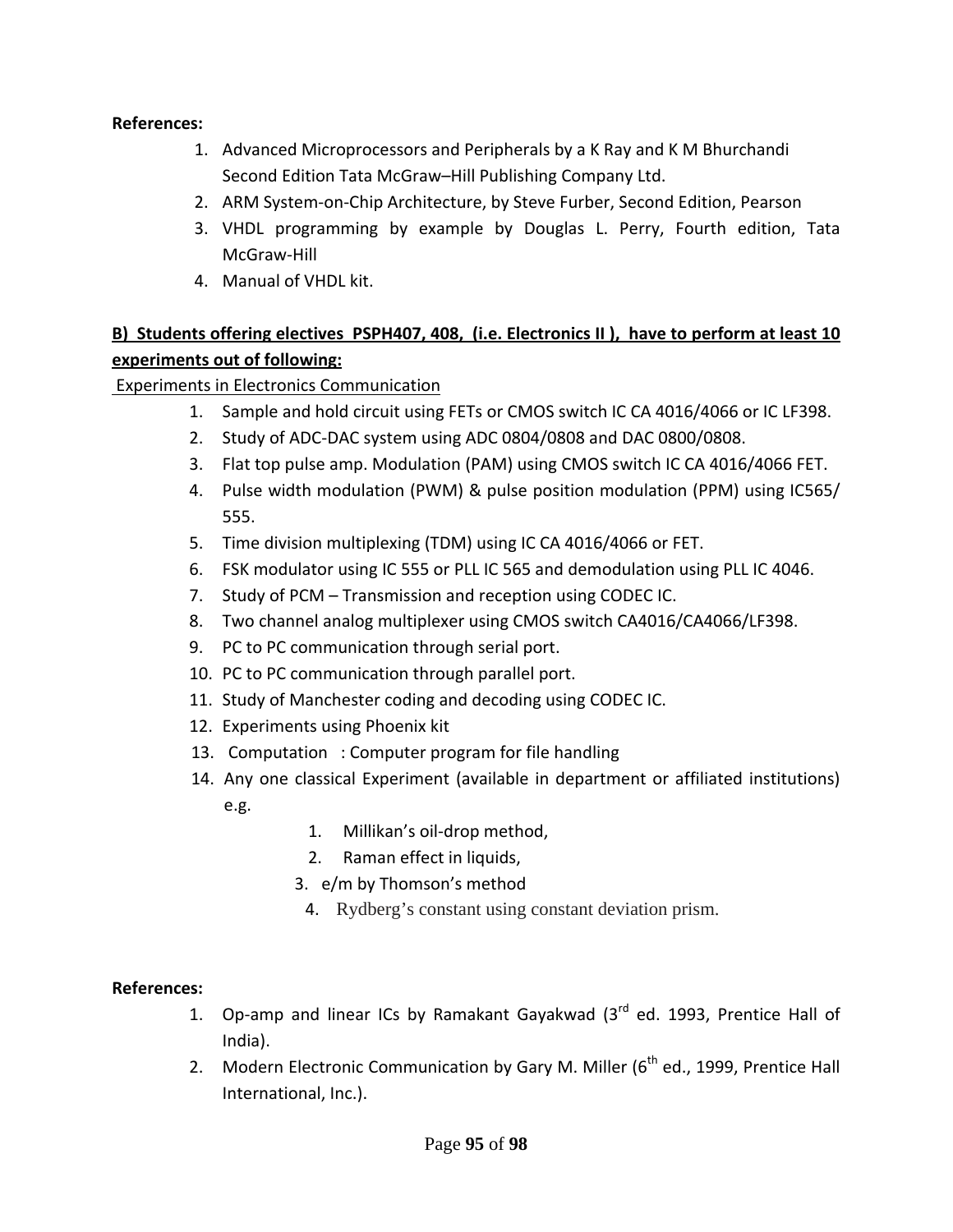- 3. Op-amp and linear integrated circuits by Coughlin and Driscoll  $(4<sup>th</sup>$  ed. 1992, Prentice Hall of India).
- 4. Integrate Circuits by K. R. Botkar  $(8^{th}$  ed., Khanna Publishers, Delhi).
- 5. Design with Operational Amplifiers and Analog Integrated Circuits by Sergio Franco  $(3^{rd}$  ed., Tata McGraw Hill).
- 6. Analog and Digital Communication Systems by Martin S. Roden ( $5<sup>th</sup>$  ed., Shroff Publishers and Distributors Pvt. Ltd.).
- 7. Microwaves by K. C. Gupta (New Age International Ltd.).
- 8. Electronic Communications by Dennis Roddy and John Coolen  $(4^{th}$  ed., Pearson Education).
- 9. Basic microwave techniques and laboratory manual by M. L. Sisodia and G. S. Raghuvanshi (Wiley Eastern Ltd. 1987.).
- 10. Electronic communication systems by George Kennedy and Bernard Davis  $(4<sup>th</sup>$ ed., Tata McGraw Hill Publishing Company Ltd., New Delhi).
- 11. Digital communication systems by Harold Kolimbiris (Pearson Education Asia).
- 12. Optical fiber communication by G. Keiser  $(3^{rd}$  ed., McGraw Hill).
- 13. Digital signal processing demystified by James D. Broesch (Penram International Publications, India).
- 14. The indispensable PC hardware book ‐ Hans‐Peter Messmer, Addison Wesley (PEA).
- 15. Parallel port complete by Jan Axelson, (Penram International Publications, India).
- 16. Serial port complete by Jan Axelson, (Penram International Publications, India).
- 17. Innovative experiments using Phoenix by Ajit kumarm IUACm New Delhi, India.

### **Note:**

1. Journal should be certified by the laboratory in‐charge only if the student performs satisfactorily the minimum number of experiments as stipulated above. Such students, who do not have certified journals, will not be allowed to appear for the practical examinations.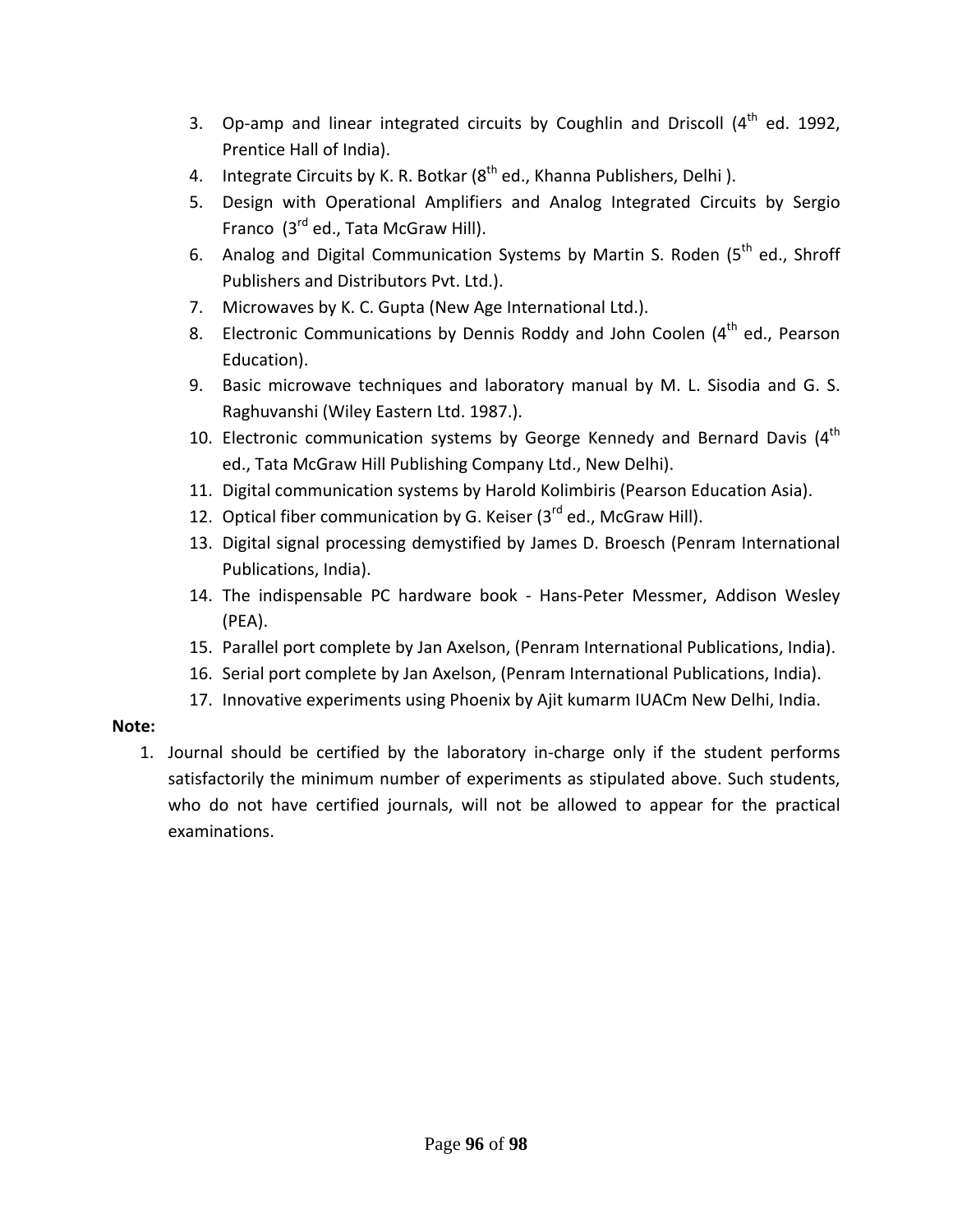#### **Semesters III and IV**

#### **Project evaluation guidelines**

Every student will have to complete one project each in Semester III and Semester IV with four credits (100 marks) each. Students can take one long project (especially for SSP/SSE/Material Sc/Nanotechnology/Nuclear etc) or two short project (especially for EI /EII). However for one long project students have to submit two separate project reports / dissertation consisting of the problem definition, literature survey and current status, objectives, methodology and some preliminary experimental work in Semester III and actual experimental work, results and analysis in semester IV with four credits each. Those who have opted for two separate projects will also have to submit two separate project reports at each examination. The project can be a theoretical or experimental project, related to advanced topic, electronic circuits, models, industrial project, training in a research institute, training of handling a sophisticated equipments etc.

 Maximum three students can do a joint project. Each one of them will submit a separate project report with details/part only he/she has done. However he/she can in brief (in a page one or two) mention in Introduction section what other group members have done. In case of electronic projects, use of readymade electronic kits available in the market should be avoided. The electronics project / models should be demonstrated during presentation of the project. In case a student takes training in a research institute/training of handling sophisticate equipment, he/she should mention in a report what training he/she has got, which instruments he/she handled and their principle and operation etc.

Each project will be of 100 marks with 50% by internal and 50% by external evaluation.